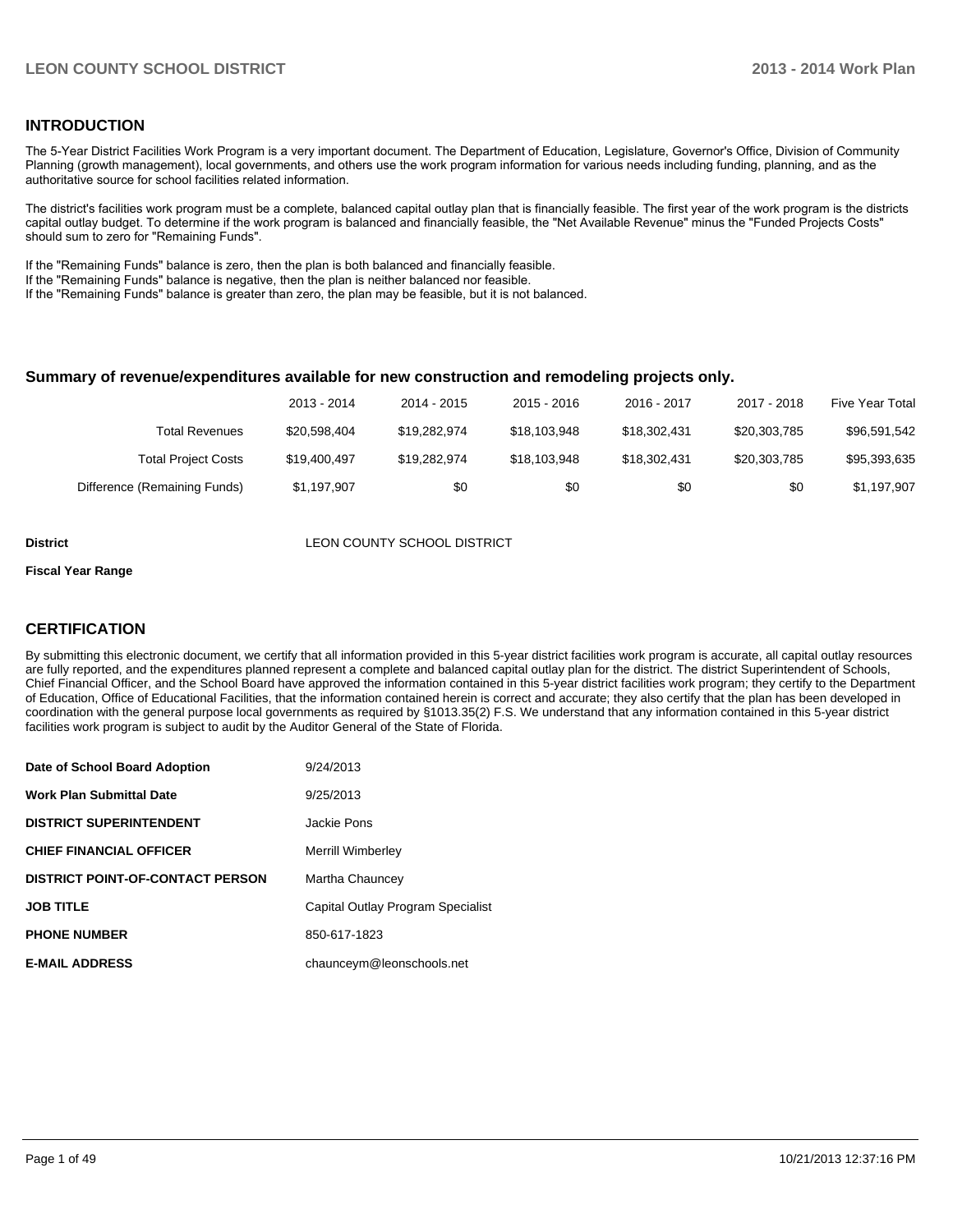## **Expenditures**

#### **Expenditure for Maintenance, Repair and Renovation from 1.50-Mills and PECO**

Annually, prior to the adoption of the district school budget, each school board must prepare a tentative district facilities work program that includes a schedule of major repair and renovation projects necessary to maintain the educational and ancillary facilities of the district.

| Item                                          | 2013 - 2014<br><b>Actual Budget</b> | 2014 - 2015<br>Projected | 2015 - 2016<br>Projected | 2016 - 2017<br>Projected | 2017 - 2018<br>Projected | <b>Total</b> |  |  |
|-----------------------------------------------|-------------------------------------|--------------------------|--------------------------|--------------------------|--------------------------|--------------|--|--|
| <b>HVAC</b>                                   | \$0                                 | \$0                      | \$0                      | \$0                      | \$0                      | \$0          |  |  |
| Locations: No Locations for this expenditure. |                                     |                          |                          |                          |                          |              |  |  |
| Flooring                                      | \$0                                 | \$0                      | \$0                      | \$0                      | \$0                      | \$0          |  |  |
| Locations: No Locations for this expenditure. |                                     |                          |                          |                          |                          |              |  |  |
| Roofing                                       | \$0                                 | \$0                      | \$0                      | \$0                      | \$0                      | \$0          |  |  |
| Locations: No Locations for this expenditure. |                                     |                          |                          |                          |                          |              |  |  |
| Safety to Life                                | \$0                                 | \$0                      | \$0                      | \$0                      | \$0                      | \$0          |  |  |
| Locations: No Locations for this expenditure. |                                     |                          |                          |                          |                          |              |  |  |
| Fencing                                       | \$0                                 | \$0                      | \$0                      | \$0                      | \$0                      | \$0          |  |  |
| Locations: No Locations for this expenditure. |                                     |                          |                          |                          |                          |              |  |  |
| Parking                                       | \$0                                 | \$0                      | \$0                      | \$0                      | \$0                      | \$0          |  |  |
| Locations: No Locations for this expenditure. |                                     |                          |                          |                          |                          |              |  |  |
| Electrical                                    | \$0                                 | \$0                      | \$0                      | \$0                      | \$0                      | \$0          |  |  |
| Locations: No Locations for this expenditure. |                                     |                          |                          |                          |                          |              |  |  |
| Fire Alarm                                    | \$0                                 | \$0                      | \$0                      | \$0                      | \$0                      | \$0          |  |  |
| Locations: No Locations for this expenditure. |                                     |                          |                          |                          |                          |              |  |  |
| Telephone/Intercom System                     | \$0                                 | \$0                      | \$0                      | \$0                      | \$0                      | \$0          |  |  |
| Locations: No Locations for this expenditure. |                                     |                          |                          |                          |                          |              |  |  |
| <b>Closed Circuit Television</b>              | \$0                                 | \$0                      | \$0                      | \$0                      | \$0                      | \$0          |  |  |
| Locations: No Locations for this expenditure. |                                     |                          |                          |                          |                          |              |  |  |
| Paint                                         | \$0                                 | \$0                      | \$0                      | \$0                      | \$0                      | \$0          |  |  |
| Locations: No Locations for this expenditure. |                                     |                          |                          |                          |                          |              |  |  |
| Maintenance/Repair                            | \$0                                 | \$0                      | \$0                      | \$0                      | \$0                      | \$0          |  |  |
| Locations: No Locations for this expenditure. |                                     |                          |                          |                          |                          |              |  |  |
| <b>Sub Total:</b>                             | \$0                                 | \$0                      | \$0                      | \$0                      | \$0                      | \$0          |  |  |

| PECO Maintenance Expenditures | \$0         | \$0         | \$54,362    | \$170,363   | \$408,378   | \$633,103    |
|-------------------------------|-------------|-------------|-------------|-------------|-------------|--------------|
| 1.50 Mill Sub Total: I        | \$3,446,392 | \$6,887,323 | \$7,200,107 | \$7,781,497 | \$7,523,482 | \$32,838,801 |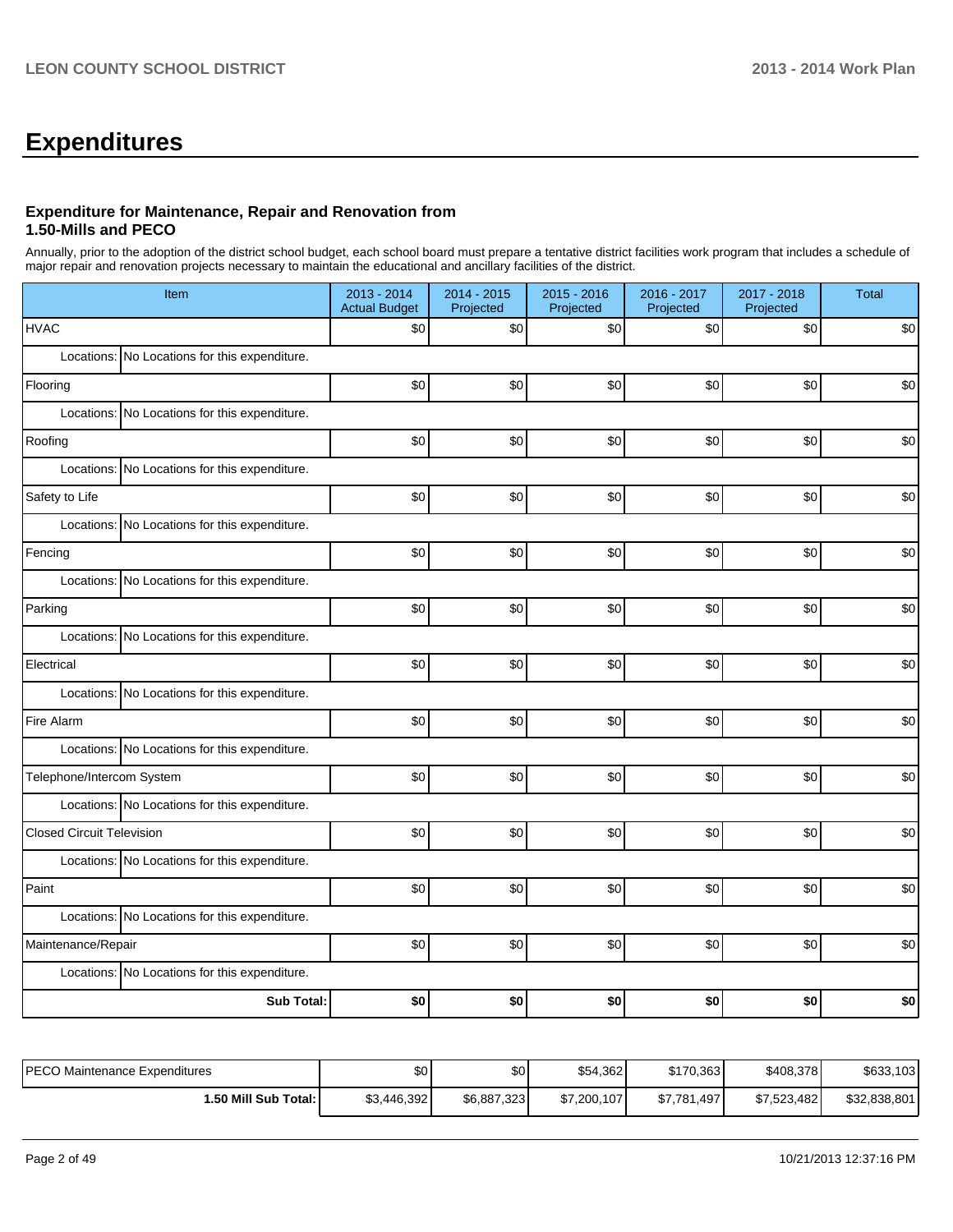| <b>Other Items</b>                                                                                                                                                                                                                                                                                                                                                                                                                                                                                                                                                                                                                                                                                                                                                                                                                                                                                                                                                                                                                                                                                                                                                                                                                                                                                                                                                                                                                                                                                                                                                                                                                                                                                                                                                                                                   | 2013 - 2014<br><b>Actual Budget</b> | 2014 - 2015<br>Projected | $2015 - 2016$<br>Projected | 2016 - 2017<br>Projected | 2017 - 2018<br>Projected | Total       |
|----------------------------------------------------------------------------------------------------------------------------------------------------------------------------------------------------------------------------------------------------------------------------------------------------------------------------------------------------------------------------------------------------------------------------------------------------------------------------------------------------------------------------------------------------------------------------------------------------------------------------------------------------------------------------------------------------------------------------------------------------------------------------------------------------------------------------------------------------------------------------------------------------------------------------------------------------------------------------------------------------------------------------------------------------------------------------------------------------------------------------------------------------------------------------------------------------------------------------------------------------------------------------------------------------------------------------------------------------------------------------------------------------------------------------------------------------------------------------------------------------------------------------------------------------------------------------------------------------------------------------------------------------------------------------------------------------------------------------------------------------------------------------------------------------------------------|-------------------------------------|--------------------------|----------------------------|--------------------------|--------------------------|-------------|
| Athletic Tracks & Courts D/W - Facilities                                                                                                                                                                                                                                                                                                                                                                                                                                                                                                                                                                                                                                                                                                                                                                                                                                                                                                                                                                                                                                                                                                                                                                                                                                                                                                                                                                                                                                                                                                                                                                                                                                                                                                                                                                            | \$0                                 | \$143,562                | \$63,838                   | \$60,000                 | \$60,000                 | \$327,400   |
| Locations ACADEMIC RESOURCE CENTER, ACADEMY OF ACADEMICS AND TECHNOLOGY, AMOS P GODBY SENIOR HIGH, APALACHEE<br>ELEMENTARY, ASTORIA PARK ELEMENTARY, AUGUSTA RAA MIDDLE, BELLE VUE MIDDLE, Bloxham Building, BOND<br>ELEMENTARY SCHOOL, BUCK LAKE ELEMENTARY, CANOPY OAKS ELEMENTARY, CENTER FOR COMMUNITY EDUCATION,<br>CHAIRES ELEMENTARY, CHAIRES ELEMENTARY PRE-KINDERGARTEN, CONCORD ELEMENTARY, CONNOR BOULEVARD<br>TRANSPORTATION FACILITY, DEERLAKE MIDDLE, DESOTO TRAIL ELEMENTARY, Devurn Glenn Service Center, ELIZABETH COBB<br>MIDDLE, FAIRVIEW MIDDLE, FOOD SERVICES FACILITY, FORT BRADEN ELEMENTARY (OLD), FORT BRADEN SCHOOL (NEW),<br>FRANK HARTSFIELD ELEMENTARY, FRANK R NIMS MIDDLE, GILCHRIST ELEMENTARY, GRETCHEN EVERHART TRAINABLE<br>MENTALLY HANDICAP CENT, GRIFFIN MIDDLE, HAWKS RISE ELEMENTARY, HOWELL CENTER, JAMES RICKARDS SENIOR HIGH,<br>JOHN C RILEY ELEMENTARY, KATE SULLIVAN ELEMENTARY, KILLEARN LAKES ELEMENTARY, LAWTON M CHILES SENIOR HIGH,<br>LCSB FACILITIES, MAINTENANCE & CONSTRUCTION COMPOUND, LEON SENIOR HIGH, LEWIS M LIVELY TECHNICAL CENTER,<br>LILLIAN RUEDIGER ELEMENTARY, LINCOLN SENIOR HIGH, MAIN TRANSPORTATION FACILITY, Mehrdad "Pepper" Ghazvini Learning<br>Center, Michael J. Conley Elementary School at Southwood, OAK RIDGE ELEMENTARY, P A C E CENTER, PINEVIEW ELEMENTARY,<br>PROPERTY MANAGEMENT WAREHOUSE, R.N. Gooden/Nancy Russell Center at Wesson, ROBERTS ELEMENTARY, SABAL PALM<br>ELEMENTARY, SAIL (OLD), School for Applied Individualized Learning-SAIL (NEW), SEALEY ELEMENTARY, SECOND CHANCE<br>SCHOOL, SPRINGWOOD ELEMENTARY, SWIFT CREEK MIDDLE, TECHNOLOGY AND INFORMATION SERVICES, WALTER T<br>MOORE JR ELEMENTARY, William J. Montford, III Middle School, WOODVILLE ELEMENTARY                                            |                                     |                          |                            |                          |                          |             |
| Security Cameras D/W - Maintenance                                                                                                                                                                                                                                                                                                                                                                                                                                                                                                                                                                                                                                                                                                                                                                                                                                                                                                                                                                                                                                                                                                                                                                                                                                                                                                                                                                                                                                                                                                                                                                                                                                                                                                                                                                                   | \$23,008                            | \$35,890                 | \$12,768                   | \$12,000                 | \$12,000                 | \$95,666    |
| Locations ACADEMIC RESOURCE CENTER, ACADEMY OF ACADEMICS AND TECHNOLOGY, AMOS P GODBY SENIOR HIGH, APALACHEE<br>ELEMENTARY, ASTORIA PARK ELEMENTARY, AUGUSTA RAA MIDDLE, BELLE VUE MIDDLE, Bloxham Building, BOND<br>ELEMENTARY SCHOOL, BUCK LAKE ELEMENTARY, CANOPY OAKS ELEMENTARY, CENTER FOR COMMUNITY EDUCATION,<br>CHAIRES ELEMENTARY, CHAIRES ELEMENTARY PRE-KINDERGARTEN, CONCORD ELEMENTARY, CONNOR BOULEVARD<br>TRANSPORTATION FACILITY, DEERLAKE MIDDLE, DESOTO TRAIL ELEMENTARY, Devurn Glenn Service Center, ELIZABETH COBB<br>MIDDLE, FAIRVIEW MIDDLE, FOOD SERVICES FACILITY, FORT BRADEN ELEMENTARY (OLD), FORT BRADEN SCHOOL (NEW),<br>FRANK HARTSFIELD ELEMENTARY, FRANK R NIMS MIDDLE, GILCHRIST ELEMENTARY, GRETCHEN EVERHART TRAINABLE<br>MENTALLY HANDICAP CENT, GRIFFIN MIDDLE, HAWKS RISE ELEMENTARY, HOWELL CENTER, JAMES RICKARDS SENIOR HIGH,<br>JOHN C RILEY ELEMENTARY, KATE SULLIVAN ELEMENTARY, KILLEARN LAKES ELEMENTARY, LAWTON M CHILES SENIOR HIGH,<br>LCSB FACILITIES, MAINTENANCE & CONSTRUCTION COMPOUND, LEON SENIOR HIGH, LEWIS M LIVELY TECHNICAL CENTER,<br>LILLIAN RUEDIGER ELEMENTARY, LINCOLN SENIOR HIGH, MAIN TRANSPORTATION FACILITY, Mehrdad "Pepper" Ghazvini Learning<br>Center, Michael J. Conley Elementary School at Southwood, OAK RIDGE ELEMENTARY, P A C E CENTER, PINEVIEW ELEMENTARY,<br>PROPERTY MANAGEMENT WAREHOUSE, R.N. Gooden/Nancy Russell Center at Wesson, ROBERTS ELEMENTARY, SABAL PALM<br>ELEMENTARY, SAIL (OLD), School for Applied Individualized Learning-SAIL (NEW), SEALEY ELEMENTARY, SECOND CHANCE<br>SCHOOL, SPRINGWOOD ELEMENTARY, SWIFT CREEK MIDDLE, TECHNOLOGY AND INFORMATION SERVICES, WALTER T<br>MOORE JR ELEMENTARY, William J. Montford, III Middle School, WOODVILLE ELEMENTARY                                            |                                     |                          |                            |                          |                          |             |
| Fire alarm: Maintenance / DW                                                                                                                                                                                                                                                                                                                                                                                                                                                                                                                                                                                                                                                                                                                                                                                                                                                                                                                                                                                                                                                                                                                                                                                                                                                                                                                                                                                                                                                                                                                                                                                                                                                                                                                                                                                         | \$138,046                           | \$287,124                | \$255,354                  | \$250,000                | \$250,000                | \$1,180,524 |
| Locations ACADEMIC RESOURCE CENTER, ACADEMY OF ACADEMICS AND TECHNOLOGY, AMOS P GODBY SENIOR HIGH, APALACHEE<br>ELEMENTARY, ASTORIA PARK ELEMENTARY, AUGUSTA RAA MIDDLE, BELLE VUE MIDDLE, Bloxham Building, BOND<br>ELEMENTARY SCHOOL, BUCK LAKE ELEMENTARY, CANOPY OAKS ELEMENTARY, CENTER FOR COMMUNITY EDUCATION,<br>CHAIRES ELEMENTARY, CHAIRES ELEMENTARY PRE-KINDERGARTEN, CONCORD ELEMENTARY, CONNOR BOULEVARD<br>TRANSPORTATION FACILITY, DEERLAKE MIDDLE, DESOTO TRAIL ELEMENTARY, Devurn Glenn Service Center, ELIZABETH COBB<br>MIDDLE, FAIRVIEW MIDDLE, FOOD SERVICES FACILITY, FORT BRADEN ELEMENTARY (OLD), FORT BRADEN SCHOOL (NEW),<br>FRANK HARTSFIELD ELEMENTARY, FRANK R NIMS MIDDLE, GILCHRIST ELEMENTARY, GRETCHEN EVERHART TRAINABLE<br>MENTALLY HANDICAP CENT, GRIFFIN MIDDLE, HAWKS RISE ELEMENTARY, HOWELL CENTER, JAMES RICKARDS SENIOR HIGH,<br>JOHN C RILEY ELEMENTARY, KATE SULLIVAN ELEMENTARY, KILLEARN LAKES ELEMENTARY, LAWTON M CHILES SENIOR HIGH,<br>LCSB FACILITIES. MAINTENANCE & CONSTRUCTION COMPOUND. LEON SENIOR HIGH. LEWIS M LIVELY TECHNICAL CENTER.<br>LILLIAN RUEDIGER ELEMENTARY, LINCOLN SENIOR HIGH, MAIN TRANSPORTATION FACILITY, Mehrdad "Pepper" Ghazvini Learning<br>Center, Michael J. Conley Elementary School at Southwood, OAK RIDGE ELEMENTARY, P A C E CENTER, PINEVIEW ELEMENTARY,<br>PROPERTY MANAGEMENT WAREHOUSE, R.N. Gooden/Nancy Russell Center at Wesson, ROBERTS ELEMENTARY, SABAL PALM<br>ELEMENTARY, SAIL (OLD), School for Applied Individualized Learning-SAIL (NEW), SEALEY ELEMENTARY, SECOND CHANCE<br>SCHOOL, SPRINGWOOD ELEMENTARY, SWIFT CREEK MIDDLE, TECHNOLOGY AND INFORMATION SERVICES, WALTER T<br>MOORE JR ELEMENTARY, William J. Montford, III Middle School, WOODVILLE ELEMENTARY<br>Environmental mandates: Facilities / DW | \$0                                 | \$179,452                | \$159,596                  | \$150,000                | \$150,000                | \$639,048   |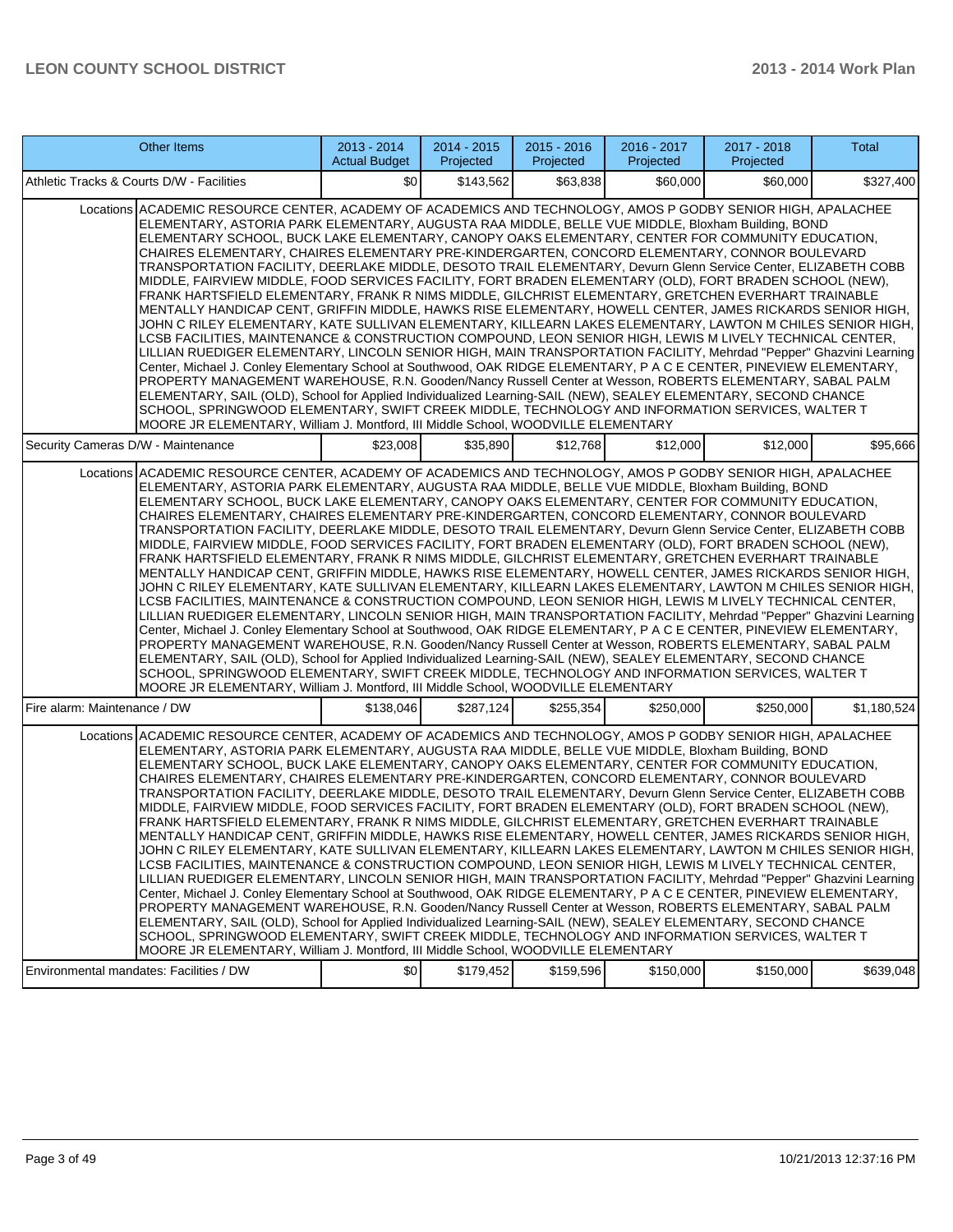| Locations ACADEMIC RESOURCE CENTER, ACADEMY OF ACADEMICS AND TECHNOLOGY, AMOS P GODBY SENIOR HIGH, APALACHEE<br>ELEMENTARY, ASTORIA PARK ELEMENTARY, AUGUSTA RAA MIDDLE, BELLE VUE MIDDLE, Bloxham Building, BOND<br>ELEMENTARY SCHOOL, BUCK LAKE ELEMENTARY, CANOPY OAKS ELEMENTARY, CENTER FOR COMMUNITY EDUCATION,<br>CHAIRES ELEMENTARY, CHAIRES ELEMENTARY PRE-KINDERGARTEN, CONCORD ELEMENTARY, CONNOR BOULEVARD<br>TRANSPORTATION FACILITY, DEERLAKE MIDDLE, DESOTO TRAIL ELEMENTARY, Devurn Glenn Service Center, ELIZABETH COBB<br>MIDDLE, FAIRVIEW MIDDLE, FOOD SERVICES FACILITY, FORT BRADEN ELEMENTARY (OLD), FORT BRADEN SCHOOL (NEW),<br>FRANK HARTSFIELD ELEMENTARY, FRANK R NIMS MIDDLE, GILCHRIST ELEMENTARY, GRETCHEN EVERHART TRAINABLE<br>MENTALLY HANDICAP CENT, GRIFFIN MIDDLE, HAWKS RISE ELEMENTARY, HOWELL CENTER, JAMES RICKARDS SENIOR HIGH,<br>JOHN C RILEY ELEMENTARY, KATE SULLIVAN ELEMENTARY, KILLEARN LAKES ELEMENTARY, LAWTON M CHILES SENIOR HIGH,<br>LCSB FACILITIES, MAINTENANCE & CONSTRUCTION COMPOUND, LEON SENIOR HIGH, LEWIS M LIVELY TECHNICAL CENTER,<br>LILLIAN RUEDIGER ELEMENTARY, LINCOLN SENIOR HIGH, MAIN TRANSPORTATION FACILITY, Mehrdad "Pepper" Ghazvini Learning<br>Center, Michael J. Conley Elementary School at Southwood, OAK RIDGE ELEMENTARY, P A C E CENTER, PINEVIEW ELEMENTARY,<br>PROPERTY MANAGEMENT WAREHOUSE, R.N. Gooden/Nancy Russell Center at Wesson, ROBERTS ELEMENTARY, SABAL PALM<br>ELEMENTARY, SAIL (OLD), School for Applied Individualized Learning-SAIL (NEW), SEALEY ELEMENTARY, SECOND CHANCE<br>SCHOOL, SPRINGWOOD ELEMENTARY, SWIFT CREEK MIDDLE, TECHNOLOGY AND INFORMATION SERVICES, WALTER T<br>MOORE JR ELEMENTARY, William J. Montford, III Middle School, WOODVILLE ELEMENTARY |     |           |           |           |           |           |
|---------------------------------------------------------------------------------------------------------------------------------------------------------------------------------------------------------------------------------------------------------------------------------------------------------------------------------------------------------------------------------------------------------------------------------------------------------------------------------------------------------------------------------------------------------------------------------------------------------------------------------------------------------------------------------------------------------------------------------------------------------------------------------------------------------------------------------------------------------------------------------------------------------------------------------------------------------------------------------------------------------------------------------------------------------------------------------------------------------------------------------------------------------------------------------------------------------------------------------------------------------------------------------------------------------------------------------------------------------------------------------------------------------------------------------------------------------------------------------------------------------------------------------------------------------------------------------------------------------------------------------------------------------------------------------------------------------------------------------------------------------------------------|-----|-----------|-----------|-----------|-----------|-----------|
| Carpet/Flooring D/W - Facilities                                                                                                                                                                                                                                                                                                                                                                                                                                                                                                                                                                                                                                                                                                                                                                                                                                                                                                                                                                                                                                                                                                                                                                                                                                                                                                                                                                                                                                                                                                                                                                                                                                                                                                                                          | \$0 | \$71.781  | \$63.838  | \$60,000  | \$60,000  | \$255.619 |
| Locations ACADEMIC RESOURCE CENTER. ACADEMY OF ACADEMICS AND TECHNOLOGY. AMOS P GODBY SENIOR HIGH. APALACHEE<br>ELEMENTARY, ASTORIA PARK ELEMENTARY, AUGUSTA RAA MIDDLE, BELLE VUE MIDDLE, Bloxham Building, BOND<br>ELEMENTARY SCHOOL, BUCK LAKE ELEMENTARY, CANOPY OAKS ELEMENTARY, CENTER FOR COMMUNITY EDUCATION,<br>CHAIRES ELEMENTARY. CHAIRES ELEMENTARY PRE-KINDERGARTEN. CONCORD ELEMENTARY. CONNOR BOULEVARD<br>TRANSPORTATION FACILITY, DEERLAKE MIDDLE, DESOTO TRAIL ELEMENTARY, Devurn Glenn Service Center, ELIZABETH COBB<br>MIDDLE, FAIRVIEW MIDDLE, FOOD SERVICES FACILITY, FORT BRADEN ELEMENTARY (OLD), FORT BRADEN SCHOOL (NEW).<br>FRANK HARTSFIELD ELEMENTARY, FRANK R NIMS MIDDLE, GILCHRIST ELEMENTARY, GRETCHEN EVERHART TRAINABLE<br>MENTALLY HANDICAP CENT. GRIFFIN MIDDLE. HAWKS RISE ELEMENTARY. HOWELL CENTER. JAMES RICKARDS SENIOR HIGH.<br>JOHN C RILEY ELEMENTARY, KATE SULLIVAN ELEMENTARY, KILLEARN LAKES ELEMENTARY, LAWTON M CHILES SENIOR HIGH,<br>LCSB FACILITIES, MAINTENANCE & CONSTRUCTION COMPOUND, LEON SENIOR HIGH, LEWIS M LIVELY TECHNICAL CENTER,<br>LILLIAN RUEDIGER ELEMENTARY, LINCOLN SENIOR HIGH, MAIN TRANSPORTATION FACILITY, Mehrdad "Pepper" Ghazvini Learning<br>Center, Michael J. Conley Elementary School at Southwood, OAK RIDGE ELEMENTARY, P A C E CENTER, PINEVIEW ELEMENTARY,<br>PROPERTY MANAGEMENT WAREHOUSE, R.N. Gooden/Nancy Russell Center at Wesson, ROBERTS ELEMENTARY, SABAL PALM<br>ELEMENTARY, SAIL (OLD), School for Applied Individualized Learning-SAIL (NEW), SEALEY ELEMENTARY, SECOND CHANCE<br>SCHOOL, SPRINGWOOD ELEMENTARY, SWIFT CREEK MIDDLE, TECHNOLOGY AND INFORMATION SERVICES, WALTER T<br>MOORE JR ELEMENTARY, William J. Montford, III Middle School, WOODVILLE ELEMENTARY |     |           |           |           |           |           |
| Relocatables: Facilities / DW                                                                                                                                                                                                                                                                                                                                                                                                                                                                                                                                                                                                                                                                                                                                                                                                                                                                                                                                                                                                                                                                                                                                                                                                                                                                                                                                                                                                                                                                                                                                                                                                                                                                                                                                             | \$0 | \$143,562 | \$127,677 | \$125,000 | \$125,000 | \$521,239 |
| Locations ACADEMIC RESOURCE CENTER, ACADEMY OF ACADEMICS AND TECHNOLOGY, AMOS P GODBY SENIOR HIGH, APALACHEE<br>ELEMENTARY, ASTORIA PARK ELEMENTARY, AUGUSTA RAA MIDDLE, BELLE VUE MIDDLE, Bloxham Building, BOND<br>ELEMENTARY SCHOOL, BUCK LAKE ELEMENTARY, CANOPY OAKS ELEMENTARY, CENTER FOR COMMUNITY EDUCATION,<br>CHAIRES ELEMENTARY, CHAIRES ELEMENTARY PRE-KINDERGARTEN, CONCORD ELEMENTARY, CONNOR BOULEVARD<br>TRANSPORTATION FACILITY, DEERLAKE MIDDLE, DESOTO TRAIL ELEMENTARY, Devurn Glenn Service Center, ELIZABETH COBB<br>MIDDLE, FAIRVIEW MIDDLE, FOOD SERVICES FACILITY, FORT BRADEN ELEMENTARY (OLD), FORT BRADEN SCHOOL (NEW),<br>FRANK HARTSFIELD ELEMENTARY, FRANK R NIMS MIDDLE, GILCHRIST ELEMENTARY, GRETCHEN EVERHART TRAINABLE<br>MENTALLY HANDICAP CENT, GRIFFIN MIDDLE, HAWKS RISE ELEMENTARY, HOWELL CENTER, JAMES RICKARDS SENIOR HIGH,<br>JOHN C RILEY ELEMENTARY, KATE SULLIVAN ELEMENTARY, KILLEARN LAKES ELEMENTARY, LAWTON M CHILES SENIOR HIGH,<br>LCSB FACILITIES, MAINTENANCE & CONSTRUCTION COMPOUND, LEON SENIOR HIGH, LEWIS M LIVELY TECHNICAL CENTER,<br>LILLIAN RUEDIGER ELEMENTARY, LINCOLN SENIOR HIGH, MAIN TRANSPORTATION FACILITY, Mehrdad "Pepper" Ghazvini Learning<br>Center, Michael J. Conley Elementary School at Southwood, OAK RIDGE ELEMENTARY, P A C E CENTER, PINEVIEW ELEMENTARY,<br>PROPERTY MANAGEMENT WAREHOUSE, R.N. Gooden/Nancy Russell Center at Wesson, ROBERTS ELEMENTARY, SABAL PALM<br>ELEMENTARY, SAIL (OLD), School for Applied Individualized Learning-SAIL (NEW), SEALEY ELEMENTARY, SECOND CHANCE<br>SCHOOL, SPRINGWOOD ELEMENTARY, SWIFT CREEK MIDDLE, TECHNOLOGY AND INFORMATION SERVICES, WALTER T<br>MOORE JR ELEMENTARY, William J. Montford, III Middle School, WOODVILLE ELEMENTARY |     |           |           |           |           |           |
| Sitework: Facilities / DW                                                                                                                                                                                                                                                                                                                                                                                                                                                                                                                                                                                                                                                                                                                                                                                                                                                                                                                                                                                                                                                                                                                                                                                                                                                                                                                                                                                                                                                                                                                                                                                                                                                                                                                                                 | \$0 | \$179,452 | \$79,596  | \$230,000 | \$230,000 | \$719,048 |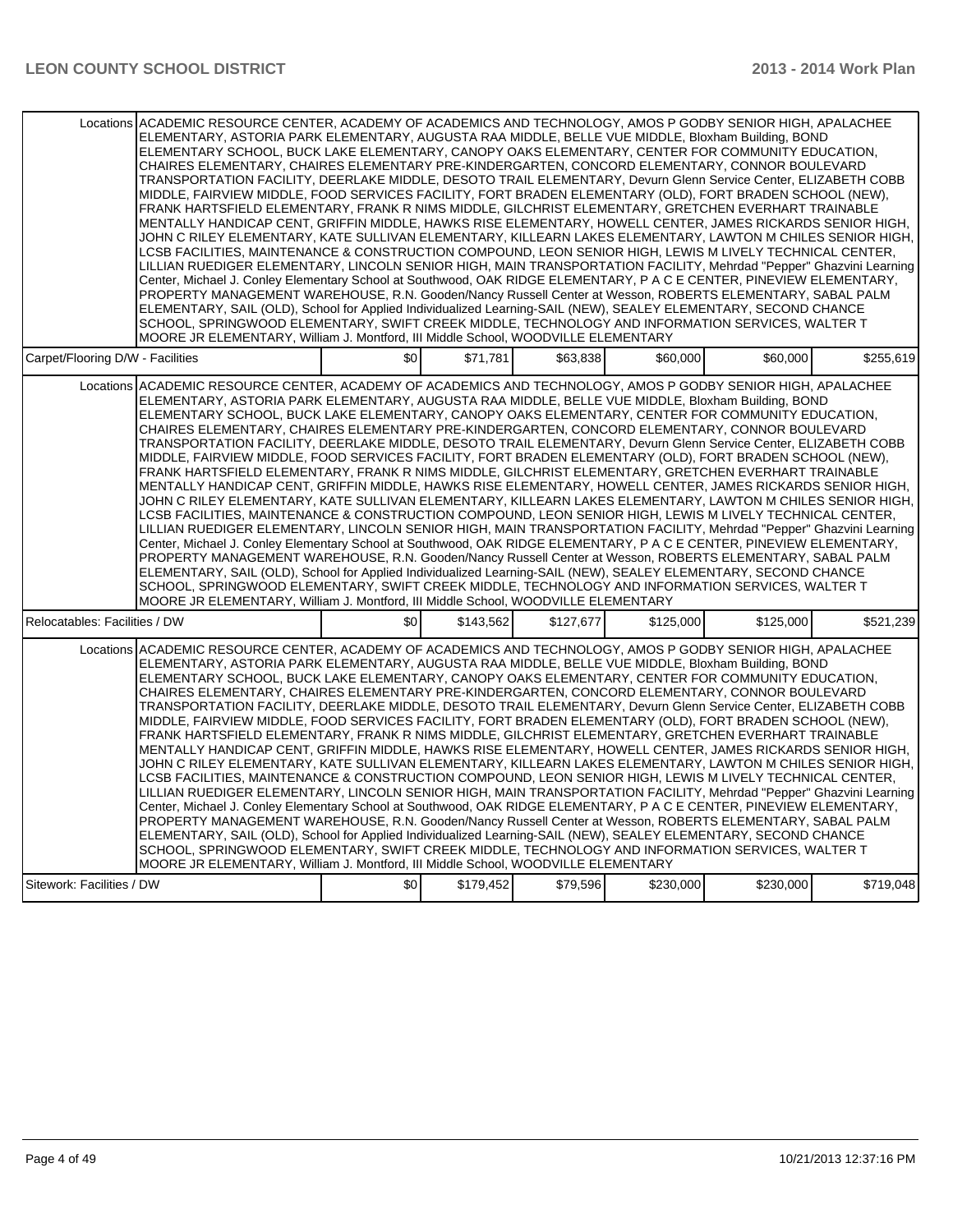| Locations ACADEMIC RESOURCE CENTER, ACADEMY OF ACADEMICS AND TECHNOLOGY, AMOS P GODBY SENIOR HIGH, APALACHEE<br>ELEMENTARY, ASTORIA PARK ELEMENTARY, AUGUSTA RAA MIDDLE, BELLE VUE MIDDLE, Bloxham Building, BOND<br>ELEMENTARY SCHOOL, BUCK LAKE ELEMENTARY, CANOPY OAKS ELEMENTARY, CENTER FOR COMMUNITY EDUCATION,<br>CHAIRES ELEMENTARY, CHAIRES ELEMENTARY PRE-KINDERGARTEN, CONCORD ELEMENTARY, CONNOR BOULEVARD<br>TRANSPORTATION FACILITY, DEERLAKE MIDDLE, DESOTO TRAIL ELEMENTARY, Devurn Glenn Service Center, ELIZABETH COBB<br>MIDDLE, FAIRVIEW MIDDLE, FOOD SERVICES FACILITY, FORT BRADEN ELEMENTARY (OLD), FORT BRADEN SCHOOL (NEW),<br>FRANK HARTSFIELD ELEMENTARY, FRANK R NIMS MIDDLE, GILCHRIST ELEMENTARY, GRETCHEN EVERHART TRAINABLE<br>MENTALLY HANDICAP CENT, GRIFFIN MIDDLE, HAWKS RISE ELEMENTARY, HOWELL CENTER, JAMES RICKARDS SENIOR HIGH,<br>JOHN C RILEY ELEMENTARY, KATE SULLIVAN ELEMENTARY, KILLEARN LAKES ELEMENTARY, LAWTON M CHILES SENIOR HIGH,<br>LCSB FACILITIES. MAINTENANCE & CONSTRUCTION COMPOUND. LEON SENIOR HIGH. LEWIS M LIVELY TECHNICAL CENTER.<br>LILLIAN RUEDIGER ELEMENTARY, LINCOLN SENIOR HIGH, MAIN TRANSPORTATION FACILITY, Mehrdad "Pepper" Ghazvini Learning<br>Center, Michael J. Conley Elementary School at Southwood, OAK RIDGE ELEMENTARY, P A C E CENTER, PINEVIEW ELEMENTARY,<br>PROPERTY MANAGEMENT WAREHOUSE, R.N. Gooden/Nancy Russell Center at Wesson, ROBERTS ELEMENTARY, SABAL PALM<br>ELEMENTARY, SAIL (OLD), School for Applied Individualized Learning-SAIL (NEW), SEALEY ELEMENTARY, SECOND CHANCE<br>SCHOOL, SPRINGWOOD ELEMENTARY, SWIFT CREEK MIDDLE, TECHNOLOGY AND INFORMATION SERVICES, WALTER T<br>MOORE JR ELEMENTARY, William J. Montford, III Middle School, WOODVILLE ELEMENTARY |          |          |          |          |          |           |
|---------------------------------------------------------------------------------------------------------------------------------------------------------------------------------------------------------------------------------------------------------------------------------------------------------------------------------------------------------------------------------------------------------------------------------------------------------------------------------------------------------------------------------------------------------------------------------------------------------------------------------------------------------------------------------------------------------------------------------------------------------------------------------------------------------------------------------------------------------------------------------------------------------------------------------------------------------------------------------------------------------------------------------------------------------------------------------------------------------------------------------------------------------------------------------------------------------------------------------------------------------------------------------------------------------------------------------------------------------------------------------------------------------------------------------------------------------------------------------------------------------------------------------------------------------------------------------------------------------------------------------------------------------------------------------------------------------------------------------------------------------------------------|----------|----------|----------|----------|----------|-----------|
| Telephone: Maintenance / DW                                                                                                                                                                                                                                                                                                                                                                                                                                                                                                                                                                                                                                                                                                                                                                                                                                                                                                                                                                                                                                                                                                                                                                                                                                                                                                                                                                                                                                                                                                                                                                                                                                                                                                                                               | \$34.512 | \$35.890 | \$31.919 | \$30.000 | \$30,000 | \$162,321 |
| Locations ACADEMIC RESOURCE CENTER, ACADEMY OF ACADEMICS AND TECHNOLOGY, AMOS P GODBY SENIOR HIGH, APALACHEE<br>ELEMENTARY, ASTORIA PARK ELEMENTARY, AUGUSTA RAA MIDDLE, BELLE VUE MIDDLE, Bloxham Building, BOND<br>ELEMENTARY SCHOOL, BUCK LAKE ELEMENTARY, CANOPY OAKS ELEMENTARY, CENTER FOR COMMUNITY EDUCATION,<br>CHAIRES ELEMENTARY, CHAIRES ELEMENTARY PRE-KINDERGARTEN, CONCORD ELEMENTARY, CONNOR BOULEVARD<br>TRANSPORTATION FACILITY, DEERLAKE MIDDLE, DESOTO TRAIL ELEMENTARY, Devurn Glenn Service Center, ELIZABETH COBB<br>MIDDLE, FAIRVIEW MIDDLE, FOOD SERVICES FACILITY, FORT BRADEN ELEMENTARY (OLD), FORT BRADEN SCHOOL (NEW),<br>FRANK HARTSFIELD ELEMENTARY, FRANK R NIMS MIDDLE, GILCHRIST ELEMENTARY, GRETCHEN EVERHART TRAINABLE<br>MENTALLY HANDICAP CENT, GRIFFIN MIDDLE, HAWKS RISE ELEMENTARY, HOWELL CENTER, JAMES RICKARDS SENIOR HIGH,<br>JOHN C RILEY ELEMENTARY, KATE SULLIVAN ELEMENTARY, KILLEARN LAKES ELEMENTARY, LAWTON M CHILES SENIOR HIGH,<br>LCSB FACILITIES, MAINTENANCE & CONSTRUCTION COMPOUND, LEON SENIOR HIGH, LEWIS M LIVELY TECHNICAL CENTER,<br>LILLIAN RUEDIGER ELEMENTARY, LINCOLN SENIOR HIGH, MAIN TRANSPORTATION FACILITY, Mehrdad "Pepper" Ghazvini Learning<br>Center, Michael J. Conley Elementary School at Southwood, OAK RIDGE ELEMENTARY, P A C E CENTER, PINEVIEW ELEMENTARY,<br>PROPERTY MANAGEMENT WAREHOUSE, R.N. Gooden/Nancy Russell Center at Wesson, ROBERTS ELEMENTARY, SABAL PALM<br>ELEMENTARY, SAIL (OLD), School for Applied Individualized Learning-SAIL (NEW), SEALEY ELEMENTARY, SECOND CHANCE<br>SCHOOL, SPRINGWOOD ELEMENTARY, SWIFT CREEK MIDDLE. TECHNOLOGY AND INFORMATION SERVICES, WALTER T<br>MOORE JR ELEMENTARY, William J. Montford, III Middle School, WOODVILLE ELEMENTARY |          |          |          |          |          |           |
| Small appliances: Maintenance / DW                                                                                                                                                                                                                                                                                                                                                                                                                                                                                                                                                                                                                                                                                                                                                                                                                                                                                                                                                                                                                                                                                                                                                                                                                                                                                                                                                                                                                                                                                                                                                                                                                                                                                                                                        | \$4,602  | \$7,178  | \$6,384  | \$6,000  | \$6,000  | \$30,164  |
| Locations ACADEMIC RESOURCE CENTER. ACADEMY OF ACADEMICS AND TECHNOLOGY. AMOS P GODBY SENIOR HIGH. APALACHEE<br>ELEMENTARY, ASTORIA PARK ELEMENTARY, AUGUSTA RAA MIDDLE, BELLE VUE MIDDLE, Bloxham Building, BOND<br>ELEMENTARY SCHOOL, BUCK LAKE ELEMENTARY, CANOPY OAKS ELEMENTARY, CENTER FOR COMMUNITY EDUCATION,<br>CHAIRES ELEMENTARY, CHAIRES ELEMENTARY PRE-KINDERGARTEN, CONCORD ELEMENTARY, CONNOR BOULEVARD<br>TRANSPORTATION FACILITY, DEERLAKE MIDDLE, DESOTO TRAIL ELEMENTARY, Devurn Glenn Service Center, ELIZABETH COBB<br>MIDDLE, FAIRVIEW MIDDLE, FOOD SERVICES FACILITY, FORT BRADEN ELEMENTARY (OLD), FORT BRADEN SCHOOL (NEW),<br>FRANK HARTSFIELD ELEMENTARY, FRANK R NIMS MIDDLE, GILCHRIST ELEMENTARY, GRETCHEN EVERHART TRAINABLE<br>MENTALLY HANDICAP CENT, GRIFFIN MIDDLE, HAWKS RISE ELEMENTARY, HOWELL CENTER, JAMES RICKARDS SENIOR HIGH,<br>JOHN C RILEY ELEMENTARY, KATE SULLIVAN ELEMENTARY, KILLEARN LAKES ELEMENTARY, LAWTON M CHILES SENIOR HIGH,<br>LCSB FACILITIES, MAINTENANCE & CONSTRUCTION COMPOUND, LEON SENIOR HIGH, LEWIS M LIVELY TECHNICAL CENTER,<br>LILLIAN RUEDIGER ELEMENTARY, LINCOLN SENIOR HIGH, MAIN TRANSPORTATION FACILITY, Mehrdad "Pepper" Ghazvini Learning<br>Center, Michael J. Conley Elementary School at Southwood, OAK RIDGE ELEMENTARY, P A C E CENTER, PINEVIEW ELEMENTARY,<br>PROPERTY MANAGEMENT WAREHOUSE, R.N. Gooden/Nancy Russell Center at Wesson, ROBERTS ELEMENTARY, SABAL PALM<br>ELEMENTARY, SAIL (OLD), School for Applied Individualized Learning-SAIL (NEW), SEALEY ELEMENTARY, SECOND CHANCE<br>SCHOOL, SPRINGWOOD ELEMENTARY, SWIFT CREEK MIDDLE, TECHNOLOGY AND INFORMATION SERVICES, WALTER T<br>MOORE JR ELEMENTARY, William J. Montford, III Middle School, WOODVILLE ELEMENTARY |          |          |          |          |          |           |
| Roofs: Facilities / DW                                                                                                                                                                                                                                                                                                                                                                                                                                                                                                                                                                                                                                                                                                                                                                                                                                                                                                                                                                                                                                                                                                                                                                                                                                                                                                                                                                                                                                                                                                                                                                                                                                                                                                                                                    | \$0      | \$30,000 | \$30,000 | \$50,000 | \$50,000 | \$160,000 |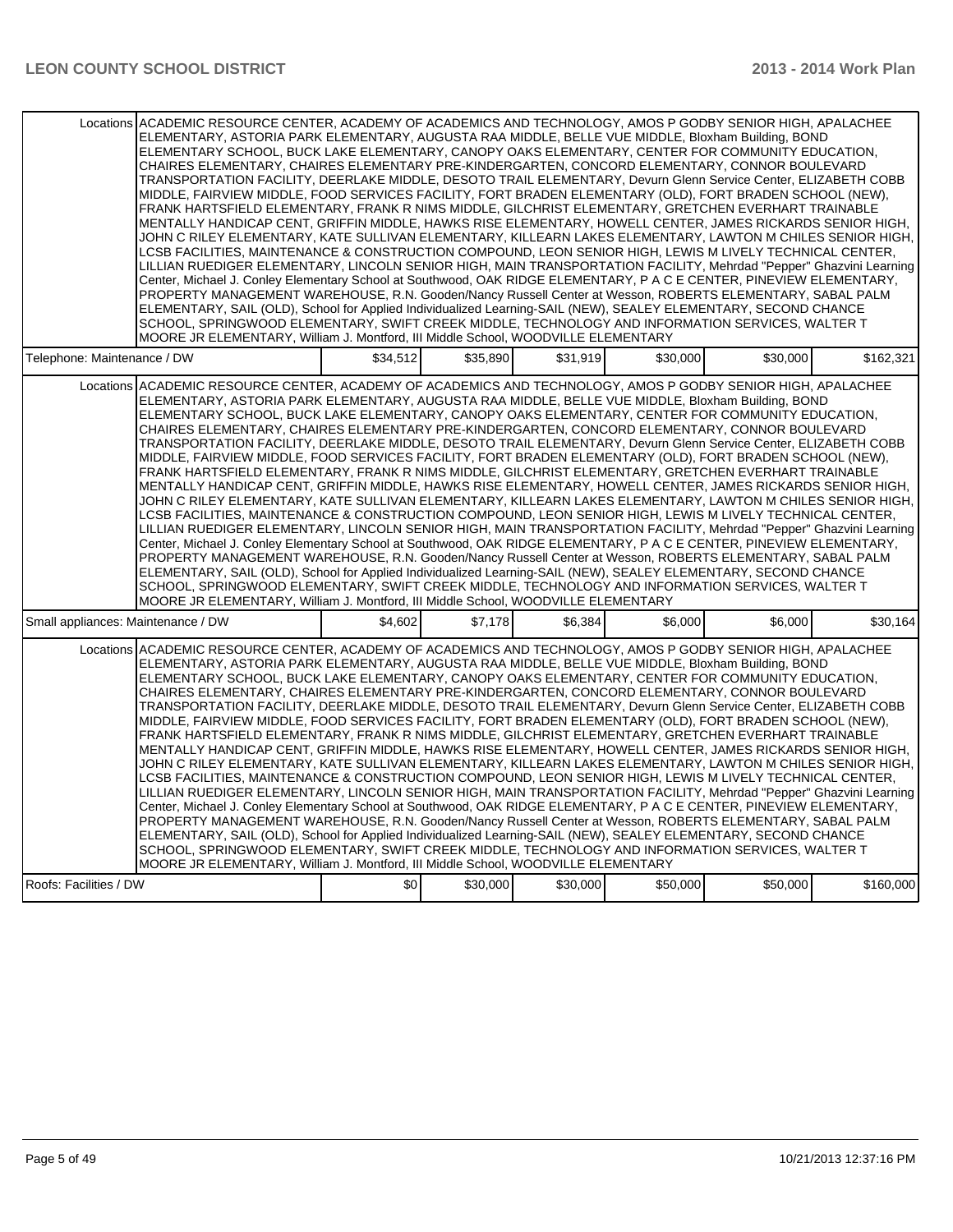| Locations ACADEMIC RESOURCE CENTER, ACADEMY OF ACADEMICS AND TECHNOLOGY, AMOS P GODBY SENIOR HIGH, APALACHEE<br>ELEMENTARY, ASTORIA PARK ELEMENTARY, AUGUSTA RAA MIDDLE, BELLE VUE MIDDLE, Bloxham Building, BOND<br>ELEMENTARY SCHOOL, BUCK LAKE ELEMENTARY, CANOPY OAKS ELEMENTARY, CENTER FOR COMMUNITY EDUCATION,<br>CHAIRES ELEMENTARY, CHAIRES ELEMENTARY PRE-KINDERGARTEN, CONCORD ELEMENTARY, CONNOR BOULEVARD<br>TRANSPORTATION FACILITY, DEERLAKE MIDDLE, DESOTO TRAIL ELEMENTARY, Devurn Glenn Service Center, ELIZABETH COBB<br>MIDDLE, FAIRVIEW MIDDLE, FOOD SERVICES FACILITY, FORT BRADEN ELEMENTARY (OLD), FORT BRADEN SCHOOL (NEW),<br>FRANK HARTSFIELD ELEMENTARY, FRANK R NIMS MIDDLE, GILCHRIST ELEMENTARY, GRETCHEN EVERHART TRAINABLE<br>MENTALLY HANDICAP CENT, GRIFFIN MIDDLE, HAWKS RISE ELEMENTARY, HOWELL CENTER, JAMES RICKARDS SENIOR HIGH,<br>JOHN C RILEY ELEMENTARY, KATE SULLIVAN ELEMENTARY, KILLEARN LAKES ELEMENTARY, LAWTON M CHILES SENIOR HIGH,<br>LCSB FACILITIES. MAINTENANCE & CONSTRUCTION COMPOUND. LEON SENIOR HIGH. LEWIS M LIVELY TECHNICAL CENTER.<br>LILLIAN RUEDIGER ELEMENTARY, LINCOLN SENIOR HIGH, MAIN TRANSPORTATION FACILITY, Mehrdad "Pepper" Ghazvini Learning<br>Center, Michael J. Conley Elementary School at Southwood, OAK RIDGE ELEMENTARY, P A C E CENTER, PINEVIEW ELEMENTARY,<br>PROPERTY MANAGEMENT WAREHOUSE, R.N. Gooden/Nancy Russell Center at Wesson, ROBERTS ELEMENTARY, SABAL PALM<br>ELEMENTARY, SAIL (OLD), School for Applied Individualized Learning-SAIL (NEW), SEALEY ELEMENTARY, SECOND CHANCE<br>SCHOOL, SPRINGWOOD ELEMENTARY, SWIFT CREEK MIDDLE, TECHNOLOGY AND INFORMATION SERVICES, WALTER T<br>MOORE JR ELEMENTARY, William J. Montford, III Middle School, WOODVILLE ELEMENTARY |          |           |           |           |           |           |
|---------------------------------------------------------------------------------------------------------------------------------------------------------------------------------------------------------------------------------------------------------------------------------------------------------------------------------------------------------------------------------------------------------------------------------------------------------------------------------------------------------------------------------------------------------------------------------------------------------------------------------------------------------------------------------------------------------------------------------------------------------------------------------------------------------------------------------------------------------------------------------------------------------------------------------------------------------------------------------------------------------------------------------------------------------------------------------------------------------------------------------------------------------------------------------------------------------------------------------------------------------------------------------------------------------------------------------------------------------------------------------------------------------------------------------------------------------------------------------------------------------------------------------------------------------------------------------------------------------------------------------------------------------------------------------------------------------------------------------------------------------------------------|----------|-----------|-----------|-----------|-----------|-----------|
| <b>HVAC controls: Facilities / DW</b>                                                                                                                                                                                                                                                                                                                                                                                                                                                                                                                                                                                                                                                                                                                                                                                                                                                                                                                                                                                                                                                                                                                                                                                                                                                                                                                                                                                                                                                                                                                                                                                                                                                                                                                                     | \$0      | \$200,000 | \$191.515 | \$150,000 | \$150.000 | \$691,515 |
| Locations ACADEMIC RESOURCE CENTER, ACADEMY OF ACADEMICS AND TECHNOLOGY, AMOS P GODBY SENIOR HIGH, APALACHEE<br>ELEMENTARY, ASTORIA PARK ELEMENTARY, AUGUSTA RAA MIDDLE, BELLE VUE MIDDLE, Bloxham Building, BOND<br>ELEMENTARY SCHOOL, BUCK LAKE ELEMENTARY, CANOPY OAKS ELEMENTARY, CENTER FOR COMMUNITY EDUCATION,<br>CHAIRES ELEMENTARY, CHAIRES ELEMENTARY PRE-KINDERGARTEN, CONCORD ELEMENTARY, CONNOR BOULEVARD<br>TRANSPORTATION FACILITY, DEERLAKE MIDDLE, DESOTO TRAIL ELEMENTARY, Devurn Glenn Service Center, ELIZABETH COBB<br>MIDDLE, FAIRVIEW MIDDLE, FOOD SERVICES FACILITY, FORT BRADEN ELEMENTARY (OLD), FORT BRADEN SCHOOL (NEW),<br>FRANK HARTSFIELD ELEMENTARY, FRANK R NIMS MIDDLE, GILCHRIST ELEMENTARY, GRETCHEN EVERHART TRAINABLE<br>MENTALLY HANDICAP CENT, GRIFFIN MIDDLE, HAWKS RISE ELEMENTARY, HOWELL CENTER, JAMES RICKARDS SENIOR HIGH,<br>JOHN C RILEY ELEMENTARY, KATE SULLIVAN ELEMENTARY, KILLEARN LAKES ELEMENTARY, LAWTON M CHILES SENIOR HIGH,<br>LCSB FACILITIES, MAINTENANCE & CONSTRUCTION COMPOUND, LEON SENIOR HIGH, LEWIS M LIVELY TECHNICAL CENTER,<br>LILLIAN RUEDIGER ELEMENTARY, LINCOLN SENIOR HIGH, MAIN TRANSPORTATION FACILITY, Mehrdad "Pepper" Ghazvini Learning<br>Center, Michael J. Conley Elementary School at Southwood, OAK RIDGE ELEMENTARY, P A C E CENTER, PINEVIEW ELEMENTARY,<br>PROPERTY MANAGEMENT WAREHOUSE, R.N. Gooden/Nancy Russell Center at Wesson, ROBERTS ELEMENTARY, SABAL PALM<br>ELEMENTARY, SAIL (OLD), School for Applied Individualized Learning-SAIL (NEW), SEALEY ELEMENTARY, SECOND CHANCE<br>SCHOOL, SPRINGWOOD ELEMENTARY, SWIFT CREEK MIDDLE. TECHNOLOGY AND INFORMATION SERVICES, WALTER T<br>MOORE JR ELEMENTARY, William J. Montford, III Middle School, WOODVILLE ELEMENTARY |          |           |           |           |           |           |
| Floor covering: Maintenance / DW                                                                                                                                                                                                                                                                                                                                                                                                                                                                                                                                                                                                                                                                                                                                                                                                                                                                                                                                                                                                                                                                                                                                                                                                                                                                                                                                                                                                                                                                                                                                                                                                                                                                                                                                          | \$23,008 | \$50,000  | \$95,758  | \$100,000 | \$100,000 | \$368,766 |
| Locations ACADEMIC RESOURCE CENTER. ACADEMY OF ACADEMICS AND TECHNOLOGY. AMOS P GODBY SENIOR HIGH. APALACHEE<br>ELEMENTARY, ASTORIA PARK ELEMENTARY, AUGUSTA RAA MIDDLE, BELLE VUE MIDDLE, Bloxham Building, BOND<br>ELEMENTARY SCHOOL, BUCK LAKE ELEMENTARY, CANOPY OAKS ELEMENTARY, CENTER FOR COMMUNITY EDUCATION,<br>CHAIRES ELEMENTARY, CHAIRES ELEMENTARY PRE-KINDERGARTEN, CONCORD ELEMENTARY, CONNOR BOULEVARD<br>TRANSPORTATION FACILITY, DEERLAKE MIDDLE, DESOTO TRAIL ELEMENTARY, Devurn Glenn Service Center, ELIZABETH COBB<br>MIDDLE, FAIRVIEW MIDDLE, FOOD SERVICES FACILITY, FORT BRADEN ELEMENTARY (OLD), FORT BRADEN SCHOOL (NEW),<br>FRANK HARTSFIELD ELEMENTARY, FRANK R NIMS MIDDLE, GILCHRIST ELEMENTARY, GRETCHEN EVERHART TRAINABLE<br>MENTALLY HANDICAP CENT, GRIFFIN MIDDLE, HAWKS RISE ELEMENTARY, HOWELL CENTER, JAMES RICKARDS SENIOR HIGH,<br>JOHN C RILEY ELEMENTARY, KATE SULLIVAN ELEMENTARY, KILLEARN LAKES ELEMENTARY, LAWTON M CHILES SENIOR HIGH,<br>LCSB FACILITIES, MAINTENANCE & CONSTRUCTION COMPOUND, LEON SENIOR HIGH, LEWIS M LIVELY TECHNICAL CENTER,<br>LILLIAN RUEDIGER ELEMENTARY, LINCOLN SENIOR HIGH, MAIN TRANSPORTATION FACILITY, Mehrdad "Pepper" Ghazvini Learning<br>Center, Michael J. Conley Elementary School at Southwood, OAK RIDGE ELEMENTARY, P A C E CENTER, PINEVIEW ELEMENTARY,<br>PROPERTY MANAGEMENT WAREHOUSE, R.N. Gooden/Nancy Russell Center at Wesson, ROBERTS ELEMENTARY, SABAL PALM<br>ELEMENTARY, SAIL (OLD), School for Applied Individualized Learning-SAIL (NEW), SEALEY ELEMENTARY, SECOND CHANCE<br>SCHOOL, SPRINGWOOD ELEMENTARY, SWIFT CREEK MIDDLE, TECHNOLOGY AND INFORMATION SERVICES, WALTER T<br>MOORE JR ELEMENTARY, William J. Montford, III Middle School, WOODVILLE ELEMENTARY |          |           |           |           |           |           |
| Sitework: Maintenence / DW                                                                                                                                                                                                                                                                                                                                                                                                                                                                                                                                                                                                                                                                                                                                                                                                                                                                                                                                                                                                                                                                                                                                                                                                                                                                                                                                                                                                                                                                                                                                                                                                                                                                                                                                                | \$92,031 | \$71,781  | \$33,838  | \$30,000  | \$30,000  | \$257,650 |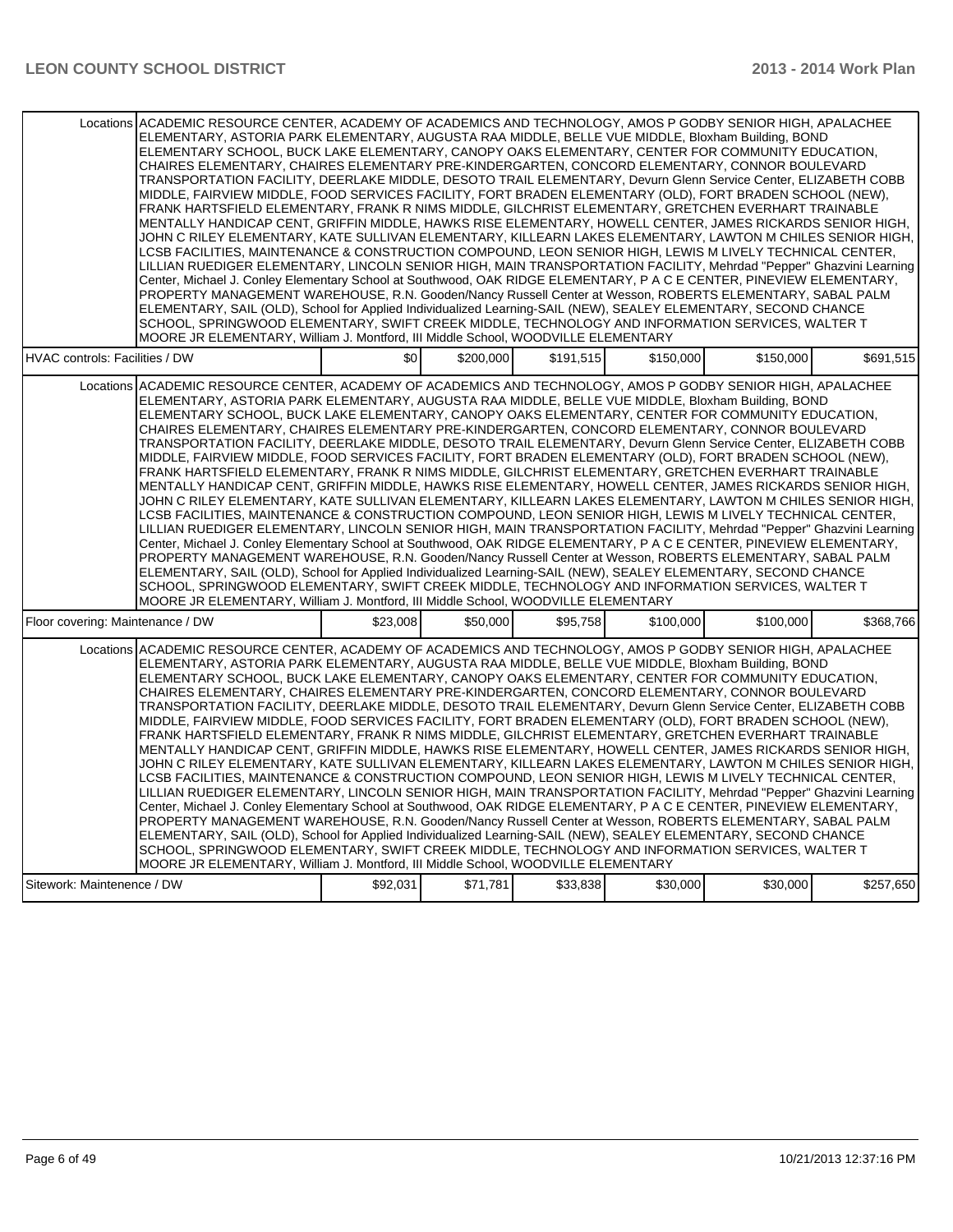|                                       | Locations ACADEMIC RESOURCE CENTER, ACADEMY OF ACADEMICS AND TECHNOLOGY, AMOS P GODBY SENIOR HIGH, APALACHEE<br>ELEMENTARY, ASTORIA PARK ELEMENTARY, AUGUSTA RAA MIDDLE, BELLE VUE MIDDLE, Bloxham Building, BOND<br>ELEMENTARY SCHOOL, BUCK LAKE ELEMENTARY, CANOPY OAKS ELEMENTARY, CENTER FOR COMMUNITY EDUCATION.<br>CHAIRES ELEMENTARY, CHAIRES ELEMENTARY PRE-KINDERGARTEN, CONCORD ELEMENTARY, CONNOR BOULEVARD<br>TRANSPORTATION FACILITY, DEERLAKE MIDDLE, DESOTO TRAIL ELEMENTARY, Devurn Glenn Service Center, ELIZABETH COBB<br>MIDDLE, FAIRVIEW MIDDLE, FOOD SERVICES FACILITY, FORT BRADEN ELEMENTARY (OLD), FORT BRADEN SCHOOL (NEW),<br>FRANK HARTSFIELD ELEMENTARY, FRANK R NIMS MIDDLE, GILCHRIST ELEMENTARY, GRETCHEN EVERHART TRAINABLE<br>MENTALLY HANDICAP CENT, GRIFFIN MIDDLE, HAWKS RISE ELEMENTARY, HOWELL CENTER, JAMES RICKARDS SENIOR HIGH,<br>JOHN C RILEY ELEMENTARY, KATE SULLIVAN ELEMENTARY, KILLEARN LAKES ELEMENTARY, LAWTON M CHILES SENIOR HIGH,<br>LCSB FACILITIES, MAINTENANCE & CONSTRUCTION COMPOUND, LEON SENIOR HIGH, LEWIS M LIVELY TECHNICAL CENTER,<br>LILLIAN RUEDIGER ELEMENTARY, LINCOLN SENIOR HIGH, MAIN TRANSPORTATION FACILITY, Mehrdad "Pepper" Ghazvini Learning<br>Center, Michael J. Conley Elementary School at Southwood, OAK RIDGE ELEMENTARY, P A C E CENTER, PINEVIEW ELEMENTARY,<br>PROPERTY MANAGEMENT WAREHOUSE, R.N. Gooden/Nancy Russell Center at Wesson, ROBERTS ELEMENTARY, SABAL PALM<br>ELEMENTARY, SAIL (OLD), School for Applied Individualized Learning-SAIL (NEW), SEALEY ELEMENTARY, SECOND CHANCE<br>SCHOOL, SPRINGWOOD ELEMENTARY, SWIFT CREEK MIDDLE, TECHNOLOGY AND INFORMATION SERVICES, WALTER T                                                                                      |           |           |           |           |           |             |
|---------------------------------------|---------------------------------------------------------------------------------------------------------------------------------------------------------------------------------------------------------------------------------------------------------------------------------------------------------------------------------------------------------------------------------------------------------------------------------------------------------------------------------------------------------------------------------------------------------------------------------------------------------------------------------------------------------------------------------------------------------------------------------------------------------------------------------------------------------------------------------------------------------------------------------------------------------------------------------------------------------------------------------------------------------------------------------------------------------------------------------------------------------------------------------------------------------------------------------------------------------------------------------------------------------------------------------------------------------------------------------------------------------------------------------------------------------------------------------------------------------------------------------------------------------------------------------------------------------------------------------------------------------------------------------------------------------------------------------------------------------------------------------------------------------------------------|-----------|-----------|-----------|-----------|-----------|-------------|
|                                       | MOORE JR ELEMENTARY, William J. Montford, III Middle School, WOODVILLE ELEMENTARY                                                                                                                                                                                                                                                                                                                                                                                                                                                                                                                                                                                                                                                                                                                                                                                                                                                                                                                                                                                                                                                                                                                                                                                                                                                                                                                                                                                                                                                                                                                                                                                                                                                                                         |           |           |           |           |           |             |
| Roof PM program: Maintenance / DW     |                                                                                                                                                                                                                                                                                                                                                                                                                                                                                                                                                                                                                                                                                                                                                                                                                                                                                                                                                                                                                                                                                                                                                                                                                                                                                                                                                                                                                                                                                                                                                                                                                                                                                                                                                                           | \$591.500 | \$300,000 | \$400.000 | \$400.000 | \$400.000 | \$2,091,500 |
|                                       | Locations ACADEMIC RESOURCE CENTER, ACADEMY OF ACADEMICS AND TECHNOLOGY, AMOS P GODBY SENIOR HIGH, APALACHEE<br>ELEMENTARY, ASTORIA PARK ELEMENTARY, AUGUSTA RAA MIDDLE, BELLE VUE MIDDLE, Bloxham Building, BOND<br>ELEMENTARY SCHOOL, BUCK LAKE ELEMENTARY, CANOPY OAKS ELEMENTARY, CENTER FOR COMMUNITY EDUCATION,<br>CHAIRES ELEMENTARY, CHAIRES ELEMENTARY PRE-KINDERGARTEN, CONCORD ELEMENTARY, CONNOR BOULEVARD<br>TRANSPORTATION FACILITY, DEERLAKE MIDDLE, DESOTO TRAIL ELEMENTARY, Devurn Glenn Service Center, ELIZABETH COBB<br>MIDDLE, FAIRVIEW MIDDLE, FOOD SERVICES FACILITY, FORT BRADEN ELEMENTARY (OLD), FORT BRADEN SCHOOL (NEW),<br>FRANK HARTSFIELD ELEMENTARY, FRANK R NIMS MIDDLE, GILCHRIST ELEMENTARY, GRETCHEN EVERHART TRAINABLE<br>MENTALLY HANDICAP CENT, GRIFFIN MIDDLE, HAWKS RISE ELEMENTARY, HOWELL CENTER, JAMES RICKARDS SENIOR HIGH,<br>JOHN C RILEY ELEMENTARY, KATE SULLIVAN ELEMENTARY, KILLEARN LAKES ELEMENTARY, LAWTON M CHILES SENIOR HIGH,<br>LCSB FACILITIES, MAINTENANCE & CONSTRUCTION COMPOUND, LEON SENIOR HIGH, LEWIS M LIVELY TECHNICAL CENTER,<br>LILLIAN RUEDIGER ELEMENTARY, LINCOLN SENIOR HIGH, MAIN TRANSPORTATION FACILITY, Mehrdad "Pepper" Ghazvini Learning<br>Center, Michael J. Conley Elementary School at Southwood, OAK RIDGE ELEMENTARY, P A C E CENTER, PINEVIEW ELEMENTARY,<br>PROPERTY MANAGEMENT WAREHOUSE, R.N. Gooden/Nancy Russell Center at Wesson, ROBERTS ELEMENTARY, SABAL PALM<br>ELEMENTARY, SAIL (OLD), School for Applied Individualized Learning-SAIL (NEW), SEALEY ELEMENTARY, SECOND CHANCE<br>SCHOOL, SPRINGWOOD ELEMENTARY, SWIFT CREEK MIDDLE, TECHNOLOGY AND INFORMATION SERVICES, WALTER T<br>MOORE JR ELEMENTARY, William J. Montford, III Middle School, WOODVILLE ELEMENTARY |           |           |           |           |           |             |
| Asphalt/Drainage: Maintenance / DW    |                                                                                                                                                                                                                                                                                                                                                                                                                                                                                                                                                                                                                                                                                                                                                                                                                                                                                                                                                                                                                                                                                                                                                                                                                                                                                                                                                                                                                                                                                                                                                                                                                                                                                                                                                                           | \$46,016  | \$35,890  | \$31,919  | \$30,000  | \$30,000  | \$173,825   |
|                                       | Locations ACADEMIC RESOURCE CENTER. ACADEMY OF ACADEMICS AND TECHNOLOGY. AMOS P GODBY SENIOR HIGH. APALACHEE<br>ELEMENTARY, ASTORIA PARK ELEMENTARY, AUGUSTA RAA MIDDLE, BELLE VUE MIDDLE, Bloxham Building, BOND<br>ELEMENTARY SCHOOL. BUCK LAKE ELEMENTARY. CANOPY OAKS ELEMENTARY. CENTER FOR COMMUNITY EDUCATION.<br>CHAIRES ELEMENTARY, CHAIRES ELEMENTARY PRE-KINDERGARTEN, CONCORD ELEMENTARY, CONNOR BOULEVARD<br>TRANSPORTATION FACILITY, DEERLAKE MIDDLE, DESOTO TRAIL ELEMENTARY, Devurn Glenn Service Center, ELIZABETH COBB<br>MIDDLE, FAIRVIEW MIDDLE, FOOD SERVICES FACILITY, FORT BRADEN ELEMENTARY (OLD), FORT BRADEN SCHOOL (NEW),<br>FRANK HARTSFIELD ELEMENTARY, FRANK R NIMS MIDDLE, GILCHRIST ELEMENTARY, GRETCHEN EVERHART TRAINABLE<br>MENTALLY HANDICAP CENT, GRIFFIN MIDDLE, HAWKS RISE ELEMENTARY, HOWELL CENTER, JAMES RICKARDS SENIOR HIGH,<br>JOHN C RILEY ELEMENTARY, KATE SULLIVAN ELEMENTARY, KILLEARN LAKES ELEMENTARY, LAWTON M CHILES SENIOR HIGH,<br>LCSB FACILITIES, MAINTENANCE & CONSTRUCTION COMPOUND, LEON SENIOR HIGH, LEWIS M LIVELY TECHNICAL CENTER,<br>LILLIAN RUEDIGER ELEMENTARY, LINCOLN SENIOR HIGH, MAIN TRANSPORTATION FACILITY, Mehrdad "Pepper" Ghazvini Learning<br>Center, Michael J. Conley Elementary School at Southwood, OAK RIDGE ELEMENTARY, P A C E CENTER, PINEVIEW ELEMENTARY,<br>PROPERTY MANAGEMENT WAREHOUSE, R.N. Gooden/Nancy Russell Center at Wesson, ROBERTS ELEMENTARY, SABAL PALM<br>ELEMENTARY, SAIL (OLD), School for Applied Individualized Learning-SAIL (NEW), SEALEY ELEMENTARY, SECOND CHANCE<br>SCHOOL, SPRINGWOOD ELEMENTARY, SWIFT CREEK MIDDLE, TECHNOLOGY AND INFORMATION SERVICES, WALTER T<br>MOORE JR ELEMENTARY, William J. Montford, III Middle School, WOODVILLE ELEMENTARY |           |           |           |           |           |             |
| Small engine repair: Maintenance / DW |                                                                                                                                                                                                                                                                                                                                                                                                                                                                                                                                                                                                                                                                                                                                                                                                                                                                                                                                                                                                                                                                                                                                                                                                                                                                                                                                                                                                                                                                                                                                                                                                                                                                                                                                                                           | \$2,301   | \$0       | \$9,576   | \$10,000  | \$10,000  | \$31,877    |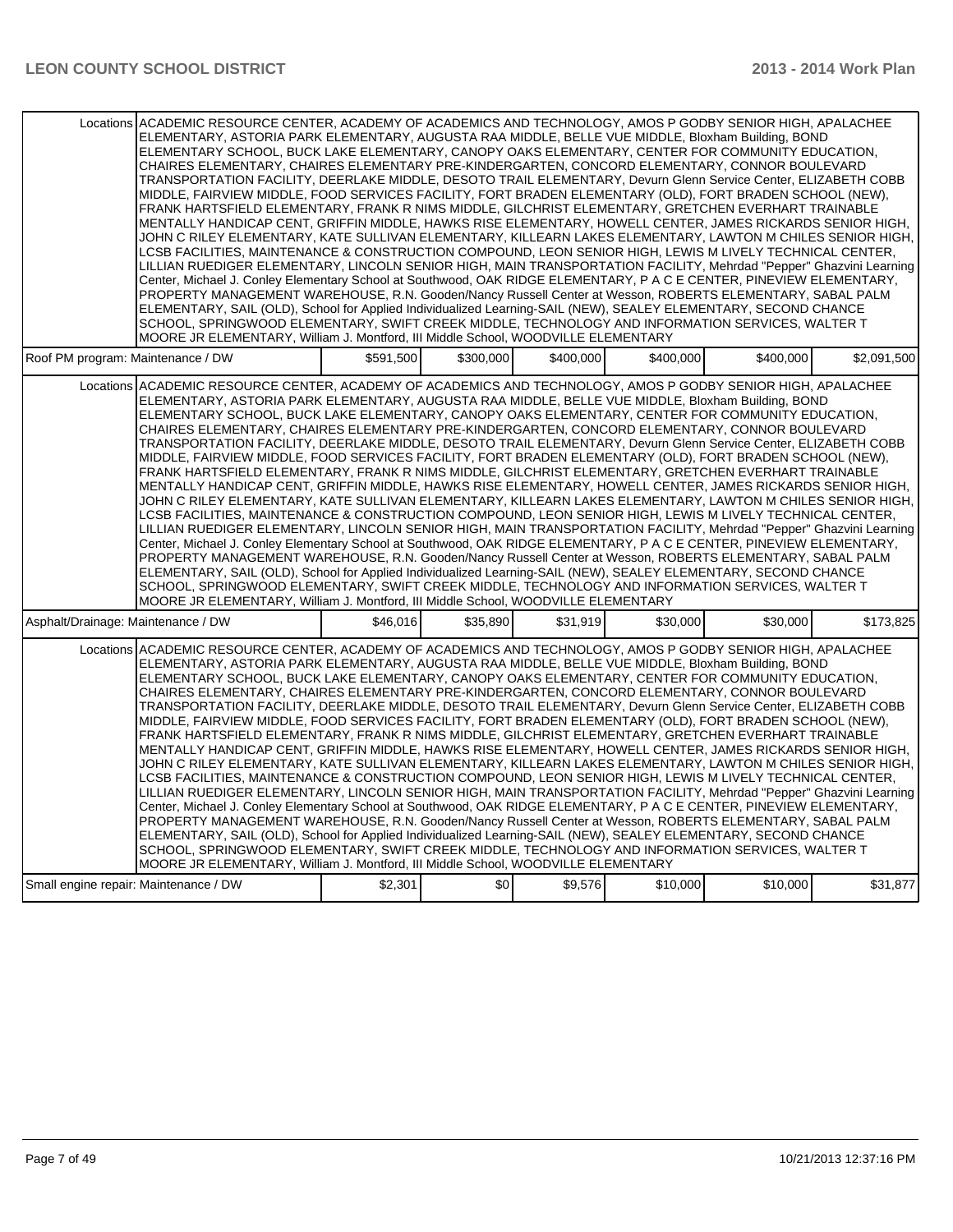| Locations ACADEMIC RESOURCE CENTER, ACADEMY OF ACADEMICS AND TECHNOLOGY, AMOS P GODBY SENIOR HIGH, APALACHEE<br>ELEMENTARY, ASTORIA PARK ELEMENTARY, AUGUSTA RAA MIDDLE, BELLE VUE MIDDLE, Bloxham Building, BOND<br>ELEMENTARY SCHOOL, BUCK LAKE ELEMENTARY, CANOPY OAKS ELEMENTARY, CENTER FOR COMMUNITY EDUCATION,<br>CHAIRES ELEMENTARY, CHAIRES ELEMENTARY PRE-KINDERGARTEN, CONCORD ELEMENTARY, CONNOR BOULEVARD<br>TRANSPORTATION FACILITY, DEERLAKE MIDDLE, DESOTO TRAIL ELEMENTARY, Devurn Glenn Service Center, ELIZABETH COBB<br>MIDDLE, FAIRVIEW MIDDLE, FOOD SERVICES FACILITY, FORT BRADEN ELEMENTARY (OLD), FORT BRADEN SCHOOL (NEW),<br>FRANK HARTSFIELD ELEMENTARY, FRANK R NIMS MIDDLE, GILCHRIST ELEMENTARY, GRETCHEN EVERHART TRAINABLE<br>MENTALLY HANDICAP CENT, GRIFFIN MIDDLE, HAWKS RISE ELEMENTARY, HOWELL CENTER, JAMES RICKARDS SENIOR HIGH,<br>JOHN C RILEY ELEMENTARY, KATE SULLIVAN ELEMENTARY, KILLEARN LAKES ELEMENTARY, LAWTON M CHILES SENIOR HIGH,<br>LCSB FACILITIES. MAINTENANCE & CONSTRUCTION COMPOUND. LEON SENIOR HIGH. LEWIS M LIVELY TECHNICAL CENTER.<br>LILLIAN RUEDIGER ELEMENTARY, LINCOLN SENIOR HIGH, MAIN TRANSPORTATION FACILITY, Mehrdad "Pepper" Ghazvini Learning<br>Center, Michael J. Conley Elementary School at Southwood, OAK RIDGE ELEMENTARY, P A C E CENTER, PINEVIEW ELEMENTARY,<br>PROPERTY MANAGEMENT WAREHOUSE, R.N. Gooden/Nancy Russell Center at Wesson, ROBERTS ELEMENTARY, SABAL PALM<br>ELEMENTARY, SAIL (OLD), School for Applied Individualized Learning-SAIL (NEW), SEALEY ELEMENTARY, SECOND CHANCE<br>SCHOOL, SPRINGWOOD ELEMENTARY, SWIFT CREEK MIDDLE, TECHNOLOGY AND INFORMATION SERVICES, WALTER T<br>MOORE JR ELEMENTARY, William J. Montford, III Middle School, WOODVILLE ELEMENTARY |           |           |           |           |           |             |
|---------------------------------------------------------------------------------------------------------------------------------------------------------------------------------------------------------------------------------------------------------------------------------------------------------------------------------------------------------------------------------------------------------------------------------------------------------------------------------------------------------------------------------------------------------------------------------------------------------------------------------------------------------------------------------------------------------------------------------------------------------------------------------------------------------------------------------------------------------------------------------------------------------------------------------------------------------------------------------------------------------------------------------------------------------------------------------------------------------------------------------------------------------------------------------------------------------------------------------------------------------------------------------------------------------------------------------------------------------------------------------------------------------------------------------------------------------------------------------------------------------------------------------------------------------------------------------------------------------------------------------------------------------------------------------------------------------------------------------------------------------------------------|-----------|-----------|-----------|-----------|-----------|-------------|
| Relocatables: Maintenance / DW                                                                                                                                                                                                                                                                                                                                                                                                                                                                                                                                                                                                                                                                                                                                                                                                                                                                                                                                                                                                                                                                                                                                                                                                                                                                                                                                                                                                                                                                                                                                                                                                                                                                                                                                            | \$34.512  | \$53.836  | \$47.879  | \$40,000  | \$40,000  | \$216,227   |
| Locations ACADEMIC RESOURCE CENTER, ACADEMY OF ACADEMICS AND TECHNOLOGY, AMOS P GODBY SENIOR HIGH, APALACHEE<br>ELEMENTARY, ASTORIA PARK ELEMENTARY, AUGUSTA RAA MIDDLE, BELLE VUE MIDDLE, Bloxham Building, BOND<br>ELEMENTARY SCHOOL, BUCK LAKE ELEMENTARY, CANOPY OAKS ELEMENTARY, CENTER FOR COMMUNITY EDUCATION,<br>CHAIRES ELEMENTARY, CHAIRES ELEMENTARY PRE-KINDERGARTEN, CONCORD ELEMENTARY, CONNOR BOULEVARD<br>TRANSPORTATION FACILITY, DEERLAKE MIDDLE, DESOTO TRAIL ELEMENTARY, Devurn Glenn Service Center, ELIZABETH COBB<br>MIDDLE, FAIRVIEW MIDDLE, FOOD SERVICES FACILITY, FORT BRADEN ELEMENTARY (OLD), FORT BRADEN SCHOOL (NEW),<br>FRANK HARTSFIELD ELEMENTARY, FRANK R NIMS MIDDLE, GILCHRIST ELEMENTARY, GRETCHEN EVERHART TRAINABLE<br>MENTALLY HANDICAP CENT, GRIFFIN MIDDLE, HAWKS RISE ELEMENTARY, HOWELL CENTER, JAMES RICKARDS SENIOR HIGH,<br>JOHN C RILEY ELEMENTARY, KATE SULLIVAN ELEMENTARY, KILLEARN LAKES ELEMENTARY, LAWTON M CHILES SENIOR HIGH,<br>LCSB FACILITIES, MAINTENANCE & CONSTRUCTION COMPOUND, LEON SENIOR HIGH, LEWIS M LIVELY TECHNICAL CENTER,<br>LILLIAN RUEDIGER ELEMENTARY, LINCOLN SENIOR HIGH, MAIN TRANSPORTATION FACILITY, Mehrdad "Pepper" Ghazvini Learning<br>Center, Michael J. Conley Elementary School at Southwood, OAK RIDGE ELEMENTARY, P A C E CENTER, PINEVIEW ELEMENTARY,<br>PROPERTY MANAGEMENT WAREHOUSE, R.N. Gooden/Nancy Russell Center at Wesson, ROBERTS ELEMENTARY, SABAL PALM<br>ELEMENTARY, SAIL (OLD), School for Applied Individualized Learning-SAIL (NEW), SEALEY ELEMENTARY, SECOND CHANCE<br>SCHOOL, SPRINGWOOD ELEMENTARY, SWIFT CREEK MIDDLE. TECHNOLOGY AND INFORMATION SERVICES, WALTER T<br>MOORE JR ELEMENTARY, William J. Montford, III Middle School, WOODVILLE ELEMENTARY |           |           |           |           |           |             |
| Safety-to-life: Maintenance / DW                                                                                                                                                                                                                                                                                                                                                                                                                                                                                                                                                                                                                                                                                                                                                                                                                                                                                                                                                                                                                                                                                                                                                                                                                                                                                                                                                                                                                                                                                                                                                                                                                                                                                                                                          | \$218,406 | \$251,233 | \$223,435 | \$225,000 | \$225,000 | \$1,143,074 |
| Locations ACADEMIC RESOURCE CENTER. ACADEMY OF ACADEMICS AND TECHNOLOGY. AMOS P GODBY SENIOR HIGH. APALACHEE<br>ELEMENTARY, ASTORIA PARK ELEMENTARY, AUGUSTA RAA MIDDLE, BELLE VUE MIDDLE, Bloxham Building, BOND<br>ELEMENTARY SCHOOL, BUCK LAKE ELEMENTARY, CANOPY OAKS ELEMENTARY, CENTER FOR COMMUNITY EDUCATION,<br>CHAIRES ELEMENTARY, CHAIRES ELEMENTARY PRE-KINDERGARTEN, CONCORD ELEMENTARY, CONNOR BOULEVARD<br>TRANSPORTATION FACILITY, DEERLAKE MIDDLE, DESOTO TRAIL ELEMENTARY, Devurn Glenn Service Center, ELIZABETH COBB<br>MIDDLE, FAIRVIEW MIDDLE, FOOD SERVICES FACILITY, FORT BRADEN ELEMENTARY (OLD), FORT BRADEN SCHOOL (NEW),<br>FRANK HARTSFIELD ELEMENTARY, FRANK R NIMS MIDDLE, GILCHRIST ELEMENTARY, GRETCHEN EVERHART TRAINABLE<br>MENTALLY HANDICAP CENT, GRIFFIN MIDDLE, HAWKS RISE ELEMENTARY, HOWELL CENTER, JAMES RICKARDS SENIOR HIGH,<br>JOHN C RILEY ELEMENTARY, KATE SULLIVAN ELEMENTARY, KILLEARN LAKES ELEMENTARY, LAWTON M CHILES SENIOR HIGH,<br>LCSB FACILITIES, MAINTENANCE & CONSTRUCTION COMPOUND, LEON SENIOR HIGH, LEWIS M LIVELY TECHNICAL CENTER,<br>LILLIAN RUEDIGER ELEMENTARY, LINCOLN SENIOR HIGH, MAIN TRANSPORTATION FACILITY, Mehrdad "Pepper" Ghazvini Learning<br>Center, Michael J. Conley Elementary School at Southwood, OAK RIDGE ELEMENTARY, P A C E CENTER, PINEVIEW ELEMENTARY,<br>PROPERTY MANAGEMENT WAREHOUSE, R.N. Gooden/Nancy Russell Center at Wesson, ROBERTS ELEMENTARY, SABAL PALM<br>ELEMENTARY, SAIL (OLD), School for Applied Individualized Learning-SAIL (NEW), SEALEY ELEMENTARY, SECOND CHANCE<br>SCHOOL, SPRINGWOOD ELEMENTARY, SWIFT CREEK MIDDLE, TECHNOLOGY AND INFORMATION SERVICES, WALTER T<br>MOORE JR ELEMENTARY, William J. Montford, III Middle School, WOODVILLE ELEMENTARY |           |           |           |           |           |             |
| Structural: Maintenance / DW                                                                                                                                                                                                                                                                                                                                                                                                                                                                                                                                                                                                                                                                                                                                                                                                                                                                                                                                                                                                                                                                                                                                                                                                                                                                                                                                                                                                                                                                                                                                                                                                                                                                                                                                              | \$23,008  | \$35,890  | \$31,919  | \$136,860 | \$136,860 | \$364,537   |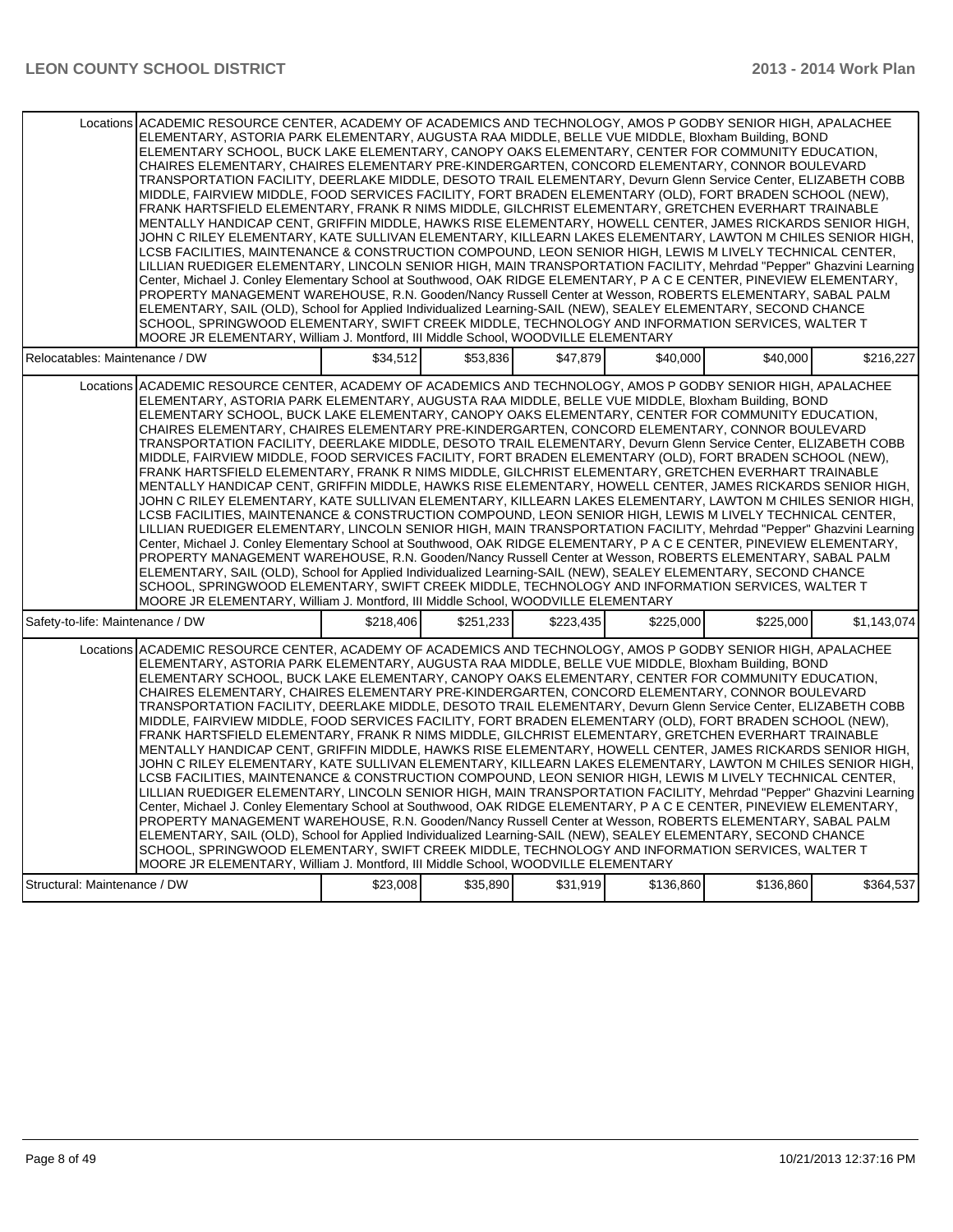| Locations ACADEMIC RESOURCE CENTER, ACADEMY OF ACADEMICS AND TECHNOLOGY, AMOS P GODBY SENIOR HIGH, APALACHEE<br>ELEMENTARY, ASTORIA PARK ELEMENTARY, AUGUSTA RAA MIDDLE, BELLE VUE MIDDLE, Bloxham Building, BOND<br>ELEMENTARY SCHOOL, BUCK LAKE ELEMENTARY, CANOPY OAKS ELEMENTARY, CENTER FOR COMMUNITY EDUCATION.<br>CHAIRES ELEMENTARY, CHAIRES ELEMENTARY PRE-KINDERGARTEN, CONCORD ELEMENTARY, CONNOR BOULEVARD<br>TRANSPORTATION FACILITY, DEERLAKE MIDDLE, DESOTO TRAIL ELEMENTARY, Devurn Glenn Service Center, ELIZABETH COBB<br>MIDDLE, FAIRVIEW MIDDLE, FOOD SERVICES FACILITY, FORT BRADEN ELEMENTARY (OLD), FORT BRADEN SCHOOL (NEW),<br>FRANK HARTSFIELD ELEMENTARY, FRANK R NIMS MIDDLE, GILCHRIST ELEMENTARY, GRETCHEN EVERHART TRAINABLE<br>MENTALLY HANDICAP CENT, GRIFFIN MIDDLE, HAWKS RISE ELEMENTARY, HOWELL CENTER, JAMES RICKARDS SENIOR HIGH,<br>JOHN C RILEY ELEMENTARY, KATE SULLIVAN ELEMENTARY, KILLEARN LAKES ELEMENTARY, LAWTON M CHILES SENIOR HIGH,<br>LCSB FACILITIES, MAINTENANCE & CONSTRUCTION COMPOUND, LEON SENIOR HIGH, LEWIS M LIVELY TECHNICAL CENTER,<br>LILLIAN RUEDIGER ELEMENTARY, LINCOLN SENIOR HIGH, MAIN TRANSPORTATION FACILITY, Mehrdad "Pepper" Ghazvini Learning<br>Center, Michael J. Conley Elementary School at Southwood, OAK RIDGE ELEMENTARY, P A C E CENTER, PINEVIEW ELEMENTARY,<br>PROPERTY MANAGEMENT WAREHOUSE, R.N. Gooden/Nancy Russell Center at Wesson, ROBERTS ELEMENTARY, SABAL PALM<br>ELEMENTARY, SAIL (OLD), School for Applied Individualized Learning-SAIL (NEW), SEALEY ELEMENTARY, SECOND CHANCE<br>SCHOOL, SPRINGWOOD ELEMENTARY, SWIFT CREEK MIDDLE, TECHNOLOGY AND INFORMATION SERVICES, WALTER T<br>MOORE JR ELEMENTARY, William J. Montford, III Middle School, WOODVILLE ELEMENTARY |           |           |           |           |           |           |
|---------------------------------------------------------------------------------------------------------------------------------------------------------------------------------------------------------------------------------------------------------------------------------------------------------------------------------------------------------------------------------------------------------------------------------------------------------------------------------------------------------------------------------------------------------------------------------------------------------------------------------------------------------------------------------------------------------------------------------------------------------------------------------------------------------------------------------------------------------------------------------------------------------------------------------------------------------------------------------------------------------------------------------------------------------------------------------------------------------------------------------------------------------------------------------------------------------------------------------------------------------------------------------------------------------------------------------------------------------------------------------------------------------------------------------------------------------------------------------------------------------------------------------------------------------------------------------------------------------------------------------------------------------------------------------------------------------------------------------------------------------------------------|-----------|-----------|-----------|-----------|-----------|-----------|
| Energy: Maintenance / DW                                                                                                                                                                                                                                                                                                                                                                                                                                                                                                                                                                                                                                                                                                                                                                                                                                                                                                                                                                                                                                                                                                                                                                                                                                                                                                                                                                                                                                                                                                                                                                                                                                                                                                                                                  | \$79.900  | \$71.781  | \$63.838  | \$50,000  | \$50,000  | \$315.519 |
| Locations ACADEMIC RESOURCE CENTER, ACADEMY OF ACADEMICS AND TECHNOLOGY, AMOS P GODBY SENIOR HIGH, APALACHEE<br>ELEMENTARY, ASTORIA PARK ELEMENTARY, AUGUSTA RAA MIDDLE, BELLE VUE MIDDLE, Bloxham Building, BOND<br>ELEMENTARY SCHOOL, BUCK LAKE ELEMENTARY, CANOPY OAKS ELEMENTARY, CENTER FOR COMMUNITY EDUCATION,<br>CHAIRES ELEMENTARY, CHAIRES ELEMENTARY PRE-KINDERGARTEN, CONCORD ELEMENTARY, CONNOR BOULEVARD<br>TRANSPORTATION FACILITY, DEERLAKE MIDDLE, DESOTO TRAIL ELEMENTARY, Devurn Glenn Service Center, ELIZABETH COBB<br>MIDDLE, FAIRVIEW MIDDLE, FOOD SERVICES FACILITY, FORT BRADEN ELEMENTARY (OLD), FORT BRADEN SCHOOL (NEW),<br>FRANK HARTSFIELD ELEMENTARY, FRANK R NIMS MIDDLE, GILCHRIST ELEMENTARY, GRETCHEN EVERHART TRAINABLE<br>MENTALLY HANDICAP CENT, GRIFFIN MIDDLE, HAWKS RISE ELEMENTARY, HOWELL CENTER, JAMES RICKARDS SENIOR HIGH,<br>JOHN C RILEY ELEMENTARY, KATE SULLIVAN ELEMENTARY, KILLEARN LAKES ELEMENTARY, LAWTON M CHILES SENIOR HIGH,<br>LCSB FACILITIES, MAINTENANCE & CONSTRUCTION COMPOUND, LEON SENIOR HIGH, LEWIS M LIVELY TECHNICAL CENTER,<br>LILLIAN RUEDIGER ELEMENTARY, LINCOLN SENIOR HIGH, MAIN TRANSPORTATION FACILITY, Mehrdad "Pepper" Ghazvini Learning<br>Center, Michael J. Conley Elementary School at Southwood, OAK RIDGE ELEMENTARY, P A C E CENTER, PINEVIEW ELEMENTARY,<br>PROPERTY MANAGEMENT WAREHOUSE, R.N. Gooden/Nancy Russell Center at Wesson, ROBERTS ELEMENTARY, SABAL PALM<br>ELEMENTARY, SAIL (OLD), School for Applied Individualized Learning-SAIL (NEW), SEALEY ELEMENTARY, SECOND CHANCE<br>SCHOOL, SPRINGWOOD ELEMENTARY, SWIFT CREEK MIDDLE, TECHNOLOGY AND INFORMATION SERVICES, WALTER T<br>MOORE JR ELEMENTARY, William J. Montford, III Middle School, WOODVILLE ELEMENTARY |           |           |           |           |           |           |
| Emergency maintenance: Maintenance / DW                                                                                                                                                                                                                                                                                                                                                                                                                                                                                                                                                                                                                                                                                                                                                                                                                                                                                                                                                                                                                                                                                                                                                                                                                                                                                                                                                                                                                                                                                                                                                                                                                                                                                                                                   | \$126,542 | \$193,808 | \$172,364 | \$150,000 | \$150,000 | \$792,714 |
| Locations ACADEMIC RESOURCE CENTER. ACADEMY OF ACADEMICS AND TECHNOLOGY. AMOS P GODBY SENIOR HIGH. APALACHEE<br>ELEMENTARY, ASTORIA PARK ELEMENTARY, AUGUSTA RAA MIDDLE, BELLE VUE MIDDLE, Bloxham Building, BOND<br>ELEMENTARY SCHOOL. BUCK LAKE ELEMENTARY. CANOPY OAKS ELEMENTARY. CENTER FOR COMMUNITY EDUCATION.<br>CHAIRES ELEMENTARY, CHAIRES ELEMENTARY PRE-KINDERGARTEN, CONCORD ELEMENTARY, CONNOR BOULEVARD<br>TRANSPORTATION FACILITY, DEERLAKE MIDDLE, DESOTO TRAIL ELEMENTARY, Devurn Glenn Service Center, ELIZABETH COBB<br>MIDDLE, FAIRVIEW MIDDLE, FOOD SERVICES FACILITY, FORT BRADEN ELEMENTARY (OLD), FORT BRADEN SCHOOL (NEW),<br>FRANK HARTSFIELD ELEMENTARY, FRANK R NIMS MIDDLE, GILCHRIST ELEMENTARY, GRETCHEN EVERHART TRAINABLE<br>MENTALLY HANDICAP CENT, GRIFFIN MIDDLE, HAWKS RISE ELEMENTARY, HOWELL CENTER, JAMES RICKARDS SENIOR HIGH,<br>JOHN C RILEY ELEMENTARY, KATE SULLIVAN ELEMENTARY, KILLEARN LAKES ELEMENTARY, LAWTON M CHILES SENIOR HIGH,<br>LCSB FACILITIES, MAINTENANCE & CONSTRUCTION COMPOUND, LEON SENIOR HIGH, LEWIS M LIVELY TECHNICAL CENTER,<br>LILLIAN RUEDIGER ELEMENTARY, LINCOLN SENIOR HIGH, MAIN TRANSPORTATION FACILITY, Mehrdad "Pepper" Ghazvini Learning<br>Center, Michael J. Conley Elementary School at Southwood, OAK RIDGE ELEMENTARY, P A C E CENTER, PINEVIEW ELEMENTARY,<br>PROPERTY MANAGEMENT WAREHOUSE, R.N. Gooden/Nancy Russell Center at Wesson, ROBERTS ELEMENTARY, SABAL PALM<br>ELEMENTARY, SAIL (OLD), School for Applied Individualized Learning-SAIL (NEW), SEALEY ELEMENTARY, SECOND CHANCE<br>SCHOOL, SPRINGWOOD ELEMENTARY, SWIFT CREEK MIDDLE, TECHNOLOGY AND INFORMATION SERVICES, WALTER T<br>MOORE JR ELEMENTARY, William J. Montford, III Middle School, WOODVILLE ELEMENTARY |           |           |           |           |           |           |
| Security systems: Maintenance / DW                                                                                                                                                                                                                                                                                                                                                                                                                                                                                                                                                                                                                                                                                                                                                                                                                                                                                                                                                                                                                                                                                                                                                                                                                                                                                                                                                                                                                                                                                                                                                                                                                                                                                                                                        | \$11,504  | \$20,000  | \$20,000  | \$20,000  | \$20,000  | \$91,504  |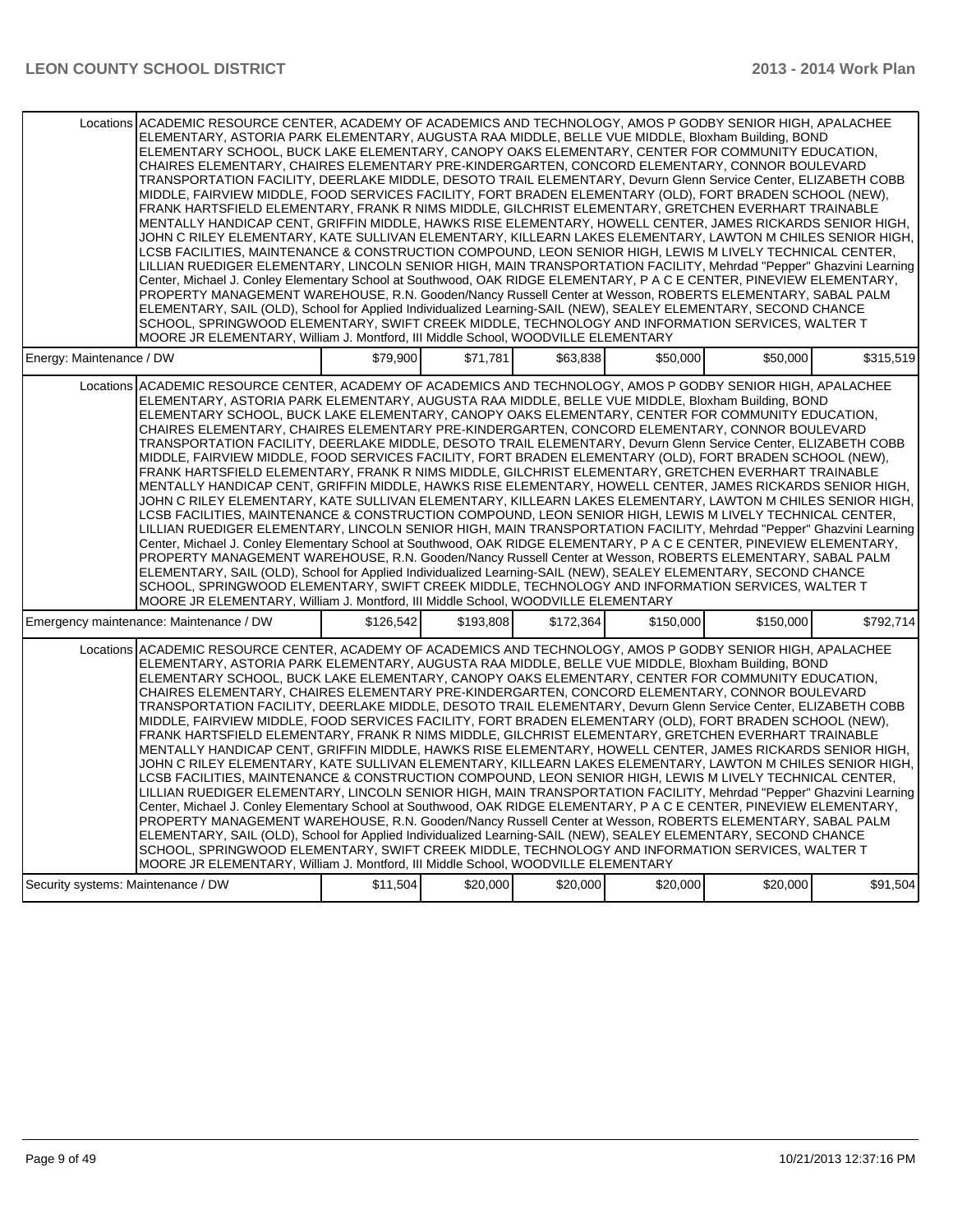| Locations ACADEMIC RESOURCE CENTER, ACADEMY OF ACADEMICS AND TECHNOLOGY, AMOS P GODBY SENIOR HIGH, APALACHEE<br>ELEMENTARY, ASTORIA PARK ELEMENTARY, AUGUSTA RAA MIDDLE, BELLE VUE MIDDLE, Bloxham Building, BOND<br>ELEMENTARY SCHOOL, BUCK LAKE ELEMENTARY, CANOPY OAKS ELEMENTARY, CENTER FOR COMMUNITY EDUCATION,<br>CHAIRES ELEMENTARY, CHAIRES ELEMENTARY PRE-KINDERGARTEN, CONCORD ELEMENTARY, CONNOR BOULEVARD<br>TRANSPORTATION FACILITY, DEERLAKE MIDDLE, DESOTO TRAIL ELEMENTARY, Devurn Glenn Service Center, ELIZABETH COBB<br>MIDDLE, FAIRVIEW MIDDLE, FOOD SERVICES FACILITY, FORT BRADEN ELEMENTARY (OLD), FORT BRADEN SCHOOL (NEW),<br>FRANK HARTSFIELD ELEMENTARY, FRANK R NIMS MIDDLE, GILCHRIST ELEMENTARY, GRETCHEN EVERHART TRAINABLE<br>MENTALLY HANDICAP CENT, GRIFFIN MIDDLE, HAWKS RISE ELEMENTARY, HOWELL CENTER, JAMES RICKARDS SENIOR HIGH,<br>JOHN C RILEY ELEMENTARY, KATE SULLIVAN ELEMENTARY, KILLEARN LAKES ELEMENTARY, LAWTON M CHILES SENIOR HIGH,<br>LCSB FACILITIES, MAINTENANCE & CONSTRUCTION COMPOUND, LEON SENIOR HIGH, LEWIS M LIVELY TECHNICAL CENTER,<br>LILLIAN RUEDIGER ELEMENTARY, LINCOLN SENIOR HIGH, MAIN TRANSPORTATION FACILITY, Mehrdad "Pepper" Ghazvini Learning<br>Center, Michael J. Conley Elementary School at Southwood, OAK RIDGE ELEMENTARY, P A C E CENTER, PINEVIEW ELEMENTARY,<br>PROPERTY MANAGEMENT WAREHOUSE, R.N. Gooden/Nancy Russell Center at Wesson, ROBERTS ELEMENTARY, SABAL PALM<br>ELEMENTARY, SAIL (OLD), School for Applied Individualized Learning-SAIL (NEW), SEALEY ELEMENTARY, SECOND CHANCE<br>SCHOOL, SPRINGWOOD ELEMENTARY, SWIFT CREEK MIDDLE, TECHNOLOGY AND INFORMATION SERVICES, WALTER T<br>MOORE JR ELEMENTARY, William J. Montford, III Middle School, WOODVILLE ELEMENTARY |          |           |           |           |           |           |
|---------------------------------------------------------------------------------------------------------------------------------------------------------------------------------------------------------------------------------------------------------------------------------------------------------------------------------------------------------------------------------------------------------------------------------------------------------------------------------------------------------------------------------------------------------------------------------------------------------------------------------------------------------------------------------------------------------------------------------------------------------------------------------------------------------------------------------------------------------------------------------------------------------------------------------------------------------------------------------------------------------------------------------------------------------------------------------------------------------------------------------------------------------------------------------------------------------------------------------------------------------------------------------------------------------------------------------------------------------------------------------------------------------------------------------------------------------------------------------------------------------------------------------------------------------------------------------------------------------------------------------------------------------------------------------------------------------------------------------------------------------------------------|----------|-----------|-----------|-----------|-----------|-----------|
| Lockers: Maintenance / DW                                                                                                                                                                                                                                                                                                                                                                                                                                                                                                                                                                                                                                                                                                                                                                                                                                                                                                                                                                                                                                                                                                                                                                                                                                                                                                                                                                                                                                                                                                                                                                                                                                                                                                                                                 | \$921    | \$0       | \$12,768  | \$30,000  | \$30,000  | \$73,689  |
| Locations ACADEMIC RESOURCE CENTER. ACADEMY OF ACADEMICS AND TECHNOLOGY. AMOS P GODBY SENIOR HIGH. APALACHEE<br>ELEMENTARY, ASTORIA PARK ELEMENTARY, AUGUSTA RAA MIDDLE, BELLE VUE MIDDLE, Bloxham Building, BOND<br>ELEMENTARY SCHOOL, BUCK LAKE ELEMENTARY, CANOPY OAKS ELEMENTARY, CENTER FOR COMMUNITY EDUCATION,<br>CHAIRES ELEMENTARY. CHAIRES ELEMENTARY PRE-KINDERGARTEN. CONCORD ELEMENTARY. CONNOR BOULEVARD<br>TRANSPORTATION FACILITY, DEERLAKE MIDDLE, DESOTO TRAIL ELEMENTARY, Devurn Glenn Service Center, ELIZABETH COBB<br>MIDDLE, FAIRVIEW MIDDLE, FOOD SERVICES FACILITY, FORT BRADEN ELEMENTARY (OLD), FORT BRADEN SCHOOL (NEW),<br>FRANK HARTSFIELD ELEMENTARY, FRANK R NIMS MIDDLE, GILCHRIST ELEMENTARY, GRETCHEN EVERHART TRAINABLE<br>MENTALLY HANDICAP CENT, GRIFFIN MIDDLE, HAWKS RISE ELEMENTARY, HOWELL CENTER, JAMES RICKARDS SENIOR HIGH,<br>JOHN C RILEY ELEMENTARY, KATE SULLIVAN ELEMENTARY, KILLEARN LAKES ELEMENTARY, LAWTON M CHILES SENIOR HIGH,<br>LCSB FACILITIES, MAINTENANCE & CONSTRUCTION COMPOUND, LEON SENIOR HIGH, LEWIS M LIVELY TECHNICAL CENTER,<br>LILLIAN RUEDIGER ELEMENTARY, LINCOLN SENIOR HIGH, MAIN TRANSPORTATION FACILITY, Mehrdad "Pepper" Ghazvini Learning<br>Center, Michael J. Conley Elementary School at Southwood, OAK RIDGE ELEMENTARY, P A C E CENTER, PINEVIEW ELEMENTARY,<br>PROPERTY MANAGEMENT WAREHOUSE, R.N. Gooden/Nancy Russell Center at Wesson, ROBERTS ELEMENTARY, SABAL PALM<br>ELEMENTARY, SAIL (OLD), School for Applied Individualized Learning-SAIL (NEW), SEALEY ELEMENTARY, SECOND CHANCE<br>SCHOOL, SPRINGWOOD ELEMENTARY, SWIFT CREEK MIDDLE, TECHNOLOGY AND INFORMATION SERVICES, WALTER T<br>MOORE JR ELEMENTARY, William J. Montford, III Middle School, WOODVILLE ELEMENTARY |          |           |           |           |           |           |
| HVAC controls: Maintenance / DW                                                                                                                                                                                                                                                                                                                                                                                                                                                                                                                                                                                                                                                                                                                                                                                                                                                                                                                                                                                                                                                                                                                                                                                                                                                                                                                                                                                                                                                                                                                                                                                                                                                                                                                                           | \$44,000 | \$50,000  | \$50,000  | \$50,000  | \$50,000  | \$244.000 |
| Locations ACADEMIC RESOURCE CENTER. ACADEMY OF ACADEMICS AND TECHNOLOGY. AMOS P GODBY SENIOR HIGH. APALACHEE<br>ELEMENTARY, ASTORIA PARK ELEMENTARY, AUGUSTA RAA MIDDLE, BELLE VUE MIDDLE, Bloxham Building, BOND<br>ELEMENTARY SCHOOL, BUCK LAKE ELEMENTARY, CANOPY OAKS ELEMENTARY, CENTER FOR COMMUNITY EDUCATION,<br>CHAIRES ELEMENTARY, CHAIRES ELEMENTARY PRE-KINDERGARTEN, CONCORD ELEMENTARY, CONNOR BOULEVARD<br>TRANSPORTATION FACILITY, DEERLAKE MIDDLE, DESOTO TRAIL ELEMENTARY, Devurn Glenn Service Center, ELIZABETH COBB<br>MIDDLE, FAIRVIEW MIDDLE, FOOD SERVICES FACILITY, FORT BRADEN ELEMENTARY (OLD), FORT BRADEN SCHOOL (NEW),<br>FRANK HARTSFIELD ELEMENTARY, FRANK R NIMS MIDDLE, GILCHRIST ELEMENTARY, GRETCHEN EVERHART TRAINABLE<br>MENTALLY HANDICAP CENT, GRIFFIN MIDDLE, HAWKS RISE ELEMENTARY, HOWELL CENTER, JAMES RICKARDS SENIOR HIGH,<br>JOHN C RILEY ELEMENTARY, KATE SULLIVAN ELEMENTARY, KILLEARN LAKES ELEMENTARY, LAWTON M CHILES SENIOR HIGH,<br>LCSB FACILITIES, MAINTENANCE & CONSTRUCTION COMPOUND, LEON SENIOR HIGH, LEWIS M LIVELY TECHNICAL CENTER,<br>LILLIAN RUEDIGER ELEMENTARY, LINCOLN SENIOR HIGH, MAIN TRANSPORTATION FACILITY, Mehrdad "Pepper" Ghazvini Learning<br>Center, Michael J. Conley Elementary School at Southwood, OAK RIDGE ELEMENTARY, P A C E CENTER, PINEVIEW ELEMENTARY,<br>PROPERTY MANAGEMENT WAREHOUSE, R.N. Gooden/Nancy Russell Center at Wesson, ROBERTS ELEMENTARY, SABAL PALM<br>ELEMENTARY, SAIL (OLD), School for Applied Individualized Learning-SAIL (NEW), SEALEY ELEMENTARY, SECOND CHANCE<br>SCHOOL, SPRINGWOOD ELEMENTARY, SWIFT CREEK MIDDLE, TECHNOLOGY AND INFORMATION SERVICES, WALTER T<br>MOORE JR ELEMENTARY, William J. Montford, III Middle School, WOODVILLE ELEMENTARY |          |           |           |           |           |           |
| Indoor air quality: Facilities / DW                                                                                                                                                                                                                                                                                                                                                                                                                                                                                                                                                                                                                                                                                                                                                                                                                                                                                                                                                                                                                                                                                                                                                                                                                                                                                                                                                                                                                                                                                                                                                                                                                                                                                                                                       | \$0      | \$200,000 | \$100,000 | \$300,000 | \$300,000 | \$900,000 |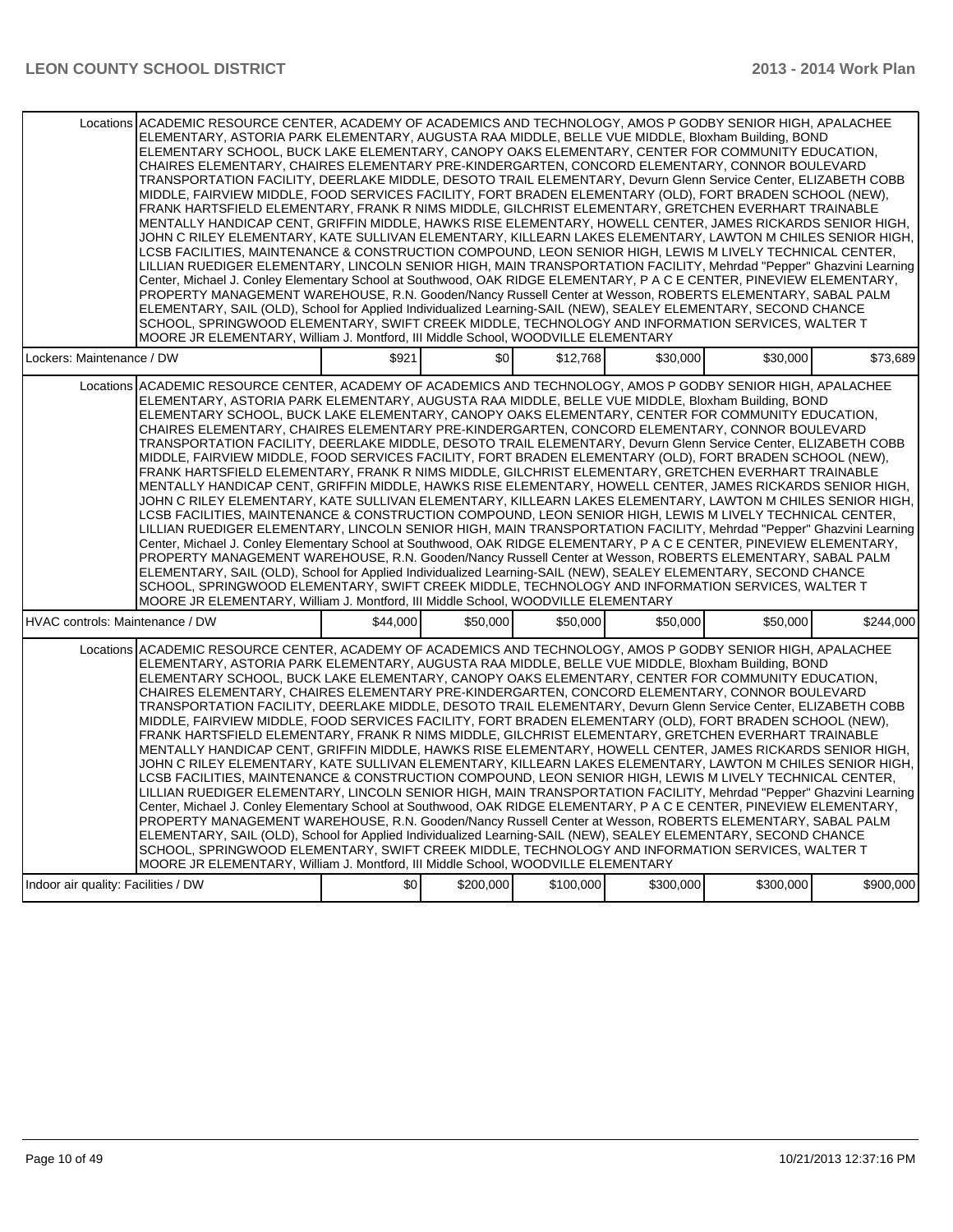| Locations ACADEMIC RESOURCE CENTER, ACADEMY OF ACADEMICS AND TECHNOLOGY, AMOS P GODBY SENIOR HIGH, APALACHEE<br>ELEMENTARY, ASTORIA PARK ELEMENTARY, AUGUSTA RAA MIDDLE, BELLE VUE MIDDLE, Bloxham Building, BOND<br>ELEMENTARY SCHOOL, BUCK LAKE ELEMENTARY, CANOPY OAKS ELEMENTARY, CENTER FOR COMMUNITY EDUCATION,<br>CHAIRES ELEMENTARY, CHAIRES ELEMENTARY PRE-KINDERGARTEN, CONCORD ELEMENTARY, CONNOR BOULEVARD<br>TRANSPORTATION FACILITY, DEERLAKE MIDDLE, DESOTO TRAIL ELEMENTARY, Devurn Glenn Service Center, ELIZABETH COBB<br>MIDDLE, FAIRVIEW MIDDLE, FOOD SERVICES FACILITY, FORT BRADEN ELEMENTARY (OLD), FORT BRADEN SCHOOL (NEW),<br>FRANK HARTSFIELD ELEMENTARY, FRANK R NIMS MIDDLE, GILCHRIST ELEMENTARY, GRETCHEN EVERHART TRAINABLE<br>MENTALLY HANDICAP CENT, GRIFFIN MIDDLE, HAWKS RISE ELEMENTARY, HOWELL CENTER, JAMES RICKARDS SENIOR HIGH,<br>JOHN C RILEY ELEMENTARY, KATE SULLIVAN ELEMENTARY, KILLEARN LAKES ELEMENTARY, LAWTON M CHILES SENIOR HIGH,<br>LCSB FACILITIES, MAINTENANCE & CONSTRUCTION COMPOUND, LEON SENIOR HIGH, LEWIS M LIVELY TECHNICAL CENTER,<br>LILLIAN RUEDIGER ELEMENTARY, LINCOLN SENIOR HIGH, MAIN TRANSPORTATION FACILITY, Mehrdad "Pepper" Ghazvini Learning<br>Center, Michael J. Conley Elementary School at Southwood, OAK RIDGE ELEMENTARY, P A C E CENTER, PINEVIEW ELEMENTARY,<br>PROPERTY MANAGEMENT WAREHOUSE, R.N. Gooden/Nancy Russell Center at Wesson, ROBERTS ELEMENTARY, SABAL PALM<br>ELEMENTARY, SAIL (OLD), School for Applied Individualized Learning-SAIL (NEW), SEALEY ELEMENTARY, SECOND CHANCE<br>SCHOOL, SPRINGWOOD ELEMENTARY, SWIFT CREEK MIDDLE, TECHNOLOGY AND INFORMATION SERVICES, WALTER T<br>MOORE JR ELEMENTARY, William J. Montford, III Middle School, WOODVILLE ELEMENTARY |          |          |          |          |          |           |
|---------------------------------------------------------------------------------------------------------------------------------------------------------------------------------------------------------------------------------------------------------------------------------------------------------------------------------------------------------------------------------------------------------------------------------------------------------------------------------------------------------------------------------------------------------------------------------------------------------------------------------------------------------------------------------------------------------------------------------------------------------------------------------------------------------------------------------------------------------------------------------------------------------------------------------------------------------------------------------------------------------------------------------------------------------------------------------------------------------------------------------------------------------------------------------------------------------------------------------------------------------------------------------------------------------------------------------------------------------------------------------------------------------------------------------------------------------------------------------------------------------------------------------------------------------------------------------------------------------------------------------------------------------------------------------------------------------------------------------------------------------------------------|----------|----------|----------|----------|----------|-----------|
| Intercoms & clocks: Maintenance / DW                                                                                                                                                                                                                                                                                                                                                                                                                                                                                                                                                                                                                                                                                                                                                                                                                                                                                                                                                                                                                                                                                                                                                                                                                                                                                                                                                                                                                                                                                                                                                                                                                                                                                                                                      | \$20,707 | \$40,000 | \$40,000 | \$40,000 | \$40,000 | \$180,707 |
| Locations ACADEMIC RESOURCE CENTER, ACADEMY OF ACADEMICS AND TECHNOLOGY, AMOS P GODBY SENIOR HIGH, APALACHEE<br>ELEMENTARY, ASTORIA PARK ELEMENTARY, AUGUSTA RAA MIDDLE, BELLE VUE MIDDLE, Bloxham Building, BOND<br>ELEMENTARY SCHOOL, BUCK LAKE ELEMENTARY, CANOPY OAKS ELEMENTARY, CENTER FOR COMMUNITY EDUCATION,<br>CHAIRES ELEMENTARY, CHAIRES ELEMENTARY PRE-KINDERGARTEN, CONCORD ELEMENTARY, CONNOR BOULEVARD<br>TRANSPORTATION FACILITY, DEERLAKE MIDDLE, DESOTO TRAIL ELEMENTARY, Devurn Glenn Service Center, ELIZABETH COBB<br>MIDDLE, FAIRVIEW MIDDLE, FOOD SERVICES FACILITY, FORT BRADEN ELEMENTARY (OLD), FORT BRADEN SCHOOL (NEW),<br>FRANK HARTSFIELD ELEMENTARY, FRANK R NIMS MIDDLE, GILCHRIST ELEMENTARY, GRETCHEN EVERHART TRAINABLE<br>MENTALLY HANDICAP CENT, GRIFFIN MIDDLE, HAWKS RISE ELEMENTARY, HOWELL CENTER, JAMES RICKARDS SENIOR HIGH,<br>JOHN C RILEY ELEMENTARY, KATE SULLIVAN ELEMENTARY, KILLEARN LAKES ELEMENTARY, LAWTON M CHILES SENIOR HIGH,<br>LCSB FACILITIES, MAINTENANCE & CONSTRUCTION COMPOUND, LEON SENIOR HIGH, LEWIS M LIVELY TECHNICAL CENTER,<br>LILLIAN RUEDIGER ELEMENTARY, LINCOLN SENIOR HIGH, MAIN TRANSPORTATION FACILITY, Mehrdad "Pepper" Ghazvini Learning<br>Center, Michael J. Conley Elementary School at Southwood, OAK RIDGE ELEMENTARY, P A C E CENTER, PINEVIEW ELEMENTARY,<br>PROPERTY MANAGEMENT WAREHOUSE, R.N. Gooden/Nancy Russell Center at Wesson, ROBERTS ELEMENTARY, SABAL PALM<br>ELEMENTARY, SAIL (OLD), School for Applied Individualized Learning-SAIL (NEW), SEALEY ELEMENTARY, SECOND CHANCE<br>SCHOOL, SPRINGWOOD ELEMENTARY, SWIFT CREEK MIDDLE. TECHNOLOGY AND INFORMATION SERVICES, WALTER T<br>MOORE JR ELEMENTARY, William J. Montford, III Middle School, WOODVILLE ELEMENTARY |          |          |          |          |          |           |
| <b>Electrical - Facilities</b>                                                                                                                                                                                                                                                                                                                                                                                                                                                                                                                                                                                                                                                                                                                                                                                                                                                                                                                                                                                                                                                                                                                                                                                                                                                                                                                                                                                                                                                                                                                                                                                                                                                                                                                                            | \$0      | \$90,000 | \$90,000 | \$90,000 | \$90,000 | \$360,000 |
| Locations ACADEMIC RESOURCE CENTER, ACADEMY OF ACADEMICS AND TECHNOLOGY, AMOS P GODBY SENIOR HIGH, APALACHEE<br>ELEMENTARY, ASTORIA PARK ELEMENTARY, AUGUSTA RAA MIDDLE, BELLE VUE MIDDLE, Bloxham Building, BOND<br>ELEMENTARY SCHOOL, BUCK LAKE ELEMENTARY, CANOPY OAKS ELEMENTARY, CENTER FOR COMMUNITY EDUCATION,<br>CHAIRES ELEMENTARY, CHAIRES ELEMENTARY PRE-KINDERGARTEN, CONCORD ELEMENTARY, CONNOR BOULEVARD<br>TRANSPORTATION FACILITY, DEERLAKE MIDDLE, DESOTO TRAIL ELEMENTARY, Devurn Glenn Service Center, ELIZABETH COBB<br>MIDDLE, FAIRVIEW MIDDLE, FOOD SERVICES FACILITY, FORT BRADEN ELEMENTARY (OLD), FORT BRADEN SCHOOL (NEW),<br>FRANK HARTSFIELD ELEMENTARY. FRANK R NIMS MIDDLE, GILCHRIST ELEMENTARY, GRETCHEN EVERHART TRAINABLE<br>MENTALLY HANDICAP CENT, GRIFFIN MIDDLE, HAWKS RISE ELEMENTARY, HOWELL CENTER, JAMES RICKARDS SENIOR HIGH,<br>JOHN C RILEY ELEMENTARY. KATE SULLIVAN ELEMENTARY. KILLEARN LAKES ELEMENTARY. LAWTON M CHILES SENIOR HIGH.<br>LCSB FACILITIES, MAINTENANCE & CONSTRUCTION COMPOUND, LEON SENIOR HIGH, LEWIS M LIVELY TECHNICAL CENTER,<br>LILLIAN RUEDIGER ELEMENTARY, LINCOLN SENIOR HIGH, MAIN TRANSPORTATION FACILITY, Mehrdad "Pepper" Ghazvini Learning<br>Center, Michael J. Conley Elementary School at Southwood, OAK RIDGE ELEMENTARY, P A C E CENTER, PINEVIEW ELEMENTARY,<br>PROPERTY MANAGEMENT WAREHOUSE, R.N. Gooden/Nancy Russell Center at Wesson, ROBERTS ELEMENTARY, SABAL PALM<br>ELEMENTARY, SAIL (OLD), School for Applied Individualized Learning-SAIL (NEW), SEALEY ELEMENTARY, SECOND CHANCE<br>SCHOOL, SPRINGWOOD ELEMENTARY, SWIFT CREEK MIDDLE, TECHNOLOGY AND INFORMATION SERVICES, WALTER T<br>MOORE JR ELEMENTARY, William J. Montford, III Middle School, WOODVILLE ELEMENTARY |          |          |          |          |          |           |
| Heavy equipment: Maintenance / DW                                                                                                                                                                                                                                                                                                                                                                                                                                                                                                                                                                                                                                                                                                                                                                                                                                                                                                                                                                                                                                                                                                                                                                                                                                                                                                                                                                                                                                                                                                                                                                                                                                                                                                                                         | \$23,008 | \$30,000 | \$30,000 | \$30,000 | \$30,000 | \$143,008 |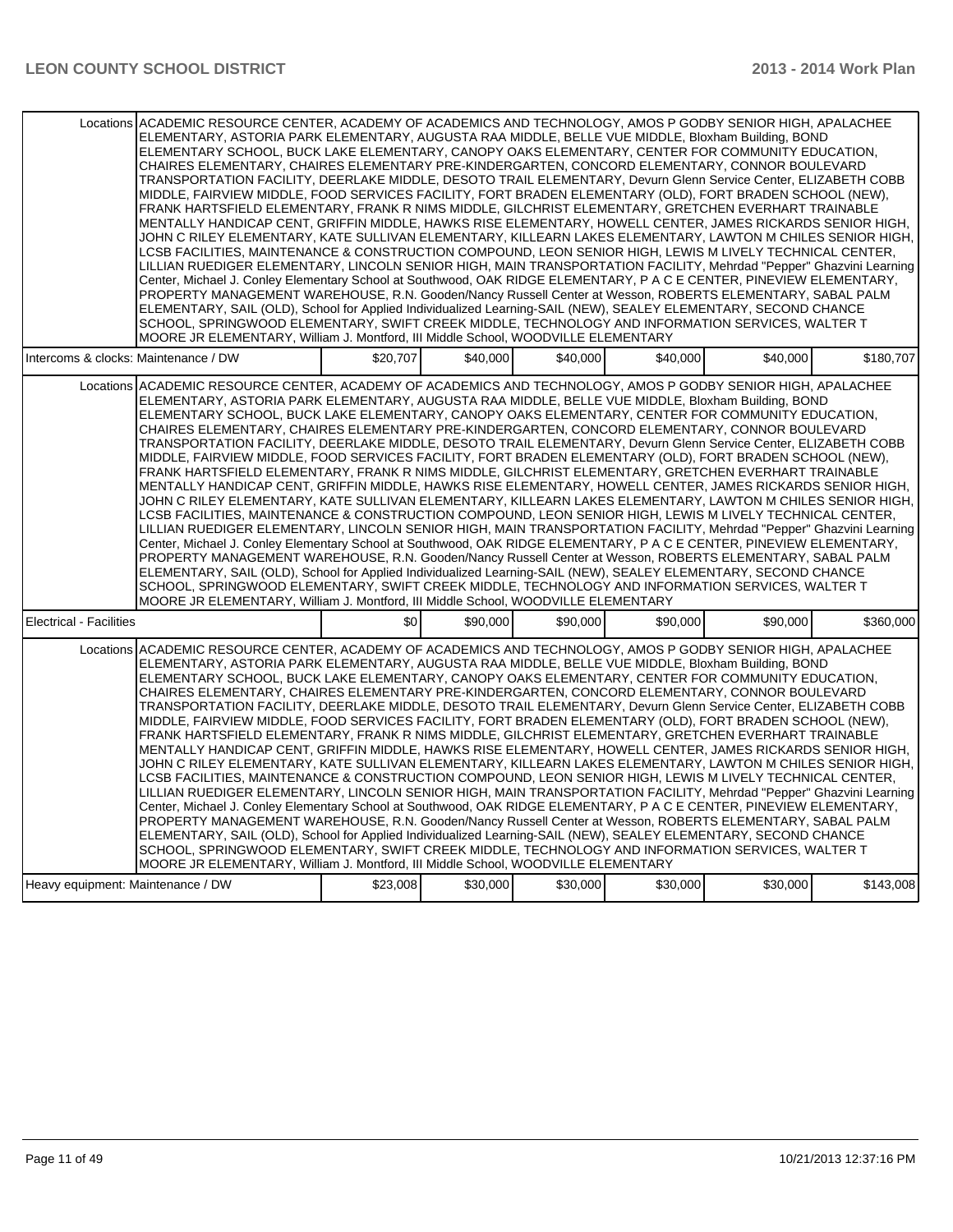| Locations ACADEMIC RESOURCE CENTER, ACADEMY OF ACADEMICS AND TECHNOLOGY, AMOS P GODBY SENIOR HIGH, APALACHEE<br>ELEMENTARY, ASTORIA PARK ELEMENTARY, AUGUSTA RAA MIDDLE, BELLE VUE MIDDLE, Bloxham Building, BOND<br>ELEMENTARY SCHOOL, BUCK LAKE ELEMENTARY, CANOPY OAKS ELEMENTARY, CENTER FOR COMMUNITY EDUCATION,<br>CHAIRES ELEMENTARY, CHAIRES ELEMENTARY PRE-KINDERGARTEN, CONCORD ELEMENTARY, CONNOR BOULEVARD<br>TRANSPORTATION FACILITY, DEERLAKE MIDDLE, DESOTO TRAIL ELEMENTARY, Devurn Glenn Service Center, ELIZABETH COBB<br>MIDDLE, FAIRVIEW MIDDLE, FOOD SERVICES FACILITY, FORT BRADEN ELEMENTARY (OLD), FORT BRADEN SCHOOL (NEW),<br>FRANK HARTSFIELD ELEMENTARY, FRANK R NIMS MIDDLE, GILCHRIST ELEMENTARY, GRETCHEN EVERHART TRAINABLE<br>MENTALLY HANDICAP CENT, GRIFFIN MIDDLE, HAWKS RISE ELEMENTARY, HOWELL CENTER, JAMES RICKARDS SENIOR HIGH,<br>JOHN C RILEY ELEMENTARY, KATE SULLIVAN ELEMENTARY, KILLEARN LAKES ELEMENTARY, LAWTON M CHILES SENIOR HIGH,<br>LCSB FACILITIES. MAINTENANCE & CONSTRUCTION COMPOUND. LEON SENIOR HIGH. LEWIS M LIVELY TECHNICAL CENTER.<br>LILLIAN RUEDIGER ELEMENTARY, LINCOLN SENIOR HIGH, MAIN TRANSPORTATION FACILITY, Mehrdad "Pepper" Ghazvini Learning<br>Center, Michael J. Conley Elementary School at Southwood, OAK RIDGE ELEMENTARY, P A C E CENTER, PINEVIEW ELEMENTARY,<br>PROPERTY MANAGEMENT WAREHOUSE, R.N. Gooden/Nancy Russell Center at Wesson, ROBERTS ELEMENTARY, SABAL PALM<br>ELEMENTARY, SAIL (OLD), School for Applied Individualized Learning-SAIL (NEW), SEALEY ELEMENTARY, SECOND CHANCE<br>SCHOOL, SPRINGWOOD ELEMENTARY, SWIFT CREEK MIDDLE, TECHNOLOGY AND INFORMATION SERVICES, WALTER T<br>MOORE JR ELEMENTARY, William J. Montford, III Middle School, WOODVILLE ELEMENTARY |          |          |          |          |          |           |
|---------------------------------------------------------------------------------------------------------------------------------------------------------------------------------------------------------------------------------------------------------------------------------------------------------------------------------------------------------------------------------------------------------------------------------------------------------------------------------------------------------------------------------------------------------------------------------------------------------------------------------------------------------------------------------------------------------------------------------------------------------------------------------------------------------------------------------------------------------------------------------------------------------------------------------------------------------------------------------------------------------------------------------------------------------------------------------------------------------------------------------------------------------------------------------------------------------------------------------------------------------------------------------------------------------------------------------------------------------------------------------------------------------------------------------------------------------------------------------------------------------------------------------------------------------------------------------------------------------------------------------------------------------------------------------------------------------------------------------------------------------------------------|----------|----------|----------|----------|----------|-----------|
| Plumbing: Maintenance / DW                                                                                                                                                                                                                                                                                                                                                                                                                                                                                                                                                                                                                                                                                                                                                                                                                                                                                                                                                                                                                                                                                                                                                                                                                                                                                                                                                                                                                                                                                                                                                                                                                                                                                                                                                | \$11.504 | \$17.945 | \$15.960 | \$30,000 | \$30.000 | \$105.409 |
| Locations ACADEMIC RESOURCE CENTER, ACADEMY OF ACADEMICS AND TECHNOLOGY, AMOS P GODBY SENIOR HIGH, APALACHEE<br>ELEMENTARY, ASTORIA PARK ELEMENTARY, AUGUSTA RAA MIDDLE, BELLE VUE MIDDLE, Bloxham Building, BOND<br>ELEMENTARY SCHOOL, BUCK LAKE ELEMENTARY, CANOPY OAKS ELEMENTARY, CENTER FOR COMMUNITY EDUCATION,<br>CHAIRES ELEMENTARY, CHAIRES ELEMENTARY PRE-KINDERGARTEN, CONCORD ELEMENTARY, CONNOR BOULEVARD<br>TRANSPORTATION FACILITY, DEERLAKE MIDDLE, DESOTO TRAIL ELEMENTARY, Devurn Glenn Service Center, ELIZABETH COBB<br>MIDDLE, FAIRVIEW MIDDLE, FOOD SERVICES FACILITY, FORT BRADEN ELEMENTARY (OLD), FORT BRADEN SCHOOL (NEW),<br>FRANK HARTSFIELD ELEMENTARY, FRANK R NIMS MIDDLE, GILCHRIST ELEMENTARY, GRETCHEN EVERHART TRAINABLE<br>MENTALLY HANDICAP CENT, GRIFFIN MIDDLE, HAWKS RISE ELEMENTARY, HOWELL CENTER, JAMES RICKARDS SENIOR HIGH,<br>JOHN C RILEY ELEMENTARY, KATE SULLIVAN ELEMENTARY, KILLEARN LAKES ELEMENTARY, LAWTON M CHILES SENIOR HIGH,<br>LCSB FACILITIES, MAINTENANCE & CONSTRUCTION COMPOUND, LEON SENIOR HIGH, LEWIS M LIVELY TECHNICAL CENTER,<br>LILLIAN RUEDIGER ELEMENTARY, LINCOLN SENIOR HIGH, MAIN TRANSPORTATION FACILITY, Mehrdad "Pepper" Ghazvini Learning<br>Center, Michael J. Conley Elementary School at Southwood, OAK RIDGE ELEMENTARY, P A C E CENTER, PINEVIEW ELEMENTARY,<br>PROPERTY MANAGEMENT WAREHOUSE, R.N. Gooden/Nancy Russell Center at Wesson, ROBERTS ELEMENTARY, SABAL PALM<br>ELEMENTARY, SAIL (OLD), School for Applied Individualized Learning-SAIL (NEW), SEALEY ELEMENTARY, SECOND CHANCE<br>SCHOOL, SPRINGWOOD ELEMENTARY, SWIFT CREEK MIDDLE, TECHNOLOGY AND INFORMATION SERVICES, WALTER T<br>MOORE JR ELEMENTARY, William J. Montford, III Middle School, WOODVILLE ELEMENTARY |          |          |          |          |          |           |
| Asbestos - D/W Maintenance                                                                                                                                                                                                                                                                                                                                                                                                                                                                                                                                                                                                                                                                                                                                                                                                                                                                                                                                                                                                                                                                                                                                                                                                                                                                                                                                                                                                                                                                                                                                                                                                                                                                                                                                                | \$23,008 | \$35,890 | \$31,919 | \$30,000 | \$30,000 | \$150,817 |
| Locations ACADEMIC RESOURCE CENTER. ACADEMY OF ACADEMICS AND TECHNOLOGY. AMOS P GODBY SENIOR HIGH. APALACHEE<br>ELEMENTARY, ASTORIA PARK ELEMENTARY, AUGUSTA RAA MIDDLE, BELLE VUE MIDDLE, Bloxham Building, BOND<br>ELEMENTARY SCHOOL, BUCK LAKE ELEMENTARY, CANOPY OAKS ELEMENTARY, CENTER FOR COMMUNITY EDUCATION,<br>CHAIRES ELEMENTARY, CHAIRES ELEMENTARY PRE-KINDERGARTEN, CONCORD ELEMENTARY, CONNOR BOULEVARD<br>TRANSPORTATION FACILITY, DEERLAKE MIDDLE, DESOTO TRAIL ELEMENTARY, Devurn Glenn Service Center, ELIZABETH COBB<br>MIDDLE, FAIRVIEW MIDDLE, FOOD SERVICES FACILITY, FORT BRADEN ELEMENTARY (OLD), FORT BRADEN SCHOOL (NEW),<br>FRANK HARTSFIELD ELEMENTARY, FRANK R NIMS MIDDLE, GILCHRIST ELEMENTARY, GRETCHEN EVERHART TRAINABLE<br>MENTALLY HANDICAP CENT, GRIFFIN MIDDLE, HAWKS RISE ELEMENTARY, HOWELL CENTER, JAMES RICKARDS SENIOR HIGH,<br>JOHN C RILEY ELEMENTARY, KATE SULLIVAN ELEMENTARY, KILLEARN LAKES ELEMENTARY, LAWTON M CHILES SENIOR HIGH,<br>LCSB FACILITIES, MAINTENANCE & CONSTRUCTION COMPOUND, LEON SENIOR HIGH, LEWIS M LIVELY TECHNICAL CENTER,<br>LILLIAN RUEDIGER ELEMENTARY, LINCOLN SENIOR HIGH, MAIN TRANSPORTATION FACILITY, Mehrdad "Pepper" Ghazvini Learning<br>Center, Michael J. Conley Elementary School at Southwood, OAK RIDGE ELEMENTARY, P A C E CENTER, PINEVIEW ELEMENTARY,<br>PROPERTY MANAGEMENT WAREHOUSE, R.N. Gooden/Nancy Russell Center at Wesson, ROBERTS ELEMENTARY, SABAL PALM<br>ELEMENTARY, SAIL (OLD), School for Applied Individualized Learning-SAIL (NEW), SEALEY ELEMENTARY, SECOND CHANCE<br>SCHOOL, SPRINGWOOD ELEMENTARY, SWIFT CREEK MIDDLE, TECHNOLOGY AND INFORMATION SERVICES, WALTER T<br>MOORE JR ELEMENTARY, William J. Montford, III Middle School, WOODVILLE ELEMENTARY |          |          |          |          |          |           |
| Sonitrol Replacements - Security Department                                                                                                                                                                                                                                                                                                                                                                                                                                                                                                                                                                                                                                                                                                                                                                                                                                                                                                                                                                                                                                                                                                                                                                                                                                                                                                                                                                                                                                                                                                                                                                                                                                                                                                                               | \$75,000 | \$25,000 | \$25,000 | \$25,000 | \$25,000 | \$175,000 |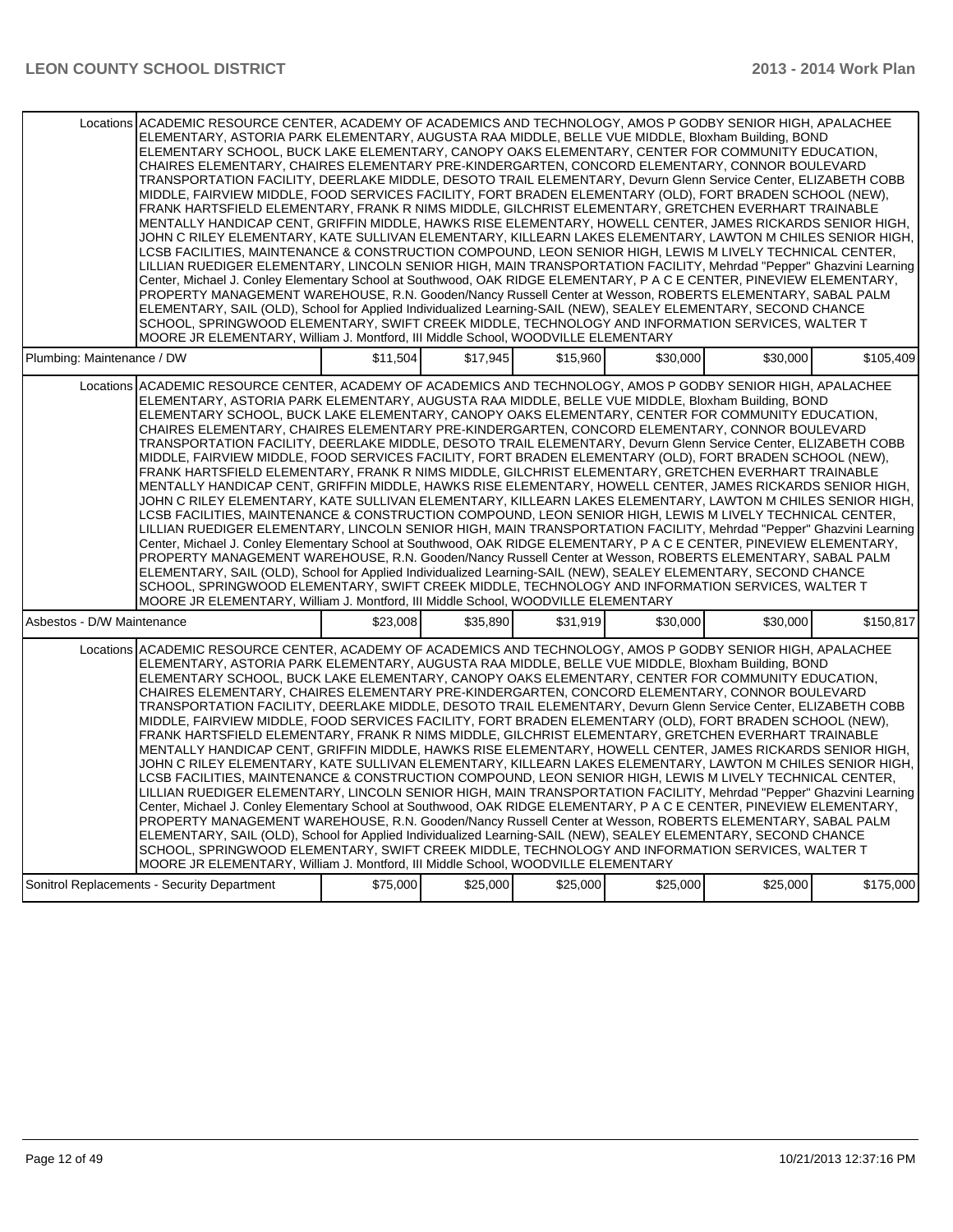| Locations ACADEMIC RESOURCE CENTER, ACADEMY OF ACADEMICS AND TECHNOLOGY, AMOS P GODBY SENIOR HIGH, APALACHEE<br>ELEMENTARY, ASTORIA PARK ELEMENTARY, AUGUSTA RAA MIDDLE, BELLE VUE MIDDLE, Bloxham Building, BOND<br>ELEMENTARY SCHOOL, BUCK LAKE ELEMENTARY, CANOPY OAKS ELEMENTARY, CENTER FOR COMMUNITY EDUCATION,<br>CHAIRES ELEMENTARY, CHAIRES ELEMENTARY PRE-KINDERGARTEN, CONCORD ELEMENTARY, CONNOR BOULEVARD<br>TRANSPORTATION FACILITY, DEERLAKE MIDDLE, DESOTO TRAIL ELEMENTARY, Devurn Glenn Service Center, ELIZABETH COBB<br>MIDDLE, FAIRVIEW MIDDLE, FOOD SERVICES FACILITY, FORT BRADEN ELEMENTARY (OLD), FORT BRADEN SCHOOL (NEW),<br>FRANK HARTSFIELD ELEMENTARY, FRANK R NIMS MIDDLE, GILCHRIST ELEMENTARY, GRETCHEN EVERHART TRAINABLE<br>MENTALLY HANDICAP CENT. GRIFFIN MIDDLE. HAWKS RISE ELEMENTARY. HOWELL CENTER. JAMES RICKARDS SENIOR HIGH.<br>JOHN C RILEY ELEMENTARY, KATE SULLIVAN ELEMENTARY, KILLEARN LAKES ELEMENTARY, LAWTON M CHILES SENIOR HIGH,<br>LCSB FACILITIES, MAINTENANCE & CONSTRUCTION COMPOUND, LEON SENIOR HIGH, LEWIS M LIVELY TECHNICAL CENTER,<br>LILLIAN RUEDIGER ELEMENTARY, LINCOLN SENIOR HIGH, MAIN TRANSPORTATION FACILITY, Mehrdad "Pepper" Ghazvini Learning<br>Center, Michael J. Conley Elementary School at Southwood, OAK RIDGE ELEMENTARY, P A C E CENTER, PINEVIEW ELEMENTARY,<br>PROPERTY MANAGEMENT WAREHOUSE, R.N. Gooden/Nancy Russell Center at Wesson, ROBERTS ELEMENTARY, SABAL PALM<br>ELEMENTARY, SAIL (OLD), School for Applied Individualized Learning-SAIL (NEW), SEALEY ELEMENTARY, SECOND CHANCE<br>SCHOOL, SPRINGWOOD ELEMENTARY, SWIFT CREEK MIDDLE, TECHNOLOGY AND INFORMATION SERVICES, WALTER T<br>MOORE JR ELEMENTARY, William J. Montford, III Middle School, WOODVILLE ELEMENTARY |           |           |           |           |           |             |
|---------------------------------------------------------------------------------------------------------------------------------------------------------------------------------------------------------------------------------------------------------------------------------------------------------------------------------------------------------------------------------------------------------------------------------------------------------------------------------------------------------------------------------------------------------------------------------------------------------------------------------------------------------------------------------------------------------------------------------------------------------------------------------------------------------------------------------------------------------------------------------------------------------------------------------------------------------------------------------------------------------------------------------------------------------------------------------------------------------------------------------------------------------------------------------------------------------------------------------------------------------------------------------------------------------------------------------------------------------------------------------------------------------------------------------------------------------------------------------------------------------------------------------------------------------------------------------------------------------------------------------------------------------------------------------------------------------------------------------------------------------------------------|-----------|-----------|-----------|-----------|-----------|-------------|
| <b>HVAC - Maintenance</b>                                                                                                                                                                                                                                                                                                                                                                                                                                                                                                                                                                                                                                                                                                                                                                                                                                                                                                                                                                                                                                                                                                                                                                                                                                                                                                                                                                                                                                                                                                                                                                                                                                                                                                                                                 | \$46,000  | \$300,000 | \$466,527 | \$500,000 | \$500,000 | \$1,812,527 |
| Locations ACADEMIC RESOURCE CENTER, ACADEMY OF ACADEMICS AND TECHNOLOGY, AMOS P GODBY SENIOR HIGH, APALACHEE<br>ELEMENTARY, ASTORIA PARK ELEMENTARY, AUGUSTA RAA MIDDLE, BELLE VUE MIDDLE, Bloxham Building, BOND<br>ELEMENTARY SCHOOL, BUCK LAKE ELEMENTARY, CANOPY OAKS ELEMENTARY, CENTER FOR COMMUNITY EDUCATION,<br>CHAIRES ELEMENTARY, CHAIRES ELEMENTARY PRE-KINDERGARTEN, CONCORD ELEMENTARY, CONNOR BOULEVARD<br>TRANSPORTATION FACILITY, DEERLAKE MIDDLE, DESOTO TRAIL ELEMENTARY, Devurn Glenn Service Center, ELIZABETH COBB<br>MIDDLE, FAIRVIEW MIDDLE, FOOD SERVICES FACILITY, FORT BRADEN ELEMENTARY (OLD), FORT BRADEN SCHOOL (NEW),<br>FRANK HARTSFIELD ELEMENTARY, FRANK R NIMS MIDDLE, GILCHRIST ELEMENTARY, GRETCHEN EVERHART TRAINABLE<br>MENTALLY HANDICAP CENT, GRIFFIN MIDDLE, HAWKS RISE ELEMENTARY, HOWELL CENTER, JAMES RICKARDS SENIOR HIGH,<br>JOHN C RILEY ELEMENTARY, KATE SULLIVAN ELEMENTARY, KILLEARN LAKES ELEMENTARY, LAWTON M CHILES SENIOR HIGH,<br>LCSB FACILITIES, MAINTENANCE & CONSTRUCTION COMPOUND, LEON SENIOR HIGH, LEWIS M LIVELY TECHNICAL CENTER,<br>LILLIAN RUEDIGER ELEMENTARY, LINCOLN SENIOR HIGH, MAIN TRANSPORTATION FACILITY, Mehrdad "Pepper" Ghazvini Learning<br>Center, Michael J. Conley Elementary School at Southwood, OAK RIDGE ELEMENTARY, P A C E CENTER, PINEVIEW ELEMENTARY,<br>PROPERTY MANAGEMENT WAREHOUSE, R.N. Gooden/Nancy Russell Center at Wesson, ROBERTS ELEMENTARY, SABAL PALM<br>ELEMENTARY, SAIL (OLD), School for Applied Individualized Learning-SAIL (NEW), SEALEY ELEMENTARY, SECOND CHANCE<br>SCHOOL, SPRINGWOOD ELEMENTARY, SWIFT CREEK MIDDLE, TECHNOLOGY AND INFORMATION SERVICES, WALTER T<br>MOORE JR ELEMENTARY, William J. Montford, III Middle School, WOODVILLE ELEMENTARY |           |           |           |           |           |             |
| PE fields: Maintenance / DW                                                                                                                                                                                                                                                                                                                                                                                                                                                                                                                                                                                                                                                                                                                                                                                                                                                                                                                                                                                                                                                                                                                                                                                                                                                                                                                                                                                                                                                                                                                                                                                                                                                                                                                                               | \$138,000 | \$180,000 | \$180,000 | \$150,000 | \$150,000 | \$798,000   |
| Locations ACADEMIC RESOURCE CENTER, ACADEMY OF ACADEMICS AND TECHNOLOGY, AMOS P GODBY SENIOR HIGH, APALACHEE<br>ELEMENTARY, ASTORIA PARK ELEMENTARY, AUGUSTA RAA MIDDLE, BELLE VUE MIDDLE, Bloxham Building, BOND<br>ELEMENTARY SCHOOL, BUCK LAKE ELEMENTARY, CANOPY OAKS ELEMENTARY, CENTER FOR COMMUNITY EDUCATION,<br>CHAIRES ELEMENTARY, CHAIRES ELEMENTARY PRE-KINDERGARTEN, CONCORD ELEMENTARY, CONNOR BOULEVARD<br>TRANSPORTATION FACILITY, DEERLAKE MIDDLE, DESOTO TRAIL ELEMENTARY, Devurn Glenn Service Center, ELIZABETH COBB<br>MIDDLE, FAIRVIEW MIDDLE, FOOD SERVICES FACILITY, FORT BRADEN ELEMENTARY (OLD), FORT BRADEN SCHOOL (NEW),<br>FRANK HARTSFIELD ELEMENTARY, FRANK R NIMS MIDDLE, GILCHRIST ELEMENTARY, GRETCHEN EVERHART TRAINABLE<br>MENTALLY HANDICAP CENT, GRIFFIN MIDDLE, HAWKS RISE ELEMENTARY, HOWELL CENTER, JAMES RICKARDS SENIOR HIGH,<br>JOHN C RILEY ELEMENTARY, KATE SULLIVAN ELEMENTARY, KILLEARN LAKES ELEMENTARY, LAWTON M CHILES SENIOR HIGH,<br>LCSB FACILITIES, MAINTENANCE & CONSTRUCTION COMPOUND, LEON SENIOR HIGH, LEWIS M LIVELY TECHNICAL CENTER,<br>LILLIAN RUEDIGER ELEMENTARY, LINCOLN SENIOR HIGH, MAIN TRANSPORTATION FACILITY, Mehrdad "Pepper" Ghazvini Learning<br>Center, Michael J. Conley Elementary School at Southwood, OAK RIDGE ELEMENTARY, P A C E CENTER, PINEVIEW ELEMENTARY,<br>PROPERTY MANAGEMENT WAREHOUSE, R.N. Gooden/Nancy Russell Center at Wesson, ROBERTS ELEMENTARY, SABAL PALM<br>ELEMENTARY, SAIL (OLD), School for Applied Individualized Learning-SAIL (NEW), SEALEY ELEMENTARY, SECOND CHANCE<br>SCHOOL, SPRINGWOOD ELEMENTARY, SWIFT CREEK MIDDLE, TECHNOLOGY AND INFORMATION SERVICES, WALTER T<br>MOORE JR ELEMENTARY, William J. Montford, III Middle School, WOODVILLE ELEMENTARY |           |           |           |           |           |             |
| D/W Locks - Maintenance                                                                                                                                                                                                                                                                                                                                                                                                                                                                                                                                                                                                                                                                                                                                                                                                                                                                                                                                                                                                                                                                                                                                                                                                                                                                                                                                                                                                                                                                                                                                                                                                                                                                                                                                                   | \$23,008  | \$50,000  | \$50,000  | \$50,000  | \$50,000  | \$223,008   |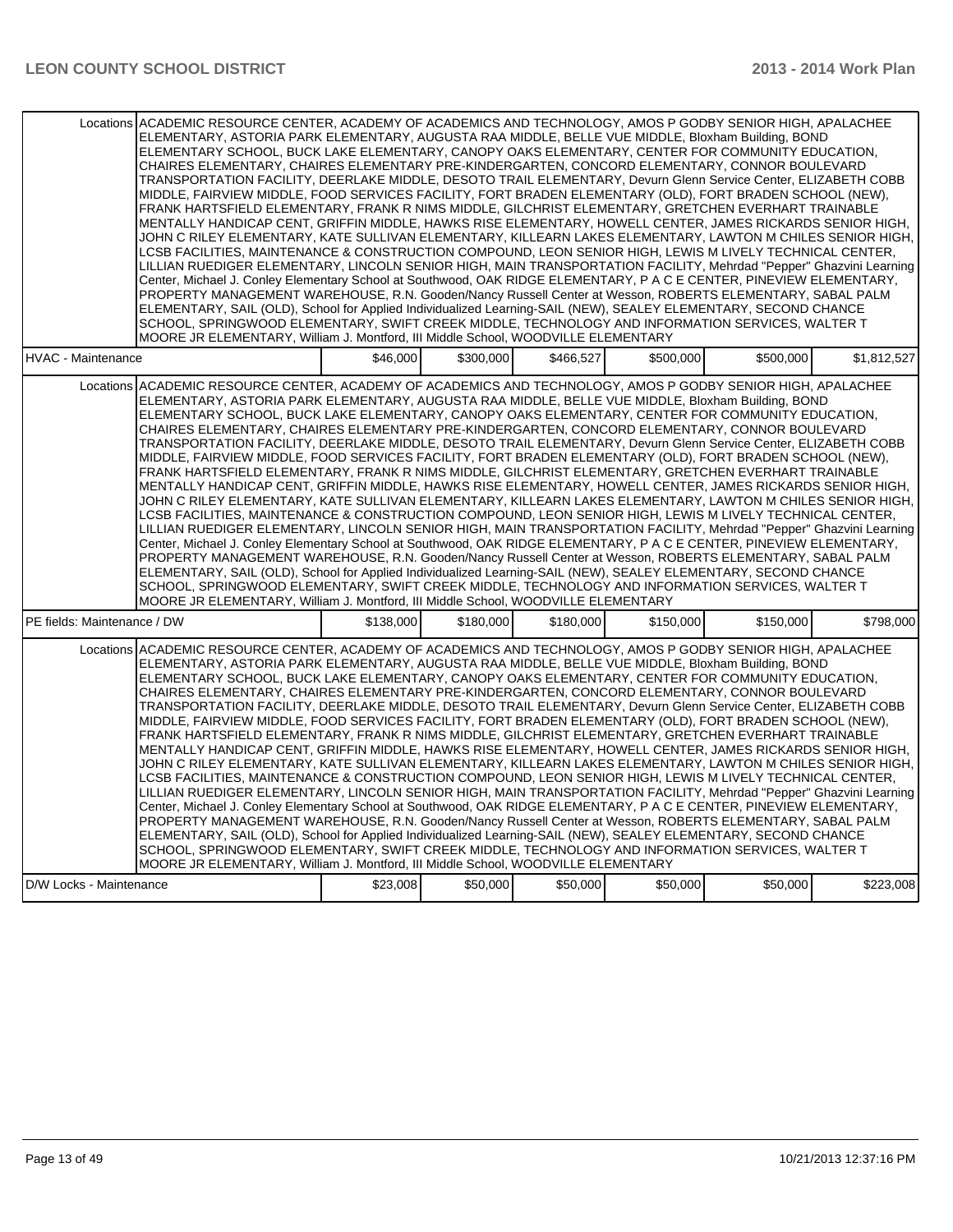| Locations ACADEMIC RESOURCE CENTER, ACADEMY OF ACADEMICS AND TECHNOLOGY, AMOS P GODBY SENIOR HIGH, APALACHEE |                                                                                          |           |           |           | ELEMENTARY, ASTORIA PARK ELEMENTARY, AUGUSTA RAA MIDDLE, BELLE VUE MIDDLE, Bloxham Building, BOND<br>ELEMENTARY SCHOOL, BUCK LAKE ELEMENTARY, CANOPY OAKS ELEMENTARY, CENTER FOR COMMUNITY EDUCATION,<br>CHAIRES ELEMENTARY, CHAIRES ELEMENTARY PRE-KINDERGARTEN, CONCORD ELEMENTARY, CONNOR BOULEVARD<br>TRANSPORTATION FACILITY, DEERLAKE MIDDLE, DESOTO TRAIL ELEMENTARY, Devurn Glenn Service Center, ELIZABETH COBB<br>MIDDLE, FAIRVIEW MIDDLE, FOOD SERVICES FACILITY, FORT BRADEN ELEMENTARY (OLD), FORT BRADEN SCHOOL (NEW),<br>FRANK HARTSFIELD ELEMENTARY, FRANK R NIMS MIDDLE, GILCHRIST ELEMENTARY, GRETCHEN EVERHART TRAINABLE<br>MENTALLY HANDICAP CENT, GRIFFIN MIDDLE, HAWKS RISE ELEMENTARY, HOWELL CENTER, JAMES RICKARDS SENIOR HIGH,<br>JOHN C RILEY ELEMENTARY, KATE SULLIVAN ELEMENTARY, KILLEARN LAKES ELEMENTARY, LAWTON M CHILES SENIOR HIGH, I<br>LCSB FACILITIES, MAINTENANCE & CONSTRUCTION COMPOUND, LEON SENIOR HIGH, LEWIS M LIVELY TECHNICAL CENTER,<br>LILLIAN RUEDIGER ELEMENTARY, LINCOLN SENIOR HIGH, MAIN TRANSPORTATION FACILITY, Mehrdad "Pepper" Ghazvini Learning<br>Center, Michael J. Conley Elementary School at Southwood, OAK RIDGE ELEMENTARY, P A C E CENTER, PINEVIEW ELEMENTARY,<br>PROPERTY MANAGEMENT WAREHOUSE, R.N. Gooden/Nancy Russell Center at Wesson, ROBERTS ELEMENTARY, SABAL PALM<br>ELEMENTARY, SAIL (OLD), School for Applied Individualized Learning-SAIL (NEW), SEALEY ELEMENTARY, SECOND CHANCE<br>SCHOOL, SPRINGWOOD ELEMENTARY, SWIFT CREEK MIDDLE, TECHNOLOGY AND INFORMATION SERVICES, WALTER T                                                                                                     |           |
|--------------------------------------------------------------------------------------------------------------|------------------------------------------------------------------------------------------|-----------|-----------|-----------|----------------------------------------------------------------------------------------------------------------------------------------------------------------------------------------------------------------------------------------------------------------------------------------------------------------------------------------------------------------------------------------------------------------------------------------------------------------------------------------------------------------------------------------------------------------------------------------------------------------------------------------------------------------------------------------------------------------------------------------------------------------------------------------------------------------------------------------------------------------------------------------------------------------------------------------------------------------------------------------------------------------------------------------------------------------------------------------------------------------------------------------------------------------------------------------------------------------------------------------------------------------------------------------------------------------------------------------------------------------------------------------------------------------------------------------------------------------------------------------------------------------------------------------------------------------------------------------------------------------------------------------------------------------------------|-----------|
| Safety to Life - Fac                                                                                         | MOORE JR ELEMENTARY, William J. Montford, III Middle School, WOODVILLE ELEMENTARY<br>\$0 | \$71,787  | \$63,838  | \$63,000  | \$63,000                                                                                                                                                                                                                                                                                                                                                                                                                                                                                                                                                                                                                                                                                                                                                                                                                                                                                                                                                                                                                                                                                                                                                                                                                                                                                                                                                                                                                                                                                                                                                                                                                                                                   | \$261,625 |
| Locations ACADEMIC RESOURCE CENTER, ACADEMY OF ACADEMICS AND TECHNOLOGY, AMOS P GODBY SENIOR HIGH, APALACHEE | MOORE JR ELEMENTARY, William J. Montford, III Middle School, WOODVILLE ELEMENTARY        |           |           |           | ELEMENTARY, ASTORIA PARK ELEMENTARY, AUGUSTA RAA MIDDLE, BELLE VUE MIDDLE, Bloxham Building, BOND<br>ELEMENTARY SCHOOL, BUCK LAKE ELEMENTARY, CANOPY OAKS ELEMENTARY, CENTER FOR COMMUNITY EDUCATION,<br>CHAIRES ELEMENTARY, CHAIRES ELEMENTARY PRE-KINDERGARTEN, CONCORD ELEMENTARY, CONNOR BOULEVARD<br>TRANSPORTATION FACILITY, DEERLAKE MIDDLE, DESOTO TRAIL ELEMENTARY, Devurn Glenn Service Center, ELIZABETH COBB<br>MIDDLE, FAIRVIEW MIDDLE, FOOD SERVICES FACILITY, FORT BRADEN ELEMENTARY (OLD), FORT BRADEN SCHOOL (NEW),<br>FRANK HARTSFIELD ELEMENTARY, FRANK R NIMS MIDDLE, GILCHRIST ELEMENTARY, GRETCHEN EVERHART TRAINABLE<br>MENTALLY HANDICAP CENT, GRIFFIN MIDDLE, HAWKS RISE ELEMENTARY, HOWELL CENTER, JAMES RICKARDS SENIOR HIGH,<br>JOHN C RILEY ELEMENTARY, KATE SULLIVAN ELEMENTARY, KILLEARN LAKES ELEMENTARY, LAWTON M CHILES SENIOR HIGH,<br>LCSB FACILITIES, MAINTENANCE & CONSTRUCTION COMPOUND, LEON SENIOR HIGH, LEWIS M LIVELY TECHNICAL CENTER,<br>LILLIAN RUEDIGER ELEMENTARY, LINCOLN SENIOR HIGH, MAIN TRANSPORTATION FACILITY, Mehrdad "Pepper" Ghazvini Learning<br>Center, Michael J. Conley Elementary School at Southwood, OAK RIDGE ELEMENTARY, P A C E CENTER, PINEVIEW ELEMENTARY,<br>PROPERTY MANAGEMENT WAREHOUSE, R.N. Gooden/Nancy Russell Center at Wesson, ROBERTS ELEMENTARY, SABAL PALM<br>ELEMENTARY, SAIL (OLD), School for Applied Individualized Learning-SAIL (NEW), SEALEY ELEMENTARY, SECOND CHANCE<br>SCHOOL, SPRINGWOOD ELEMENTARY, SWIFT CREEK MIDDLE. TECHNOLOGY AND INFORMATION SERVICES, WALTER T                                                                                                       |           |
| <b>ADA Accessibility</b>                                                                                     | \$0                                                                                      | \$115,315 | \$127,677 | \$125,000 | \$125,000                                                                                                                                                                                                                                                                                                                                                                                                                                                                                                                                                                                                                                                                                                                                                                                                                                                                                                                                                                                                                                                                                                                                                                                                                                                                                                                                                                                                                                                                                                                                                                                                                                                                  | \$492,992 |
| Locations                                                                                                    | MOORE JR ELEMENTARY, William J. Montford, III Middle School, WOODVILLE ELEMENTARY        |           |           |           | ACADEMIC RESOURCE CENTER, ACADEMY OF ACADEMICS AND TECHNOLOGY, AMOS P GODBY SENIOR HIGH, APALACHEE<br>ELEMENTARY, ASTORIA PARK ELEMENTARY, AUGUSTA RAA MIDDLE, BELLE VUE MIDDLE, Bloxham Building, BOND<br>ELEMENTARY SCHOOL, BUCK LAKE ELEMENTARY, CANOPY OAKS ELEMENTARY, CENTER FOR COMMUNITY EDUCATION,<br>CHAIRES ELEMENTARY, CHAIRES ELEMENTARY PRE-KINDERGARTEN, CONCORD ELEMENTARY, CONNOR BOULEVARD<br>TRANSPORTATION FACILITY, DEERLAKE MIDDLE, DESOTO TRAIL ELEMENTARY, Devurn Glenn Service Center, ELIZABETH COBB<br>MIDDLE, FAIRVIEW MIDDLE, FOOD SERVICES FACILITY, FORT BRADEN ELEMENTARY (OLD), FORT BRADEN SCHOOL (NEW),<br>FRANK HARTSFIELD ELEMENTARY. FRANK R NIMS MIDDLE, GILCHRIST ELEMENTARY. GRETCHEN EVERHART TRAINABLE<br>MENTALLY HANDICAP CENT, GRIFFIN MIDDLE, HAWKS RISE ELEMENTARY, HOWELL CENTER, JAMES RICKARDS SENIOR HIGH,<br>JOHN C RILEY ELEMENTARY. KATE SULLIVAN ELEMENTARY. KILLEARN LAKES ELEMENTARY. LAWTON M CHILES SENIOR HIGH.<br>LCSB FACILITIES, MAINTENANCE & CONSTRUCTION COMPOUND, LEON SENIOR HIGH, LEWIS M LIVELY TECHNICAL CENTER,<br>LILLIAN RUEDIGER ELEMENTARY, LINCOLN SENIOR HIGH, MAIN TRANSPORTATION FACILITY, Mehrdad "Pepper" Ghazvini Learning<br>Center, Michael J. Conley Elementary School at Southwood, OAK RIDGE ELEMENTARY, P A C E CENTER, PINEVIEW ELEMENTARY,<br>PROPERTY MANAGEMENT WAREHOUSE, R.N. Gooden/Nancy Russell Center at Wesson, ROBERTS ELEMENTARY, SABAL PALM<br>ELEMENTARY, SAIL (OLD), School for Applied Individualized Learning-SAIL (NEW), SEALEY ELEMENTARY, SECOND CHANCE<br>SCHOOL, SPRINGWOOD ELEMENTARY, SWIFT CREEK MIDDLE, TECHNOLOGY AND INFORMATION SERVICES, WALTER T |           |
| Underground Storage Tanks - Maintenance                                                                      | \$34,512                                                                                 | \$10,000  | \$10,000  | \$10,000  | \$10,000                                                                                                                                                                                                                                                                                                                                                                                                                                                                                                                                                                                                                                                                                                                                                                                                                                                                                                                                                                                                                                                                                                                                                                                                                                                                                                                                                                                                                                                                                                                                                                                                                                                                   | \$74,512  |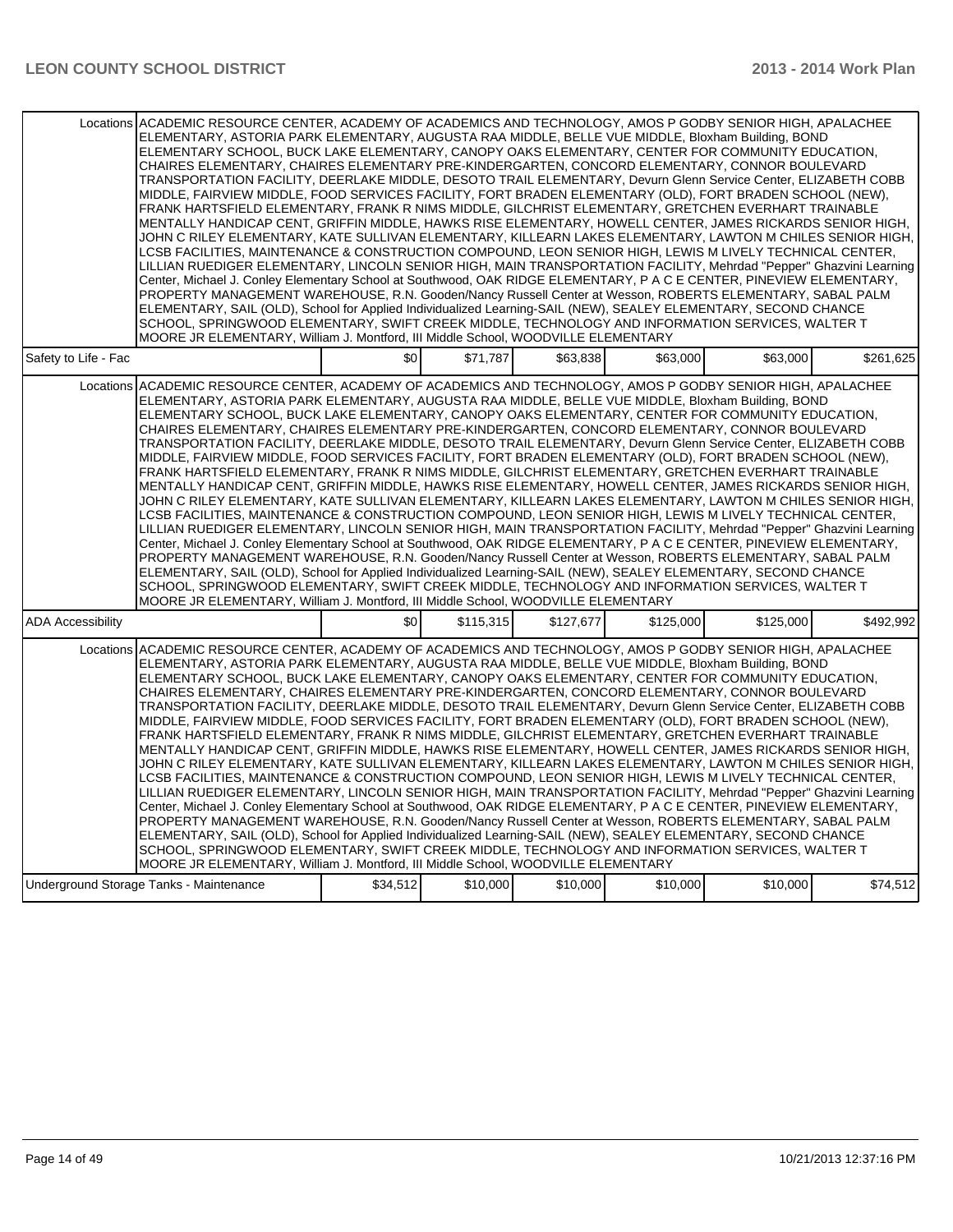| Locations ACADEMIC RESOURCE CENTER, ACADEMY OF ACADEMICS AND TECHNOLOGY, AMOS P GODBY SENIOR HIGH, APALACHEE<br>ELEMENTARY, ASTORIA PARK ELEMENTARY, AUGUSTA RAA MIDDLE, BELLE VUE MIDDLE, Bloxham Building, BOND<br>ELEMENTARY SCHOOL, BUCK LAKE ELEMENTARY, CANOPY OAKS ELEMENTARY, CENTER FOR COMMUNITY EDUCATION,<br>CHAIRES ELEMENTARY, CHAIRES ELEMENTARY PRE-KINDERGARTEN, CONCORD ELEMENTARY, CONNOR BOULEVARD<br>TRANSPORTATION FACILITY, DEERLAKE MIDDLE, DESOTO TRAIL ELEMENTARY, Devurn Glenn Service Center, ELIZABETH COBB<br>MIDDLE, FAIRVIEW MIDDLE, FOOD SERVICES FACILITY, FORT BRADEN ELEMENTARY (OLD), FORT BRADEN SCHOOL (NEW),<br>FRANK HARTSFIELD ELEMENTARY, FRANK R NIMS MIDDLE, GILCHRIST ELEMENTARY, GRETCHEN EVERHART TRAINABLE<br>MENTALLY HANDICAP CENT, GRIFFIN MIDDLE, HAWKS RISE ELEMENTARY, HOWELL CENTER, JAMES RICKARDS SENIOR HIGH,<br>JOHN C RILEY ELEMENTARY, KATE SULLIVAN ELEMENTARY, KILLEARN LAKES ELEMENTARY, LAWTON M CHILES SENIOR HIGH,<br>LCSB FACILITIES. MAINTENANCE & CONSTRUCTION COMPOUND. LEON SENIOR HIGH. LEWIS M LIVELY TECHNICAL CENTER.<br>LILLIAN RUEDIGER ELEMENTARY, LINCOLN SENIOR HIGH, MAIN TRANSPORTATION FACILITY, Mehrdad "Pepper" Ghazvini Learning<br>Center, Michael J. Conley Elementary School at Southwood, OAK RIDGE ELEMENTARY, P A C E CENTER, PINEVIEW ELEMENTARY,<br>PROPERTY MANAGEMENT WAREHOUSE, R.N. Gooden/Nancy Russell Center at Wesson, ROBERTS ELEMENTARY, SABAL PALM<br>ELEMENTARY, SAIL (OLD), School for Applied Individualized Learning-SAIL (NEW), SEALEY ELEMENTARY, SECOND CHANCE<br>SCHOOL, SPRINGWOOD ELEMENTARY, SWIFT CREEK MIDDLE, TECHNOLOGY AND INFORMATION SERVICES, WALTER T<br>MOORE JR ELEMENTARY, William J. Montford, III Middle School, WOODVILLE ELEMENTARY |     |          |          |          |          |           |
|---------------------------------------------------------------------------------------------------------------------------------------------------------------------------------------------------------------------------------------------------------------------------------------------------------------------------------------------------------------------------------------------------------------------------------------------------------------------------------------------------------------------------------------------------------------------------------------------------------------------------------------------------------------------------------------------------------------------------------------------------------------------------------------------------------------------------------------------------------------------------------------------------------------------------------------------------------------------------------------------------------------------------------------------------------------------------------------------------------------------------------------------------------------------------------------------------------------------------------------------------------------------------------------------------------------------------------------------------------------------------------------------------------------------------------------------------------------------------------------------------------------------------------------------------------------------------------------------------------------------------------------------------------------------------------------------------------------------------------------------------------------------------|-----|----------|----------|----------|----------|-----------|
| FFE D/W - Facilities                                                                                                                                                                                                                                                                                                                                                                                                                                                                                                                                                                                                                                                                                                                                                                                                                                                                                                                                                                                                                                                                                                                                                                                                                                                                                                                                                                                                                                                                                                                                                                                                                                                                                                                                                      | \$0 | \$0      | \$12,768 | \$12,000 | \$12,000 | \$36,768  |
| Locations ACADEMIC RESOURCE CENTER, ACADEMY OF ACADEMICS AND TECHNOLOGY, AMOS P GODBY SENIOR HIGH, APALACHEE<br>ELEMENTARY, ASTORIA PARK ELEMENTARY, AUGUSTA RAA MIDDLE, BELLE VUE MIDDLE, Bloxham Building, BOND<br>ELEMENTARY SCHOOL, BUCK LAKE ELEMENTARY, CANOPY OAKS ELEMENTARY, CENTER FOR COMMUNITY EDUCATION,<br>CHAIRES ELEMENTARY, CHAIRES ELEMENTARY PRE-KINDERGARTEN, CONCORD ELEMENTARY, CONNOR BOULEVARD<br>TRANSPORTATION FACILITY, DEERLAKE MIDDLE, DESOTO TRAIL ELEMENTARY, Devurn Glenn Service Center, ELIZABETH COBB<br>MIDDLE, FAIRVIEW MIDDLE, FOOD SERVICES FACILITY, FORT BRADEN ELEMENTARY (OLD), FORT BRADEN SCHOOL (NEW),<br>FRANK HARTSFIELD ELEMENTARY, FRANK R NIMS MIDDLE, GILCHRIST ELEMENTARY, GRETCHEN EVERHART TRAINABLE<br>MENTALLY HANDICAP CENT, GRIFFIN MIDDLE, HAWKS RISE ELEMENTARY, HOWELL CENTER, JAMES RICKARDS SENIOR HIGH,<br>JOHN C RILEY ELEMENTARY, KATE SULLIVAN ELEMENTARY, KILLEARN LAKES ELEMENTARY, LAWTON M CHILES SENIOR HIGH,<br>LCSB FACILITIES, MAINTENANCE & CONSTRUCTION COMPOUND, LEON SENIOR HIGH, LEWIS M LIVELY TECHNICAL CENTER,<br>LILLIAN RUEDIGER ELEMENTARY, LINCOLN SENIOR HIGH, MAIN TRANSPORTATION FACILITY, Mehrdad "Pepper" Ghazvini Learning<br>Center, Michael J. Conley Elementary School at Southwood, OAK RIDGE ELEMENTARY, P A C E CENTER, PINEVIEW ELEMENTARY,<br>PROPERTY MANAGEMENT WAREHOUSE, R.N. Gooden/Nancy Russell Center at Wesson, ROBERTS ELEMENTARY, SABAL PALM<br>ELEMENTARY, SAIL (OLD), School for Applied Individualized Learning-SAIL (NEW), SEALEY ELEMENTARY, SECOND CHANCE<br>SCHOOL, SPRINGWOOD ELEMENTARY, SWIFT CREEK MIDDLE, TECHNOLOGY AND INFORMATION SERVICES, WALTER T<br>MOORE JR ELEMENTARY, William J. Montford, III Middle School, WOODVILLE ELEMENTARY |     |          |          |          |          |           |
| Plumbing D/W - Facilities                                                                                                                                                                                                                                                                                                                                                                                                                                                                                                                                                                                                                                                                                                                                                                                                                                                                                                                                                                                                                                                                                                                                                                                                                                                                                                                                                                                                                                                                                                                                                                                                                                                                                                                                                 | \$0 | \$35,890 | \$31,919 | \$50,000 | \$50,000 | \$167,809 |
| Locations ACADEMIC RESOURCE CENTER, ACADEMY OF ACADEMICS AND TECHNOLOGY, AMOS P GODBY SENIOR HIGH, APALACHEE<br>ELEMENTARY, ASTORIA PARK ELEMENTARY, AUGUSTA RAA MIDDLE, BELLE VUE MIDDLE, Bloxham Building, BOND<br>ELEMENTARY SCHOOL, BUCK LAKE ELEMENTARY, CANOPY OAKS ELEMENTARY, CENTER FOR COMMUNITY EDUCATION,<br>CHAIRES ELEMENTARY, CHAIRES ELEMENTARY PRE-KINDERGARTEN, CONCORD ELEMENTARY, CONNOR BOULEVARD<br>TRANSPORTATION FACILITY, DEERLAKE MIDDLE, DESOTO TRAIL ELEMENTARY, Devurn Glenn Service Center, ELIZABETH COBB<br>MIDDLE, FAIRVIEW MIDDLE, FOOD SERVICES FACILITY, FORT BRADEN ELEMENTARY (OLD), FORT BRADEN SCHOOL (NEW),<br>FRANK HARTSFIELD ELEMENTARY, FRANK R NIMS MIDDLE, GILCHRIST ELEMENTARY, GRETCHEN EVERHART TRAINABLE<br>MENTALLY HANDICAP CENT, GRIFFIN MIDDLE, HAWKS RISE ELEMENTARY, HOWELL CENTER, JAMES RICKARDS SENIOR HIGH,<br>JOHN C RILEY ELEMENTARY, KATE SULLIVAN ELEMENTARY, KILLEARN LAKES ELEMENTARY, LAWTON M CHILES SENIOR HIGH,<br>LCSB FACILITIES, MAINTENANCE & CONSTRUCTION COMPOUND, LEON SENIOR HIGH, LEWIS M LIVELY TECHNICAL CENTER,<br>LILLIAN RUEDIGER ELEMENTARY, LINCOLN SENIOR HIGH, MAIN TRANSPORTATION FACILITY, Mehrdad "Pepper" Ghazvini Learning<br>Center, Michael J. Conley Elementary School at Southwood, OAK RIDGE ELEMENTARY, P A C E CENTER, PINEVIEW ELEMENTARY,<br>PROPERTY MANAGEMENT WAREHOUSE, R.N. Gooden/Nancy Russell Center at Wesson, ROBERTS ELEMENTARY, SABAL PALM<br>ELEMENTARY, SAIL (OLD), School for Applied Individualized Learning-SAIL (NEW), SEALEY ELEMENTARY, SECOND CHANCE<br>SCHOOL, SPRINGWOOD ELEMENTARY, SWIFT CREEK MIDDLE, TECHNOLOGY AND INFORMATION SERVICES, WALTER T                                                                                      |     |          |          |          |          |           |
| MOORE JR ELEMENTARY, William J. Montford, III Middle School, WOODVILLE ELEMENTARY                                                                                                                                                                                                                                                                                                                                                                                                                                                                                                                                                                                                                                                                                                                                                                                                                                                                                                                                                                                                                                                                                                                                                                                                                                                                                                                                                                                                                                                                                                                                                                                                                                                                                         |     |          |          |          |          |           |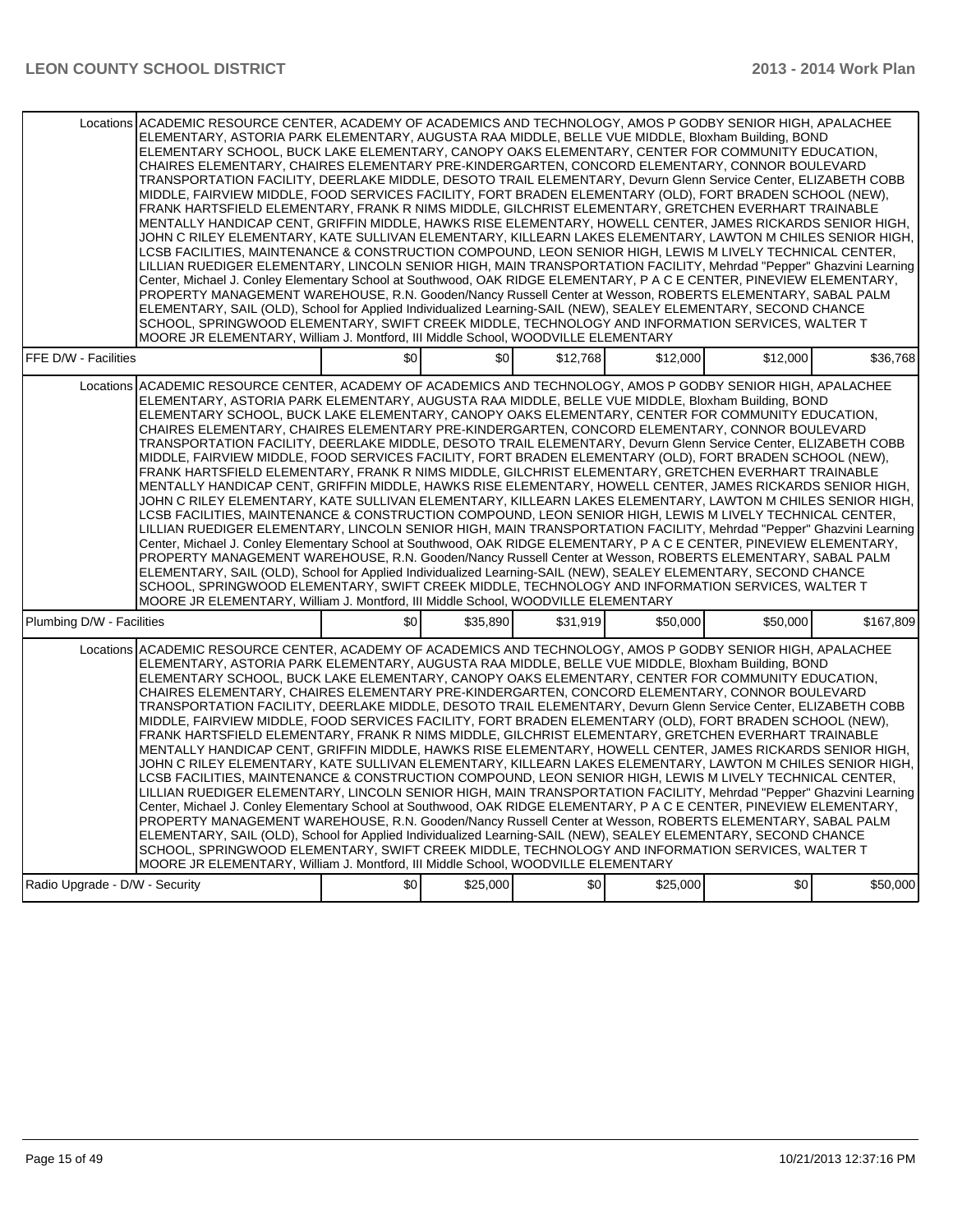|                            | Locations ACADEMIC RESOURCE CENTER, ACADEMY OF ACADEMICS AND TECHNOLOGY, AMOS P GODBY SENIOR HIGH, APALACHEE<br>ELEMENTARY, ASTORIA PARK ELEMENTARY, AUGUSTA RAA MIDDLE, BELLE VUE MIDDLE, Bloxham Building, BOND<br>ELEMENTARY SCHOOL. BUCK LAKE ELEMENTARY. CANOPY OAKS ELEMENTARY. CENTER FOR COMMUNITY EDUCATION.<br>CHAIRES ELEMENTARY, CHAIRES ELEMENTARY PRE-KINDERGARTEN, CONCORD ELEMENTARY, CONNOR BOULEVARD<br>TRANSPORTATION FACILITY, DEERLAKE MIDDLE, DESOTO TRAIL ELEMENTARY, Devurn Glenn Service Center, ELIZABETH COBB<br>MIDDLE, FAIRVIEW MIDDLE, FOOD SERVICES FACILITY, FORT BRADEN ELEMENTARY (OLD), FORT BRADEN SCHOOL (NEW),<br>FRANK HARTSFIELD ELEMENTARY, FRANK R NIMS MIDDLE, GILCHRIST ELEMENTARY, GRETCHEN EVERHART TRAINABLE<br>MENTALLY HANDICAP CENT, GRIFFIN MIDDLE, HAWKS RISE ELEMENTARY, HOWELL CENTER, JAMES RICKARDS SENIOR HIGH,<br>JOHN C RILEY ELEMENTARY, KATE SULLIVAN ELEMENTARY, KILLEARN LAKES ELEMENTARY, LAWTON M CHILES SENIOR HIGH,<br>LCSB FACILITIES, MAINTENANCE & CONSTRUCTION COMPOUND, LEON SENIOR HIGH, LEWIS M LIVELY TECHNICAL CENTER,<br>LILLIAN RUEDIGER ELEMENTARY, LINCOLN SENIOR HIGH, MAIN TRANSPORTATION FACILITY, Mehrdad "Pepper" Ghazvini Learning<br>Center, Michael J. Conley Elementary School at Southwood, OAK RIDGE ELEMENTARY, P A C E CENTER, PINEVIEW ELEMENTARY,<br>PROPERTY MANAGEMENT WAREHOUSE, R.N. Gooden/Nancy Russell Center at Wesson, ROBERTS ELEMENTARY, SABAL PALM<br>ELEMENTARY, SAIL (OLD), School for Applied Individualized Learning-SAIL (NEW), SEALEY ELEMENTARY, SECOND CHANCE<br>SCHOOL, SPRINGWOOD ELEMENTARY, SWIFT CREEK MIDDLE, TECHNOLOGY AND INFORMATION SERVICES, WALTER T<br>MOORE JR ELEMENTARY, William J. Montford, III Middle School, WOODVILLE ELEMENTARY |             |             |             |             |             |             |  |
|----------------------------|---------------------------------------------------------------------------------------------------------------------------------------------------------------------------------------------------------------------------------------------------------------------------------------------------------------------------------------------------------------------------------------------------------------------------------------------------------------------------------------------------------------------------------------------------------------------------------------------------------------------------------------------------------------------------------------------------------------------------------------------------------------------------------------------------------------------------------------------------------------------------------------------------------------------------------------------------------------------------------------------------------------------------------------------------------------------------------------------------------------------------------------------------------------------------------------------------------------------------------------------------------------------------------------------------------------------------------------------------------------------------------------------------------------------------------------------------------------------------------------------------------------------------------------------------------------------------------------------------------------------------------------------------------------------------------------------------------------------------------------------------------------------------|-------------|-------------|-------------|-------------|-------------|-------------|--|
| Painting: Maintenance / DW |                                                                                                                                                                                                                                                                                                                                                                                                                                                                                                                                                                                                                                                                                                                                                                                                                                                                                                                                                                                                                                                                                                                                                                                                                                                                                                                                                                                                                                                                                                                                                                                                                                                                                                                                                                           | \$161,054   | \$225,000   | \$223,435   | \$220,000   | \$225,000   | \$1,054,489 |  |
|                            | Locations ACADEMIC RESOURCE CENTER, ACADEMY OF ACADEMICS AND TECHNOLOGY, AMOS P GODBY SENIOR HIGH, APALACHEE<br>ELEMENTARY, ASTORIA PARK ELEMENTARY, AUGUSTA RAA MIDDLE, BELLE VUE MIDDLE, Bloxham Building, BOND<br>ELEMENTARY SCHOOL, BUCK LAKE ELEMENTARY, CANOPY OAKS ELEMENTARY, CENTER FOR COMMUNITY EDUCATION,<br>CHAIRES ELEMENTARY, CHAIRES ELEMENTARY PRE-KINDERGARTEN, CONCORD ELEMENTARY, CONNOR BOULEVARD<br>TRANSPORTATION FACILITY, DEERLAKE MIDDLE, DESOTO TRAIL ELEMENTARY, Devurn Glenn Service Center, ELIZABETH COBB<br>MIDDLE, FAIRVIEW MIDDLE, FOOD SERVICES FACILITY, FORT BRADEN ELEMENTARY (OLD), FORT BRADEN SCHOOL (NEW),<br>FRANK HARTSFIELD ELEMENTARY, FRANK R NIMS MIDDLE, GILCHRIST ELEMENTARY, GRETCHEN EVERHART TRAINABLE<br>MENTALLY HANDICAP CENT, GRIFFIN MIDDLE, HAWKS RISE ELEMENTARY, HOWELL CENTER, JAMES RICKARDS SENIOR HIGH,<br>JOHN C RILEY ELEMENTARY, KATE SULLIVAN ELEMENTARY, KILLEARN LAKES ELEMENTARY, LAWTON M CHILES SENIOR HIGH,<br>LCSB FACILITIES, MAINTENANCE & CONSTRUCTION COMPOUND, LEON SENIOR HIGH, LEWIS M LIVELY TECHNICAL CENTER,<br>LILLIAN RUEDIGER ELEMENTARY, LINCOLN SENIOR HIGH, MAIN TRANSPORTATION FACILITY, Mehrdad "Pepper" Ghazvini Learning<br>Center, Michael J. Conley Elementary School at Southwood, OAK RIDGE ELEMENTARY, P A C E CENTER, PINEVIEW ELEMENTARY,<br>PROPERTY MANAGEMENT WAREHOUSE, R.N. Gooden/Nancy Russell Center at Wesson, ROBERTS ELEMENTARY, SABAL PALM<br>ELEMENTARY, SAIL (OLD), School for Applied Individualized Learning-SAIL (NEW), SEALEY ELEMENTARY, SECOND CHANCE<br>SCHOOL, SPRINGWOOD ELEMENTARY, SWIFT CREEK MIDDLE, TECHNOLOGY AND INFORMATION SERVICES, WALTER T<br>MOORE JR ELEMENTARY, William J. Montford, III Middle School, WOODVILLE ELEMENTARY |             |             |             |             |             |             |  |
|                            | Preventative maintenance: Maintenance / DW                                                                                                                                                                                                                                                                                                                                                                                                                                                                                                                                                                                                                                                                                                                                                                                                                                                                                                                                                                                                                                                                                                                                                                                                                                                                                                                                                                                                                                                                                                                                                                                                                                                                                                                                | \$1.063.872 | \$1,825,000 | \$2,225,000 | \$2,325,000 | \$2,325,000 | \$9,763,872 |  |
| Locations                  | ACADEMIC RESOURCE CENTER, ACADEMY OF ACADEMICS AND TECHNOLOGY, AMOS P GODBY SENIOR HIGH, APALACHEE<br>ELEMENTARY, ASTORIA PARK ELEMENTARY, AUGUSTA RAA MIDDLE, BELLE VUE MIDDLE, Bloxham Building, BOND<br>ELEMENTARY SCHOOL, BUCK LAKE ELEMENTARY, CANOPY OAKS ELEMENTARY, CENTER FOR COMMUNITY EDUCATION,<br>CHAIRES ELEMENTARY, CHAIRES ELEMENTARY PRE-KINDERGARTEN, CONCORD ELEMENTARY, CONNOR BOULEVARD<br>TRANSPORTATION FACILITY, DEERLAKE MIDDLE, DESOTO TRAIL ELEMENTARY, Devurn Glenn Service Center, ELIZABETH COBB<br>MIDDLE, FAIRVIEW MIDDLE, FOOD SERVICES FACILITY, FORT BRADEN ELEMENTARY (OLD), FORT BRADEN SCHOOL (NEW),<br>FRANK HARTSFIELD ELEMENTARY, FRANK R NIMS MIDDLE, GILCHRIST ELEMENTARY, GRETCHEN EVERHART TRAINABLE<br>MENTALLY HANDICAP CENT, GRIFFIN MIDDLE, HAWKS RISE ELEMENTARY, HOWELL CENTER, JAMES RICKARDS SENIOR HIGH,<br>JOHN C RILEY ELEMENTARY, KATE SULLIVAN ELEMENTARY, KILLEARN LAKES ELEMENTARY, LAWTON M CHILES SENIOR HIGH,<br>LCSB FACILITIES, MAINTENANCE & CONSTRUCTION COMPOUND, LEON SENIOR HIGH, LEWIS M LIVELY TECHNICAL CENTER,<br>LILLIAN RUEDIGER ELEMENTARY, LINCOLN SENIOR HIGH, MAIN TRANSPORTATION FACILITY, Mehrdad "Pepper" Ghazvini Learning<br>Center, Michael J. Conley Elementary School at Southwood, OAK RIDGE ELEMENTARY, P A C E CENTER, PINEVIEW ELEMENTARY,<br>PROPERTY MANAGEMENT WAREHOUSE, R.N. Gooden/Nancy Russell Center at Wesson, ROBERTS ELEMENTARY, SABAL PALM<br>ELEMENTARY, SAIL (OLD), School for Applied Individualized Learning-SAIL (NEW), SEALEY ELEMENTARY, SECOND CHANCE<br>SCHOOL, SPRINGWOOD ELEMENTARY, SWIFT CREEK MIDDLE, TECHNOLOGY AND INFORMATION SERVICES, WALTER T<br>MOORE JR ELEMENTARY, William J. Montford, III Middle School, WOODVILLE ELEMENTARY           |             |             |             |             |             |             |  |
| Security Dept.             | Enhance intrusion alarm systems at schools DW -                                                                                                                                                                                                                                                                                                                                                                                                                                                                                                                                                                                                                                                                                                                                                                                                                                                                                                                                                                                                                                                                                                                                                                                                                                                                                                                                                                                                                                                                                                                                                                                                                                                                                                                           | \$0         | \$75,000    | \$75,000    | \$75,000    | \$75,000    | \$300,000   |  |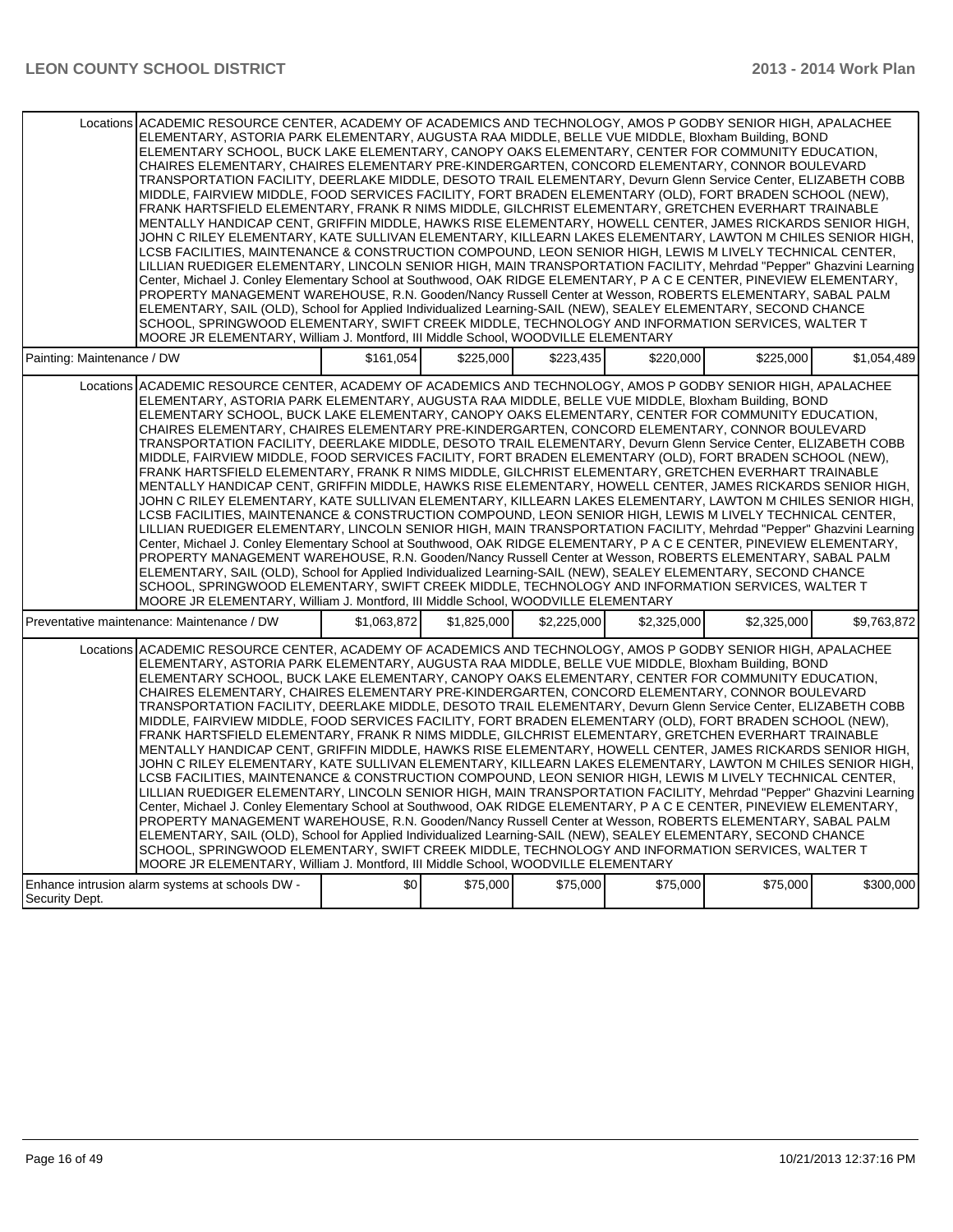| Locations ACADEMIC RESOURCE CENTER, ACADEMY OF ACADEMICS AND TECHNOLOGY, AMOS P GODBY SENIOR HIGH, APALACHEE<br>ELEMENTARY, ASTORIA PARK ELEMENTARY, AUGUSTA RAA MIDDLE, BELLE VUE MIDDLE, Bloxham Building, BOND<br>ELEMENTARY SCHOOL, BUCK LAKE ELEMENTARY, CANOPY OAKS ELEMENTARY, CENTER FOR COMMUNITY EDUCATION,<br>CHAIRES ELEMENTARY, CHAIRES ELEMENTARY PRE-KINDERGARTEN, CONCORD ELEMENTARY, CONNOR BOULEVARD<br>TRANSPORTATION FACILITY, DEERLAKE MIDDLE, DESOTO TRAIL ELEMENTARY, Devurn Glenn Service Center, ELIZABETH COBB<br>MIDDLE, FAIRVIEW MIDDLE, FOOD SERVICES FACILITY, FORT BRADEN ELEMENTARY (OLD), FORT BRADEN SCHOOL (NEW),<br>FRANK HARTSFIELD ELEMENTARY, FRANK R NIMS MIDDLE, GILCHRIST ELEMENTARY, GRETCHEN EVERHART TRAINABLE<br>MENTALLY HANDICAP CENT, GRIFFIN MIDDLE, HAWKS RISE ELEMENTARY, HOWELL CENTER, JAMES RICKARDS SENIOR HIGH,<br>JOHN C RILEY ELEMENTARY, KATE SULLIVAN ELEMENTARY, KILLEARN LAKES ELEMENTARY, LAWTON M CHILES SENIOR HIGH,<br>LCSB FACILITIES, MAINTENANCE & CONSTRUCTION COMPOUND, LEON SENIOR HIGH, LEWIS M LIVELY TECHNICAL CENTER,<br>LILLIAN RUEDIGER ELEMENTARY, LINCOLN SENIOR HIGH, MAIN TRANSPORTATION FACILITY, Mehrdad "Pepper" Ghazvini Learning<br>Center, Michael J. Conley Elementary School at Southwood, OAK RIDGE ELEMENTARY, P A C E CENTER, PINEVIEW ELEMENTARY,<br>PROPERTY MANAGEMENT WAREHOUSE, R.N. Gooden/Nancy Russell Center at Wesson, ROBERTS ELEMENTARY, SABAL PALM<br>ELEMENTARY, SAIL (OLD), School for Applied Individualized Learning-SAIL (NEW), SEALEY ELEMENTARY, SECOND CHANCE<br>SCHOOL, SPRINGWOOD ELEMENTARY, SWIFT CREEK MIDDLE, TECHNOLOGY AND INFORMATION SERVICES, WALTER T<br>MOORE JR ELEMENTARY, William J. Montford, III Middle School, WOODVILLE ELEMENTARY |          |           |           |           |           |           |
|---------------------------------------------------------------------------------------------------------------------------------------------------------------------------------------------------------------------------------------------------------------------------------------------------------------------------------------------------------------------------------------------------------------------------------------------------------------------------------------------------------------------------------------------------------------------------------------------------------------------------------------------------------------------------------------------------------------------------------------------------------------------------------------------------------------------------------------------------------------------------------------------------------------------------------------------------------------------------------------------------------------------------------------------------------------------------------------------------------------------------------------------------------------------------------------------------------------------------------------------------------------------------------------------------------------------------------------------------------------------------------------------------------------------------------------------------------------------------------------------------------------------------------------------------------------------------------------------------------------------------------------------------------------------------------------------------------------------------------------------------------------------------|----------|-----------|-----------|-----------|-----------|-----------|
| ADA Playground Mulch Replacement - Maintenance                                                                                                                                                                                                                                                                                                                                                                                                                                                                                                                                                                                                                                                                                                                                                                                                                                                                                                                                                                                                                                                                                                                                                                                                                                                                                                                                                                                                                                                                                                                                                                                                                                                                                                                            | \$23,008 | \$65,000  | \$65,000  | \$65,000  | \$65,000  | \$283,008 |
| Locations ACADEMIC RESOURCE CENTER, ACADEMY OF ACADEMICS AND TECHNOLOGY, AMOS P GODBY SENIOR HIGH, APALACHEE<br>ELEMENTARY, ASTORIA PARK ELEMENTARY, AUGUSTA RAA MIDDLE, BELLE VUE MIDDLE, Bloxham Building, BOND<br>ELEMENTARY SCHOOL, BUCK LAKE ELEMENTARY, CANOPY OAKS ELEMENTARY, CENTER FOR COMMUNITY EDUCATION,<br>CHAIRES ELEMENTARY, CHAIRES ELEMENTARY PRE-KINDERGARTEN, CONCORD ELEMENTARY, CONNOR BOULEVARD<br>TRANSPORTATION FACILITY, DEERLAKE MIDDLE, DESOTO TRAIL ELEMENTARY, Devurn Glenn Service Center, ELIZABETH COBB<br>MIDDLE, FAIRVIEW MIDDLE, FOOD SERVICES FACILITY, FORT BRADEN ELEMENTARY (OLD), FORT BRADEN SCHOOL (NEW),<br>FRANK HARTSFIELD ELEMENTARY, FRANK R NIMS MIDDLE, GILCHRIST ELEMENTARY, GRETCHEN EVERHART TRAINABLE<br>MENTALLY HANDICAP CENT. GRIFFIN MIDDLE. HAWKS RISE ELEMENTARY. HOWELL CENTER. JAMES RICKARDS SENIOR HIGH.<br>JOHN C RILEY ELEMENTARY, KATE SULLIVAN ELEMENTARY, KILLEARN LAKES ELEMENTARY, LAWTON M CHILES SENIOR HIGH,<br>LCSB FACILITIES, MAINTENANCE & CONSTRUCTION COMPOUND, LEON SENIOR HIGH, LEWIS M LIVELY TECHNICAL CENTER,<br>LILLIAN RUEDIGER ELEMENTARY, LINCOLN SENIOR HIGH, MAIN TRANSPORTATION FACILITY, Mehrdad "Pepper" Ghazvini Learning<br>Center, Michael J. Conley Elementary School at Southwood, OAK RIDGE ELEMENTARY, P A C E CENTER, PINEVIEW ELEMENTARY,<br>PROPERTY MANAGEMENT WAREHOUSE, R.N. Gooden/Nancy Russell Center at Wesson, ROBERTS ELEMENTARY, SABAL PALM<br>ELEMENTARY, SAIL (OLD), School for Applied Individualized Learning-SAIL (NEW), SEALEY ELEMENTARY, SECOND CHANCE<br>SCHOOL, SPRINGWOOD ELEMENTARY, SWIFT CREEK MIDDLE, TECHNOLOGY AND INFORMATION SERVICES, WALTER T<br>MOORE JR ELEMENTARY, William J. Montford, III Middle School, WOODVILLE ELEMENTARY |          |           |           |           |           |           |
| D/W HVAC - Facilities                                                                                                                                                                                                                                                                                                                                                                                                                                                                                                                                                                                                                                                                                                                                                                                                                                                                                                                                                                                                                                                                                                                                                                                                                                                                                                                                                                                                                                                                                                                                                                                                                                                                                                                                                     | \$0      | \$107,671 | \$95,758  | \$100,000 | \$100,000 | \$403,429 |
| Locations ACADEMIC RESOURCE CENTER, ACADEMY OF ACADEMICS AND TECHNOLOGY, AMOS P GODBY SENIOR HIGH, APALACHEE<br>ELEMENTARY, ASTORIA PARK ELEMENTARY, AUGUSTA RAA MIDDLE, BELLE VUE MIDDLE, Bloxham Building, BOND<br>ELEMENTARY SCHOOL. BUCK LAKE ELEMENTARY. CANOPY OAKS ELEMENTARY. CENTER FOR COMMUNITY EDUCATION.<br>CHAIRES ELEMENTARY, CHAIRES ELEMENTARY PRE-KINDERGARTEN, CONCORD ELEMENTARY, CONNOR BOULEVARD<br>TRANSPORTATION FACILITY. DEERLAKE MIDDLE. DESOTO TRAIL ELEMENTARY. Devurn Glenn Service Center. ELIZABETH COBB<br>MIDDLE, FAIRVIEW MIDDLE, FOOD SERVICES FACILITY, FORT BRADEN ELEMENTARY (OLD), FORT BRADEN SCHOOL (NEW),<br>FRANK HARTSFIELD ELEMENTARY, FRANK R NIMS MIDDLE, GILCHRIST ELEMENTARY, GRETCHEN EVERHART TRAINABLE<br>MENTALLY HANDICAP CENT, GRIFFIN MIDDLE, HAWKS RISE ELEMENTARY, HOWELL CENTER, JAMES RICKARDS SENIOR HIGH,<br>JOHN C RILEY ELEMENTARY, KATE SULLIVAN ELEMENTARY, KILLEARN LAKES ELEMENTARY, LAWTON M CHILES SENIOR HIGH,<br>LCSB FACILITIES, MAINTENANCE & CONSTRUCTION COMPOUND, LEON SENIOR HIGH, LEWIS M LIVELY TECHNICAL CENTER,<br>LILLIAN RUEDIGER ELEMENTARY, LINCOLN SENIOR HIGH, MAIN TRANSPORTATION FACILITY, Mehrdad "Pepper" Ghazvini Learning<br>Center, Michael J. Conley Elementary School at Southwood, OAK RIDGE ELEMENTARY, P A C E CENTER, PINEVIEW ELEMENTARY,<br>PROPERTY MANAGEMENT WAREHOUSE, R.N. Gooden/Nancy Russell Center at Wesson, ROBERTS ELEMENTARY, SABAL PALM<br>ELEMENTARY, SAIL (OLD), School for Applied Individualized Learning-SAIL (NEW), SEALEY ELEMENTARY, SECOND CHANCE<br>SCHOOL, SPRINGWOOD ELEMENTARY, SWIFT CREEK MIDDLE, TECHNOLOGY AND INFORMATION SERVICES, WALTER T<br>MOORE JR ELEMENTARY, William J. Montford, III Middle School, WOODVILLE ELEMENTARY |          |           |           |           |           |           |
| Structural: Facilities / DW                                                                                                                                                                                                                                                                                                                                                                                                                                                                                                                                                                                                                                                                                                                                                                                                                                                                                                                                                                                                                                                                                                                                                                                                                                                                                                                                                                                                                                                                                                                                                                                                                                                                                                                                               | \$0      | \$100,000 | \$100,000 | \$200,000 | \$200.000 | \$600,000 |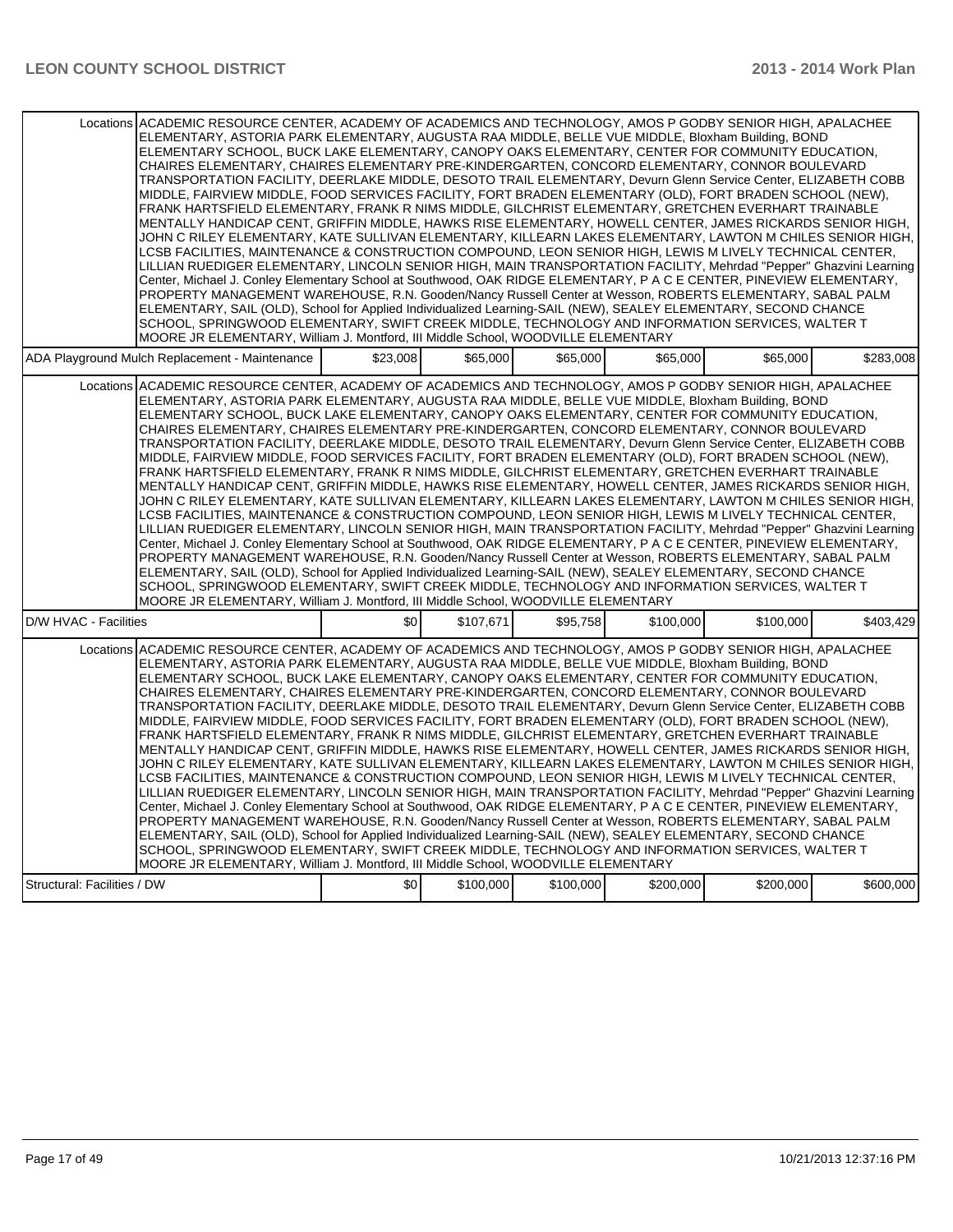|                                     | Locations ACADEMIC RESOURCE CENTER, ACADEMY OF ACADEMICS AND TECHNOLOGY, AMOS P GODBY SENIOR HIGH, APALACHEE<br>ELEMENTARY, ASTORIA PARK ELEMENTARY, AUGUSTA RAA MIDDLE, BELLE VUE MIDDLE, Bloxham Building, BOND<br>ELEMENTARY SCHOOL, BUCK LAKE ELEMENTARY, CANOPY OAKS ELEMENTARY, CENTER FOR COMMUNITY EDUCATION,<br>CHAIRES ELEMENTARY, CHAIRES ELEMENTARY PRE-KINDERGARTEN, CONCORD ELEMENTARY, CONNOR BOULEVARD<br>TRANSPORTATION FACILITY, DEERLAKE MIDDLE, DESOTO TRAIL ELEMENTARY, Devurn Glenn Service Center, ELIZABETH COBB<br>MIDDLE, FAIRVIEW MIDDLE, FOOD SERVICES FACILITY, FORT BRADEN ELEMENTARY (OLD), FORT BRADEN SCHOOL (NEW),<br>FRANK HARTSFIELD ELEMENTARY, FRANK R NIMS MIDDLE, GILCHRIST ELEMENTARY, GRETCHEN EVERHART TRAINABLE<br>MENTALLY HANDICAP CENT, GRIFFIN MIDDLE, HAWKS RISE ELEMENTARY, HOWELL CENTER, JAMES RICKARDS SENIOR HIGH,<br>JOHN C RILEY ELEMENTARY, KATE SULLIVAN ELEMENTARY, KILLEARN LAKES ELEMENTARY, LAWTON M CHILES SENIOR HIGH,<br>LCSB FACILITIES, MAINTENANCE & CONSTRUCTION COMPOUND, LEON SENIOR HIGH, LEWIS M LIVELY TECHNICAL CENTER,<br>LILLIAN RUEDIGER ELEMENTARY, LINCOLN SENIOR HIGH, MAIN TRANSPORTATION FACILITY, Mehrdad "Pepper" Ghazvini Learning<br>Center, Michael J. Conley Elementary School at Southwood, OAK RIDGE ELEMENTARY, P A C E CENTER, PINEVIEW ELEMENTARY,<br>PROPERTY MANAGEMENT WAREHOUSE, R.N. Gooden/Nancy Russell Center at Wesson, ROBERTS ELEMENTARY, SABAL PALM<br>ELEMENTARY, SAIL (OLD), School for Applied Individualized Learning-SAIL (NEW), SEALEY ELEMENTARY, SECOND CHANCE<br>SCHOOL, SPRINGWOOD ELEMENTARY, SWIFT CREEK MIDDLE, TECHNOLOGY AND INFORMATION SERVICES, WALTER T<br>MOORE JR ELEMENTARY, William J. Montford, III Middle School, WOODVILLE ELEMENTARY |          |           |           |           |           |           |
|-------------------------------------|---------------------------------------------------------------------------------------------------------------------------------------------------------------------------------------------------------------------------------------------------------------------------------------------------------------------------------------------------------------------------------------------------------------------------------------------------------------------------------------------------------------------------------------------------------------------------------------------------------------------------------------------------------------------------------------------------------------------------------------------------------------------------------------------------------------------------------------------------------------------------------------------------------------------------------------------------------------------------------------------------------------------------------------------------------------------------------------------------------------------------------------------------------------------------------------------------------------------------------------------------------------------------------------------------------------------------------------------------------------------------------------------------------------------------------------------------------------------------------------------------------------------------------------------------------------------------------------------------------------------------------------------------------------------------------------------------------------------------------------------------------------------------|----------|-----------|-----------|-----------|-----------|-----------|
|                                     | Site/Drainage/Play area: Facilities / DW                                                                                                                                                                                                                                                                                                                                                                                                                                                                                                                                                                                                                                                                                                                                                                                                                                                                                                                                                                                                                                                                                                                                                                                                                                                                                                                                                                                                                                                                                                                                                                                                                                                                                                                                  | \$0      | \$122,433 | \$159,596 | \$150,000 | \$150,000 | \$582,029 |
|                                     | Locations ACADEMIC RESOURCE CENTER, ACADEMY OF ACADEMICS AND TECHNOLOGY, AMOS P GODBY SENIOR HIGH, APALACHEE<br>ELEMENTARY, ASTORIA PARK ELEMENTARY, AUGUSTA RAA MIDDLE, BELLE VUE MIDDLE, Bloxham Building, BOND<br>ELEMENTARY SCHOOL, BUCK LAKE ELEMENTARY, CANOPY OAKS ELEMENTARY, CENTER FOR COMMUNITY EDUCATION,<br>CHAIRES ELEMENTARY. CHAIRES ELEMENTARY PRE-KINDERGARTEN. CONCORD ELEMENTARY. CONNOR BOULEVARD<br>TRANSPORTATION FACILITY, DEERLAKE MIDDLE, DESOTO TRAIL ELEMENTARY, Devurn Glenn Service Center, ELIZABETH COBB<br>MIDDLE, FAIRVIEW MIDDLE, FOOD SERVICES FACILITY, FORT BRADEN ELEMENTARY (OLD), FORT BRADEN SCHOOL (NEW),<br>FRANK HARTSFIELD ELEMENTARY, FRANK R NIMS MIDDLE, GILCHRIST ELEMENTARY, GRETCHEN EVERHART TRAINABLE<br>MENTALLY HANDICAP CENT, GRIFFIN MIDDLE, HAWKS RISE ELEMENTARY, HOWELL CENTER, JAMES RICKARDS SENIOR HIGH,<br>JOHN C RILEY ELEMENTARY, KATE SULLIVAN ELEMENTARY, KILLEARN LAKES ELEMENTARY, LAWTON M CHILES SENIOR HIGH,<br>LCSB FACILITIES, MAINTENANCE & CONSTRUCTION COMPOUND, LEON SENIOR HIGH, LEWIS M LIVELY TECHNICAL CENTER,<br>LILLIAN RUEDIGER ELEMENTARY, LINCOLN SENIOR HIGH, MAIN TRANSPORTATION FACILITY, Mehrdad "Pepper" Ghazvini Learning<br>Center, Michael J. Conley Elementary School at Southwood, OAK RIDGE ELEMENTARY, P A C E CENTER, PINEVIEW ELEMENTARY,<br>PROPERTY MANAGEMENT WAREHOUSE, R.N. Gooden/Nancy Russell Center at Wesson, ROBERTS ELEMENTARY, SABAL PALM<br>ELEMENTARY, SAIL (OLD), School for Applied Individualized Learning-SAIL (NEW), SEALEY ELEMENTARY, SECOND CHANCE<br>SCHOOL, SPRINGWOOD ELEMENTARY, SWIFT CREEK MIDDLE, TECHNOLOGY AND INFORMATION SERVICES, WALTER T<br>MOORE JR ELEMENTARY, William J. Montford, III Middle School, WOODVILLE ELEMENTARY |          |           |           |           |           |           |
| Grounds: Maintenance / DW           |                                                                                                                                                                                                                                                                                                                                                                                                                                                                                                                                                                                                                                                                                                                                                                                                                                                                                                                                                                                                                                                                                                                                                                                                                                                                                                                                                                                                                                                                                                                                                                                                                                                                                                                                                                           | \$23,008 | \$35,890  | \$31,919  | \$50,000  | \$50,000  | \$190,817 |
|                                     | Locations ACADEMIC RESOURCE CENTER, ACADEMY OF ACADEMICS AND TECHNOLOGY, AMOS P GODBY SENIOR HIGH, APALACHEE<br>ELEMENTARY, ASTORIA PARK ELEMENTARY, AUGUSTA RAA MIDDLE, BELLE VUE MIDDLE, Bloxham Building, BOND<br>ELEMENTARY SCHOOL, BUCK LAKE ELEMENTARY, CANOPY OAKS ELEMENTARY, CENTER FOR COMMUNITY EDUCATION,<br>CHAIRES ELEMENTARY, CHAIRES ELEMENTARY PRE-KINDERGARTEN, CONCORD ELEMENTARY, CONNOR BOULEVARD<br>TRANSPORTATION FACILITY, DEERLAKE MIDDLE, DESOTO TRAIL ELEMENTARY, Devurn Glenn Service Center, ELIZABETH COBB<br>MIDDLE, FAIRVIEW MIDDLE, FOOD SERVICES FACILITY, FORT BRADEN ELEMENTARY (OLD), FORT BRADEN SCHOOL (NEW),<br>FRANK HARTSFIELD ELEMENTARY, FRANK R NIMS MIDDLE, GILCHRIST ELEMENTARY, GRETCHEN EVERHART TRAINABLE<br>MENTALLY HANDICAP CENT, GRIFFIN MIDDLE, HAWKS RISE ELEMENTARY, HOWELL CENTER, JAMES RICKARDS SENIOR HIGH,<br>JOHN C RILEY ELEMENTARY, KATE SULLIVAN ELEMENTARY, KILLEARN LAKES ELEMENTARY, LAWTON M CHILES SENIOR HIGH,<br>LCSB FACILITIES, MAINTENANCE & CONSTRUCTION COMPOUND, LEON SENIOR HIGH, LEWIS M LIVELY TECHNICAL CENTER,<br>LILLIAN RUEDIGER ELEMENTARY, LINCOLN SENIOR HIGH, MAIN TRANSPORTATION FACILITY, Mehrdad "Pepper" Ghazvini Learning<br>Center, Michael J. Conley Elementary School at Southwood, OAK RIDGE ELEMENTARY, P A C E CENTER, PINEVIEW ELEMENTARY,<br>PROPERTY MANAGEMENT WAREHOUSE, R.N. Gooden/Nancy Russell Center at Wesson, ROBERTS ELEMENTARY, SABAL PALM<br>ELEMENTARY, SAIL (OLD), School for Applied Individualized Learning-SAIL (NEW), SEALEY ELEMENTARY, SECOND CHANCE<br>SCHOOL, SPRINGWOOD ELEMENTARY, SWIFT CREEK MIDDLE, TECHNOLOGY AND INFORMATION SERVICES, WALTER T<br>MOORE JR ELEMENTARY, William J. Montford, III Middle School, WOODVILLE ELEMENTARY |          |           |           |           |           |           |
| Handicapped access: Facilities / DW |                                                                                                                                                                                                                                                                                                                                                                                                                                                                                                                                                                                                                                                                                                                                                                                                                                                                                                                                                                                                                                                                                                                                                                                                                                                                                                                                                                                                                                                                                                                                                                                                                                                                                                                                                                           | \$0      | \$107,693 | \$95,758  | \$100,000 | \$100,000 | \$403,451 |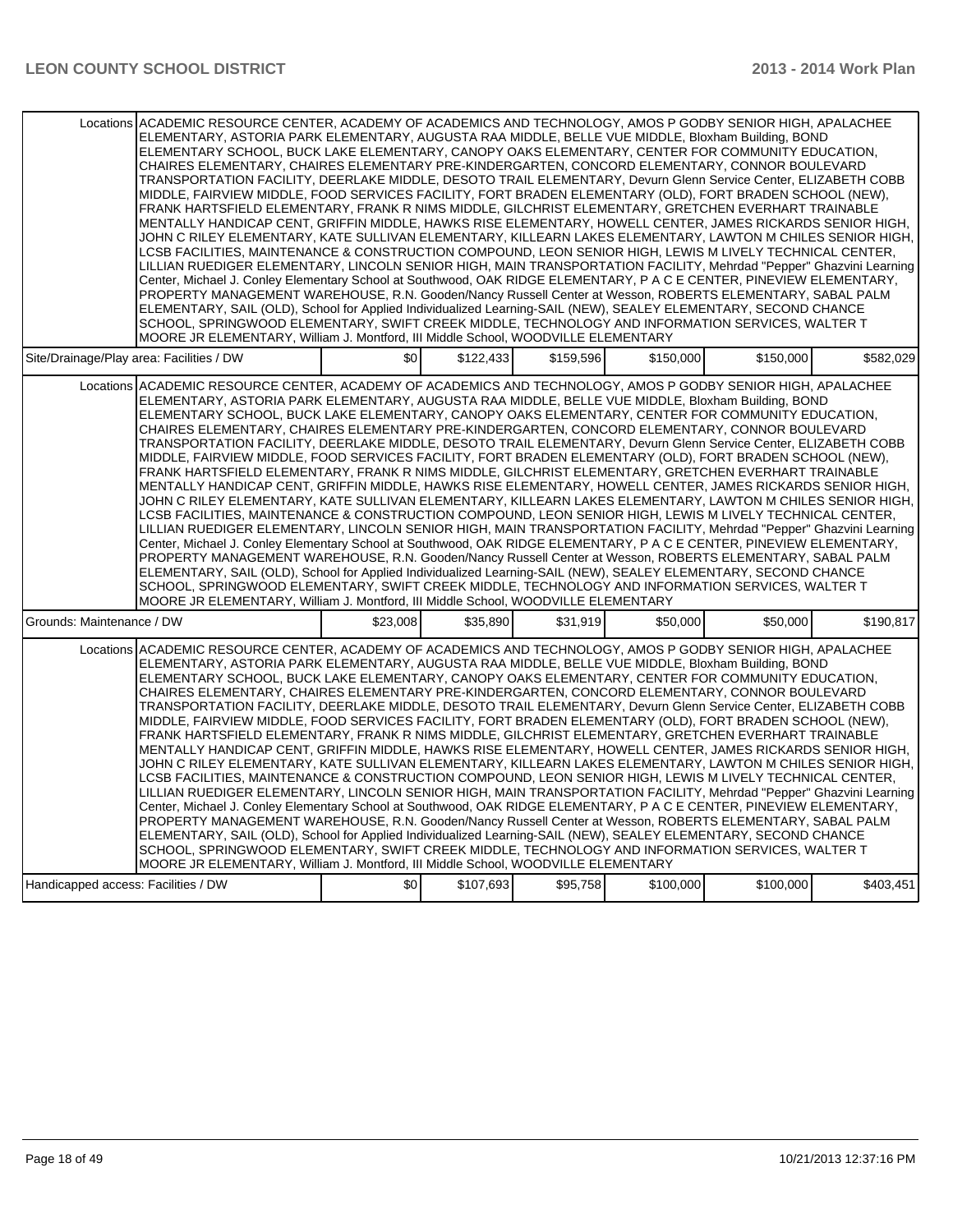| Locations ACADEMIC RESOURCE CENTER, ACADEMY OF ACADEMICS AND TECHNOLOGY, AMOS P GODBY SENIOR HIGH, APALACHEE<br>ELEMENTARY, ASTORIA PARK ELEMENTARY, AUGUSTA RAA MIDDLE, BELLE VUE MIDDLE, Bloxham Building, BOND<br>ELEMENTARY SCHOOL, BUCK LAKE ELEMENTARY, CANOPY OAKS ELEMENTARY, CENTER FOR COMMUNITY EDUCATION,<br>CHAIRES ELEMENTARY, CHAIRES ELEMENTARY PRE-KINDERGARTEN, CONCORD ELEMENTARY, CONNOR BOULEVARD<br>TRANSPORTATION FACILITY, DEERLAKE MIDDLE, DESOTO TRAIL ELEMENTARY, Devurn Glenn Service Center, ELIZABETH COBB<br>MIDDLE, FAIRVIEW MIDDLE, FOOD SERVICES FACILITY, FORT BRADEN ELEMENTARY (OLD), FORT BRADEN SCHOOL (NEW),<br>FRANK HARTSFIELD ELEMENTARY, FRANK R NIMS MIDDLE, GILCHRIST ELEMENTARY, GRETCHEN EVERHART TRAINABLE<br>MENTALLY HANDICAP CENT. GRIFFIN MIDDLE, HAWKS RISE ELEMENTARY, HOWELL CENTER, JAMES RICKARDS SENIOR HIGH.<br>JOHN C RILEY ELEMENTARY, KATE SULLIVAN ELEMENTARY, KILLEARN LAKES ELEMENTARY, LAWTON M CHILES SENIOR HIGH,<br>LCSB FACILITIES, MAINTENANCE & CONSTRUCTION COMPOUND, LEON SENIOR HIGH, LEWIS M LIVELY TECHNICAL CENTER,<br>LILLIAN RUEDIGER ELEMENTARY, LINCOLN SENIOR HIGH, MAIN TRANSPORTATION FACILITY, Mehrdad "Pepper" Ghazvini Learning<br>Center, Michael J. Conley Elementary School at Southwood, OAK RIDGE ELEMENTARY, P A C E CENTER, PINEVIEW ELEMENTARY,<br>PROPERTY MANAGEMENT WAREHOUSE, R.N. Gooden/Nancy Russell Center at Wesson, ROBERTS ELEMENTARY, SABAL PALM<br>ELEMENTARY, SAIL (OLD), School for Applied Individualized Learning-SAIL (NEW), SEALEY ELEMENTARY, SECOND CHANCE<br>SCHOOL, SPRINGWOOD ELEMENTARY, SWIFT CREEK MIDDLE, TECHNOLOGY AND INFORMATION SERVICES, WALTER T<br>MOORE JR ELEMENTARY, William J. Montford, III Middle School, WOODVILLE ELEMENTARY |     |          |          |          |          |           |
|---------------------------------------------------------------------------------------------------------------------------------------------------------------------------------------------------------------------------------------------------------------------------------------------------------------------------------------------------------------------------------------------------------------------------------------------------------------------------------------------------------------------------------------------------------------------------------------------------------------------------------------------------------------------------------------------------------------------------------------------------------------------------------------------------------------------------------------------------------------------------------------------------------------------------------------------------------------------------------------------------------------------------------------------------------------------------------------------------------------------------------------------------------------------------------------------------------------------------------------------------------------------------------------------------------------------------------------------------------------------------------------------------------------------------------------------------------------------------------------------------------------------------------------------------------------------------------------------------------------------------------------------------------------------------------------------------------------------------------------------------------------------------|-----|----------|----------|----------|----------|-----------|
| Asphalt: Facilities / DW                                                                                                                                                                                                                                                                                                                                                                                                                                                                                                                                                                                                                                                                                                                                                                                                                                                                                                                                                                                                                                                                                                                                                                                                                                                                                                                                                                                                                                                                                                                                                                                                                                                                                                                                                  | \$0 | \$75,000 | \$75.000 | \$75,000 | \$75,000 | \$300,000 |
| Locations ACADEMIC RESOURCE CENTER, ACADEMY OF ACADEMICS AND TECHNOLOGY, AMOS P GODBY SENIOR HIGH, APALACHEE<br>ELEMENTARY, ASTORIA PARK ELEMENTARY, AUGUSTA RAA MIDDLE, BELLE VUE MIDDLE, Bloxham Building, BOND<br>ELEMENTARY SCHOOL, BUCK LAKE ELEMENTARY, CANOPY OAKS ELEMENTARY, CENTER FOR COMMUNITY EDUCATION,<br>CHAIRES ELEMENTARY, CHAIRES ELEMENTARY PRE-KINDERGARTEN, CONCORD ELEMENTARY, CONNOR BOULEVARD<br>TRANSPORTATION FACILITY, DEERLAKE MIDDLE, DESOTO TRAIL ELEMENTARY, Devurn Glenn Service Center, ELIZABETH COBB<br>MIDDLE, FAIRVIEW MIDDLE, FOOD SERVICES FACILITY, FORT BRADEN ELEMENTARY (OLD), FORT BRADEN SCHOOL (NEW),<br>FRANK HARTSFIELD ELEMENTARY, FRANK R NIMS MIDDLE, GILCHRIST ELEMENTARY, GRETCHEN EVERHART TRAINABLE<br>MENTALLY HANDICAP CENT, GRIFFIN MIDDLE, HAWKS RISE ELEMENTARY, HOWELL CENTER, JAMES RICKARDS SENIOR HIGH,<br>JOHN C RILEY ELEMENTARY, KATE SULLIVAN ELEMENTARY, KILLEARN LAKES ELEMENTARY, LAWTON M CHILES SENIOR HIGH,<br>LCSB FACILITIES, MAINTENANCE & CONSTRUCTION COMPOUND, LEON SENIOR HIGH, LEWIS M LIVELY TECHNICAL CENTER,<br>LILLIAN RUEDIGER ELEMENTARY, LINCOLN SENIOR HIGH, MAIN TRANSPORTATION FACILITY, Mehrdad "Pepper" Ghazvini Learning<br>Center, Michael J. Conley Elementary School at Southwood, OAK RIDGE ELEMENTARY, P A C E CENTER, PINEVIEW ELEMENTARY,<br>PROPERTY MANAGEMENT WAREHOUSE, R.N. Gooden/Nancy Russell Center at Wesson, ROBERTS ELEMENTARY, SABAL PALM<br>ELEMENTARY, SAIL (OLD), School for Applied Individualized Learning-SAIL (NEW), SEALEY ELEMENTARY, SECOND CHANCE<br>SCHOOL, SPRINGWOOD ELEMENTARY, SWIFT CREEK MIDDLE, TECHNOLOGY AND INFORMATION SERVICES, WALTER T<br>MOORE JR ELEMENTARY, William J. Montford, III Middle School, WOODVILLE ELEMENTARY |     |          |          |          |          |           |
| Site acquisition: Facilities / DW                                                                                                                                                                                                                                                                                                                                                                                                                                                                                                                                                                                                                                                                                                                                                                                                                                                                                                                                                                                                                                                                                                                                                                                                                                                                                                                                                                                                                                                                                                                                                                                                                                                                                                                                         | \$0 | \$50,000 | \$50,000 | \$50,000 | \$50,000 | \$200,000 |
| Locations ACADEMIC RESOURCE CENTER, ACADEMY OF ACADEMICS AND TECHNOLOGY, AMOS P GODBY SENIOR HIGH, APALACHEE<br>ELEMENTARY, ASTORIA PARK ELEMENTARY, AUGUSTA RAA MIDDLE, BELLE VUE MIDDLE, Bloxham Building, BOND<br>ELEMENTARY SCHOOL, BUCK LAKE ELEMENTARY, CANOPY OAKS ELEMENTARY, CENTER FOR COMMUNITY EDUCATION,<br>CHAIRES ELEMENTARY, CHAIRES ELEMENTARY PRE-KINDERGARTEN, CONCORD ELEMENTARY, CONNOR BOULEVARD<br>TRANSPORTATION FACILITY, DEERLAKE MIDDLE, DESOTO TRAIL ELEMENTARY, Devurn Glenn Service Center, ELIZABETH COBB<br>MIDDLE, FAIRVIEW MIDDLE, FOOD SERVICES FACILITY, FORT BRADEN ELEMENTARY (OLD), FORT BRADEN SCHOOL (NEW),<br>FRANK HARTSFIELD ELEMENTARY, FRANK R NIMS MIDDLE, GILCHRIST ELEMENTARY, GRETCHEN EVERHART TRAINABLE<br>MENTALLY HANDICAP CENT, GRIFFIN MIDDLE, HAWKS RISE ELEMENTARY, HOWELL CENTER, JAMES RICKARDS SENIOR HIGH,<br>JOHN C RILEY ELEMENTARY, KATE SULLIVAN ELEMENTARY, KILLEARN LAKES ELEMENTARY, LAWTON M CHILES SENIOR HIGH,<br>LCSB FACILITIES, MAINTENANCE & CONSTRUCTION COMPOUND, LEON SENIOR HIGH, LEWIS M LIVELY TECHNICAL CENTER,<br>LILLIAN RUEDIGER ELEMENTARY, LINCOLN SENIOR HIGH, MAIN TRANSPORTATION FACILITY, Mehrdad "Pepper" Ghazvini Learning<br>Center, Michael J. Conley Elementary School at Southwood, OAK RIDGE ELEMENTARY, P A C E CENTER, PINEVIEW ELEMENTARY,<br>PROPERTY MANAGEMENT WAREHOUSE, R.N. Gooden/Nancy Russell Center at Wesson, ROBERTS ELEMENTARY, SABAL PALM<br>ELEMENTARY, SAIL (OLD), School for Applied Individualized Learning-SAIL (NEW), SEALEY ELEMENTARY, SECOND CHANCE<br>SCHOOL, SPRINGWOOD ELEMENTARY, SWIFT CREEK MIDDLE, TECHNOLOGY AND INFORMATION SERVICES, WALTER T<br>MOORE JR ELEMENTARY, William J. Montford, III Middle School, WOODVILLE ELEMENTARY |     |          |          |          |          |           |
|                                                                                                                                                                                                                                                                                                                                                                                                                                                                                                                                                                                                                                                                                                                                                                                                                                                                                                                                                                                                                                                                                                                                                                                                                                                                                                                                                                                                                                                                                                                                                                                                                                                                                                                                                                           |     |          |          |          |          |           |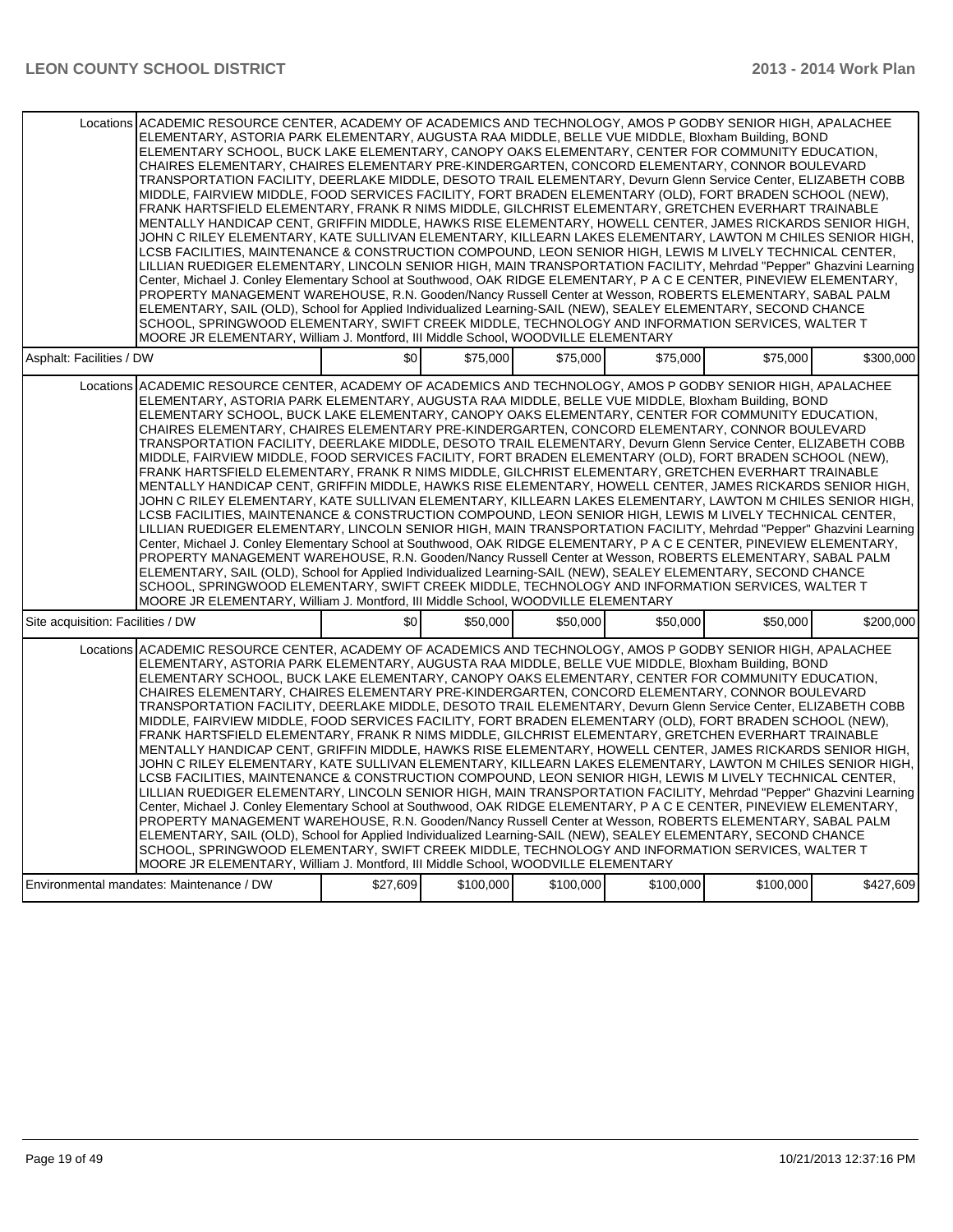| Locations ACADEMIC RESOURCE CENTER, ACADEMY OF ACADEMICS AND TECHNOLOGY, AMOS P GODBY SENIOR HIGH, APALACHEE<br>ELEMENTARY, ASTORIA PARK ELEMENTARY, AUGUSTA RAA MIDDLE, BELLE VUE MIDDLE, Bloxham Building, BOND<br>ELEMENTARY SCHOOL, BUCK LAKE ELEMENTARY, CANOPY OAKS ELEMENTARY, CENTER FOR COMMUNITY EDUCATION,<br>CHAIRES ELEMENTARY, CHAIRES ELEMENTARY PRE-KINDERGARTEN, CONCORD ELEMENTARY, CONNOR BOULEVARD<br>TRANSPORTATION FACILITY, DEERLAKE MIDDLE, DESOTO TRAIL ELEMENTARY, Devurn Glenn Service Center, ELIZABETH COBB<br>MIDDLE, FAIRVIEW MIDDLE, FOOD SERVICES FACILITY, FORT BRADEN ELEMENTARY (OLD), FORT BRADEN SCHOOL (NEW),<br>FRANK HARTSFIELD ELEMENTARY, FRANK R NIMS MIDDLE, GILCHRIST ELEMENTARY, GRETCHEN EVERHART TRAINABLE<br>MENTALLY HANDICAP CENT, GRIFFIN MIDDLE, HAWKS RISE ELEMENTARY, HOWELL CENTER, JAMES RICKARDS SENIOR HIGH,<br>JOHN C RILEY ELEMENTARY, KATE SULLIVAN ELEMENTARY, KILLEARN LAKES ELEMENTARY, LAWTON M CHILES SENIOR HIGH,<br>LCSB FACILITIES, MAINTENANCE & CONSTRUCTION COMPOUND, LEON SENIOR HIGH, LEWIS M LIVELY TECHNICAL CENTER,<br>LILLIAN RUEDIGER ELEMENTARY, LINCOLN SENIOR HIGH, MAIN TRANSPORTATION FACILITY, Mehrdad "Pepper" Ghazvini Learning<br>Center, Michael J. Conley Elementary School at Southwood, OAK RIDGE ELEMENTARY, P A C E CENTER, PINEVIEW ELEMENTARY,<br>PROPERTY MANAGEMENT WAREHOUSE, R.N. Gooden/Nancy Russell Center at Wesson, ROBERTS ELEMENTARY, SABAL PALM<br>ELEMENTARY, SAIL (OLD), School for Applied Individualized Learning-SAIL (NEW), SEALEY ELEMENTARY, SECOND CHANCE                                                                                                                                                                                          |          |          |          |          |          |           |
|---------------------------------------------------------------------------------------------------------------------------------------------------------------------------------------------------------------------------------------------------------------------------------------------------------------------------------------------------------------------------------------------------------------------------------------------------------------------------------------------------------------------------------------------------------------------------------------------------------------------------------------------------------------------------------------------------------------------------------------------------------------------------------------------------------------------------------------------------------------------------------------------------------------------------------------------------------------------------------------------------------------------------------------------------------------------------------------------------------------------------------------------------------------------------------------------------------------------------------------------------------------------------------------------------------------------------------------------------------------------------------------------------------------------------------------------------------------------------------------------------------------------------------------------------------------------------------------------------------------------------------------------------------------------------------------------------------------------------------------------------------------------------|----------|----------|----------|----------|----------|-----------|
| SCHOOL, SPRINGWOOD ELEMENTARY, SWIFT CREEK MIDDLE, TECHNOLOGY AND INFORMATION SERVICES, WALTER T<br>MOORE JR ELEMENTARY, William J. Montford, III Middle School, WOODVILLE ELEMENTARY                                                                                                                                                                                                                                                                                                                                                                                                                                                                                                                                                                                                                                                                                                                                                                                                                                                                                                                                                                                                                                                                                                                                                                                                                                                                                                                                                                                                                                                                                                                                                                                     |          |          |          |          |          |           |
| Vehicles: Maintenance / DW                                                                                                                                                                                                                                                                                                                                                                                                                                                                                                                                                                                                                                                                                                                                                                                                                                                                                                                                                                                                                                                                                                                                                                                                                                                                                                                                                                                                                                                                                                                                                                                                                                                                                                                                                | \$57,510 | \$0      | \$40,000 | \$75,000 | \$75,000 | \$247,510 |
| Locations ACADEMIC RESOURCE CENTER, ACADEMY OF ACADEMICS AND TECHNOLOGY, AMOS P GODBY SENIOR HIGH, APALACHEE<br>ELEMENTARY, ASTORIA PARK ELEMENTARY, AUGUSTA RAA MIDDLE, BELLE VUE MIDDLE, Bloxham Building, BOND<br>ELEMENTARY SCHOOL, BUCK LAKE ELEMENTARY, CANOPY OAKS ELEMENTARY, CENTER FOR COMMUNITY EDUCATION,<br>CHAIRES ELEMENTARY, CHAIRES ELEMENTARY PRE-KINDERGARTEN, CONCORD ELEMENTARY, CONNOR BOULEVARD<br>TRANSPORTATION FACILITY, DEERLAKE MIDDLE, DESOTO TRAIL ELEMENTARY, Devurn Glenn Service Center, ELIZABETH COBB<br>MIDDLE, FAIRVIEW MIDDLE, FOOD SERVICES FACILITY, FORT BRADEN ELEMENTARY (OLD), FORT BRADEN SCHOOL (NEW),<br>FRANK HARTSFIELD ELEMENTARY, FRANK R NIMS MIDDLE, GILCHRIST ELEMENTARY, GRETCHEN EVERHART TRAINABLE<br>MENTALLY HANDICAP CENT, GRIFFIN MIDDLE, HAWKS RISE ELEMENTARY, HOWELL CENTER, JAMES RICKARDS SENIOR HIGH,<br>JOHN C RILEY ELEMENTARY, KATE SULLIVAN ELEMENTARY, KILLEARN LAKES ELEMENTARY, LAWTON M CHILES SENIOR HIGH,<br>LCSB FACILITIES, MAINTENANCE & CONSTRUCTION COMPOUND, LEON SENIOR HIGH, LEWIS M LIVELY TECHNICAL CENTER,<br>LILLIAN RUEDIGER ELEMENTARY, LINCOLN SENIOR HIGH, MAIN TRANSPORTATION FACILITY, Mehrdad "Pepper" Ghazvini Learning<br>Center, Michael J. Conley Elementary School at Southwood, OAK RIDGE ELEMENTARY, P A C E CENTER, PINEVIEW ELEMENTARY,<br>PROPERTY MANAGEMENT WAREHOUSE, R.N. Gooden/Nancy Russell Center at Wesson, ROBERTS ELEMENTARY, SABAL PALM<br>ELEMENTARY, SAIL (OLD), School for Applied Individualized Learning-SAIL (NEW), SEALEY ELEMENTARY, SECOND CHANCE<br>SCHOOL, SPRINGWOOD ELEMENTARY, SWIFT CREEK MIDDLE, TECHNOLOGY AND INFORMATION SERVICES, WALTER T<br>MOORE JR ELEMENTARY, William J. Montford, III Middle School, WOODVILLE ELEMENTARY |          |          |          |          |          |           |
| Security Fencing - facilities                                                                                                                                                                                                                                                                                                                                                                                                                                                                                                                                                                                                                                                                                                                                                                                                                                                                                                                                                                                                                                                                                                                                                                                                                                                                                                                                                                                                                                                                                                                                                                                                                                                                                                                                             | \$25.000 | \$25,000 | \$25.000 | \$30,000 | \$30,000 | \$135,000 |
| Locations ACADEMIC RESOURCE CENTER, ACADEMY OF ACADEMICS AND TECHNOLOGY, AMOS P GODBY SENIOR HIGH, APALACHEE<br>ELEMENTARY, ASTORIA PARK ELEMENTARY, AUGUSTA RAA MIDDLE, BELLE VUE MIDDLE, Bloxham Building, BOND<br>ELEMENTARY SCHOOL, BUCK LAKE ELEMENTARY, CANOPY OAKS ELEMENTARY, CENTER FOR COMMUNITY EDUCATION,<br>CHAIRES ELEMENTARY, CHAIRES ELEMENTARY PRE-KINDERGARTEN, CONCORD ELEMENTARY, CONNOR BOULEVARD<br>TRANSPORTATION FACILITY, DEERLAKE MIDDLE, DESOTO TRAIL ELEMENTARY, Devurn Glenn Service Center, ELIZABETH COBB<br>MIDDLE, FAIRVIEW MIDDLE, FOOD SERVICES FACILITY, FORT BRADEN ELEMENTARY (OLD), FORT BRADEN SCHOOL (NEW),<br>FRANK HARTSFIELD ELEMENTARY, FRANK R NIMS MIDDLE, GILCHRIST ELEMENTARY, GRETCHEN EVERHART TRAINABLE<br>MENTALLY HANDICAP CENT, GRIFFIN MIDDLE, HAWKS RISE ELEMENTARY, HOWELL CENTER, JAMES RICKARDS SENIOR HIGH,<br>JOHN C RILEY ELEMENTARY, KATE SULLIVAN ELEMENTARY, KILLEARN LAKES ELEMENTARY, LAWTON M CHILES SENIOR HIGH,<br>LCSB FACILITIES, MAINTENANCE & CONSTRUCTION COMPOUND, LEON SENIOR HIGH, LEWIS M LIVELY TECHNICAL CENTER,<br>LILLIAN RUEDIGER ELEMENTARY, LINCOLN SENIOR HIGH, MAIN TRANSPORTATION FACILITY, Mehrdad "Pepper" Ghazvini Learning<br>Center, Michael J. Conley Elementary School at Southwood, OAK RIDGE ELEMENTARY, P A C E CENTER, PINEVIEW ELEMENTARY,<br>PROPERTY MANAGEMENT WAREHOUSE, R.N. Gooden/Nancy Russell Center at Wesson, ROBERTS ELEMENTARY, SABAL PALM<br>ELEMENTARY, SAIL (OLD), School for Applied Individualized Learning-SAIL (NEW), SEALEY ELEMENTARY, SECOND CHANCE<br>SCHOOL, SPRINGWOOD ELEMENTARY, SWIFT CREEK MIDDLE, TECHNOLOGY AND INFORMATION SERVICES, WALTER T<br>MOORE JR ELEMENTARY, William J. Montford, III Middle School, WOODVILLE ELEMENTARY |          |          |          |          |          |           |
| Security Systems - Facilities                                                                                                                                                                                                                                                                                                                                                                                                                                                                                                                                                                                                                                                                                                                                                                                                                                                                                                                                                                                                                                                                                                                                                                                                                                                                                                                                                                                                                                                                                                                                                                                                                                                                                                                                             | \$0      | \$50,000 | \$63,838 | \$60,000 | \$60,000 | \$233,838 |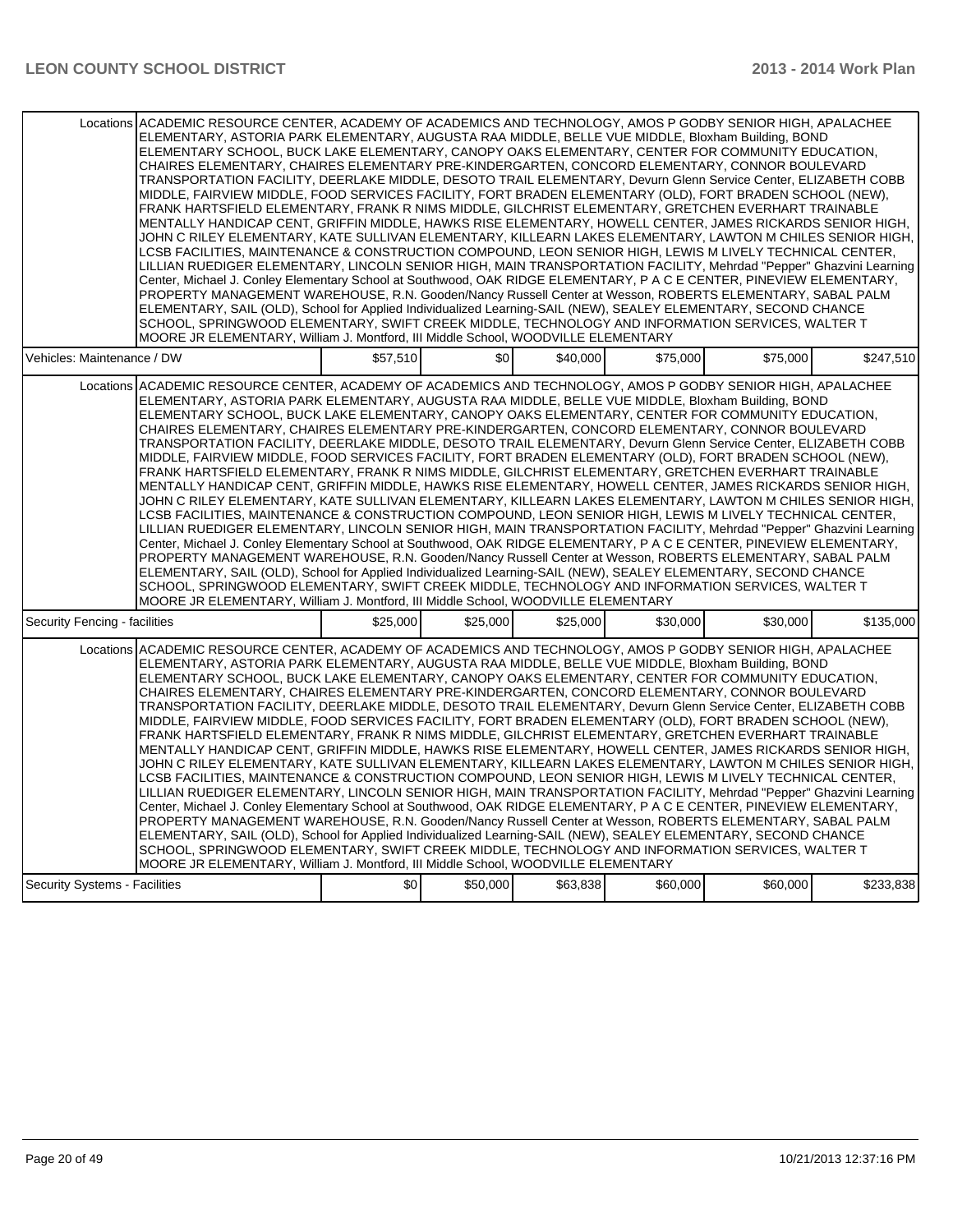| Locations ACADEMIC RESOURCE CENTER, ACADEMY OF ACADEMICS AND TECHNOLOGY, AMOS P GODBY SENIOR HIGH, APALACHEE<br>ELEMENTARY, ASTORIA PARK ELEMENTARY, AUGUSTA RAA MIDDLE, BELLE VUE MIDDLE, Bloxham Building, BOND<br>ELEMENTARY SCHOOL, BUCK LAKE ELEMENTARY, CANOPY OAKS ELEMENTARY, CENTER FOR COMMUNITY EDUCATION,<br>CHAIRES ELEMENTARY, CHAIRES ELEMENTARY PRE-KINDERGARTEN, CONCORD ELEMENTARY, CONNOR BOULEVARD<br>TRANSPORTATION FACILITY, DEERLAKE MIDDLE, DESOTO TRAIL ELEMENTARY, Devurn Glenn Service Center, ELIZABETH COBB<br>MIDDLE, FAIRVIEW MIDDLE, FOOD SERVICES FACILITY, FORT BRADEN ELEMENTARY (OLD), FORT BRADEN SCHOOL (NEW),<br>FRANK HARTSFIELD ELEMENTARY, FRANK R NIMS MIDDLE, GILCHRIST ELEMENTARY, GRETCHEN EVERHART TRAINABLE<br>MENTALLY HANDICAP CENT, GRIFFIN MIDDLE, HAWKS RISE ELEMENTARY, HOWELL CENTER, JAMES RICKARDS SENIOR HIGH,<br>JOHN C RILEY ELEMENTARY, KATE SULLIVAN ELEMENTARY, KILLEARN LAKES ELEMENTARY, LAWTON M CHILES SENIOR HIGH,<br>LCSB FACILITIES, MAINTENANCE & CONSTRUCTION COMPOUND, LEON SENIOR HIGH, LEWIS M LIVELY TECHNICAL CENTER,<br>LILLIAN RUEDIGER ELEMENTARY, LINCOLN SENIOR HIGH, MAIN TRANSPORTATION FACILITY, Mehrdad "Pepper" Ghazvini Learning<br>Center, Michael J. Conley Elementary School at Southwood, OAK RIDGE ELEMENTARY, P A C E CENTER, PINEVIEW ELEMENTARY,<br>PROPERTY MANAGEMENT WAREHOUSE, R.N. Gooden/Nancy Russell Center at Wesson, ROBERTS ELEMENTARY, SABAL PALM<br>ELEMENTARY, SAIL (OLD), School for Applied Individualized Learning-SAIL (NEW), SEALEY ELEMENTARY, SECOND CHANCE<br>SCHOOL, SPRINGWOOD ELEMENTARY, SWIFT CREEK MIDDLE, TECHNOLOGY AND INFORMATION SERVICES, WALTER T                                                                                      |          |          |          |          |          |           |
|---------------------------------------------------------------------------------------------------------------------------------------------------------------------------------------------------------------------------------------------------------------------------------------------------------------------------------------------------------------------------------------------------------------------------------------------------------------------------------------------------------------------------------------------------------------------------------------------------------------------------------------------------------------------------------------------------------------------------------------------------------------------------------------------------------------------------------------------------------------------------------------------------------------------------------------------------------------------------------------------------------------------------------------------------------------------------------------------------------------------------------------------------------------------------------------------------------------------------------------------------------------------------------------------------------------------------------------------------------------------------------------------------------------------------------------------------------------------------------------------------------------------------------------------------------------------------------------------------------------------------------------------------------------------------------------------------------------------------------------------------------------------------|----------|----------|----------|----------|----------|-----------|
| MOORE JR ELEMENTARY, William J. Montford, III Middle School, WOODVILLE ELEMENTARY<br>Replace Auto Elec Defibrillator Pads and Batteries                                                                                                                                                                                                                                                                                                                                                                                                                                                                                                                                                                                                                                                                                                                                                                                                                                                                                                                                                                                                                                                                                                                                                                                                                                                                                                                                                                                                                                                                                                                                                                                                                                   | \$5,752  | \$8,973  | \$7,980  | \$7,000  | \$7,000  | \$36,705  |
| Locations ACADEMIC RESOURCE CENTER, ACADEMY OF ACADEMICS AND TECHNOLOGY, AMOS P GODBY SENIOR HIGH, APALACHEE<br>ELEMENTARY, ASTORIA PARK ELEMENTARY, AUGUSTA RAA MIDDLE, BELLE VUE MIDDLE, Bloxham Building, BOND<br>ELEMENTARY SCHOOL, BUCK LAKE ELEMENTARY, CANOPY OAKS ELEMENTARY, CENTER FOR COMMUNITY EDUCATION,<br>CHAIRES ELEMENTARY, CHAIRES ELEMENTARY PRE-KINDERGARTEN, CONCORD ELEMENTARY, CONNOR BOULEVARD<br>TRANSPORTATION FACILITY, DEERLAKE MIDDLE, DESOTO TRAIL ELEMENTARY, Devurn Glenn Service Center, ELIZABETH COBB<br>MIDDLE, FAIRVIEW MIDDLE, FOOD SERVICES FACILITY, FORT BRADEN ELEMENTARY (OLD), FORT BRADEN SCHOOL (NEW),<br>FRANK HARTSFIELD ELEMENTARY, FRANK R NIMS MIDDLE, GILCHRIST ELEMENTARY, GRETCHEN EVERHART TRAINABLE<br>MENTALLY HANDICAP CENT, GRIFFIN MIDDLE, HAWKS RISE ELEMENTARY, HOWELL CENTER, JAMES RICKARDS SENIOR HIGH,<br>JOHN C RILEY ELEMENTARY, KATE SULLIVAN ELEMENTARY, KILLEARN LAKES ELEMENTARY, LAWTON M CHILES SENIOR HIGH,<br>LCSB FACILITIES, MAINTENANCE & CONSTRUCTION COMPOUND, LEON SENIOR HIGH, LEWIS M LIVELY TECHNICAL CENTER,<br>LILLIAN RUEDIGER ELEMENTARY, LINCOLN SENIOR HIGH, MAIN TRANSPORTATION FACILITY, Mehrdad "Pepper" Ghazvini Learning<br>Center, Michael J. Conley Elementary School at Southwood, OAK RIDGE ELEMENTARY, P A C E CENTER, PINEVIEW ELEMENTARY,<br>PROPERTY MANAGEMENT WAREHOUSE, R.N. Gooden/Nancy Russell Center at Wesson, ROBERTS ELEMENTARY, SABAL PALM<br>ELEMENTARY, SAIL (OLD), School for Applied Individualized Learning-SAIL (NEW), SEALEY ELEMENTARY, SECOND CHANCE<br>SCHOOL, SPRINGWOOD ELEMENTARY, SWIFT CREEK MIDDLE, TECHNOLOGY AND INFORMATION SERVICES, WALTER T<br>MOORE JR ELEMENTARY, William J. Montford, III Middle School, WOODVILLE ELEMENTARY |          |          |          |          |          |           |
| Electrical D/W - Maintenance                                                                                                                                                                                                                                                                                                                                                                                                                                                                                                                                                                                                                                                                                                                                                                                                                                                                                                                                                                                                                                                                                                                                                                                                                                                                                                                                                                                                                                                                                                                                                                                                                                                                                                                                              | \$23.007 | \$35,890 | \$31.919 | \$50,000 | \$50,000 | \$190,816 |
| Locations ACADEMIC RESOURCE CENTER, ACADEMY OF ACADEMICS AND TECHNOLOGY, AMOS P GODBY SENIOR HIGH, APALACHEE<br>ELEMENTARY, ASTORIA PARK ELEMENTARY, AUGUSTA RAA MIDDLE, BELLE VUE MIDDLE, Bloxham Building, BOND<br>ELEMENTARY SCHOOL, BUCK LAKE ELEMENTARY, CANOPY OAKS ELEMENTARY, CENTER FOR COMMUNITY EDUCATION,<br>CHAIRES ELEMENTARY, CHAIRES ELEMENTARY PRE-KINDERGARTEN, CONCORD ELEMENTARY, CONNOR BOULEVARD<br>TRANSPORTATION FACILITY, DEERLAKE MIDDLE, DESOTO TRAIL ELEMENTARY, Devurn Glenn Service Center, ELIZABETH COBB<br>MIDDLE, FAIRVIEW MIDDLE, FOOD SERVICES FACILITY, FORT BRADEN ELEMENTARY (OLD), FORT BRADEN SCHOOL (NEW),<br>FRANK HARTSFIELD ELEMENTARY, FRANK R NIMS MIDDLE, GILCHRIST ELEMENTARY, GRETCHEN EVERHART TRAINABLE<br>MENTALLY HANDICAP CENT, GRIFFIN MIDDLE, HAWKS RISE ELEMENTARY, HOWELL CENTER, JAMES RICKARDS SENIOR HIGH,<br>JOHN C RILEY ELEMENTARY, KATE SULLIVAN ELEMENTARY, KILLEARN LAKES ELEMENTARY, LAWTON M CHILES SENIOR HIGH,<br>LCSB FACILITIES, MAINTENANCE & CONSTRUCTION COMPOUND, LEON SENIOR HIGH, LEWIS M LIVELY TECHNICAL CENTER,<br>LILLIAN RUEDIGER ELEMENTARY, LINCOLN SENIOR HIGH, MAIN TRANSPORTATION FACILITY, Mehrdad "Pepper" Ghazvini Learning<br>Center, Michael J. Conley Elementary School at Southwood, OAK RIDGE ELEMENTARY, P A C E CENTER, PINEVIEW ELEMENTARY,<br>PROPERTY MANAGEMENT WAREHOUSE, R.N. Gooden/Nancy Russell Center at Wesson, ROBERTS ELEMENTARY, SABAL PALM<br>ELEMENTARY, SAIL (OLD), School for Applied Individualized Learning-SAIL (NEW), SEALEY ELEMENTARY, SECOND CHANCE<br>SCHOOL, SPRINGWOOD ELEMENTARY, SWIFT CREEK MIDDLE, TECHNOLOGY AND INFORMATION SERVICES, WALTER T<br>MOORE JR ELEMENTARY, William J. Montford, III Middle School, WOODVILLE ELEMENTARY |          |          |          |          |          |           |
| Hazardous waste: Maintenance / DW                                                                                                                                                                                                                                                                                                                                                                                                                                                                                                                                                                                                                                                                                                                                                                                                                                                                                                                                                                                                                                                                                                                                                                                                                                                                                                                                                                                                                                                                                                                                                                                                                                                                                                                                         | \$23,008 | \$53,836 | \$47,879 | \$45,000 | \$45,000 | \$214,723 |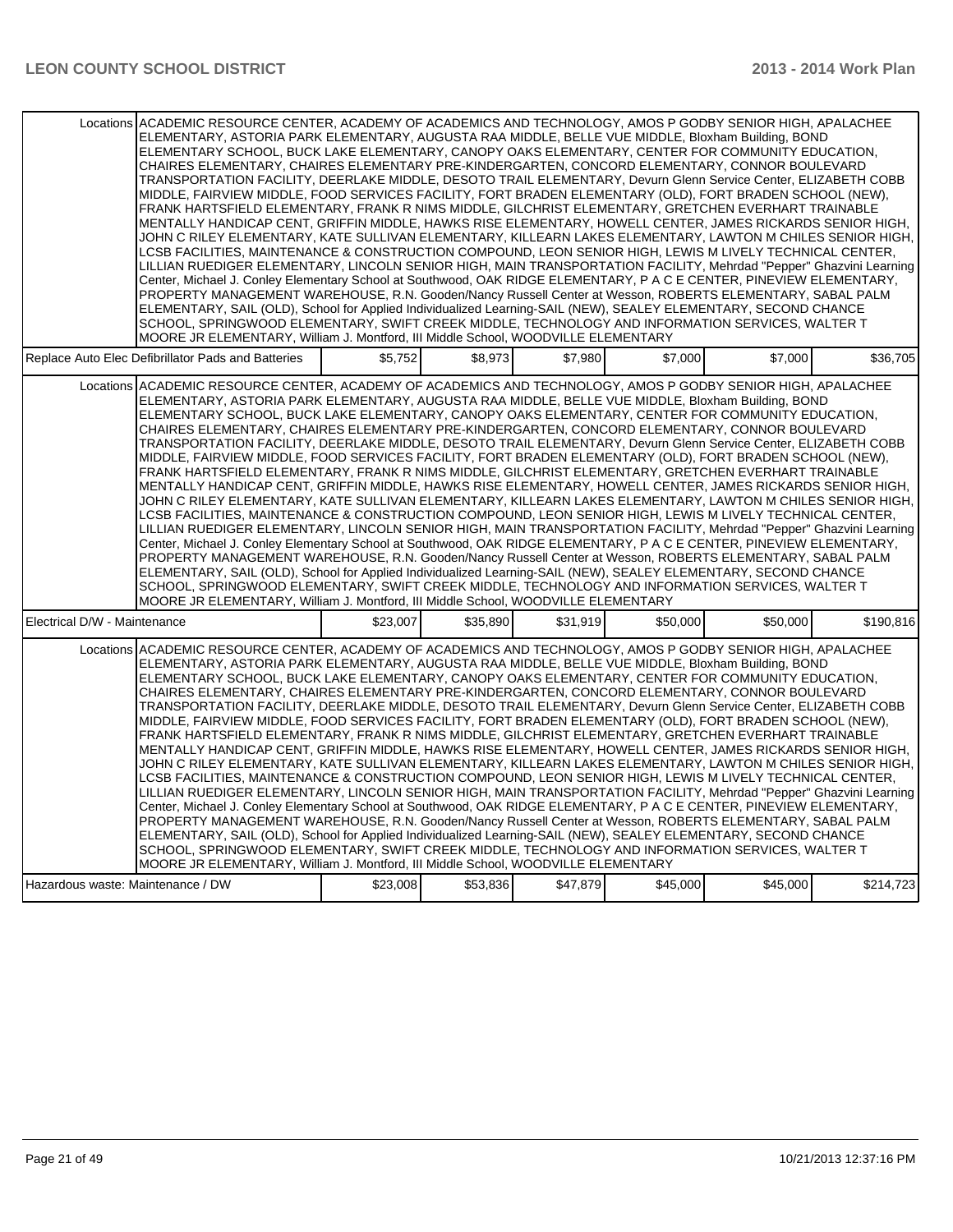#### **Local 1.50 Mill Expenditure For Maintenance, Repair and Renovation**

Anticipated expenditures expected from local funding sources over the years covered by the current work plan.

| Item                                                         | 2013 - 2014<br><b>Actual Budget</b> | 2014 - 2015<br>Projected | 2015 - 2016<br>Projected | 2016 - 2017<br>Projected | 2017 - 2018<br>Projected | Total            |
|--------------------------------------------------------------|-------------------------------------|--------------------------|--------------------------|--------------------------|--------------------------|------------------|
| Remaining Maint and Repair from 1.5 Mills                    | \$3,446,392                         | \$6,887,323              | \$7,200,107              | \$7,781,497              | \$7,523,482              | \$32,838,801     |
| Maintenance/Repair Salaries                                  | \$1,250,000                         | \$1,300,000              | \$1,300,000              | \$1,300,000              | \$1,300,000              | \$6,450,000      |
| School Bus Purchases                                         | \$0                                 | \$1,000,000              | \$1,000,000              | \$1,000,000              | \$1,000,000              | \$4,000,000      |
| Other Vehicle Purchases                                      | \$0 <sub>1</sub>                    | \$100,000                | \$100,000                | \$100,000                | \$100,000                | \$400,000        |
| Capital Outlay Equipment                                     | \$0                                 | \$0                      | \$0                      | \$0                      | \$0                      | \$0 <sub>1</sub> |
| Rent/Lease Payments                                          | \$0                                 | \$0                      | \$0                      | \$0                      | \$0                      | \$0              |
| <b>COP Debt Service</b>                                      | \$11,631,111                        | \$11,365,789             | \$11,347,958             | \$11,319,927             | \$11,319,927             | \$56,984,712     |
| Rent/Lease Relocatables                                      | \$0                                 | \$0                      | \$0                      | \$0                      | \$0                      | \$0              |
| <b>Environmental Problems</b>                                | \$0                                 | \$0                      | \$0                      | \$0                      | \$0                      | \$0              |
| s.1011.14 Debt Service                                       | \$0                                 | \$0                      | \$0                      | \$0                      | \$0                      | \$0              |
| Special Facilities Construction Account                      | \$0                                 | \$0                      | \$0                      | \$0                      | \$0                      | \$0              |
| Premiums for Property Casualty Insurance - 1011.71<br>(4a,b) | \$0                                 | \$1,000,000              | \$1,000,000              | \$1,000,000              | \$1,000,000              | \$4,000,000      |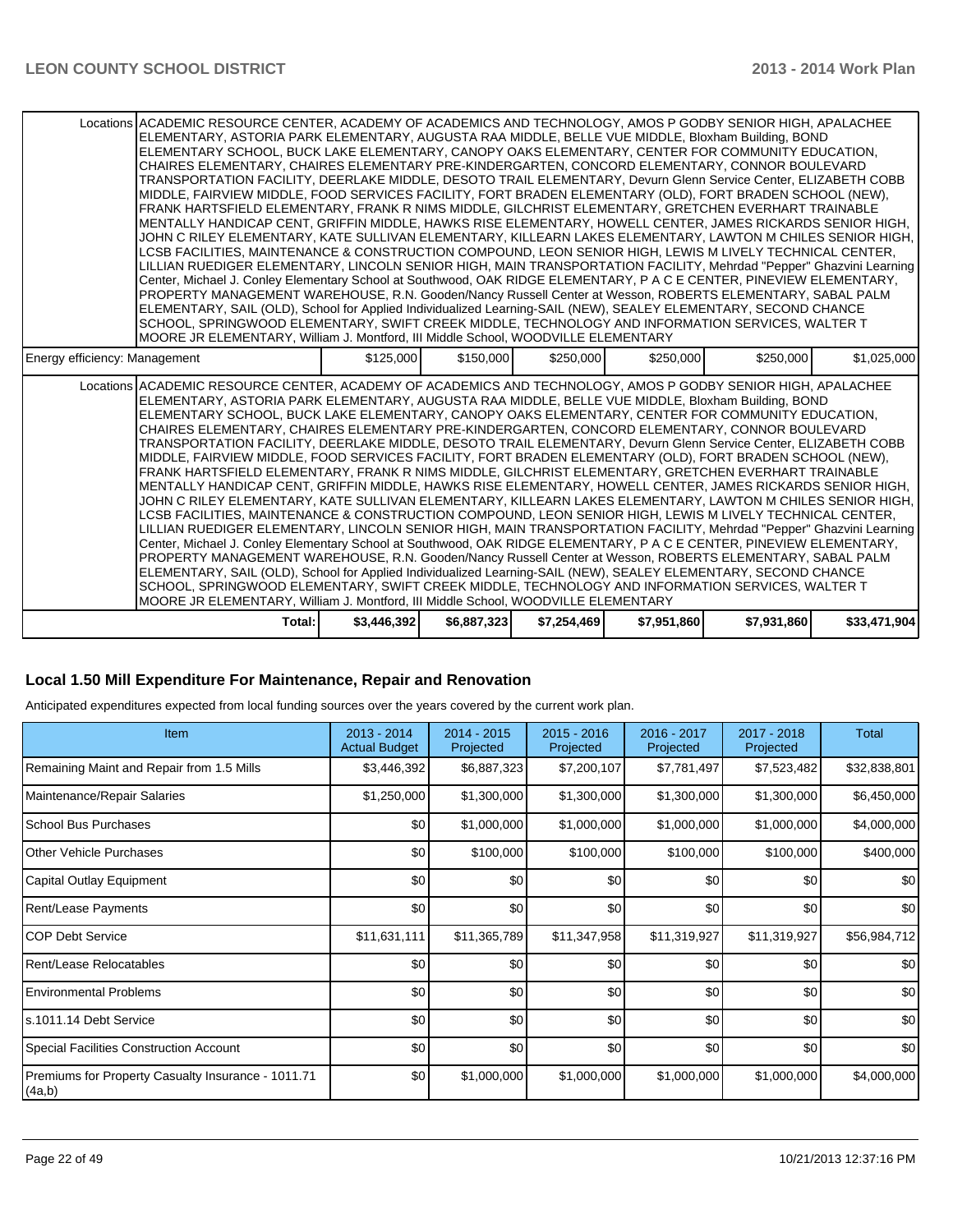| <b>DAVABUA</b>                             |                  |                  |                  |              |              |               |
|--------------------------------------------|------------------|------------------|------------------|--------------|--------------|---------------|
| Local Expenditure Totals:                  | \$17,587,503     | \$22,853,112     | \$23,148,065     | \$23,701,424 | \$22,243,409 | \$109,533,513 |
| School Bus Engines and Transmissions       | \$60,000         | \$0              | \$0              | \$0          | \$0          | \$60,000      |
| Tax Anticipation Note (CNG Bus Loan)       | \$1,200,000      | \$1,200,000      | \$1,200,000      | \$1,200,000  | \$0          | \$4,800,000   |
| Qualified Zone Academy Bonds (QZAB)        | \$0 <sub>1</sub> | \$0              | \$0 <sub>0</sub> | <b>\$0</b>   | \$0          | \$0           |
| Qualified School Construction Bonds (QSCB) | \$0 <sub>1</sub> | \$0 <sub>1</sub> | \$0              | \$0          | \$0          | \$0           |

### **Revenue**

#### **1.50 Mill Revenue Source**

Schedule of Estimated Capital Outlay Revenue from each currently approved source which is estimated to be available for expenditures on the projects included in the tentative district facilities work program. All amounts are NET after considering carryover balances, interest earned, new COP's, 1011.14 and 1011.15 loans, etc. Districts cannot use 1.5-Mill funds for salaries except for those explicitly associated with maintenance/repair projects. (1011.71 (5), F.S.)

| Item                                                                             | Fund | $2013 - 2014$<br><b>Actual Value</b> | $2014 - 2015$<br>Projected | $2015 - 2016$<br>Projected | 2016 - 2017<br>Projected | 2017 - 2018<br>Projected | <b>Total</b>     |
|----------------------------------------------------------------------------------|------|--------------------------------------|----------------------------|----------------------------|--------------------------|--------------------------|------------------|
| (1) Non-exempt property<br>assessed valuation                                    |      | \$14,512,689,232                     | \$14,948,069,908           | \$15,396,512,006           | \$15,858,407,366         | \$16,175,575,513         | \$76,891,254,025 |
| (2) The Millege projected for<br>discretionary capital outlay per<br>ls.1011.71  |      | 1.50                                 | 1.50                       | 1.50                       | 1.50                     | 1.50                     |                  |
| (3) Full value of the 1.50-Mill<br>discretionary capital outlay per<br>s.1011.71 |      | \$24,381,318                         | \$25.112.757               | \$25,866,140               | \$26,642,124             | \$27,174,967             | \$129.177.306    |
| (4) Value of the portion of the 1.50<br>-Mill ACTUALLY levied                    | 370  | \$20,898,272                         | \$21,525,221               | \$22,170,977               | \$22,836,107             | \$23,292,829             | \$110,723,406    |
| $(5)$ Difference of lines (3) and (4)                                            |      | \$3,483,046                          | \$3,587,536                | \$3,695,163                | \$3,806,017              | \$3,882,138              | \$18,453,900     |

#### **PECO Revenue Source**

The figure in the row designated "PECO Maintenance" will be subtracted from funds available for new construction because PECO maintenance dollars cannot be used for new construction.

| Item                                  | Fund | $2013 - 2014$<br><b>Actual Budget</b> | $2014 - 2015$<br>Projected | $2015 - 2016$<br>Projected | 2016 - 2017<br>Projected | $2017 - 2018$<br>Projected | Total       |
|---------------------------------------|------|---------------------------------------|----------------------------|----------------------------|--------------------------|----------------------------|-------------|
| IPECO New Construction                | 340  | \$0                                   | \$3,166,953                | \$1,550,842                | \$1.550.842              | \$1,550,842                | \$7,819,479 |
| <b>IPECO Maintenance Expenditures</b> |      | \$0                                   | \$0                        | \$54,362                   | \$170.363                | \$408,378                  | \$633,103   |
|                                       |      | \$0                                   | \$3,166,953                | \$1,605,204                | \$1,721,205              | \$1,959,220                | \$8,452,582 |

#### **CO & DS Revenue Source**

Revenue from Capital Outlay and Debt Service funds.

| Item                                               | Fund | $2013 - 2014$<br><b>Actual Budget</b> | $2014 - 2015$<br>Projected | $2015 - 2016$<br>Projected | $2016 - 2017$<br>Projected | $2017 - 2018$<br>Projected | Total     |
|----------------------------------------------------|------|---------------------------------------|----------------------------|----------------------------|----------------------------|----------------------------|-----------|
| ICO & DS Cash Flow-through<br><b>I</b> Distributed | 360  | \$175.580                             | \$175.580                  | \$175.580                  | \$175.580                  | \$175.580                  | \$877,900 |
| ICO & DS Interest on<br>Undistributed CO           | 360  | \$12,055                              | \$12.055                   | \$12,055                   | \$12,055                   | \$12,055                   | \$60,275  |
|                                                    |      | \$187.635                             | \$187,635                  | \$187,635                  | \$187,635                  | \$187.635                  | \$938,175 |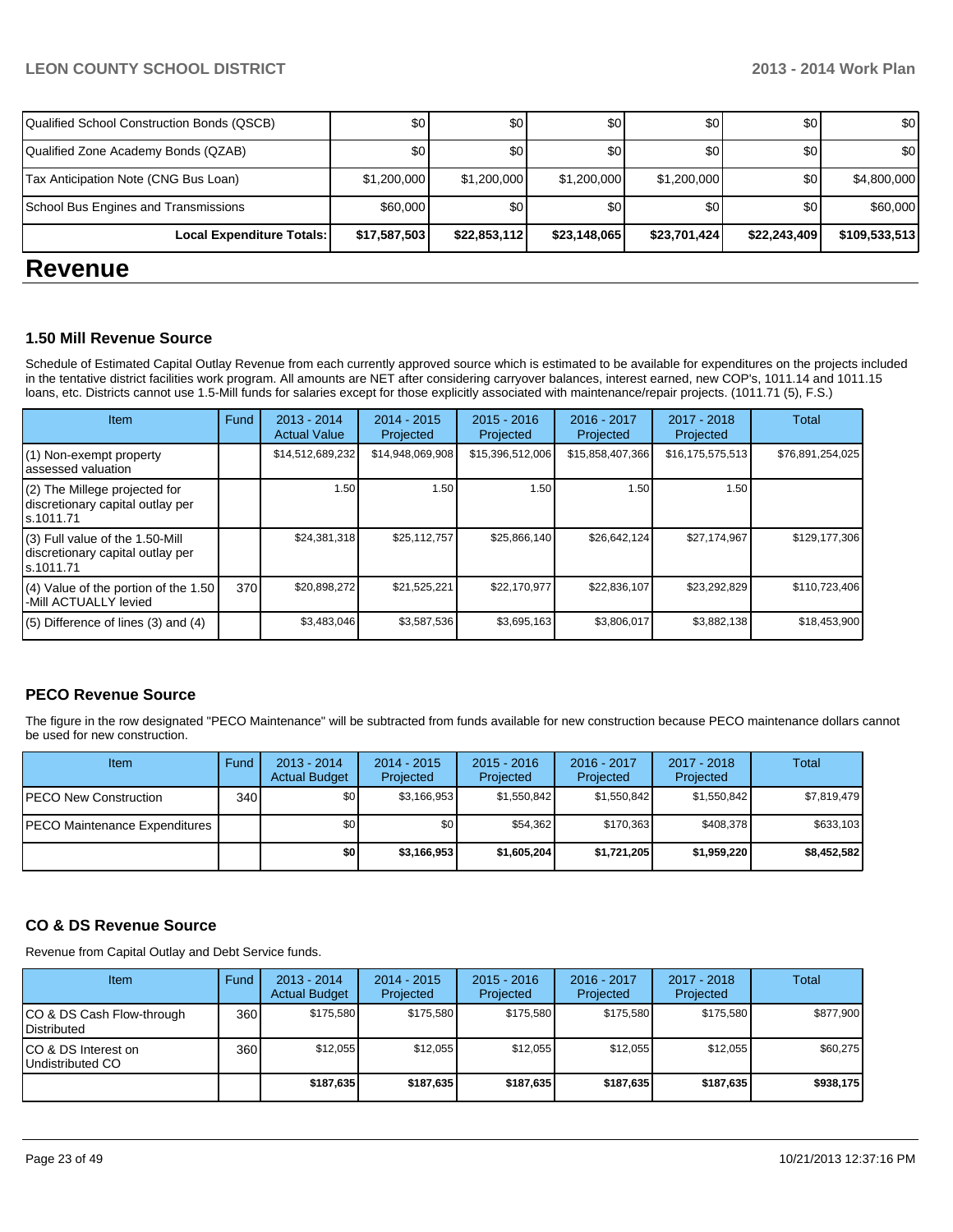#### **Fair Share Revenue Source**

Nothing reported for this section. All legally binding commitments for proportionate fair-share mitigation for impacts on public school facilities must be included in the 5-year district work program.

#### **Sales Surtax Referendum**

Specific information about any referendum for a 1-cent or ½-cent surtax referendum during the previous year.

#### **Did the school district hold a surtax referendum during the past fiscal year 2012 - 2013?**

Yes

| <b>Sales Surtax Type:</b>                                                   | <b>Half Cent Sales Surtax</b> |
|-----------------------------------------------------------------------------|-------------------------------|
| Date of Election:                                                           | 11/6/2012                     |
| Date of Expiration:                                                         | 12/31/2027                    |
| <b>Anticipated Revenue Start Date:</b>                                      | 1/1/2013                      |
| <b>Anticipated Revenue End Date:</b>                                        | 12/31/2028                    |
| <b>Estimated Annualized Revenue:</b>                                        | \$17,000,000                  |
| Total \$ Amount Projected to be Received for the<br><b>Duration of Tax:</b> | \$255,000,000                 |
| Number of Years Tax In Effect:                                              | 15                            |
| <b>Percentage of Vote FOR:</b>                                              | 68 %                          |
| <b>Percentage of Vote AGAINST:</b>                                          | 32%                           |

#### **Additional Revenue Source**

Any additional revenue sources

| <b>Item</b>                                                                                            | $2013 - 2014$<br><b>Actual Value</b> | $2014 - 2015$<br>Projected | $2015 - 2016$<br>Projected | 2016 - 2017<br>Projected | $2017 - 2018$<br>Projected | Total            |
|--------------------------------------------------------------------------------------------------------|--------------------------------------|----------------------------|----------------------------|--------------------------|----------------------------|------------------|
| Proceeds from a s.1011.14/15 F.S. Loans                                                                | \$0 <sub>1</sub>                     | \$0                        | \$0                        | \$0                      | \$0                        | \$0 <sub>1</sub> |
| District Bonds - Voted local bond<br>referendum proceeds per s.9, Art VII<br><b>State Constitution</b> | \$0                                  | \$0                        | \$0                        | \$0                      | \$0                        | \$0              |
| Proceeds from Special Act Bonds                                                                        | \$0                                  | \$0                        | \$0                        | \$0                      | \$0                        | \$0 <sub>1</sub> |
| <b>IEstimated Revenue from CO &amp; DS Bond</b><br>l Sale                                              | \$0                                  | \$0                        | \$0                        | \$0                      | \$0                        | \$0              |
| Proceeds from Voted Capital<br>Improvements millage                                                    | \$0                                  | \$0                        | \$0                        | \$0                      | \$0                        | \$0              |
| Other Revenue for Other Capital Projects                                                               | \$0                                  | \$0                        | \$0                        | \$0                      | \$0                        | \$0              |
| Proceeds from 1/2 cent sales surtax<br>authorized by school board                                      | \$17,100,000                         | \$17,256,277               | \$17,342,559               | \$17,429,271             | \$17,515,888               | \$86,643,995     |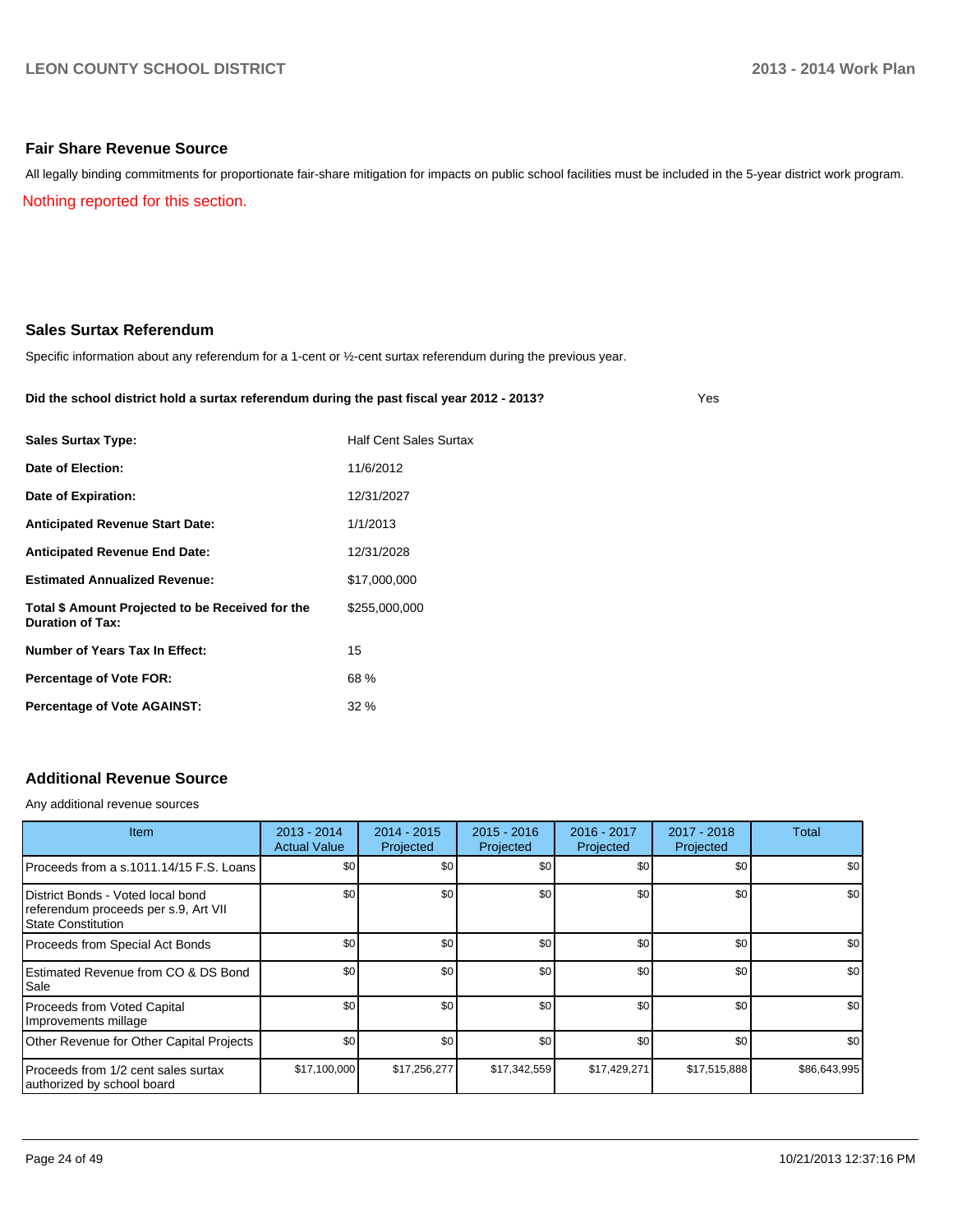| Proceeds from local governmental<br>infrastructure sales surtax                                                           | \$0          | \$0          | \$0          | \$0          | \$0          | \$0          |
|---------------------------------------------------------------------------------------------------------------------------|--------------|--------------|--------------|--------------|--------------|--------------|
| Proceeds from Certificates of<br>Participation (COP's) Sale                                                               | \$0          | \$0          | \$0          | \$0          | \$0          | \$0          |
| Classrooms First Bond proceeds amount<br>authorized in FY 1997-98                                                         | \$0          | \$0          | \$0          | \$0          | \$0          | \$0          |
| Classrooms for Kids                                                                                                       | \$0          | \$0          | \$0          | \$0          | \$0          | \$0          |
| <b>District Equity Recognition</b>                                                                                        | \$0          | \$0          | \$0          | \$0          | \$0          | \$0          |
| <b>Federal Grants</b>                                                                                                     | \$0          | \$0          | \$0          | \$0          | \$0          | \$0          |
| Proportionate share mitigation (actual<br>cash revenue only, not in kind donations)                                       | \$0          | \$0          | \$0          | \$0          | \$0          | \$0          |
| Impact fees received                                                                                                      | \$0          | \$0          | \$0          | \$0          | \$0          | \$0          |
| Private donations                                                                                                         | \$0          | \$0          | \$0          | \$0          | \$0          | \$0          |
| Grants from local governments or not-for-<br>profit organizations                                                         | \$0          | \$0          | \$0          | \$0          | \$0          | \$0          |
| Interest, Including Profit On Investment                                                                                  | \$0          | \$0          | \$0          | \$0          | \$0          | \$0          |
| Revenue from Bonds pledging proceeds<br>from 1 cent or 1/2 cent Sales Surtax                                              | \$0          | \$0          | \$0          | \$0          | \$0          | \$0          |
| <b>Total Fund Balance Carried Forward</b>                                                                                 | \$0          | \$0          | \$0          | \$0          | \$0          | \$0          |
| General Capital Outlay Obligated Fund<br><b>Balance Carried Forward From Total</b><br><b>Fund Balance Carried Forward</b> | \$0          | \$0          | \$0          | \$0          | \$0          | \$0          |
| Special Facilities Construction Account                                                                                   | \$0          | \$0          | \$0          | \$0          | \$0          | \$0          |
| One Cent - 1/2 Cent Sales Surtax Debt<br>Service From Total Fund Balance Carried<br>Forward                               | \$0          | \$0          | \$0          | \$0          | \$0          | \$0          |
| Capital Outlay Projects Funds Balance<br>Carried Forward From Total Fund<br><b>Balance Carried Forward</b>                | \$0          | \$0          | \$0          | \$0          | \$0          | \$0          |
| <b>Subtotal</b>                                                                                                           | \$17,100,000 | \$17,256,277 | \$17,342,559 | \$17,429,271 | \$17,515,888 | \$86,643,995 |

## **Total Revenue Summary**

| Item Name                                                       | 2013 - 2014<br><b>Budget</b> | $2014 - 2015$<br>Projected | $2015 - 2016$<br><b>Projected</b> | 2016 - 2017<br>Projected | 2017 - 2018<br>Projected | <b>Five Year Total</b> |
|-----------------------------------------------------------------|------------------------------|----------------------------|-----------------------------------|--------------------------|--------------------------|------------------------|
| Local 1.5 Mill Discretionary Capital Outlay<br><b>I</b> Revenue | \$20,898,272                 | \$21,525,221               | \$22,170,977                      | \$22,836,107             | \$23,292,829             | \$110,723,406          |
| IPECO and 1.5 Mill Maint and Other 1.5<br>Mill Expenditures     | (S17, 587, 503)              | (\$22,853,112)             | (\$23,148,065)                    | (\$23,701,424)           | (\$22, 243, 409)         | (\$109,533,513)        |
| IPECO Maintenance Revenue                                       | \$0                          | \$0                        | \$54,362                          | \$170,363                | \$408,378                | \$633,103              |
| Available 1.50 Mill for New l<br>l Construction                 | \$3,310,769                  | (\$1,327,891)              | (\$977,088)                       | $($ \$865,317)           | \$1,049,420              | \$1,189,893            |

| Item Name        | 2013 - 2014<br><b>Budget</b> | $2014 - 2015$<br>Projected | $2015 - 2016$<br>Projected | 2016 - 2017<br>Projected | 2017 - 2018<br>Projected | <b>Five Year Total</b> |
|------------------|------------------------------|----------------------------|----------------------------|--------------------------|--------------------------|------------------------|
| ICO & DS Revenue | \$187,635                    | \$187,635                  | \$187,635                  | \$187.635                | \$187.635                | \$938,175              |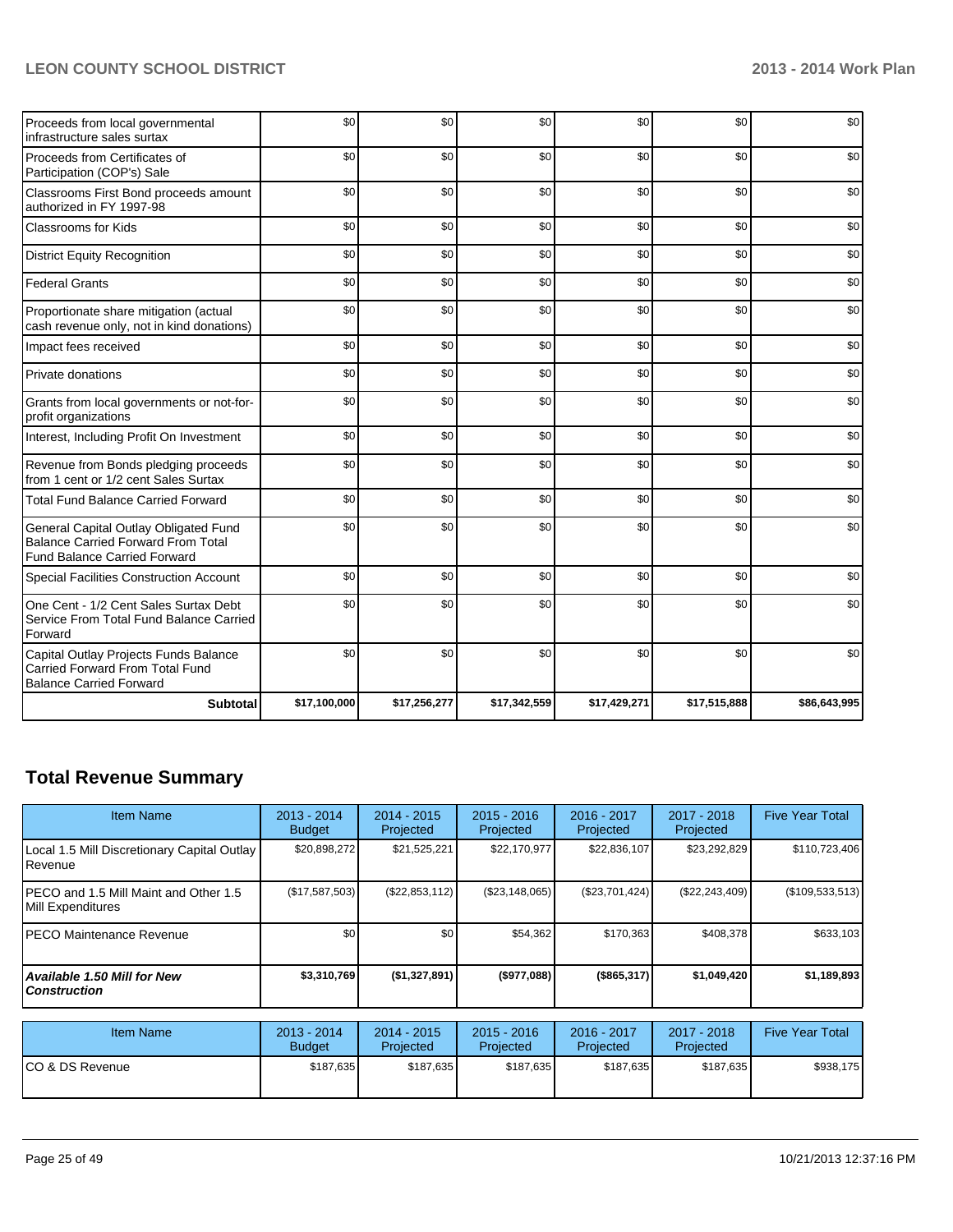| <b>PECO New Construction Revenue</b> | \$0          | \$3,166,953  | \$1,550,842  | \$1,550,842  | \$1,550,842  | \$7,819,479  |
|--------------------------------------|--------------|--------------|--------------|--------------|--------------|--------------|
| <b>Other/Additional Revenue</b>      | \$17,100,000 | \$17,256,277 | \$17,342,559 | \$17,429,271 | \$17,515,888 | \$86,643,995 |
| <b>Total Additional Revenuel</b>     | \$17,287,635 | \$20,610,865 | \$19,081,036 | \$19,167,748 | \$19,254,365 | \$95,401,649 |
| <b>Total Available Revenue</b>       | \$20,598,404 | \$19,282,974 | \$18,103,948 | \$18,302,431 | \$20,303,785 | \$96,591,542 |

## **Project Schedules**

### **Capacity Project Schedules**

A schedule of capital outlay projects necessary to ensure the availability of satisfactory classrooms for the projected student enrollment in K-12 programs.

| <b>Project Description</b>                                                                                                                              | Location                                 |                          | 2013 - 2014 | 2014 - 2015 | 2015 - 2016 | 2016 - 2017 | 2017 - 2018 | <b>Total</b>   | Funded |
|---------------------------------------------------------------------------------------------------------------------------------------------------------|------------------------------------------|--------------------------|-------------|-------------|-------------|-------------|-------------|----------------|--------|
| <b>JROTC</b>                                                                                                                                            | <b>LINCOLN SENIOR</b><br><b>HIGH</b>     | Planned<br>Cost:         | \$0         | \$0         | \$0         | \$737,075   | \$0         | \$737,075 Yes  |        |
|                                                                                                                                                         |                                          | <b>Student Stations:</b> | $\mathbf 0$ | $\mathbf 0$ | $\mathbf 0$ | 25          | $\mathbf 0$ | 25             |        |
|                                                                                                                                                         |                                          | <b>Total Classrooms:</b> | $\mathbf 0$ | 0           | $\mathbf 0$ |             | $\mathbf 0$ |                |        |
|                                                                                                                                                         |                                          | Gross Sq Ft:             | $\mathbf 0$ | 0           | $\mathbf 0$ | 8,121       | $\mathbf 0$ | 8,121          |        |
| 4 Primary<br>Classrooms, 4<br>Intermediate<br>Classrooms, 2<br>Science Rooms,<br>Teacher Planning,<br>Multipurpose and<br>related spaces                | <b>BUCK LAKE</b><br><b>ELEMENTARY</b>    | Planned<br>Cost:         | \$0         | \$4,287,876 | \$0         | \$0         | \$0         | \$4,287,876 No |        |
|                                                                                                                                                         |                                          | <b>Student Stations:</b> | $\mathbf 0$ | 204         | $\mathbf 0$ | $\Omega$    | $\mathbf 0$ | 204            |        |
|                                                                                                                                                         | <b>Total Classrooms:</b>                 |                          | $\mathbf 0$ | 10          | $\mathbf 0$ | $\Omega$    | $\mathbf 0$ | 10             |        |
|                                                                                                                                                         |                                          | Gross Sq Ft:             |             | 17,707      | $\mathbf 0$ | $\mathbf 0$ | $\pmb{0}$   | 17,707         |        |
| 2 Primary<br>Classrooms, 2<br>Intermediate<br>Classrooms, 2<br>Science Rooms, Art,<br>Music, Teacher<br>Planning,<br>Multipurpose and<br>related spaces | <b>DESOTO TRAIL</b><br><b>ELEMENTARY</b> | Planned<br>Cost:         | \$0         | \$2,606,356 | \$0         | \$0         | \$0         | \$2,606,356 No |        |
|                                                                                                                                                         |                                          | <b>Student Stations:</b> | 0           | 124         | $\mathbf 0$ | $\mathbf 0$ | $\mathbf 0$ | 124            |        |
|                                                                                                                                                         |                                          | <b>Total Classrooms:</b> | $\mathbf 0$ | 6           | $\mathbf 0$ | $\mathbf 0$ | $\mathbf 0$ | 6              |        |
|                                                                                                                                                         |                                          | Gross Sq Ft:             | $\mathbf 0$ | 12,507      | $\mathbf 0$ | $\Omega$    | $\mathbf 0$ | 12,507         |        |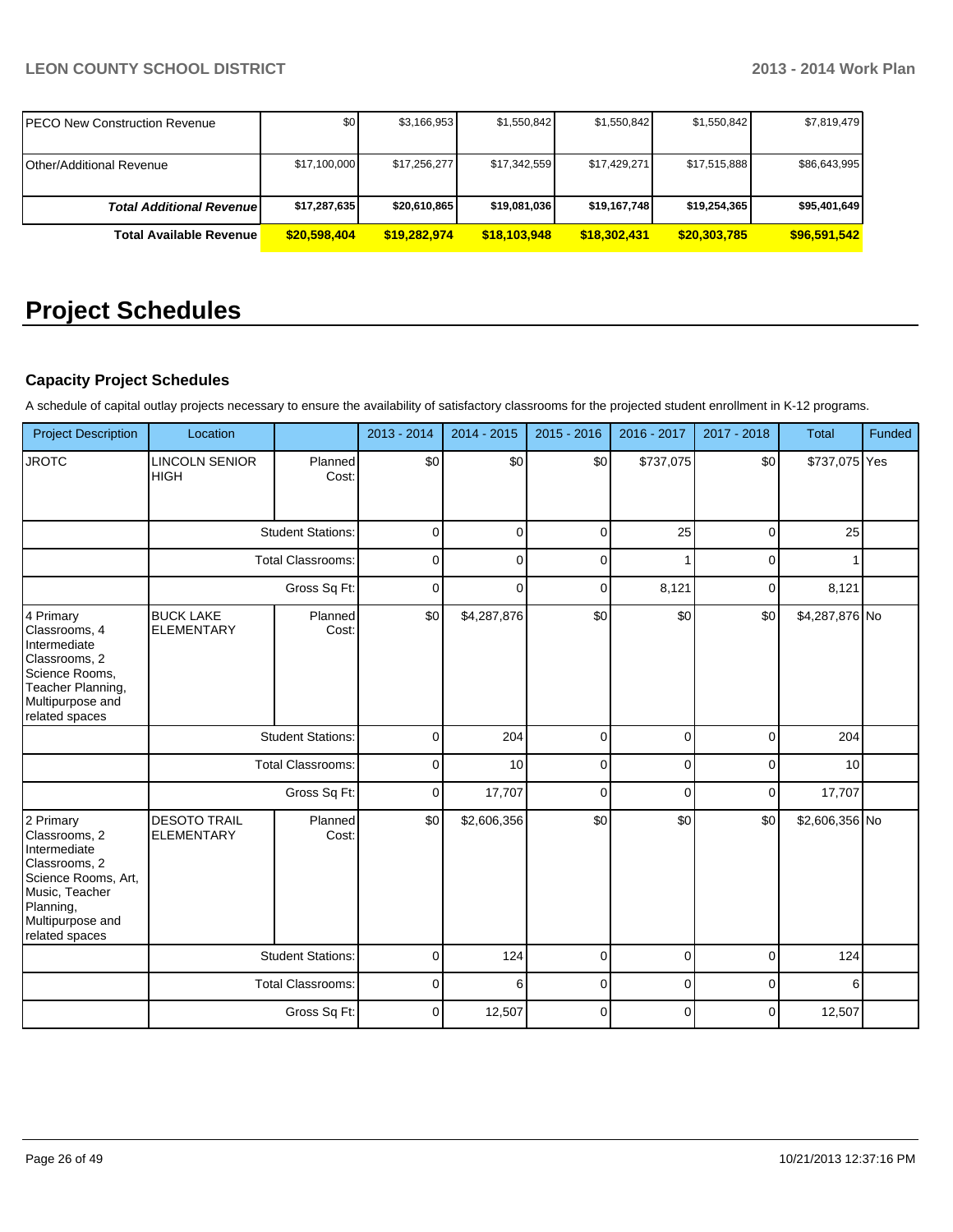| 4 Intermediate<br>Classrooms, 2<br>Science Rooms, Art,<br>Music, Teacher<br>Planning,<br>Multipurpose and<br>related spaces | <b>HAWKS RISE</b><br><b>ELEMENTARY</b> | Planned<br>Cost:         | \$0            | \$2,774,508    | \$0            | \$0            | \$0            | \$2,774,508 No  |  |
|-----------------------------------------------------------------------------------------------------------------------------|----------------------------------------|--------------------------|----------------|----------------|----------------|----------------|----------------|-----------------|--|
|                                                                                                                             |                                        | <b>Student Stations:</b> | 0              | 132            | 0              | 0              | 0              | 132             |  |
|                                                                                                                             |                                        | Total Classrooms:        | 0              | 6              | 0              | 0              | 0              | 6               |  |
|                                                                                                                             |                                        | Gross Sq Ft:             | 0              | 15,453         | 0              | 0              | 0              | 15,453          |  |
| 3 Primary<br>Classrooms, 2<br>Intermediate<br>Classrooms, 1 ESE<br>PT, Teacher<br>Planning and related<br>spaces            | FORT BRADEN<br>SCHOOL (NEW)            | Planned<br>Cost:         | \$0            | \$0            | \$0            | \$0            | \$3,328,754    | \$3,328,754 Yes |  |
|                                                                                                                             |                                        | <b>Student Stations:</b> | 0              | 0              | 0              | 0              | 113            | 113             |  |
|                                                                                                                             |                                        | <b>Total Classrooms:</b> | 0              | 0              | 0              | 0              | 6              | 6               |  |
|                                                                                                                             |                                        | Gross Sq Ft:             | 0              | 0              | 0              | 0              | 8,081          | 8,081           |  |
| 3 Intermediate<br>Classrooms, 2<br>Science Rooms, Art,<br>Music, Teacher<br>Planning,<br>Multipurpose and<br>related spaces | <b>ROBERTS</b><br><b>ELEMENTARY</b>    | Planned<br>Cost:         | \$0            | \$0            | \$0            | \$0            | \$2,310,110    | \$2,310,110 Yes |  |
|                                                                                                                             |                                        | <b>Student Stations:</b> | 0              | 0              | $\pmb{0}$      | 0              | 110            | 110             |  |
|                                                                                                                             |                                        | <b>Total Classrooms:</b> | 0              | 0              | $\pmb{0}$      | 0              | 8              | 8               |  |
|                                                                                                                             |                                        | Gross Sq Ft:             | 0              | $\Omega$       | $\pmb{0}$      | 0              | 13,622         | 13,622          |  |
| Remodel 27-001,27-<br>002 to 2 small<br>technology labs                                                                     | AMOS P GODBY<br><b>SENIOR HIGH</b>     | Planned<br>Cost:         | \$0            | \$133,560      | \$0            | \$0            | \$0            | \$133,560 No    |  |
|                                                                                                                             |                                        | <b>Student Stations:</b> | 0              | 5              | $\pmb{0}$      | 0              | $\pmb{0}$      | 5               |  |
|                                                                                                                             |                                        | <b>Total Classrooms:</b> | 0              | 2              | 0              | 0              | 0              | $\overline{2}$  |  |
|                                                                                                                             |                                        | Gross Sq Ft:             | $\overline{0}$ | 1,336          | $\overline{0}$ | $\overline{0}$ | $\mathbf 0$    | 1,336           |  |
| 1 ESE PK, 1 ESE<br>Itinerant and related<br>spaces                                                                          | WOODVILLE<br><b>ELEMENTARY</b>         | Planned<br>Cost:         | \$0            | \$92,160       | \$0            | \$0            | \$0            | \$92,160 No     |  |
|                                                                                                                             |                                        | <b>Student Stations:</b> | 0              | 5 <sup>1</sup> | $\pmb{0}$      | 0              | 0              | 5               |  |
|                                                                                                                             |                                        | <b>Total Classrooms:</b> | 0              |                | 0              | 0              | 0              |                 |  |
|                                                                                                                             |                                        | Gross Sq Ft:             | 0              | 1,085          | 0              | 0              | 0              | 1,085           |  |
| 6 Primary<br>Classrooms, 1<br>Primary Skills, 2<br>Resource, Art, Music<br>and related spaces                               | <b>GILCHRIST</b><br><b>ELEMENTARY</b>  | Planned<br>Cost:         | \$0            | \$0            | \$2,270,052    | \$0            | \$0            | \$2,270,052 No  |  |
|                                                                                                                             |                                        | <b>Student Stations:</b> | 0              | $\overline{0}$ | 108            | $\overline{0}$ | $\overline{0}$ | 108             |  |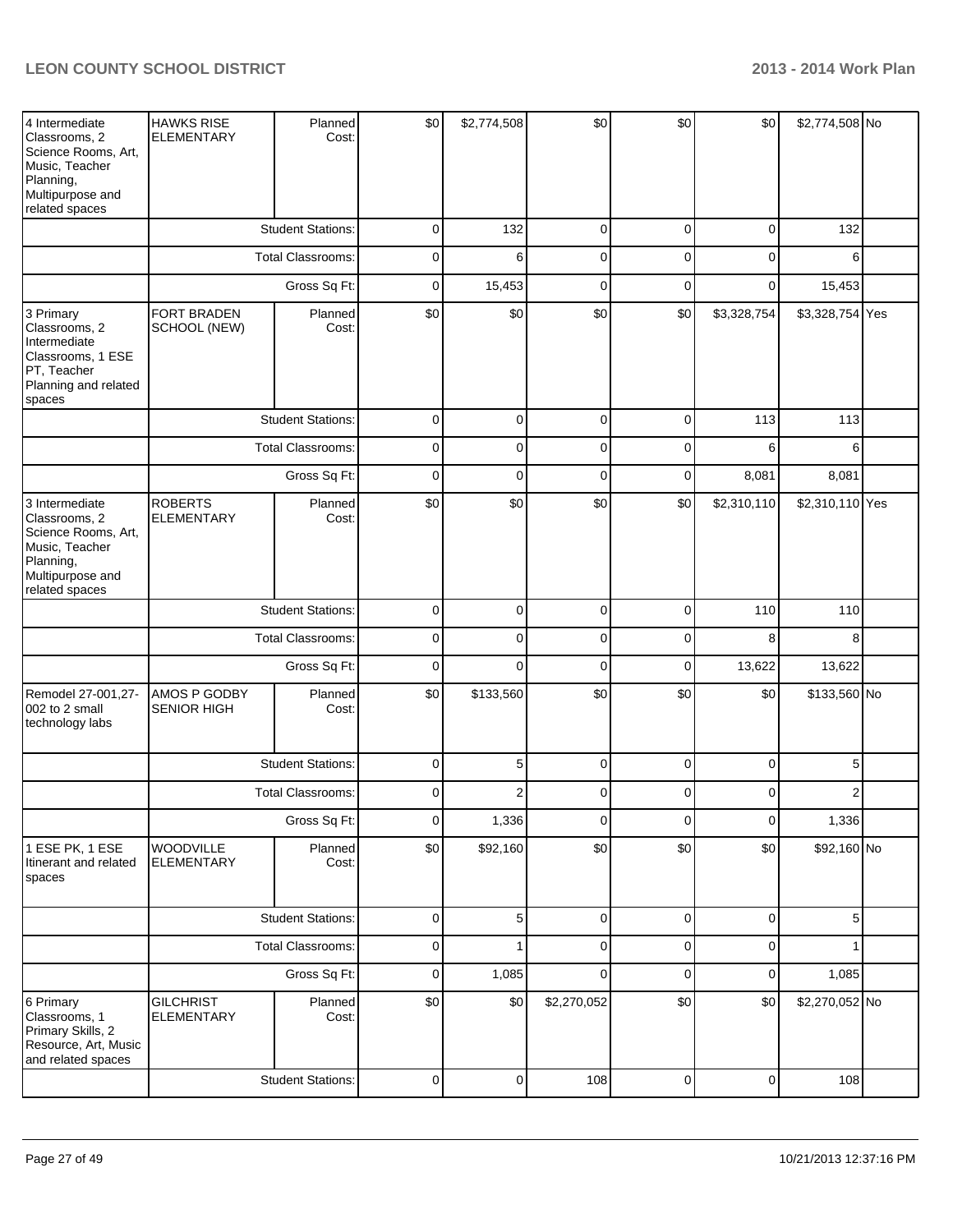|                                                                                    |                                                               | <b>Total Classrooms:</b> | 0        | ი           | 9              | 0        | 0        | 9              |  |
|------------------------------------------------------------------------------------|---------------------------------------------------------------|--------------------------|----------|-------------|----------------|----------|----------|----------------|--|
|                                                                                    | Gross Sq Ft:                                                  |                          | 0        | 0           | 12,752         | $\Omega$ | 0        | 12,752         |  |
| 2 Primary<br>classrooms, 2<br>Primary Skills, 2<br>Resources and<br>related spaces | <b>KATE SULLIVAN</b><br>Planned<br><b>ELEMENTARY</b><br>Cost: |                          | \$0      | \$0         | \$1,071,969    | \$0      | \$0      | \$1,071,969 No |  |
|                                                                                    | <b>Student Stations:</b>                                      |                          | 0        | 0           | 51             | 0        | $\Omega$ | 51             |  |
|                                                                                    | <b>Total Classrooms:</b>                                      |                          | 0        | C           | 6              | $\Omega$ | $\Omega$ | 6              |  |
|                                                                                    | Gross Sq Ft:                                                  |                          | 0        | 0           | 7,508          | $\Omega$ | $\Omega$ | 7,508          |  |
| 8 Classroom/Labs for<br>Health/Vocational                                          | <b>LEWIS M LIVELY</b><br><b>TECHNICAL</b><br><b>CENTER</b>    | Planned<br>Cost:         | \$0      | \$1,722,182 | \$0            | \$0      | \$0      | \$1,722,182 No |  |
|                                                                                    | <b>Student Stations:</b>                                      |                          | 0        | 101         | $\Omega$       | U        | $\Omega$ | 101            |  |
|                                                                                    |                                                               | <b>Total Classrooms:</b> | $\Omega$ | 8           | $\Omega$       | $\Omega$ | $\Omega$ | 8              |  |
|                                                                                    | Gross Sq Ft:                                                  |                          | 0        | 17,222      | $\overline{0}$ | $\Omega$ | 0        | 17,222         |  |
|                                                                                    |                                                               |                          |          |             |                |          |          |                |  |

| <b>Planned Cost:</b>       | \$0 | \$11,616,642 | \$3,342,021 | \$737,075 | \$5,638,864     | \$21,334,602 |
|----------------------------|-----|--------------|-------------|-----------|-----------------|--------------|
| <b>Student Stations: I</b> |     | 571          | 159         | 25        | 223             | 978          |
| <b>Total Classrooms:</b>   |     | 33           | 15          |           | 14 <sub>1</sub> | 63           |
| Gross Sq Ft:               |     | 65,310       | 20,260      | 8,121     | 21.703          | 115,394      |

#### **Other Project Schedules**

Major renovations, remodeling, and additions of capital outlay projects that do not add capacity to schools.

| <b>Project Description</b>             | Location                                                | $2013 - 2014$<br><b>Actual Budget</b> | 2014 - 2015<br>Projected | $2015 - 2016$<br>Projected | 2016 - 2017<br>Projected | $2017 - 2018$<br>Projected | Total           | <b>Funded</b> |
|----------------------------------------|---------------------------------------------------------|---------------------------------------|--------------------------|----------------------------|--------------------------|----------------------------|-----------------|---------------|
| Bldg 5 - Remodel to science            | <b>CANOPY OAKS</b><br><b>ELEMENTARY</b>                 | \$0 <sub>1</sub>                      | \$174,240                | \$0                        | \$0                      | \$0                        | \$174,240 No    |               |
| Bldg 6 remodel 601 & 602 to<br>science | <b>CHAIRES ELEMENTARY</b>                               | \$0                                   | \$170,820                | \$0                        | \$0                      | \$0                        | \$170,820 No    |               |
| Bldg 1 - Renovate                      | <b>GILCHRIST</b><br><b>ELEMENTARY</b>                   | \$0                                   | \$1,500,000              | \$0                        | \$0                      | \$0                        | \$1,500,000 Yes |               |
| New multipurpose and related<br>spaces | <b>SEALEY ELEMENTARY</b>                                | \$0                                   | \$364,802                | \$0                        | \$0                      | \$0                        | \$364,802 No    |               |
| Bldg 1 - Renovate                      | AMOS P GODBY<br><b>SENIOR HIGH</b>                      | \$0                                   | \$0                      | \$670,382                  | \$0                      | \$0                        | \$670,382 Yes   |               |
| Bldg 9 - renovate                      | AMOS P GODBY<br><b>SENIOR HIGH</b>                      | \$0                                   | \$0                      | \$0                        | \$302,318                | \$0                        | \$302,318 Yes   |               |
| Bldg 9 enclose covered<br>walkway      | <b>JAMES RICKARDS</b><br><b>SENIOR HIGH</b>             | \$0                                   | \$152,428                | \$0                        | \$0                      | \$0                        | \$152,428 No    |               |
| Renovations to Regional<br>Stadium     | <b>JAMES RICKARDS</b><br><b>SENIOR HIGH</b>             | \$0                                   | \$4,999,680              | \$0                        | \$0                      | \$0                        | \$4,999,680 No  |               |
| Printer upgrades                       | TECHNOLOGY AND<br><b>INFORMATION</b><br><b>SERVICES</b> | \$0 <sub>1</sub>                      | \$250,000                | \$250,000                  | \$250,000                | \$250,000                  | \$1,000,000 Yes |               |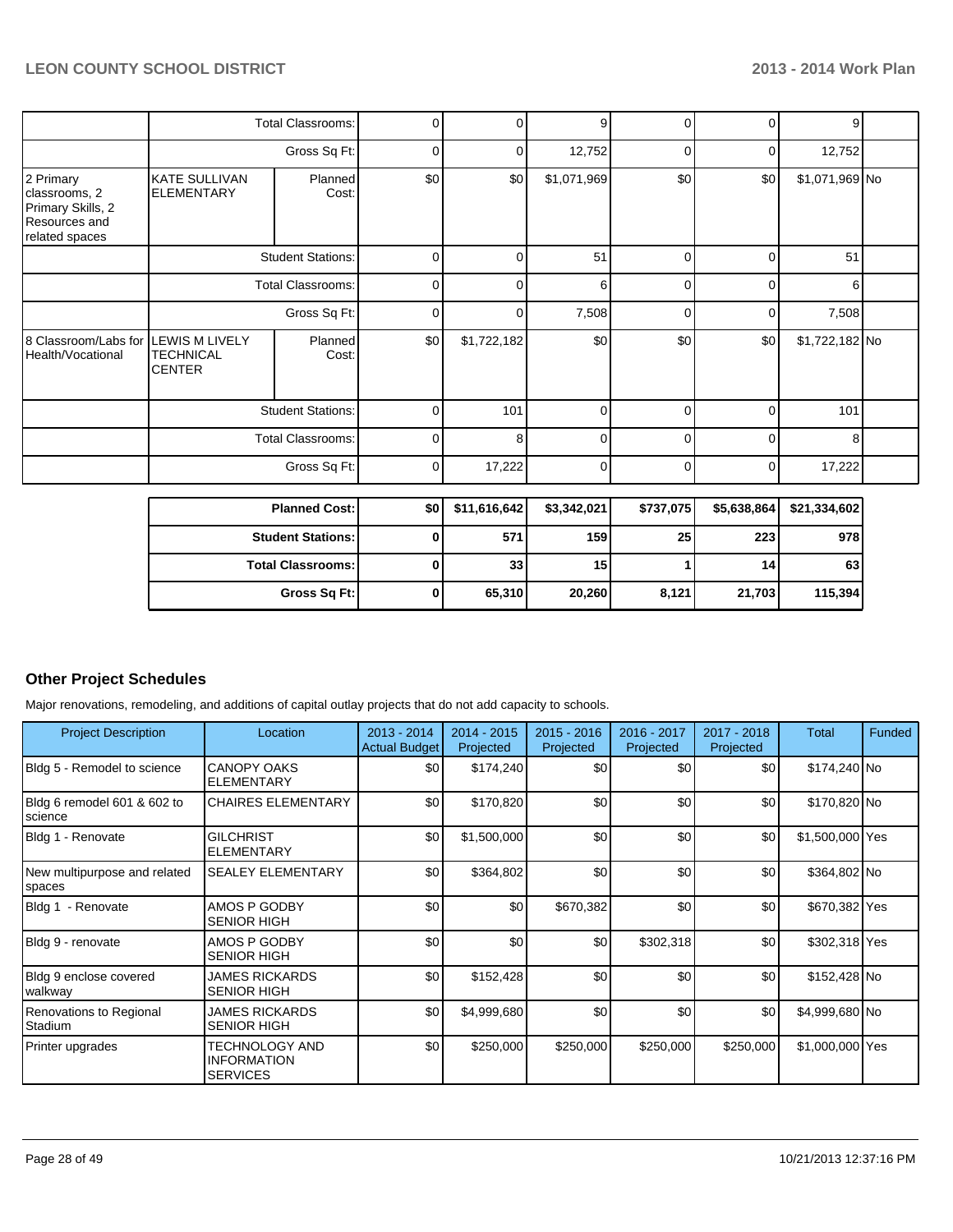| Instructional labs and software                                                    | <b>TECHNOLOGY AND</b><br><b>INFORMATION</b><br><b>SERVICES</b> | \$0         | \$50,000    | \$25,000    | \$25,000    | \$25,000    | \$125,000 No    |  |
|------------------------------------------------------------------------------------|----------------------------------------------------------------|-------------|-------------|-------------|-------------|-------------|-----------------|--|
| Instructional lab equipment                                                        | <b>TECHNOLOGY AND</b><br><b>INFORMATION</b><br><b>SERVICES</b> | \$0         | \$300,000   | \$300,000   | \$300,000   | \$300,000   | \$1,200,000 Yes |  |
| Student transportation, training<br>& business systems                             | TECHNOLOGY AND<br><b>INFORMATION</b><br><b>SERVICES</b>        | \$0         | \$100,000   | \$50,000    | \$50,000    | \$50,000    | \$250,000 No    |  |
| <b>Core Networking</b>                                                             | <b>TECHNOLOGY AND</b><br><b>INFORMATION</b><br><b>SERVICES</b> | \$1,254,000 | \$350,000   | \$350,000   | \$350,000   | \$350,000   | \$2,654,000 Yes |  |
| Central shared services                                                            | <b>TECHNOLOGY AND</b><br><b>INFORMATION</b><br><b>SERVICES</b> | \$0         | \$100,000   | \$50,000    | \$50,000    | \$50,000    | \$250,000 No    |  |
| Parent Portal: Online access                                                       | <b>TECHNOLOGY AND</b><br><b>INFORMATION</b><br><b>SERVICES</b> | \$0         | \$25,000    | \$25,000    | \$25,000    | \$25,000    | \$100,000 Yes   |  |
| CR projectors / ICSs                                                               | <b>TECHNOLOGY AND</b><br><b>INFORMATION</b><br><b>SERVICES</b> | \$0         | \$150,000   | \$150,000   | \$150,000   | \$150,000   | \$600,000 No    |  |
| Expand kitchen/serving area                                                        | <b>BUCK LAKE</b><br><b>ELEMENTARY</b>                          | \$0         | \$374,289   | \$0         | \$0         | \$0         | \$374,289 No    |  |
| Bldg 5 - Remodel to Expand<br>Kitchen/Serving Area                                 | <b>BUCK LAKE</b><br><b>ELEMENTARY</b>                          | \$0         | \$198,000   | \$0         | \$0         | \$0         | \$198,000 No    |  |
| Bldg 4 - renovate                                                                  | <b>FRANK R NIMS MIDDLE</b>                                     | \$0         | \$0         | \$1,259,592 | \$0         | \$0         | \$1,259,592 No  |  |
| Bldg. 6 - Renovate                                                                 | <b>FRANK R NIMS MIDDLE</b>                                     | \$0         | \$0         | \$767,188   | \$0         | \$0         | \$767,188 No    |  |
| Bldg 8 - Renovate                                                                  | <b>FRANK R NIMS MIDDLE</b>                                     | \$0         | \$0         | \$419,368   | \$0         | \$0         | \$419,368 No    |  |
| Develop playareas                                                                  | <b>CHAIRES ELEMENTARY</b>                                      | \$0         | \$500,000   | \$0         | \$0         | \$0         | \$500,000 No    |  |
| Site expansion: 3 acres                                                            | <b>FRANK HARTSFIELD</b><br><b>ELEMENTARY</b>                   | \$0         | \$500,000   | \$0         | \$0         | \$0         | \$500,000 No    |  |
| Develop parking                                                                    | <b>HAWKS RISE</b><br>ELEMENTARY                                | \$0         | \$400,000   | \$0         | \$0         | \$0         | \$400,000 No    |  |
| Site expansion: 5 acres                                                            | <b>WALTER T MOORE JR</b><br><b>ELEMENTARY</b>                  | \$0         | \$0         | \$1,000,000 | \$0         | \$0         | \$1,000,000 No  |  |
| Prepare site for construction                                                      | <b>SWIFT CREEK MIDDLE</b>                                      | \$0         | \$0         | \$1,000,000 | \$0         | \$0         | \$1,000,000 No  |  |
| Replace Halon System with<br>Sapphire                                              | <b>TECHNOLOGY AND</b><br><b>INFORMATION</b><br>SERVICES        | \$0         | \$60,000    | \$0         | \$0         | \$0         | \$60,000 No     |  |
| New Construction DW<br>Supplement                                                  | Location not specified                                         | \$0         | \$1,000,000 | \$1,000,000 | \$1,000,000 | \$1,000,000 | \$4,000,000 Yes |  |
| Bldgs 15 & 16 Renovation                                                           | AMOS P GODBY<br><b>SENIOR HIGH</b>                             | \$0         | \$0         | \$0         | \$292,449   | \$0         | \$292,449 Yes   |  |
| Bldgs 19, 20, 21, 22 23, 30 and<br>34 Renovation                                   | AMOS P GODBY<br><b>SENIOR HIGH</b>                             | \$0         | \$0         | \$0         | \$1,329,758 | \$1,988,820 | \$3,318,578 Yes |  |
| Bldg 1 - Remodel 117 and 125<br>to 2 Primary Skills                                | APALACHEE<br><b>ELEMENTARY</b>                                 | \$0         | \$0         | \$169,200   | \$0         | \$0         | \$169,200 No    |  |
| Bldg 2 - remodel 201 and 204<br>to ESE PK and ESE PT                               | <b>APALACHEE</b><br><b>ELEMENTARY</b>                          | \$0         | \$0         | \$143,730   | \$0         | \$0         | \$143,730 No    |  |
| Bldg 3 Remodel 307 to Music                                                        | APALACHEE<br><b>ELEMENTARY</b>                                 | \$0         | \$0         | \$86,220    | \$0         | \$0         | \$86,220 No     |  |
| Bldg 7 - remopdel 003 to ESE<br>PT/OT, ESE Observation and<br><b>ESE Itinerant</b> | APALACHEE<br><b>ELEMENTARY</b>                                 | \$0         | \$0         | \$79,380    | \$0         | \$0         | \$79,380 No     |  |
| Bldgs. 2, 3 and 4 - Renovation                                                     | APALACHEE<br><b>ELEMENTARY</b>                                 | \$0         | \$0         | \$880,980   | \$0         | \$0         | \$880,980 No    |  |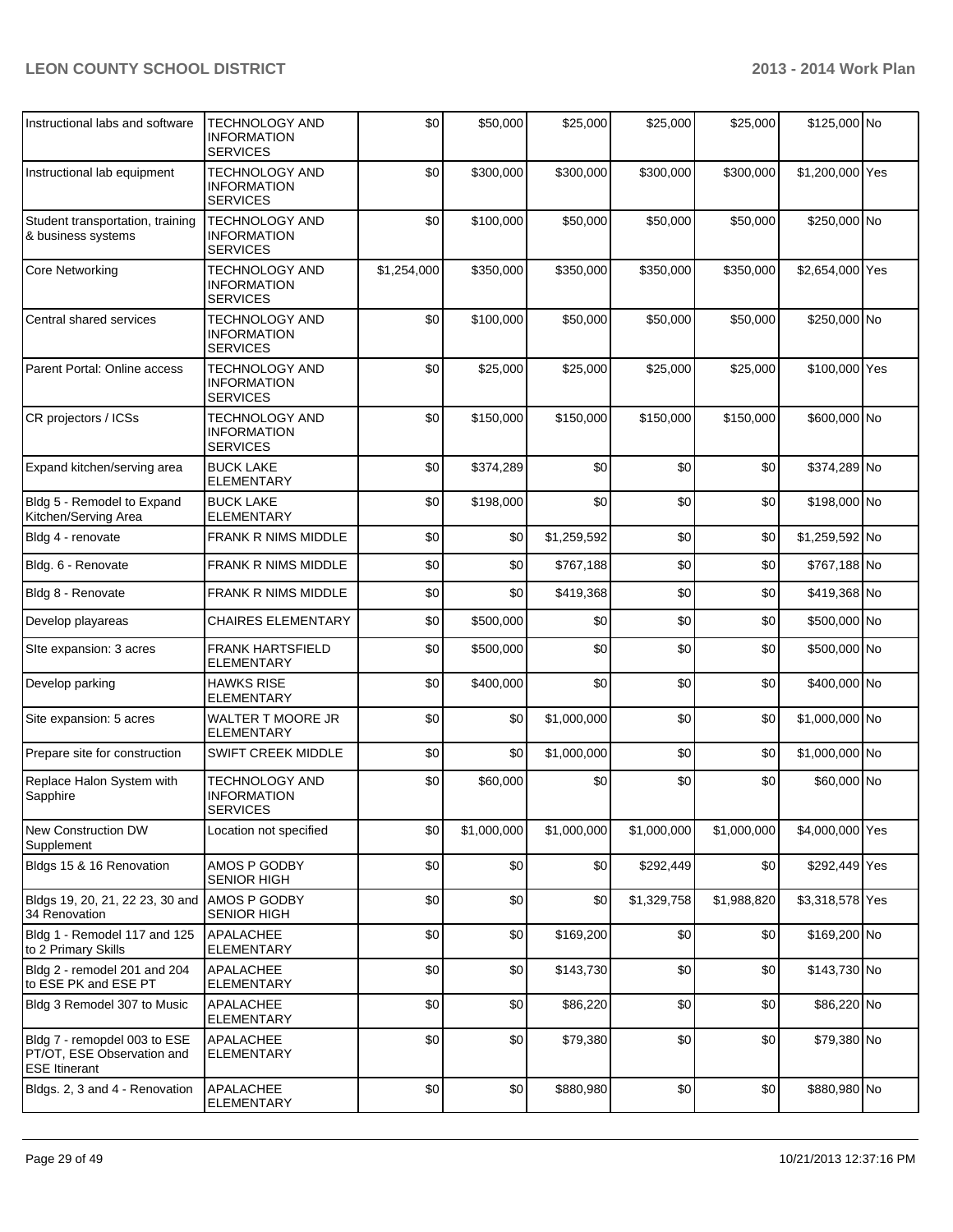| Renovate Campus                                                                                       | <b>ASTORIA PARK</b><br><b>ELEMENTARY</b>     | \$0 | \$4,503,240 | \$0         | \$0         | \$0 | \$4,503,240 No  |  |
|-------------------------------------------------------------------------------------------------------|----------------------------------------------|-----|-------------|-------------|-------------|-----|-----------------|--|
| Renovate Campus                                                                                       | AUGUSTA RAA MIDDLE                           | \$0 | \$8,058,388 | \$0         | \$0         | \$0 | \$8,058,388 No  |  |
| Bldg 1 - Remodel 120 and 121<br>to 2 Primary Skills                                                   | <b>BOND ELEMENTARY</b><br><b>SCHOOL</b>      | \$0 | \$210,060   | \$0         | \$0         | \$0 | \$210,060 Yes   |  |
| Bldg 2 - Remodel 201 to<br>Science                                                                    | <b>BOND ELEMENTARY</b><br><b>SCHOOL</b>      | \$0 | \$108,720   | \$0         | \$0         | \$0 | \$108,720 Yes   |  |
| Bldg 3 - Remodel 302 to<br>Resource                                                                   | <b>BOND ELEMENTARY</b><br><b>SCHOOL</b>      | \$0 | \$90,180    | \$0         | \$0         | \$0 | \$90,180 Yes    |  |
| Bldg 4 - Remodel 401 and 403<br>to ESE PK, ESE PT/OT, two<br><b>ESE Resource and ESE</b><br>Itinerant | <b>BOND ELEMENTARY</b><br>SCHOOL             | \$0 | \$180,360   | \$0         | \$0         | \$0 | \$180,360 Yes   |  |
| Bldg 5 - Remodel 512 and 514<br>to Primary Skills and two<br>resource                                 | <b>BOND ELEMENTARY</b><br><b>SCHOOL</b>      | \$0 | \$180,360   | \$0         | \$0         | \$0 | \$180,360 Yes   |  |
| Bldgs 1, 2, 3, 4, 5, 6 and 7 -<br>Renovate                                                            | <b>BUCK LAKE</b><br><b>ELEMENTARY</b>        | \$0 | \$5,404,500 | \$0         | \$0         | \$0 | \$5,404,500 No  |  |
| Bldg 2 - Remodel 201 and 202<br>to ESE PK and ESE PT/OT                                               | <b>CANOPY OAKS</b><br><b>ELEMENTARY</b>      | \$0 | \$0         | \$169,200   | \$0         | \$0 | \$169,200 No    |  |
| Bldg 6 - Remodel 605 to ESE<br>Resource, ESE Observation,<br><b>ESE Itinerant and storage</b>         | <b>CANOPY OAKS</b><br><b>ELEMENTARY</b>      | \$0 | \$0         | \$84,600    | \$0         | \$0 | \$84,600 No     |  |
| Renovate Campus                                                                                       | <b>CANOPY OAKS</b><br><b>ELEMENTARY</b>      | \$0 | \$6,259,800 | \$0         | \$0         | \$0 | \$6,259,800 No  |  |
| New - Expand Kitchen/Serving<br>Area and Bldg 5 Remodel to<br>Expand Kitchen Serving Area             | <b>CHAIRES ELEMENTARY</b>                    | \$0 | \$572,289   | \$0         | \$0         | \$0 | \$572,289 No    |  |
| Bldgs 1, 2, 3, 4, 5, 6 and 7 -<br>Renovation                                                          | CHAIRES ELEMENTARY                           | \$0 | \$0         | \$2,764,760 | \$2,500,000 | \$0 | \$5,264,760 No  |  |
| New - Expand administration<br>and Bldg 1 - Remodel to<br>expand Administration                       | <b>DEERLAKE MIDDLE</b>                       | \$0 | \$0         | \$897,672   | \$0         | \$0 | \$897,672 No    |  |
| Bldgs 2, 3, 4, 5, 6 and 7 -<br>Renovation                                                             | DEERLAKE MIDDLE                              | \$0 | \$5,976,676 | \$0         | \$0         | \$0 | \$5,976,676 No  |  |
| Bldgs 1, 2, 3, 4, 5, 6 and 7 -<br>Renovate                                                            | <b>DESOTO TRAIL</b><br><b>ELEMENTARY</b>     | \$0 | \$0         | \$0         | \$5,318,880 | \$0 | \$5,318,880 No  |  |
| Bldg 9 - Remodel to include<br>reception area for security                                            | ELIZABETH COBB<br><b>MIDDLE</b>              | \$0 | \$0         | \$132,164   | \$0         | \$0 | \$132,164 No    |  |
| bldg 10 - Remodel office area<br>for security                                                         | <b>ELIZABETH COBB</b><br><b>MIDDLE</b>       | \$0 | \$0         | \$348,626   | \$0         | \$0 | \$348,626 No    |  |
| Bldgs 4, 5, 8, 9, 10 and 11 -<br>Renovate                                                             | <b>ELIZABETH COBB</b><br><b>MIDDLE</b>       | \$0 | \$0         | \$1,471,054 | \$0         | \$0 | \$1,471,054 No  |  |
| New restrooms and storage                                                                             | <b>FRANK HARTSFIELD</b><br><b>ELEMENTARY</b> | \$0 | \$143,200   | \$0         | \$0         | \$0 | \$143,200 Yes   |  |
| Bldg 4 - remodel 001 and 006<br>to Science                                                            | <b>FRANK HARTSFIELD</b><br><b>ELEMENTARY</b> | \$0 | \$150,480   | \$0         | \$0         | \$0 | \$150,480 Yes   |  |
| Bldg 6 - Remodel 014 to Skills<br>Lab                                                                 | <b>FRANK HARTSFIELD</b><br><b>ELEMENTARY</b> | \$0 | \$70,560    | \$0         | \$0         | \$0 | \$70,560 Yes    |  |
| Bldg 10 - Remodel 104 and 801 FRANK HARTSFIELD<br>to Enclose Hallway                                  | <b>ELEMENTARY</b>                            | \$0 | \$148,590   | \$0         | \$0         | \$0 | \$148,590 Yes   |  |
| Bldg 11 - remodel 801 to<br>enclose hallway                                                           | <b>FRANK HARTSFIELD</b><br><b>ELEMENTARY</b> | \$0 | \$386,280   | \$0         | \$0         | \$0 | \$386,280 Yes   |  |
| Bldg 12 - Remodel 127 to ESE<br>PT                                                                    | <b>FRANK HARTSFIELD</b><br><b>ELEMENTARY</b> | \$0 | \$74,340    | \$0         | \$0         | \$0 | \$74,340 Yes    |  |
| Bldgs 1, 2, 3, 4, 5, 6, 7, 8, 9,<br>10, 11, 12 and 16 - renovate                                      | <b>FRANK HARTSFIELD</b><br><b>ELEMENTARY</b> | \$0 | \$2,000,000 | \$1,000,000 | \$832,740   | \$0 | \$3,832,740 Yes |  |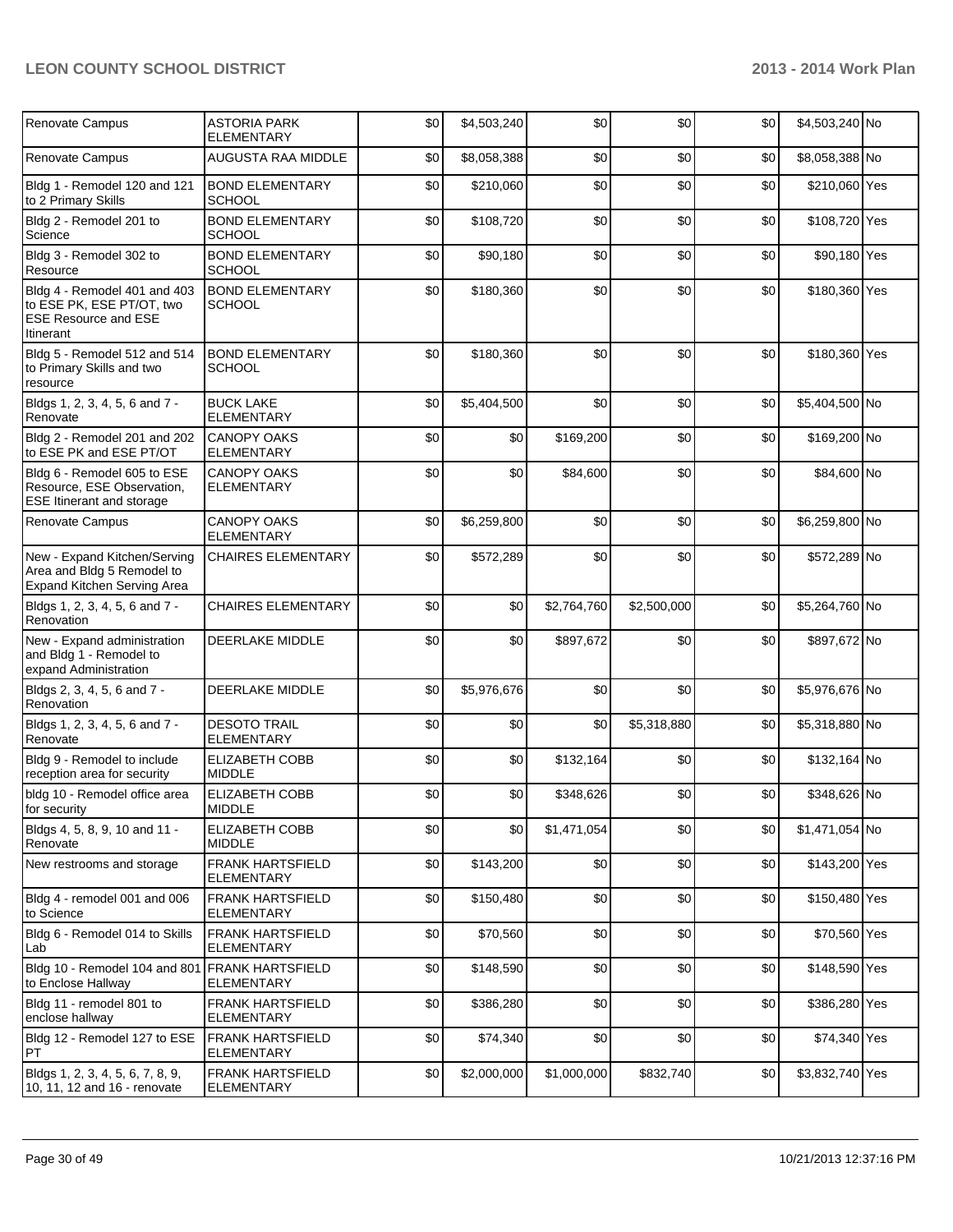| Bldg 9 - renovate                                                                             | <b>FRANK R NIMS MIDDLE</b>                             | \$0 | \$0         | \$596,812   | \$0         | \$0       | \$596,812 No    |  |
|-----------------------------------------------------------------------------------------------|--------------------------------------------------------|-----|-------------|-------------|-------------|-----------|-----------------|--|
| Bldg 2, 3 and 4 - Renovate                                                                    | <b>GILCHRIST</b><br><b>ELEMENTARY</b>                  | \$0 | \$0         | \$0         | \$1,000,000 | \$705,080 | \$1,705,080 Yes |  |
| Bldgs 3, 7, 8, 11 and 14 -<br>remove                                                          | <b>JAMES RICKARDS</b><br><b>SENIOR HIGH</b>            | \$0 | \$4,245,322 | \$0         | \$0         | \$0       | \$4,245,322 No  |  |
| Bldgs 4, 5, 6, 10, 12, 13, 14,<br>18, 19, 20, 21, 22 and 36 -<br>Renovate                     | <b>JAMES RICKARDS</b><br><b>SENIOR HIGH</b>            | \$0 | \$8,307,190 | \$0         | \$0         | \$0       | \$8,307,190 No  |  |
| Bldg 1 - Remodel 002 to<br>Science                                                            | JOHN C RILEY<br>ELEMENTARY                             | \$0 | \$0         | \$74,610    | \$0         | \$0       | \$74,610 No     |  |
| Bldg 3 - Remodel 013 to<br>Primary Classroom                                                  | JOHN C RILEY<br><b>ELEMENTARY</b>                      | \$0 | \$0         | \$66,240    | \$0         | \$0       | \$66,240 No     |  |
| Bldg 4 - remodel 018 to ESE<br>Resource                                                       | JOHN C RILEY<br><b>ELEMENTARY</b>                      | \$0 | \$0         | \$70,920    | \$0         | \$0       | \$70,920 No     |  |
| Bldg 5 - Remodel 026 to ESE<br>PT                                                             | JOHN C RILEY<br><b>ELEMENTARY</b>                      | \$0 | \$0         | \$55,710    | \$0         | \$0       | \$55,710 No     |  |
| Bldg 6 - Remodel 028, 030 and<br>031 to Primary Skills, Science,<br>ESE FT and related spaces | JOHN C RILEY<br><b>ELEMENTARY</b>                      | \$0 | \$0         | \$224,010   | \$0         | \$0       | \$224,010 No    |  |
| Bldg 12 - remodel 002 and<br>002B to ESE PK, ESE<br>Observation and related spaces            | JOHN C RILEY<br><b>ELEMENTARY</b>                      | \$0 | \$0         | \$77,400    | \$0         | \$0       | \$77,400 No     |  |
| Bldgs 1, 6, 7, 9, 11 and 12 -<br>Renovate                                                     | JOHN C RILEY<br><b>ELEMENTARY</b>                      | \$0 | \$0         | \$1,645,350 | \$0         | \$0       | \$1,645,350 No  |  |
| Bldgs 1, 3 and 4 - Renovate                                                                   | <b>KATE SULLIVAN</b><br><b>ELEMENTARY</b>              | \$0 | \$5,770,740 | \$0         | \$0         | \$0       | \$5,770,740 Yes |  |
| Bldgs 1, 2, 3, 5, 6, 7 and 8 -<br>renovate                                                    | <b>LAWTON M CHILES</b><br><b>SENIOR HIGH</b>           | \$0 | \$0         | \$8,697,709 | \$8,000,000 | \$0       | \$16,697,709 No |  |
| Bldgs 1, 7 and 30 - renovate                                                                  | LEON SENIOR HIGH                                       | \$0 | \$1,700,000 | \$2,462,233 | \$0         | \$0       | \$4,162,233 No  |  |
| Bldg 14 - Remodel                                                                             | LEWIS M LIVELY<br><b>TECHNICAL CENTER</b>              | \$0 | \$0         | \$2,506,055 | \$0         | \$0       | \$2,506,055 No  |  |
| Bldg 15 - Remodel                                                                             | <b>LEWIS M LIVELY</b><br>TECHNICAL CENTER              | \$0 | \$0         | \$4,422,450 | \$0         | \$0       | \$4,422,450 No  |  |
| Bldg 7 - Remodel                                                                              | <b>LEWIS M LIVELY</b><br>TECHNICAL CENTER              | \$0 | \$0         | \$408,948   | \$0         | \$0       | \$408,948 No    |  |
| Campus HVAC                                                                                   | <b>LEWIS M LIVELY</b><br>TECHNICAL CENTER              | \$0 | \$0         | \$9,870,522 | \$9,000,000 | \$0       | \$18,870,522 No |  |
| Bldg 13 - remodel 109C to<br>expand covered play area                                         | <b>LILLIAN RUEDIGER</b><br><b>ELEMENTARY</b>           | \$0 | \$157,410   | \$0         | \$0         | \$0       | \$157,410 No    |  |
| Bldgs 1, 2, 3, 4, 5, 6, 7, 8, 9,<br>10, 11, 12 and 13 - Renovate                              | <b>LILLIAN RUEDIGER</b><br><b>ELEMENTARY</b>           | \$0 | \$3,735,060 | \$0         | \$0         | \$0       | \$3,735,060 No  |  |
| Bldgs 3, 4 and 5 - Renovate                                                                   | LINCOLN SENIOR HIGH                                    | \$0 | \$0         | \$0         | \$2,707,443 | \$0       | \$2,707,443 Yes |  |
| Bldg 4 - Remodel 422 and 424<br>to Resource and ESE resource                                  | Michael J. Conley<br>Elementary School at<br>Southwood | \$0 | \$0         | \$177,030   | \$0         | \$0       | \$177,030 No    |  |
| Bldg 5 - remodel 501 to<br>Resource and ESE PT/OT                                             | Michael J. Conley<br>Elementary School at<br>Southwood | \$0 | \$0         | \$98,550    | \$0         | \$0       | \$98,550 No     |  |
| Bldg 6 - Remodel 614 to<br>Resource, ESE Itinerant and<br>Storage                             | Michael J. Conley<br>Elementary School at<br>Southwood | \$0 | \$0         | \$88,020    | \$0         | \$0       | \$88,020 No     |  |
| New Expand Kitchen and<br>serving area                                                        | OAK RIDGE<br>ELEMENTARY                                | \$0 | \$726,919   | \$0         | \$0         | \$0       | \$726,919 No    |  |
| Bldg 1 - remodel 009A-009Y to<br>Intermediate Skills, two<br>resource and related spaces      | <b>OAK RIDGE</b><br><b>ELEMENTARY</b>                  | \$0 | \$188,370   | \$0         | \$0         | \$0       | \$188,370 No    |  |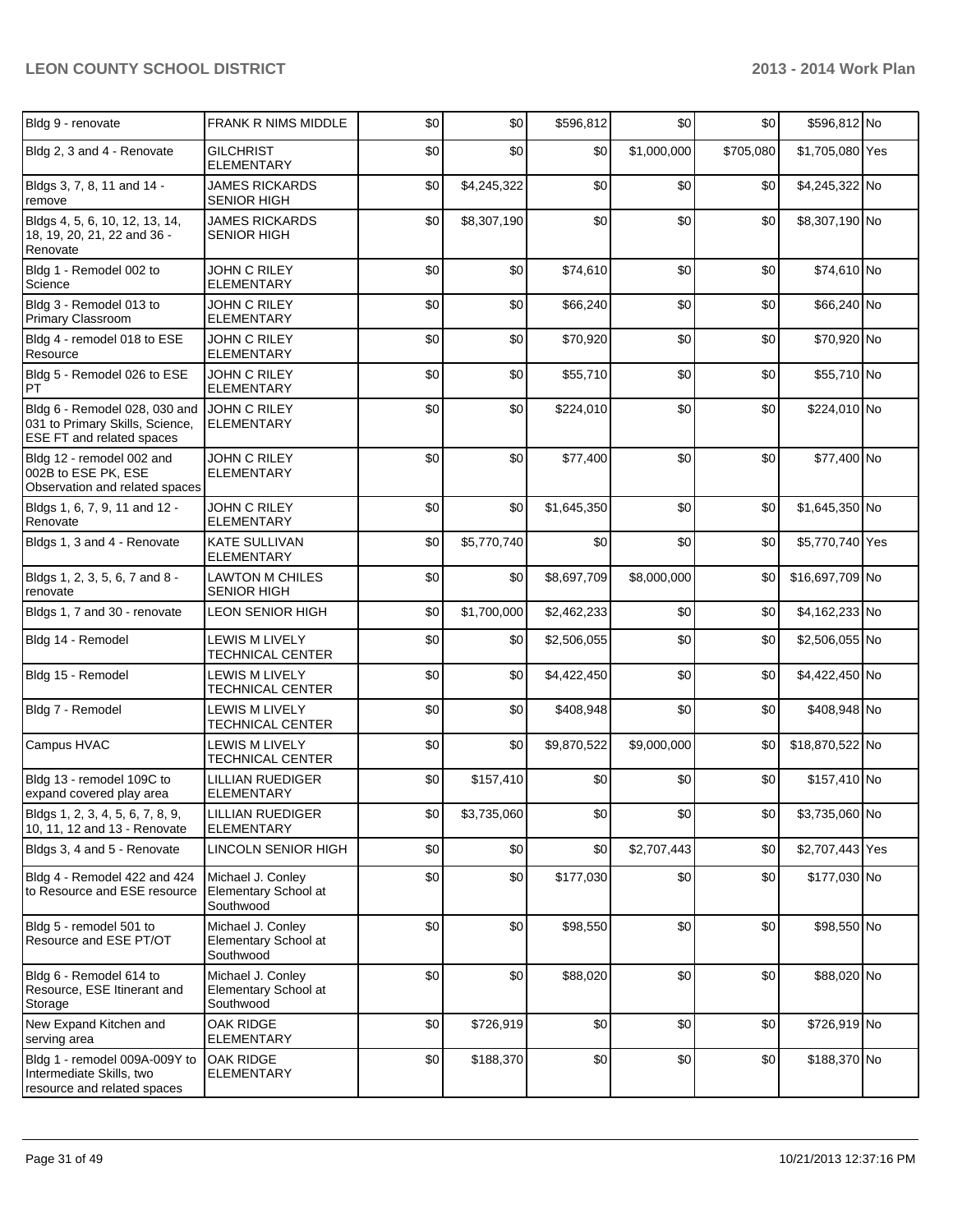| Bldg 1 - Remodel 116-118, 120<br>and 123-125 to Science, ESE<br>PK, ESE PT/OT, ESE<br>Resource, ESE Supplementary,<br><b>ESE Observation and ESE</b><br>Itinerant | <b>OAK RIDGE</b><br><b>ELEMENTARY</b>                        | \$0 | \$421,480   | \$0         | \$0         | \$0       | \$421,480 No    |  |
|-------------------------------------------------------------------------------------------------------------------------------------------------------------------|--------------------------------------------------------------|-----|-------------|-------------|-------------|-----------|-----------------|--|
| Bldg 1 remodel 001A-001J to<br>Admin spaces for security                                                                                                          | <b>OAK RIDGE</b><br><b>ELEMENTARY</b>                        | \$0 | \$427,320   | \$0         | \$0         | \$0       | \$427,320 No    |  |
| Bldg 8 - remodel to expand<br>dining                                                                                                                              | <b>OAK RIDGE</b><br><b>ELEMENTARY</b>                        | \$0 | \$261,270   | \$0         | \$0         | \$0       | \$261,270 No    |  |
| Bldgs 1, 2, 3, 4, 5, 6 and 8 -<br>renovate                                                                                                                        | <b>OAK RIDGE</b><br>ELEMENTARY                               | \$0 | \$3,888,984 | \$0         | \$0         | \$0       | \$3,888,984 No  |  |
| Bldg 1 - remodel 007, 012, 013<br>-013C to Primary Skills, ESE<br>FT, ESE PT/OT, ESE<br>Observation, ESE Itinerant and<br>related spaces                          | <b>PINEVIEW</b><br><b>ELEMENTARY</b>                         | \$0 | \$0         | \$265,500   | \$0         | \$0       | \$265,500 No    |  |
| Bldg 2 - remodel 020, 020A,<br>022, 035, 035A, 036, 036A to<br>ESE PT, two ESE Resource<br>and related spaces                                                     | <b>PINEVIEW</b><br><b>ELEMENTARY</b>                         | \$0 | \$0         | \$291,330   | \$0         | \$0       | \$291,330 No    |  |
| Bldg 4 - remodel 001 and 003<br>to Science                                                                                                                        | <b>PINEVIEW</b><br><b>ELEMENTARY</b>                         | \$0 | \$0         | \$108,000   | \$0         | \$0       | \$108,000 No    |  |
| Bldgs 1, 2, 4, 5 and 6 -<br>renovate                                                                                                                              | <b>PINEVIEW</b><br><b>ELEMENTARY</b>                         | \$0 | \$0         | \$0         | \$3,612,000 | \$0       | \$3,612,000 No  |  |
| Bldgs 1, 2, 3 and 4 - Renovate                                                                                                                                    | <b>ROBERTS</b><br>ELEMENTARY                                 | \$0 | \$0         | \$5,924,820 | \$0         | \$0       | \$5,924,820 Yes |  |
| New - Expand Multipurpose<br>room and associated spaces<br>and Bldg 2 Remodel to expand<br>dining and multipurpose                                                | <b>SABAL PALM</b><br>ELEMENTARY                              | \$0 | \$2,048,033 | \$0         | \$0         | \$0       | \$2,048,033 Yes |  |
| New Flammable Storage                                                                                                                                             | School for Applied<br>Individualized Learning-<br>SAIL (NEW) | \$0 | \$0         | \$0         | \$0         | \$32,860  | \$32,860 Yes    |  |
| Bldg 7 - renovate                                                                                                                                                 | School for Applied<br>Individualized Learning-<br>SAIL (NEW) | \$0 | \$0         | \$0         | \$0         | \$621,605 | \$621,605 Yes   |  |
| Bldg 1 - remodel 001A, 005,<br>005A and 008 to primary Skills,<br>two science and ESE FT                                                                          | <b>SEALEY ELEMENTARY</b>                                     | \$0 | \$0         | \$285,930   | \$0         | \$0       | \$285,930 No    |  |
| Bldg 1 - remodel office area                                                                                                                                      | <b>SEALEY ELEMENTARY</b>                                     | \$0 | \$0         | \$111,960   | \$0         | \$0       | \$111,960 No    |  |
| Bldg 2 - remodel 201 and 202<br>to ESE PK, ESE PT/OT, ESE<br>Resource and ESE<br>Observation                                                                      | <b>SEALEY ELEMENTARY</b>                                     | \$0 | \$0         | \$149,940   | \$0         | \$0       | \$149,940 No    |  |
| Bldg 7 - remodel 014 to Expand SEALEY ELEMENTARY<br>Covered Play Area                                                                                             |                                                              | \$0 | \$0         | \$197,550   | \$0         | \$0       | \$197,550 No    |  |
| Renovate Campus                                                                                                                                                   | SPRINGWOOD<br><b>ELEMENTARY</b>                              | \$0 | \$6,024,060 | \$0         | \$0         | \$0       | \$6,024,060 No  |  |
| New - Expand Kitchen and<br>Serving Area, Bldg 2 - Remodel<br>to expand kitchen and serving<br>area                                                               | SWIFT CREEK MIDDLE                                           | \$0 | \$0         | \$2,002,615 | \$0         | \$0       | \$2,002,615 No  |  |
| Bldgs 1, 2, 3, 4, 5, 6, 7, 8 and 9<br>- Renovate                                                                                                                  | <b>SWIFT CREEK MIDDLE</b>                                    | \$0 | \$0         | \$0         | \$6,343,362 | \$0       | \$6,343,362 No  |  |
| <b>Expand Media</b>                                                                                                                                               | WALTER T MOORE JR<br>ELEMENTARY                              | \$0 | \$0         | \$154,298   | \$0         | \$0       | \$154,298 Yes   |  |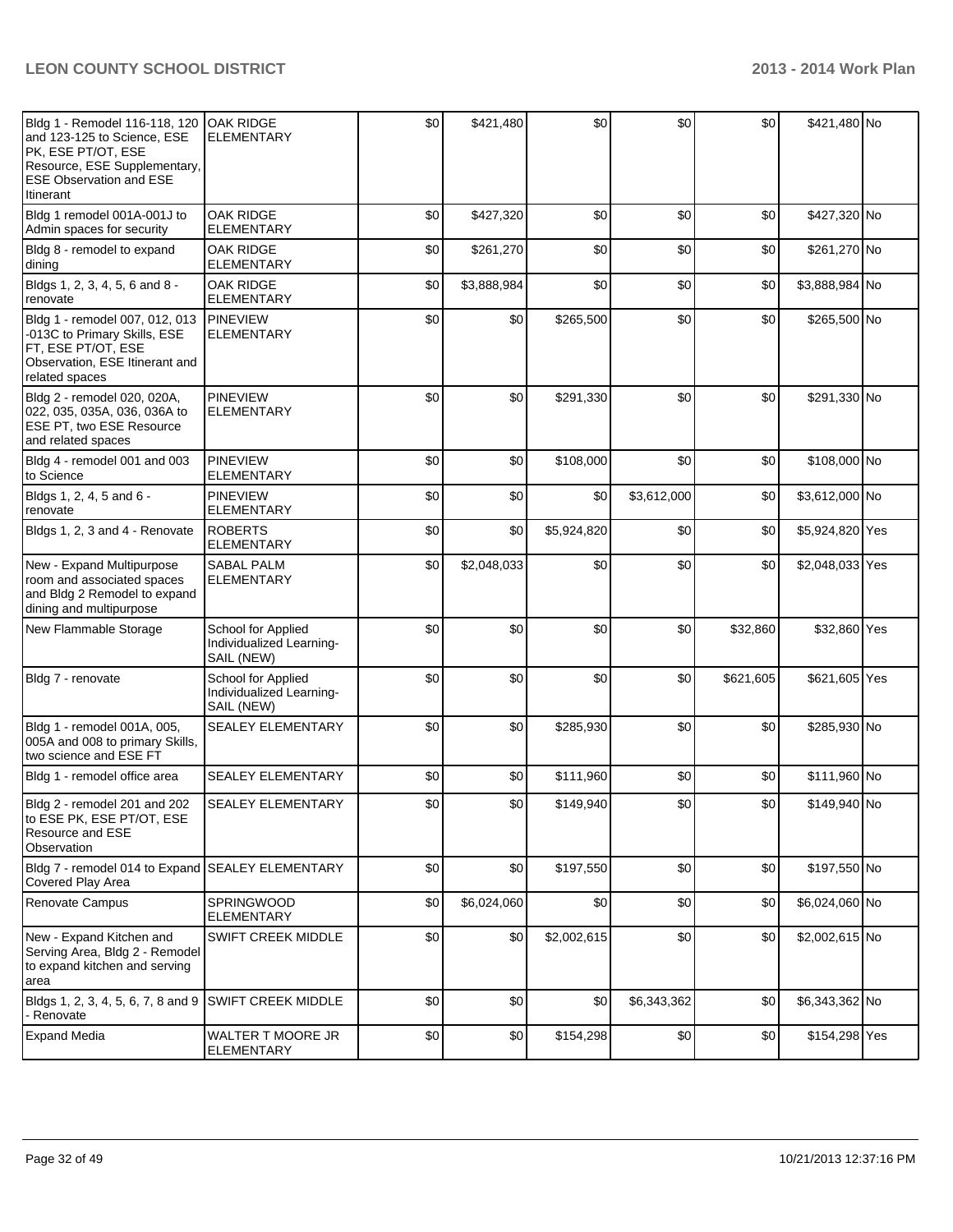| Bldg 1 - remodel 016W - 016Z<br>to two resource, ESE PK, ESE<br>PT/OT, two ESE Resource,<br><b>ESE Observation, ESE Time-</b><br>out, ESE Itinerant | <b>WALTER T MOORE JR</b><br>IELEMENTARY       | \$0 | \$0       | \$271,010   | \$0         | \$0         | \$271,010 Yes   |  |
|-----------------------------------------------------------------------------------------------------------------------------------------------------|-----------------------------------------------|-----|-----------|-------------|-------------|-------------|-----------------|--|
| Bldg 1 - remodel 001 - 001M to<br>Primary classroom, two<br>resource and related spaces                                                             | WALTER T MOORE JR<br><b>ELEMENTARY</b>        | \$0 | \$0       | \$216,562   | \$0         | \$0         | \$216,562 Yes   |  |
| Bldgs 1, 2, 3 and 5 - Renovate                                                                                                                      | <b>WALTER T MOORE JR</b><br><b>ELEMENTARY</b> | \$0 | \$0       | \$3,724,440 | \$0         | \$0         | \$3,724,440 Yes |  |
| Bldg 4 - remodel to expand<br>Media                                                                                                                 | <b>WALTER T MOORE JR</b><br><b>ELEMENTARY</b> | \$0 | \$0       | \$471,960   | \$0         | \$0         | \$471,960 Yes   |  |
| Bldg 5 - remodel 002 and 003<br>to ESE PT and ESE FT                                                                                                | <b>WALTER T MOORE JR</b><br><b>ELEMENTARY</b> | \$0 | \$0       | \$139,860   | \$0         | \$0         | \$139,860 Yes   |  |
| New Referance, Robe Storage,<br>Sheet Music Storage, Music<br><b>Equipment Storage</b>                                                              | William J. Montford, III<br>Middle School     | \$0 | \$149,600 | \$0         | \$0         | \$0         | \$149,600 No    |  |
| <b>Expand Kitchen and Serving</b><br>Area                                                                                                           | WOODVILLE<br><b>ELEMENTARY</b>                | \$0 | \$0       | \$0         | \$1,392,620 | \$0         | \$1,392,620 Yes |  |
| Bldg 1 - Remodel to Expand<br>Media                                                                                                                 | <b>WOODVILLE</b><br><b>ELEMENTARY</b>         | \$0 | \$0       | \$0         | \$559,800   | \$0         | \$559,800 Yes   |  |
| Bldg 4 - Remodel 401-411 to<br>Resource, three primary<br>classrooms and related space                                                              | <b>WOODVILLE</b><br><b>ELEMENTARY</b>         | \$0 | \$0       | \$0         | \$407,250   | \$0         | \$407,250 Yes   |  |
| Renovate Campus                                                                                                                                     | <b>WOODVILLE</b><br><b>ELEMENTARY</b>         | \$0 | \$0       | \$0         | \$2,000,000 | \$2,114,140 | \$4,114,140 Yes |  |
| Roadway Improvements                                                                                                                                | <b>BUCK LAKE</b><br><b>ELEMENTARY</b>         | \$0 | \$678,097 | \$0         | \$0         | \$0         | \$678,097 No    |  |
| Upgrade PE Fields                                                                                                                                   | <b>SEALEY ELEMENTARY</b>                      | \$0 | \$0       | \$25,535    | \$0         | \$0         | \$25,535 No     |  |
| PE Fields, Covered Walkways                                                                                                                         | <b>OAK RIDGE</b><br><b>ELEMENTARY</b>         | \$0 | \$0       | \$63,838    | \$0         | \$0         | \$63,838 No     |  |
| Site Development                                                                                                                                    | <b>BUCK LAKE</b><br><b>ELEMENTARY</b>         | \$0 | \$319,192 | \$0         | \$0         | \$0         | \$319,192 No    |  |
| Drainage; Parent Pick-up                                                                                                                            | <b>FRANK HARTSFIELD</b><br><b>ELEMENTARY</b>  | \$0 | \$429,965 | \$0         | \$0         | \$0         | \$429,965 Yes   |  |
| PE Fields; paving                                                                                                                                   | <b>LAWTON M CHILES</b><br><b>SENIOR HIGH</b>  | \$0 | \$39,742  | \$31,919    | \$0         | \$0         | \$71,661 No     |  |
| PE Fields; walkways; entry                                                                                                                          | <b>GILCHRIST</b><br><b>ELEMENTARY</b>         | \$0 | \$79,483  | \$0         | \$0         | \$0         | \$79,483 Yes    |  |
| Improve Parent pick-up area                                                                                                                         | <b>SABAL PALM</b><br><b>ELEMENTARY</b>        | \$0 | \$172,364 | \$0         | \$0         | \$0         | \$172,364 Yes   |  |
| <b>Expand Bus Canopy</b>                                                                                                                            | <b>FRANK HARTSFIELD</b><br>ELEMENTARY         | \$0 | \$71,781  | \$0         | \$0         | \$0         | \$71,781 Yes    |  |
| Drainage; PE fields                                                                                                                                 | SPRINGWOOD<br><b>ELEMENTARY</b>               | \$0 | \$0       | \$159,596   | \$0         | \$0         | \$159,596 No    |  |
| Drainage; sitework                                                                                                                                  | <b>DESOTO TRAIL</b><br><b>ELEMENTARY</b>      | \$0 | \$154,193 | \$0         | \$0         | \$0         | \$154,193 No    |  |
| Correct Drainage, covered<br>walkway                                                                                                                | <b>CHAIRES ELEMENTARY</b>                     | \$0 | \$0       | \$156,404   | \$0         | \$0         | \$156,404 No    |  |
| Replace perimeter lighting                                                                                                                          | <b>LAWTON M CHILES</b><br><b>SENIOR HIGH</b>  | \$0 | \$28,712  | \$0         | \$0         | \$0         | \$28,712 No     |  |
| Remove Sewer Treatment Plan                                                                                                                         | <b>WOODVILLE</b><br><b>ELEMENTARY</b>         | \$0 | \$0       | \$0         | \$215,343   | \$0         | \$215,343 Yes   |  |
| Re-roof building                                                                                                                                    | <b>FOOD SERVICES</b><br><b>FACILITY</b>       | \$0 | \$610,138 | \$0         | \$0         | \$0         | \$610,138 No    |  |
| Water piping to include upgrade ELIZABETH COBB<br>to sewer main                                                                                     | <b>MIDDLE</b>                                 | \$0 | \$0       | \$344,728   | \$0         | \$0         | \$344,728 No    |  |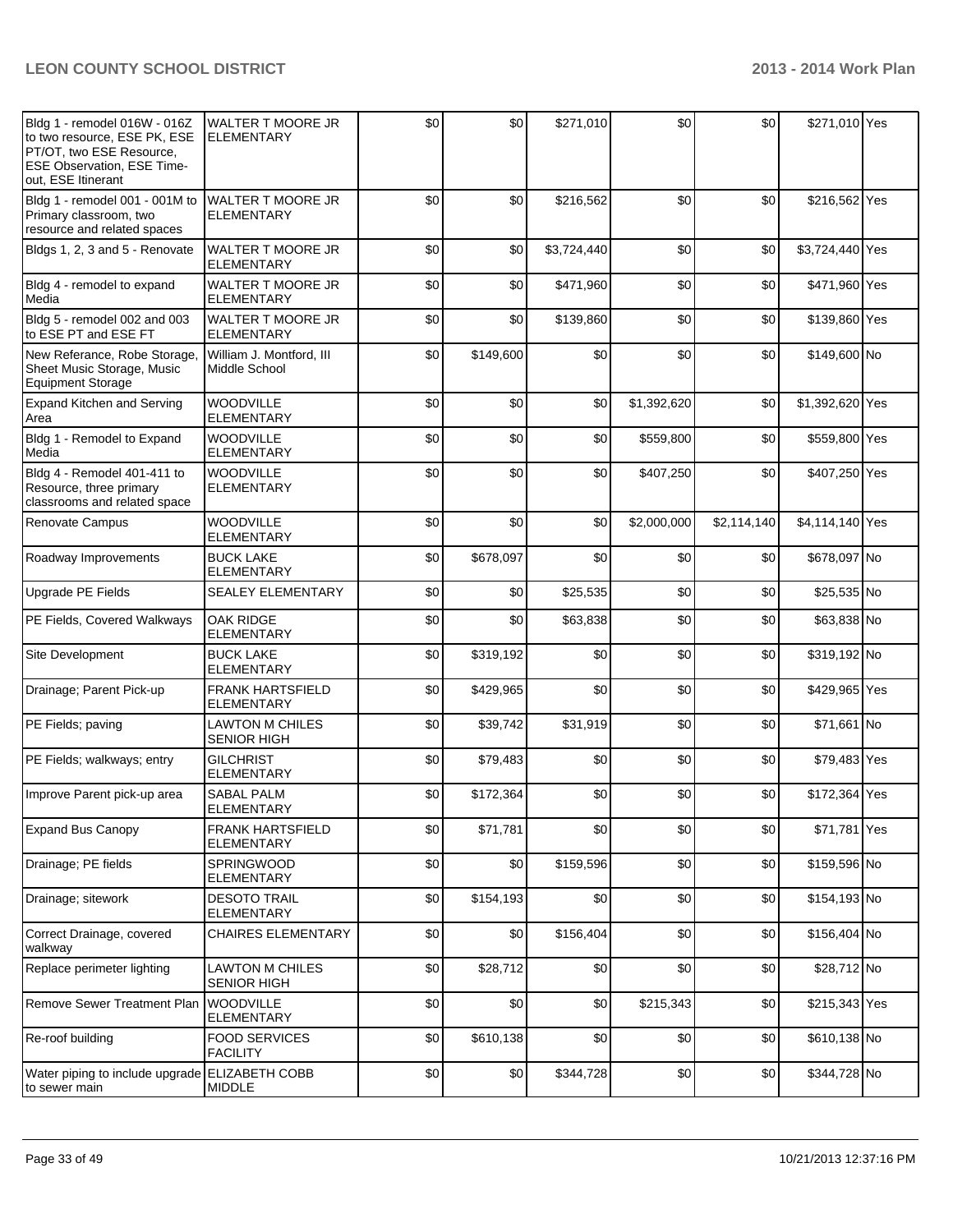| Improve drainage/site work                                            | <b>KATE SULLIVAN</b><br>ELEMENTARY                           | \$0         | \$397,417   | \$0         | \$0         | \$0         | \$397,417 Yes   |  |
|-----------------------------------------------------------------------|--------------------------------------------------------------|-------------|-------------|-------------|-------------|-------------|-----------------|--|
| <b>PE Fields</b>                                                      | AMOS P GODBY<br><b>SENIOR HIGH</b>                           | \$0         | \$0         | \$59,971    | \$119,481   | \$0         | \$179,452 Yes   |  |
| PE Fields; parking                                                    | LEON SENIOR HIGH                                             | \$0         | \$198,708   | \$0         | \$0         | \$0         | \$198,708 No    |  |
| Overhead water piping and<br>plumbing fixtures                        | <b>GRIFFIN MIDDLE</b>                                        | \$0         | \$158,967   | \$143,562   | \$0         | \$0         | \$302,529 No    |  |
| Develop access; drainage; PE<br>fields; covered walks                 | <b>SWIFT CREEK MIDDLE</b>                                    | \$0         | \$0         | \$263,334   | \$0         | \$0         | \$263,334 No    |  |
| Replace 22 windows and 22<br>emergency windows in Bldgs 3,<br>4 and 5 | AMOS P GODBY<br><b>SENIOR HIGH</b>                           | \$0         | \$0         | \$70,000    | \$0         | \$0         | \$70,000 Yes    |  |
| Drainage; PE Fields                                                   | <b>JAMES RICKARDS</b><br><b>SENIOR HIGH</b>                  | \$0         | \$0         | \$70,000    | \$0         | \$0         | \$70,000 No     |  |
| Overhead water piping and<br>plumbing fixtures                        | <b>AUGUSTA RAA MIDDLE</b>                                    | \$0         | \$200,000   | \$200,000   | \$0         | \$0         | \$400,000 No    |  |
| Site improvement; play area                                           | WOODVILLE<br><b>ELEMENTARY</b>                               | \$0         | \$0         | \$0         | \$0         | \$160,000   | \$160,000 Yes   |  |
| PE Fields                                                             | <b>FAIRVIEW MIDDLE</b>                                       | \$0         | \$39,742    | \$35,890    | \$0         | \$0         | \$75,632 No     |  |
| Overhead water piping and<br>plumbing fixtures                        | FRANK R NIMS MIDDLE                                          | \$0         | \$0         | \$179,452   | \$127,677   | \$0         | \$307,129 No    |  |
| Sitework                                                              | <b>ROBERTS</b><br>ELEMENTARY                                 | \$0         | \$0         | \$75,632    | \$0         | \$0         | \$75,632 Yes    |  |
| Drainage; bus loop                                                    | LILLIAN RUEDIGER<br><b>ELEMENTARY</b>                        | \$0         | \$39,742    | \$46,200    | \$0         | \$0         | \$85,942 No     |  |
| Site improvement                                                      | <b>BUCK LAKE</b><br><b>ELEMENTARY</b>                        | \$0         | \$0         | \$127,677   | \$0         | \$0         | \$127,677 No    |  |
| Replace fire alarm                                                    | <b>FOOD SERVICES</b><br><b>FACILITY</b>                      | \$0         | \$0         | \$15,960    | \$0         | \$0         | \$15,960 No     |  |
| Drainage; site development                                            | <b>CANOPY OAKS</b><br><b>ELEMENTARY</b>                      | \$0         | \$0         | \$159,596   | \$0         | \$0         | \$159,596 No    |  |
| re-roof locker room                                                   | <b>ELIZABETH COBB</b><br><b>MIDDLE</b>                       | \$0         | \$0         | \$57,455    | \$0         | \$0         | \$57,455 No     |  |
| Upgrade regional fields                                               | <b>LAWTON M CHILES</b><br><b>SENIOR HIGH</b>                 | \$0         | \$39,742    | \$31,919    | \$0         | \$0         | \$71,661 No     |  |
| Drainage, parking, covered<br>walkway                                 | <b>MAIN</b><br><b>TRANSPORTATION</b><br><b>FACILITY</b>      | \$0         | \$0         | \$178,748   | \$0         | \$0         | \$178,748 No    |  |
| drainage; bus loop, fencing                                           | School for Applied<br>Individualized Learning-<br>SAIL (NEW) | \$0         | \$0         | \$0         | \$0         | \$103,676   | \$103,676 Yes   |  |
| <b>Computer workstations</b>                                          | <b>TECHNOLOGY AND</b><br>INFORMATION<br><b>SERVICES</b>      | \$0         | \$400,000   | \$400,000   | \$400,000   | \$400,000   | \$1,600,000 Yes |  |
| Change Steam Coil to Hot<br>water, install boiler                     | <b>Bloxham Building</b>                                      | \$500,000   | \$0         | \$0         | \$0         | \$0         | \$500,000 Yes   |  |
| Renovations DW                                                        | Location not specified                                       | \$1,616,497 | \$1,709,171 | \$1,025,000 | \$1,081,154 | \$1,000,000 | \$6,431,822 Yes |  |
| Electric from city grid                                               | <b>Bloxham Building</b>                                      | \$80,000    | \$0         | \$0         | \$0         | \$0         | \$80,000 Yes    |  |
| Remodeling DW Supplement                                              | Location not specified                                       | \$0         | \$1,000,000 | \$1,000,000 | \$1,000,000 | \$1,000,000 | \$4,000,000 Yes |  |
| New Multipurpose                                                      | FORT BRADEN SCHOOL<br>(NEW)                                  | \$0         | \$0         | \$0         | \$0         | \$507,500   | \$507,500 Yes   |  |
| Bldg 1 - Remodel to expand<br>dining and media                        | FORT BRADEN SCHOOL<br>(NEW)                                  | \$0         | \$0         | \$0         | \$0         | \$659,124   | \$659,124 Yes   |  |
| Renovate Campus                                                       | FORT BRADEN SCHOOL<br>(NEW)                                  | \$0         | \$0         | \$0         | \$2,000,000 | \$2,000,000 | \$4,000,000 Yes |  |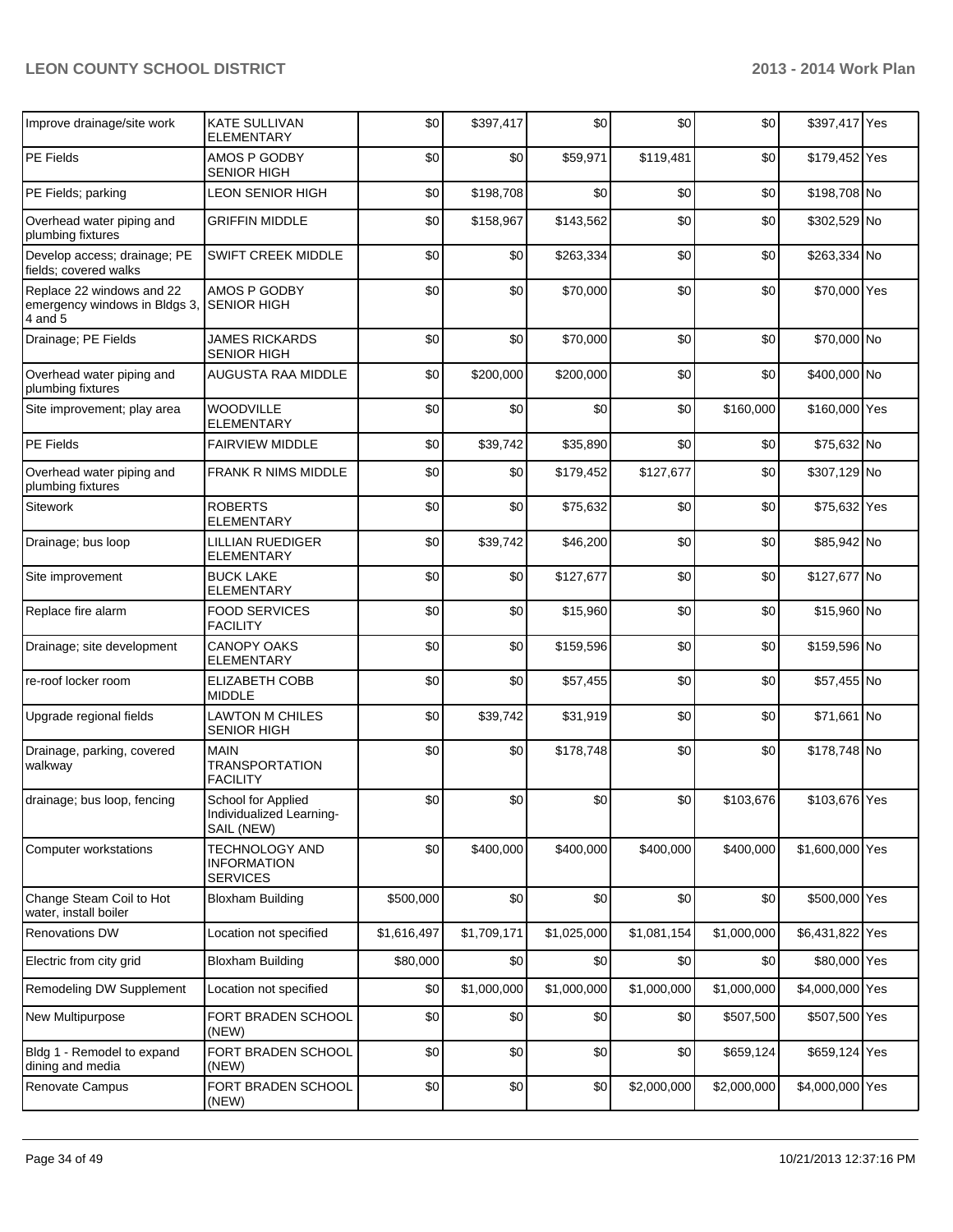| Bldgs 1, 2, 3, 4, 5, 6 and 9 -<br>Renovate                                                                                         | KILLEARN LAKES<br><b>IELEMENTARY</b>           | \$0          | \$0          | \$0          | \$0          | \$1,447,116 | \$1,447,116 Yes              |  |
|------------------------------------------------------------------------------------------------------------------------------------|------------------------------------------------|--------------|--------------|--------------|--------------|-------------|------------------------------|--|
| Gym Floor                                                                                                                          | <b>FAIRVIEW MIDDLE</b>                         | \$0          | \$300,000    | \$0          | \$0          | \$0         | \$300,000 No                 |  |
| classroom renovations                                                                                                              | <b>SEALEY ELEMENTARY</b>                       | \$0          | \$1,200,000  | \$0          | \$0          | \$0         | \$1,200,000 No               |  |
| Relocate office for security                                                                                                       | <b>WALTER T MOORE JR</b><br><b>IELEMENTARY</b> | \$0          | \$0          | \$975,013    | \$0          | \$0         | \$975,013 Yes                |  |
| Security System: Exterior<br>Doors                                                                                                 | <b>IFRANK HARTSFIELD</b><br>IELEMENTARY        | \$0          | \$35,890     | \$0          | \$0          | \$0         | \$35,890 Yes                 |  |
| <b>Restricted Capital Projects -</b><br>Superintendent or Designee will<br>have authority to prioritize CIRT<br>approved projects. | Location not specified                         | \$15,950,000 | \$0          | \$0          | \$0          | \$0         | \$15,950,000 Yes             |  |
|                                                                                                                                    |                                                | \$19,400,497 | \$92,592,086 | \$67,299,889 | \$52,742,275 |             | \$14,939,921   \$246,974,668 |  |

#### **Additional Project Schedules**

Any projects that are not identified in the last approved educational plant survey.

Nothing reported for this section.

#### **Non Funded Growth Management Project Schedules**

Schedule indicating which projects, due to planned development, that CANNOT be funded from current revenues projected over the next five years.

Nothing reported for this section.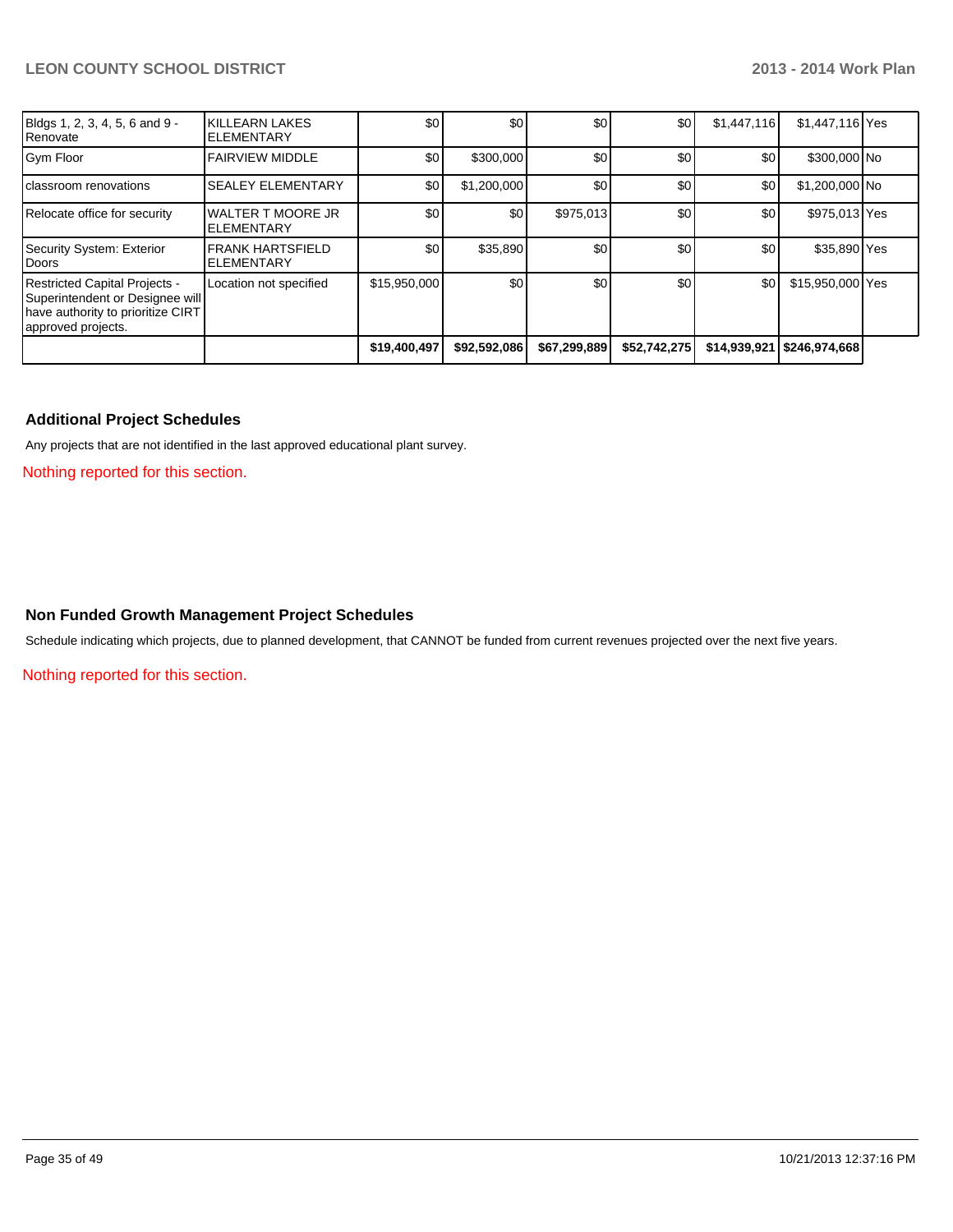### **Capacity Tracking**

| Location                                                       | $2013 -$<br>2014 Satis.<br>Stu. Sta. | Actual<br>$2013 -$<br><b>2014 FISH</b><br>Capacity | Actual<br>$2012 -$<br>2013<br><b>COFTE</b> | # Class<br>Rooms | Actual<br>Average<br>$2013 -$<br>2014 Class<br><b>Size</b> | Actual<br>$2013 -$<br>2014<br><b>Utilization</b> | <b>New</b><br>Stu.<br>Capacity | <b>New</b><br>Rooms to<br>be<br>Added/Re<br>moved | Projected<br>$2017 -$<br>2018<br><b>COFTE</b> | Projected<br>$2017 -$<br>2018<br><b>Utilization</b> | Projected<br>$2017 -$<br>2018 Class<br><b>Size</b> |
|----------------------------------------------------------------|--------------------------------------|----------------------------------------------------|--------------------------------------------|------------------|------------------------------------------------------------|--------------------------------------------------|--------------------------------|---------------------------------------------------|-----------------------------------------------|-----------------------------------------------------|----------------------------------------------------|
| <b>LEON SENIOR HIGH</b>                                        | 2,016                                | 1,915                                              | 1,881                                      | 83               | 23                                                         | 98.00 %                                          | $-215$                         | -8                                                | 1,679                                         | 99.00 %                                             | 22                                                 |
| <b>KATE SULLIVAN</b><br><b>ELEMENTARY</b>                      | 1,073                                | 1,073                                              | 814                                        | 56               | 15                                                         | 76.00 %                                          | $-57$                          | $-13$                                             | 852                                           | 84.00%                                              | 20                                                 |
| <b>ELIZABETH COBB</b><br><b>MIDDLE</b>                         | 1,016                                | 914                                                | 806                                        | 47               | 17                                                         | 88.00 %                                          | $-54$                          | $-3$                                              | 810                                           | 94.00%                                              | 18                                                 |
| <b>FRANK HARTSFIELD</b><br><b>ELEMENTARY</b>                   | 651                                  | 651                                                | 459                                        | 35               | 13                                                         | 71.00 %                                          | $-75$                          | $-4$                                              | 502                                           | 87.00 %                                             | 16                                                 |
| <b>JAMES RICKARDS</b><br><b>SENIOR HIGH</b>                    | 1,775                                | 1,686                                              | 1,262                                      | 75               | 17                                                         | 75.00 %                                          | $-562$                         | -40                                               | 1,075                                         | 96.00%                                              | 31                                                 |
| R.N. Gooden/Nancy<br><b>Russell Center at Wesson</b>           | 382                                  | 382                                                | 78                                         | 19               | $\vert 4 \vert$                                            | 20.00 %                                          | $-78$                          | $\mathbf 0$                                       | 200                                           | 66.00 %                                             | 11                                                 |
| <b>ACADEMIC RESOURCE</b><br><b>CENTER</b>                      | 120                                  | $\Omega$                                           | $\Omega$                                   | 10               | $\overline{0}$                                             | 0.00%                                            | $-120$                         | -6                                                | 0                                             | 0.00%                                               | $\mathbf 0$                                        |
| <b>ACADEMY OF</b><br><b>ACADEMICS AND</b><br><b>TECHNOLOGY</b> | 186                                  | $\overline{0}$                                     | $\Omega$                                   | 12               | 0                                                          | 0.00%                                            | $-229$                         | $-10$                                             | $\Omega$                                      | 0.00%                                               | 0                                                  |
| Michael J. Conley<br>Elementary School at<br>Southwood         | 983                                  | 983                                                | 863                                        | 53               | 16                                                         | 88.00 %                                          | $-76$                          | $-2$                                              | 730                                           | 80.00%                                              | 14                                                 |
| William J. Montford, III<br>Middle School                      | 1,030                                | 927                                                | 1,132                                      | 44               | 26                                                         | 122.00 %                                         | 0                              | $\Omega$                                          | 865                                           | 93.00 %                                             | 20                                                 |
| <b>LAWTON M CHILES</b><br><b>SENIOR HIGH</b>                   | 2,046                                | 1,943                                              | 1,854                                      | 83               | 22                                                         | 95.00 %                                          | $-50$                          | $-2$                                              | 1,855                                         | 98.00%                                              | 23                                                 |
| SWIFT CREEK MIDDLE                                             | 1,071                                | 963                                                | 735                                        | 48               | 15                                                         | 76.00 %                                          | 0                              | $\mathbf 0$                                       | 738                                           | 77.00 %                                             | 15                                                 |
| <b>CANOPY OAKS</b><br><b>ELEMENTARY</b>                        | 742                                  | 742                                                | 698                                        | 39               | 18                                                         | 94.00 %                                          | -49                            | $-3$                                              | 642                                           | 93.00 %                                             | 18                                                 |
| <b>ROBERTS</b><br><b>ELEMENTARY</b>                            | 974                                  | 974                                                | 827                                        | 52               | 16                                                         | 85.00 %                                          | 8                              | $\overline{2}$                                    | 918                                           | 93.00 %                                             | 17                                                 |
| Mehrdad "Pepper"<br><b>Ghazvini Learning Center</b>            | 492                                  | 492                                                | 357                                        | 25               | 14                                                         | 73.00 %                                          | 0                              | $\Omega$                                          | 345                                           | 70.00%                                              | 14                                                 |
| <b>BOND ELEMENTARY</b><br><b>SCHOOL</b>                        | 790                                  | 790                                                | 674                                        | 42               | 16                                                         | 85.00 %                                          | $-141$                         | $-7$                                              | 556                                           | 86.00 %                                             | 16                                                 |
| <b>BUCK LAKE</b><br><b>ELEMENTARY</b>                          | 867                                  | 867                                                | 712                                        | 47               | 15                                                         | 82.00 %                                          | $-78$                          | $-4$                                              | 767                                           | 97.00 %                                             | 18                                                 |
| DEERLAKE MIDDLE                                                | 1,305                                | 1,174                                              | 947                                        | 56               | 17                                                         | 81.00 %                                          | $-44$                          | $-2$                                              | 931                                           | 82.00%                                              | 17                                                 |
| <b>FORT BRADEN SCHOOL</b><br>(NEW)                             | 938                                  | 844                                                | 769                                        | 44               | 17                                                         | 91.00 %                                          | 25                             | 2 <sup>1</sup>                                    | 760                                           | 87.00 %                                             | 17                                                 |
| <b>LINCOLN SENIOR HIGH</b>                                     | 2,406                                | 2,285                                              | 1,870                                      | 101              | 19                                                         | 82.00 %                                          | $-307$                         | $-11$                                             | 1,989                                         | 101.00%                                             | 22                                                 |
| <b>CENTER FOR</b><br><b>COMMUNITY</b><br><b>EDUCATION</b>      | 473                                  | 709                                                | $\Omega$                                   | 21               | $\overline{0}$                                             | 0.00 %                                           | $\Omega$                       | $\Omega$                                          | 0                                             | 0.00%                                               | 0                                                  |
| <b>HAWKS RISE</b><br><b>ELEMENTARY</b>                         | 850                                  | 850                                                | 810                                        | 46               | 18                                                         | 95.00 %                                          | 78                             | 3                                                 | 906                                           | 98.00 %                                             | 18                                                 |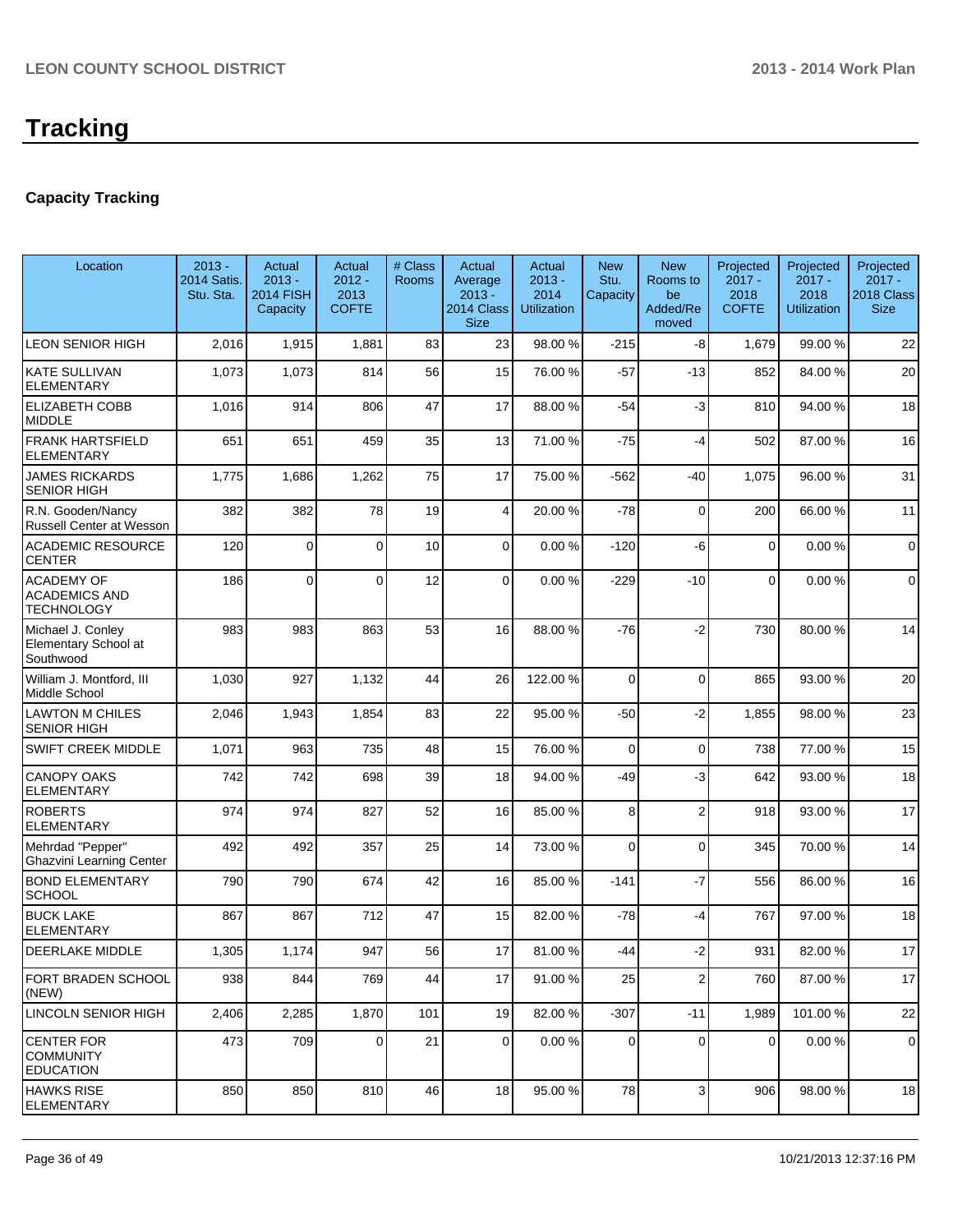| <b>FAIRVIEW MIDDLE</b>                                                 | 1,119       | 1,007          | 893         | 51          | 18             | 89.00 % | $-110$         | -4          | 745            | 83.00 % | 16           |
|------------------------------------------------------------------------|-------------|----------------|-------------|-------------|----------------|---------|----------------|-------------|----------------|---------|--------------|
| PACE CENTER                                                            | 233         | 233            | 74          | 21          | 4              | 32.00 % | $-180$         | $-19$       | 0              | 0.00%   | $\mathbf 0$  |
| <b>KILLEARN LAKES</b><br><b>ELEMENTARY</b>                             | 1,125       | 1,125          | 910         | 60          | 15             | 81.00 % | $-24$          | $-1$        | 937            | 85.00 % | 16           |
| <b>CHAIRES ELEMENTARY</b>                                              | 739         | 739            | 431         | 41          | 11             | 58.00 % | $-129$         | $-7$        | 530            | 87.00%  | 16           |
| <b>SPRINGWOOD</b><br><b>ELEMENTARY</b>                                 | 709         | 709            | 624         | 38          | 16             | 88.00 % | $-115$         | $-6$        | 496            | 84.00%  | 16           |
| <b>DESOTO TRAIL</b><br><b>ELEMENTARY</b>                               | 653         | 653            | 621         | 36          | 17             | 95.00 % | 102            | 5           | 719            | 95.00 % | 18           |
| <b>BELLE VUE MIDDLE</b>                                                | 913         | $\mathbf 0$    | $\Omega$    | 41          | 0              | 0.00%   | $-913$         | $-49$       | 0              | 0.00%   | $\mathbf 0$  |
| <b>ASTORIA PARK</b><br><b>ELEMENTARY</b>                               | 699         | 699            | 595         | 37          | 16             | 85.00 % | $-108$         | -6          | 573            | 97.00 % | 18           |
| <b>GRETCHEN EVERHART</b><br>TRAINABLE MENTALLY<br><b>HANDICAP CENT</b> | 371         | 371            | 194         | 36          | 5              | 52.00 % | $-30$          | $-2$        | 278            | 82.00%  | 8            |
| <b>WALTER T MOORE JR</b><br><b>ELEMENTARY</b>                          | 713         | 713            | 533         | 38          | 14             | 75.00 % | $-53$          | $\Omega$    | 644            | 98.00 % | 17           |
| <b>SEALEY ELEMENTARY</b>                                               | 677         | 677            | 545         | 36          | 15             | 81.00 % | $-107$         | $-3$        | 473            | 83.00 % | 14           |
| <b>APALACHEE</b><br><b>ELEMENTARY</b>                                  | 676         | 676            | 594         | 36          | 16             | 88.00 % | $-176$         | -9          | 505            | 101.00% | 19           |
| <b>GRIFFIN MIDDLE</b>                                                  | 587         | 528            | 579         | 26          | 22             | 110.00% | $\mathbf 0$    | $\mathbf 0$ | 399            | 76.00 % | 15           |
| <b>JOHN C RILEY</b><br><b>ELEMENTARY</b>                               | 663         | 663            | 572         | 35          | 16             | 86.00 % | -64            | $-4$        | 514            | 86.00%  | 17           |
| <b>FRANK R NIMS MIDDLE</b>                                             | 1,059       | 953            | 456         | 46          | 10             | 48.00 % | $-22$          | $-1$        | 514            | 55.00 % | 11           |
| PINEVIEW<br><b>ELEMENTARY</b>                                          | 667         | 667            | 437         | 37          | 12             | 66.00 % | $-61$          | $-3$        | 532            | 88.00%  | 16           |
| <b>LEWIS M LIVELY</b><br><b>TECHNICAL CENTER</b>                       | 965         | 1,158          | 161         | 63          | 3              | 14.00 % | 324            | 17          | 100            | 7.00 %  | $\mathbf{1}$ |
| <b>GILCHRIST</b><br><b>ELEMENTARY</b>                                  | 961         | 961            | 933         | 50          | 19             | 97.00 % | $-20$          | $-1$        | 919            | 98.00 % | 19           |
| <b>FORT BRADEN</b><br>ELEMENTARY (OLD)                                 | $\Omega$    | $\overline{0}$ | $\Omega$    | $\mathbf 0$ | 0              | 0.00%   | 0              | $\Omega$    | $\mathbf 0$    | 0.00%   | $\mathbf 0$  |
| CONCORD<br><b>ELEMENTARY</b>                                           | $\mathbf 0$ | $\overline{0}$ | $\Omega$    | $\mathbf 0$ | 0              | 0.00%   | $\mathbf 0$    | $\Omega$    | $\Omega$       | 0.00%   | $\mathbf 0$  |
| AMOS P GODBY<br><b>SENIOR HIGH</b>                                     | 1,777       | 1,678          | 1,027       | 74          | 14             | 61.00 % | 5              |             | 1,648          | 98.00 % | 22           |
| <b>OAK RIDGE</b><br><b>ELEMENTARY</b>                                  | 731         | 731            | 560         | 39          | 14             | 77.00 % | $-63$          | 0           | 514            | 77.00 % | 13           |
| <b>SECOND CHANCE</b><br><b>SCHOOL</b>                                  | 29          | 0              | 0           | 3           | $\overline{0}$ | 0.00%   | $\overline{0}$ | $\mathbf 0$ | $\overline{0}$ | 0.00%   | $\mathbf 0$  |
| SAIL (OLD)                                                             | 155         | $\overline{0}$ | $\mathbf 0$ | 12          | 0              | 0.00%   | $\mathbf 0$    | $\mathbf 0$ | 0              | 0.00%   | $\mathsf 0$  |
| <b>SABAL PALM</b><br><b>ELEMENTARY</b>                                 | 847         | 847            | 539         | 45          | 12             | 64.00 % | $-204$         | $-5$        | 501            | 78.00 % | 13           |
| School for Applied<br>Individualized Learning-<br>SAIL (NEW)           | 537         | 537            | 386         | 24          | 16             | 72.00 % | 0              | $\mathbf 0$ | 0              | 0.00%   | $\mathbf 0$  |
| <b>LILLIAN RUEDIGER</b><br><b>ELEMENTARY</b>                           | 651         | 651            | 476         | 35          | 14             | 73.00 % | $-5$           | $\mathbf 0$ | 498            | 77.00 % | 14           |
| <b>AUGUSTA RAA MIDDLE</b>                                              | 1,191       | 1,071          | 967         | 54          | 18             | 90.00 % | -66            | $-3$        | 898            | 89.00 % | 18           |
| CHAIRES ELEMENTARY<br>PRE-KINDERGARTEN                                 | 0           | $\overline{0}$ | 0           | $\mathbf 0$ | 0              | 0.00%   | 0              | $\mathbf 0$ | 0              | 0.00%   | $\mathbf 0$  |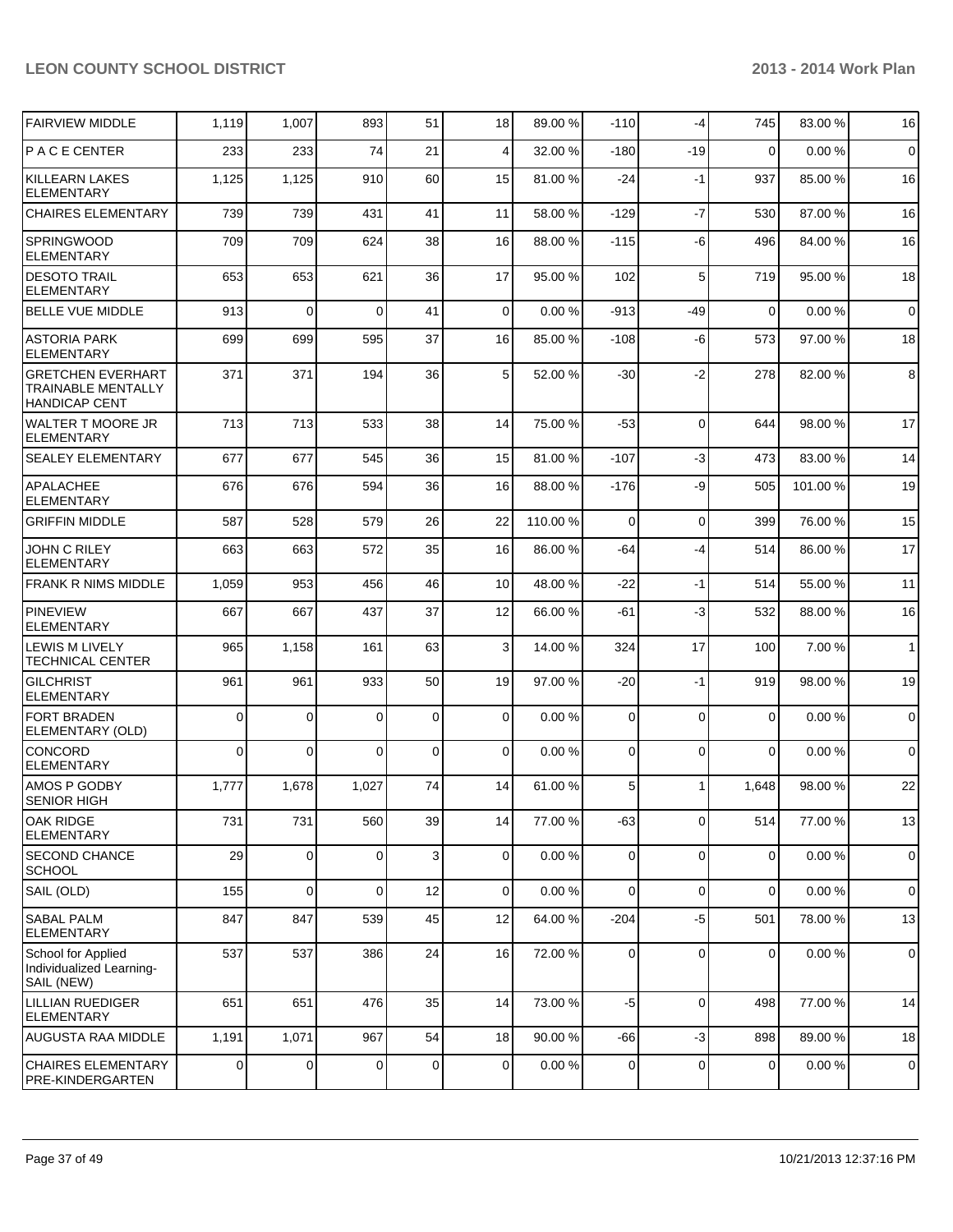| <b>IWOODVILLE</b><br><b>IELEMENTARY</b> | 543    | 543 I  | 4231   | 29    | 15 | 78.00 % | -39      |      | 482 L  | 96.00 % | 18 |
|-----------------------------------------|--------|--------|--------|-------|----|---------|----------|------|--------|---------|----|
|                                         | 42,176 | 39,754 | 31,077 | 2,081 | 15 | 78.17 % | $-4,082$ | -210 | 30.539 | 85.61 % | 16 |

The COFTE Projected Total (30,539) for 2017 - 2018 must match the Official Forecasted COFTE Total (30,601 ) for 2017 - 2018 before this section can be completed. In the event that the COFTE Projected Total does not match the Official forecasted COFTE, then the Balanced Projected COFTE Table should be used to balance COFTE.

| Projected COFTE for 2017 - 2018 |        |   |  |  |  |
|---------------------------------|--------|---|--|--|--|
| Elementary (PK-3)               | 10,380 |   |  |  |  |
| Middle $(4-8)$                  | 11,350 | F |  |  |  |
| High (9-12)                     | 8,872  | N |  |  |  |
|                                 | 30,601 |   |  |  |  |

| <b>Grade Level Type</b> | <b>Balanced Projected</b><br>COFTE for 2017 - 2018 |
|-------------------------|----------------------------------------------------|
| Elementary (PK-3)       | $-4,753$                                           |
| Middle $(4-8)$          | 5,250                                              |
| High (9-12)             | -434                                               |
|                         | 30,602                                             |

#### **Relocatable Replacement**

Number of relocatable classrooms clearly identified and scheduled for replacement in the school board adopted financially feasible 5-year district work program.

| Location                            | $2013 - 2014$  | $2014 - 2015$ | $2015 - 2016$ | 2016 - 2017 | 2017 - 2018    | Year 5 Total   |
|-------------------------------------|----------------|---------------|---------------|-------------|----------------|----------------|
| <b>LEON SENIOR HIGH</b>             | 2              |               |               |             | $\overline{0}$ | 8              |
| IKATE SULLIVAN ELEMENTARY           |                |               | $\Omega$      |             | $\Omega$       | 3 <sup>1</sup> |
| <b>IFRANK HARTSFIELD ELEMENTARY</b> | 0              | O             |               | U           | 0              | $\overline{2}$ |
| <b>ISABAL PALM ELEMENTARY</b>       | 2              |               |               | $\Omega$    | 0              | 5 <sup>1</sup> |
| AUGUSTA RAA MIDDLE                  | $\Omega$       |               | $\Omega$      | $\Omega$    | $\Omega$       | $\mathbf{3}$   |
| WOODVILLE ELEMENTARY                | 2              |               | ŋ             | 0           | 0              | $\mathbf{3}$   |
| AMOS P GODBY SENIOR HIGH            | 4              | ∩             | U             | $\Omega$    | 0              | $\overline{4}$ |
| <b>OAK RIDGE ELEMENTARY</b>         |                | ∩             | $\Omega$      | O           | 0              | 1 <sup>1</sup> |
| JOHN C RILEY ELEMENTARY             | $\Omega$       | $\Omega$      | $\Omega$      |             | 0              | 3 <sup>1</sup> |
| LEWIS M LIVELY TECHNICAL CENTER     | 0              | $\Omega$      | $\Omega$      |             | 0              | 1              |
| <b>GILCHRIST ELEMENTARY</b>         | $\overline{2}$ | $\Omega$      |               | 2           | 0              | $6 \mid$       |
| LASTORIA PARK ELEMENTARY            |                |               | 0             | $\Omega$    | 0              | 3              |
| <b>SEALEY ELEMENTARY</b>            |                | $\Omega$      | 0             | 0           | 0              | 2 <sub>1</sub> |
| APALACHEE ELEMENTARY                | 2              | $\Omega$      | $\Omega$      | 0           | 0              | $\overline{2}$ |
| IP A C E CENTER                     | $\Omega$       | <sup>0</sup>  | 20            | $\Omega$    | 0              | 20             |
| <b>IKILLEARN LAKES ELEMENTARY</b>   |                |               | $\Omega$      | $\Omega$    | 0              | $\overline{3}$ |
| <b>CHAIRES ELEMENTARY</b>           |                | $\Omega$      | $\Omega$      | $\Omega$    | 0              | 1              |
| SPRINGWOOD ELEMENTARY               |                |               | U             | $\Omega$    | 0              | $\mathbf{3}$   |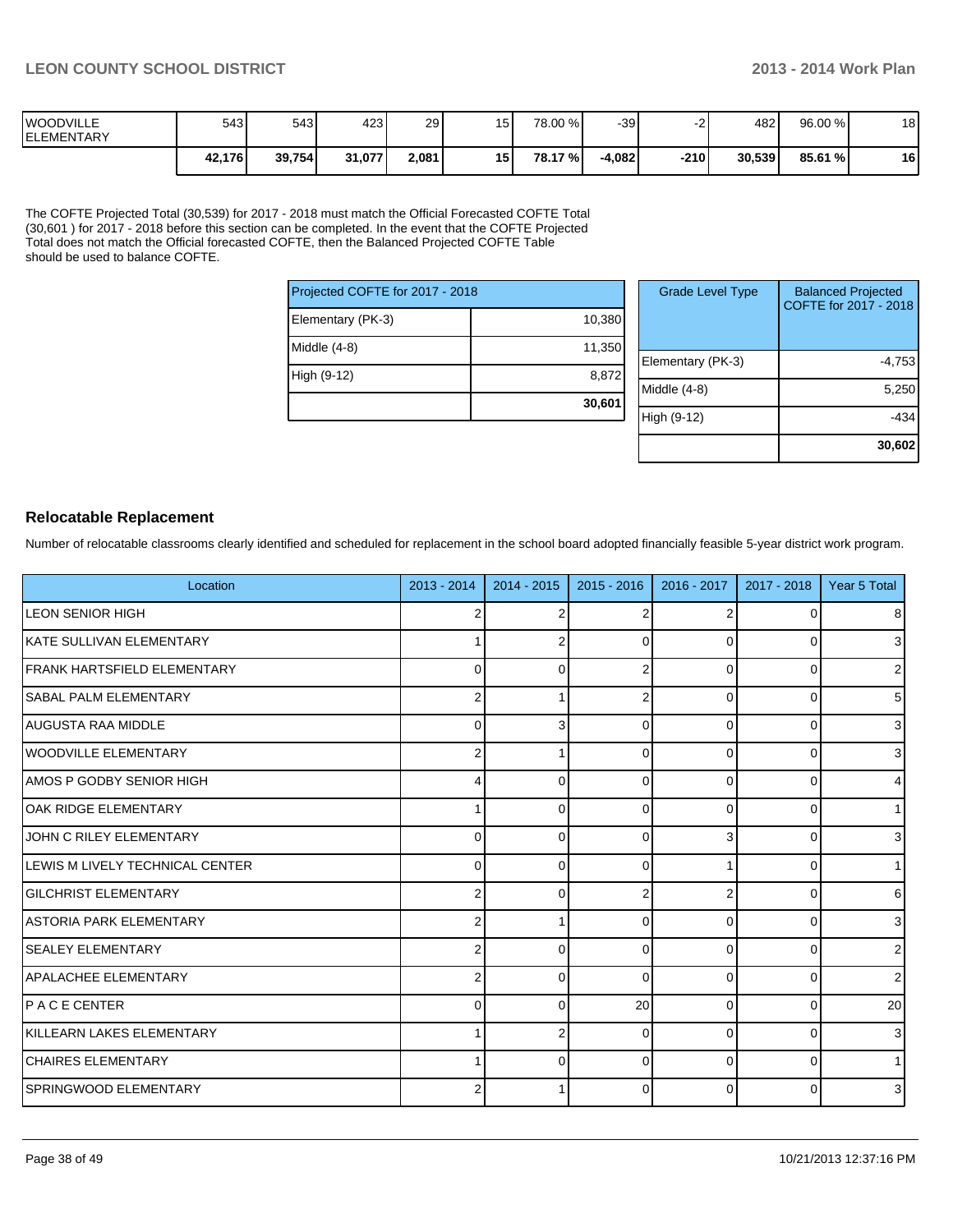| <b>IDESOTO TRAIL ELEMENTARY</b>        |    |    |    |    |                 |
|----------------------------------------|----|----|----|----|-----------------|
| <b>IBUCK LAKE ELEMENTARY</b>           |    |    |    |    | 9               |
| <b>IDEERLAKE MIDDLE</b>                |    |    |    |    | 2               |
| FORT BRADEN SCHOOL (NEW)               |    |    |    |    | 4               |
| LINCOLN SENIOR HIGH                    |    |    |    |    | 11 <sup>1</sup> |
| <b>ICENTER FOR COMMUNITY EDUCATION</b> |    |    |    |    |                 |
| HAWKS RISE ELEMENTARY                  |    |    |    |    | 51              |
| IROBERTS ELEMENTARY                    |    |    |    |    | 5 <sub>l</sub>  |
| William J. Montford, III Middle School |    |    |    |    | $\overline{3}$  |
| <b>Total Relocatable Replacements:</b> | 36 | 27 | 39 | 13 | 115             |

#### **Charter Schools Tracking**

Information regarding the use of charter schools.

| Location-Type                   | # Relocatable<br>units or<br>permanent<br>classrooms | Owner             | Year Started or<br>Scheduled | Student/<br><b>Stations</b> | <b>Students</b><br>Enrolled | Years in<br>Contract | <b>Total Charter</b><br><b>Students</b><br>projected for<br>2017 - 2018 |
|---------------------------------|------------------------------------------------------|-------------------|------------------------------|-----------------------------|-----------------------------|----------------------|-------------------------------------------------------------------------|
| Arts and Sciences               |                                                      | 12 PRIVATE        | 1999                         | <b>279</b>                  | 270                         | 13 <sub>1</sub>      | 279                                                                     |
| Steele-Collins All Male Academy |                                                      | 6 PRIVATE         | 1997                         | 132 <sub>l</sub>            | 48                          |                      | 100 <sup>1</sup>                                                        |
| <b>Stars Middle School</b>      |                                                      | 11 <b>PRIVATE</b> | 2007                         | 242 <sup>I</sup>            | 152                         |                      | 185                                                                     |
| Imagine School at Evening rose  |                                                      | 37 PRIVATE        | 2008                         | 716                         | 384                         |                      | 634                                                                     |
| Capital City High School        |                                                      | 8 PRIVATE         | 2012                         | 200                         | 167                         |                      | 400                                                                     |
| Governor's Charter Academy      |                                                      | 41 <b>PRIVATE</b> | 2012                         | 1,015                       | 678                         |                      | 1,140                                                                   |
|                                 | 115                                                  |                   |                              | 2,584                       | 1,699                       |                      | 2,738                                                                   |

#### **Special Purpose Classrooms Tracking**

The number of classrooms that will be used for certain special purposes in the current year, by facility and type of classroom, that the district will, 1), not use for educational purposes, and 2), the co-teaching classrooms that are not open plan classrooms and will be used for educational purposes.

| School                                                   | <b>School Type</b> | # of Elementary<br>K-3 Classrooms | # of Middle 4-8<br><b>Classrooms</b> | # of High 9-12<br><b>Classrooms</b> | # of $ESE$<br><b>Classrooms</b> | # of Combo<br><b>Classrooms</b> | Total<br><b>Classrooms</b> |
|----------------------------------------------------------|--------------------|-----------------------------------|--------------------------------------|-------------------------------------|---------------------------------|---------------------------------|----------------------------|
| <b>IELIZABETH COBB MIDDLE</b>                            | Educational        |                                   |                                      |                                     |                                 |                                 |                            |
| R.N. Gooden/Nancy Russell Center<br>lat Wesson           | Educational        |                                   | 10                                   |                                     |                                 |                                 | 19                         |
| ISABAL PALM ELEMENTARY                                   | Educational        |                                   |                                      |                                     |                                 |                                 | 9                          |
| School for Applied Individualized<br>Learning-SAIL (NEW) | Educational        |                                   |                                      |                                     |                                 |                                 |                            |
| IAUGUSTA RAA MIDDLE                                      | Educational        |                                   |                                      |                                     |                                 |                                 |                            |
| IAMOS P GODBY SENIOR HIGH                                | Educational        |                                   |                                      |                                     |                                 |                                 |                            |
| lOAK RIDGE ELEMENTARY                                    | Educational        |                                   |                                      |                                     |                                 |                                 | 2                          |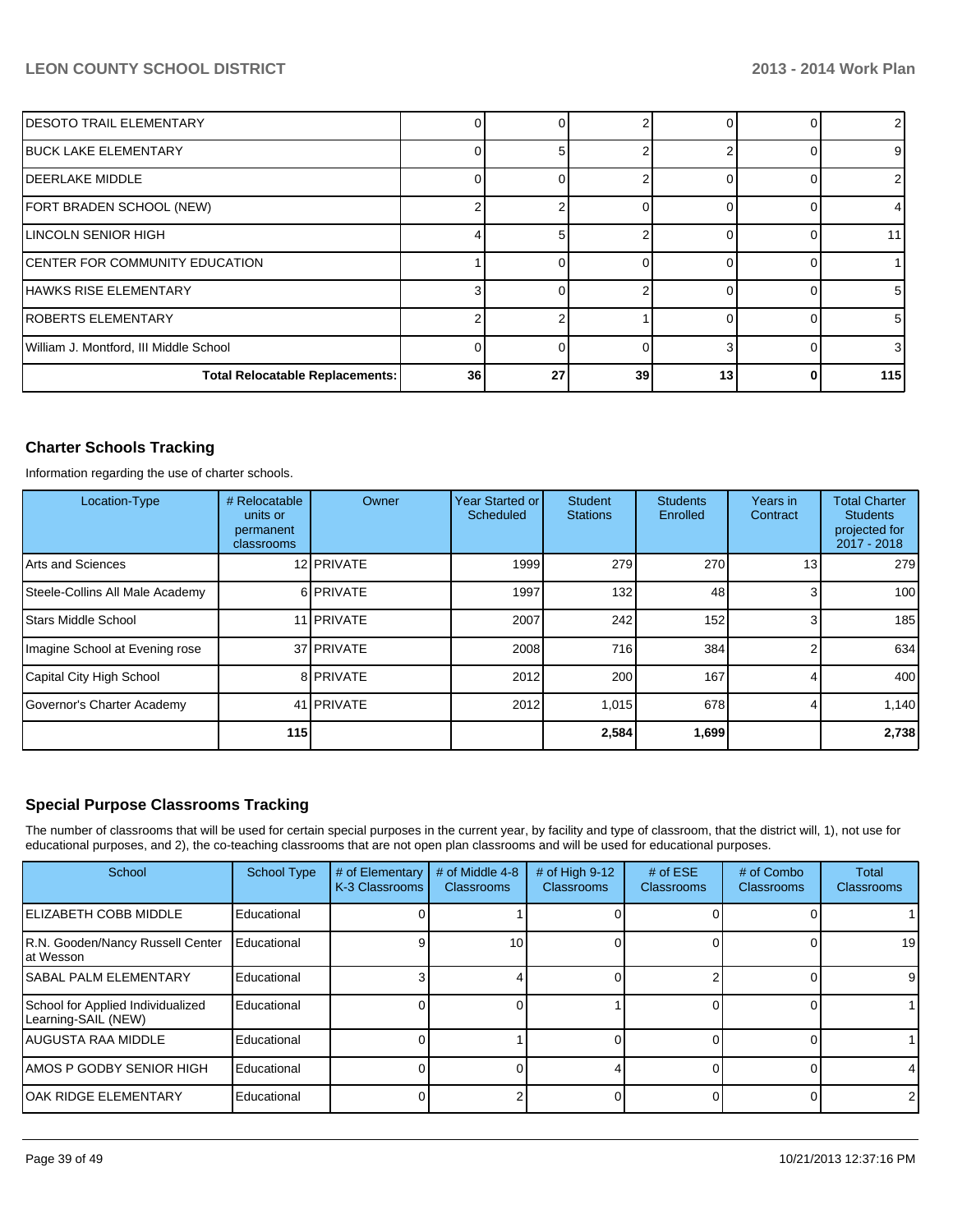| <b>SECOND CHANCE SCHOOL</b>                     | Educational                          | 0            | 0  | ſ        |          | $\Omega$ | 3 <sup>1</sup>  |
|-------------------------------------------------|--------------------------------------|--------------|----|----------|----------|----------|-----------------|
| SAIL (OLD)                                      | Educational                          | <sup>0</sup> | 0  | 5        | 9        | $\Omega$ | 14              |
| PINEVIEW ELEMENTARY                             | Educational                          | 0            |    | ∩        | $\Omega$ | $\Omega$ | 1 <sup>1</sup>  |
| <b>I</b> BELLE VUE MIDDLE                       | Educational                          | 0            | 39 | $\Omega$ | 6        | $\Omega$ | 45              |
| <b>ASTORIA PARK ELEMENTARY</b>                  | Educational                          |              | 0  | 0        | $\Omega$ | $\Omega$ | 11              |
| APALACHEE ELEMENTARY                            | Educational                          | 0            |    | $\Omega$ | $\Omega$ | $\Omega$ | 1 <sup>1</sup>  |
| FAIRVIEW MIDDLE                                 | Educational                          | 0            |    | ∩        | 0        | $\Omega$ | 1 <sup>1</sup>  |
| IP A C E CENTER                                 | Educational                          | ŋ            | 0  | ∩        |          | $\Omega$ | 4               |
| KILLEARN LAKES ELEMENTARY                       | Educational                          |              | 0  | $\Omega$ | $\Omega$ | $\Omega$ | 1 <sup>1</sup>  |
| <b>CHAIRES ELEMENTARY</b>                       | Educational                          |              |    | 0        | 2        | $\Omega$ | 4               |
| <b>DESOTO TRAIL ELEMENTARY</b>                  | Educational                          |              | 0  | $\Omega$ | 0        | $\Omega$ | 1 <sup>1</sup>  |
| <b>IDEERLAKE MIDDLE</b>                         | Educational                          | 0            | 2  | 0        | $\Omega$ | $\Omega$ | $\overline{2}$  |
| <b>LINCOLN SENIOR HIGH</b>                      | Educational                          | 0            | 0  | 9        | 0        | $\Omega$ | 9 <sub>o</sub>  |
| <b>CENTER FOR COMMUNITY</b><br><b>EDUCATION</b> | Educational                          | O            | 0  |          | ∩        | 0        | 1 <sup>1</sup>  |
| <b>SWIFT CREEK MIDDLE</b>                       | Educational                          | 0            | 2  | $\Omega$ |          | $\Omega$ | 3 <sup>1</sup>  |
| <b>ROBERTS ELEMENTARY</b>                       | Educational                          |              |    |          |          | 0        | 3 <sup>1</sup>  |
| Mehrdad "Pepper" Ghazvini<br>Learning Center    | Educational                          |              | 6  |          |          | 5        | 17              |
| <b>BOND ELEMENTARY SCHOOL</b>                   | Educational                          | 0            |    | $\Omega$ | $\Omega$ | $\Omega$ | 1 <sup>1</sup>  |
| ACADEMIC RESOURCE CENTER                        | Educational                          | 0            | 0  | C        | 10       | $\Omega$ | 10 <sup>1</sup> |
|                                                 | <b>Total Educational Classrooms:</b> | 18           | 73 | 24       | 39       |          | 159             |

| School                       | School Type | # of Elementary<br>K-3 Classrooms | # of Middle 4-8<br><b>Classrooms</b> | # of High 9-12<br><b>Classrooms</b> | # of ESE<br>Classrooms | # of Combo<br><b>Classrooms</b> | Total<br>Classrooms |
|------------------------------|-------------|-----------------------------------|--------------------------------------|-------------------------------------|------------------------|---------------------------------|---------------------|
| IKATE SULLIVAN ELEMENTARY    | Co-Teaching |                                   |                                      |                                     |                        |                                 | 6                   |
| ELIZABETH COBB MIDDLE        | Co-Teaching |                                   | 8                                    |                                     |                        |                                 | 8                   |
| <b>AUGUSTA RAA MIDDLE</b>    | Co-Teaching |                                   | 32                                   | $\Omega$                            | $\Omega$               | $\Omega$                        | 32                  |
| AMOS P GODBY SENIOR HIGH     | Co-Teaching |                                   | $\Omega$                             |                                     | $\Omega$               | 0                               |                     |
| OAK RIDGE ELEMENTARY         | Co-Teaching |                                   | $\Omega$                             | C                                   |                        | 0                               | $\mathbf{1}$        |
| <b>GRIFFIN MIDDLE</b>        | Co-Teaching |                                   | 6                                    | 0                                   | 0                      | 0                               | 6                   |
| IFRANK R NIMS MIDDLE         | Co-Teaching |                                   | 10 <sup>1</sup>                      | ſ                                   |                        | ი                               | 10 <sup>1</sup>     |
| <b>PINEVIEW ELEMENTARY</b>   | Co-Teaching |                                   | 32                                   | 0                                   | $\Omega$               | 0                               | 32                  |
| <b>IFAIRVIEW MIDDLE</b>      | Co-Teaching |                                   |                                      |                                     |                        |                                 |                     |
| <b>CHAIRES ELEMENTARY</b>    | Co-Teaching |                                   |                                      | ∩                                   | 6                      | $\Omega$                        | 8                   |
| <b>IDEERLAKE MIDDLE</b>      | Co-Teaching | 0                                 | 4                                    | 0                                   | $\Omega$               | 0                               | $\overline{4}$      |
| FORT BRADEN SCHOOL (NEW)     | Co-Teaching |                                   | 0                                    | ∩                                   |                        | 0                               | $\mathbf{1}$        |
| <b>HAWKS RISE ELEMENTARY</b> | Co-Teaching |                                   | 2                                    |                                     |                        | U                               | $\overline{7}$      |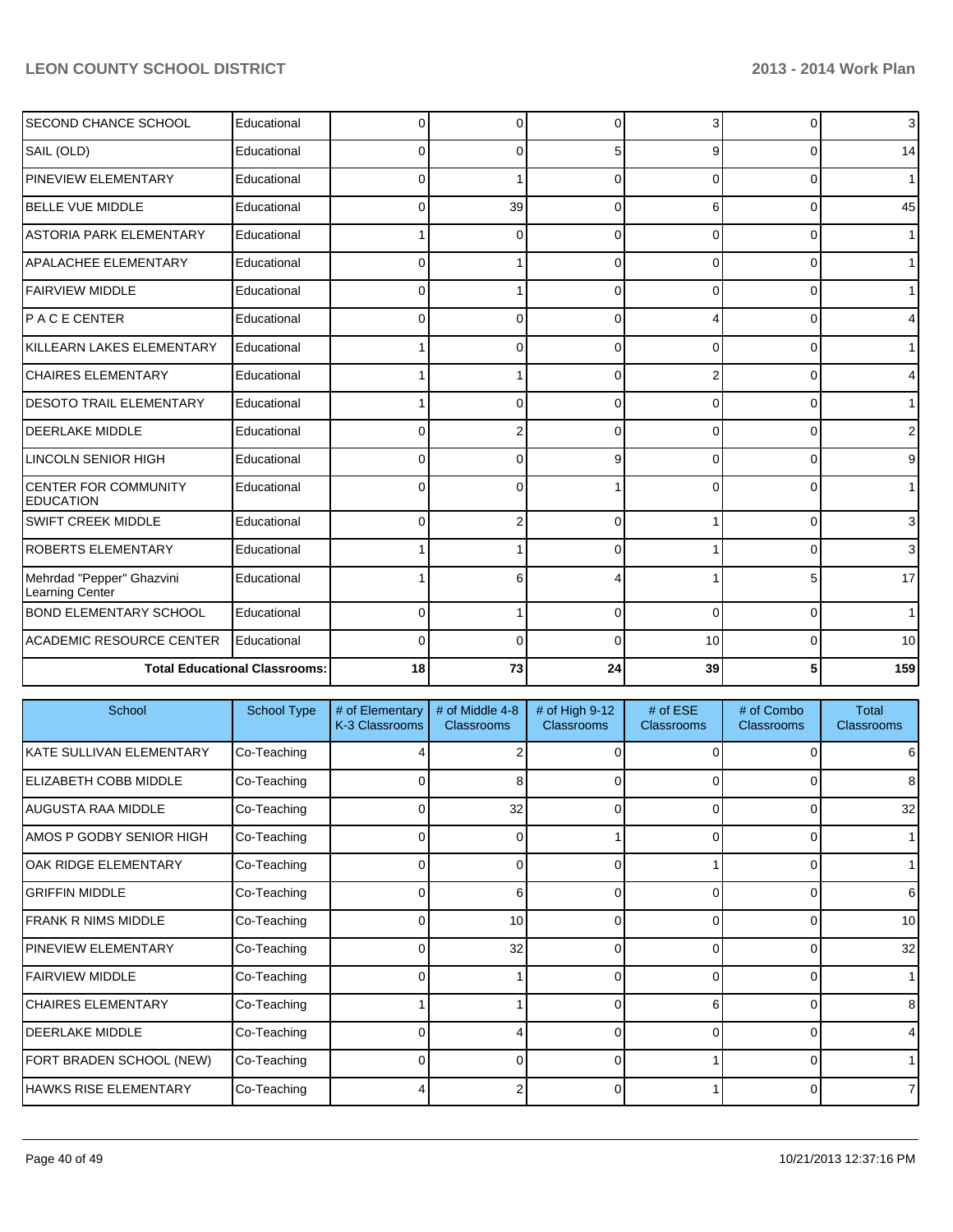| <b>Total Co-Teaching Classrooms:</b>      |             | :3 | 113 <sub>l</sub> | 10 <sub>1</sub> | 137             |
|-------------------------------------------|-------------|----|------------------|-----------------|-----------------|
| William J. Montford, III Middle<br>School | Co-Teaching |    |                  |                 |                 |
| CANOPY OAKS ELEMENTARY                    | Co-Teaching |    |                  |                 |                 |
| ISWIFT CREEK MIDDLE                       | Co-Teaching |    | 131              |                 | 13 <sup>1</sup> |

#### **Infrastructure Tracking**

**Necessary offsite infrastructure requirements resulting from expansions or new schools. This section should include infrastructure information related to capacity project schedules and other project schedules (Section 4).**

Not Specified

**Proposed location of planned facilities, whether those locations are consistent with the comprehensive plans of all affected local governments, and recommendations for infrastructure and other improvements to land adjacent to existing facilities. Provisions of 1013.33(12), (13) and (14) and 1013.36 must be addressed for new facilities planned within the 1st three years of the plan (Section 5).**

Not Specified

**Consistent with Comp Plan?** No

#### **Net New Classrooms**

The number of classrooms, by grade level and type of construction, that were added during the last fiscal year.

| List the net new classrooms added in the 2012 - 2013 fiscal year.                                                                                       |                              |                          | List the net new classrooms to be added in the 2013 - 2014 fiscal<br>Ivear. |                        |                              |                                                                        |   |              |  |
|---------------------------------------------------------------------------------------------------------------------------------------------------------|------------------------------|--------------------------|-----------------------------------------------------------------------------|------------------------|------------------------------|------------------------------------------------------------------------|---|--------------|--|
| "Classrooms" is defined as capacity carrying classrooms that are added to increase<br>capacity to enable the district to meet the Class Size Amendment. |                              |                          |                                                                             |                        |                              | Totals for fiscal year 2013 - 2014 should match totals in Section 15A. |   |              |  |
| Location                                                                                                                                                | $2012 - 2013$ #<br>Permanent | 2012 - 2013 #<br>Modular | $2012 - 2013$ #<br>Relocatable                                              | $2012 - 2013$<br>Total | $2013 - 2014$ #<br>Permanent | $2013 - 2014$<br>Total                                                 |   |              |  |
| Elementary (PK-3)                                                                                                                                       | 25                           |                          |                                                                             | 25                     |                              |                                                                        |   | 0            |  |
| Middle (4-8)                                                                                                                                            |                              |                          |                                                                             |                        |                              |                                                                        |   | $\Omega$     |  |
| High (9-12)                                                                                                                                             |                              |                          |                                                                             |                        |                              |                                                                        |   | $\Omega$     |  |
|                                                                                                                                                         | 25                           |                          |                                                                             | 25                     |                              |                                                                        | 0 | $\mathbf{0}$ |  |

#### **Relocatable Student Stations**

Number of students that will be educated in relocatable units, by school, in the current year, and the projected number of students for each of the years in the workplan.

| <b>Site</b>                     | $2013 - 2014$ | $2014 - 2015$ | $2015 - 2016$ | 2016 - 2017 | 2017 - 2018 | 5 Year Average |
|---------------------------------|---------------|---------------|---------------|-------------|-------------|----------------|
| <b>JOHN C RILEY ELEMENTARY</b>  | 54            |               |               |             |             | 11             |
| IFRANK R NIMS MIDDLE            |               |               |               |             |             | 4              |
| <b>IPINEVIEW ELEMENTARY</b>     |               |               |               |             |             | 0              |
| LEWIS M LIVELY TECHNICAL CENTER |               |               |               |             |             | 4              |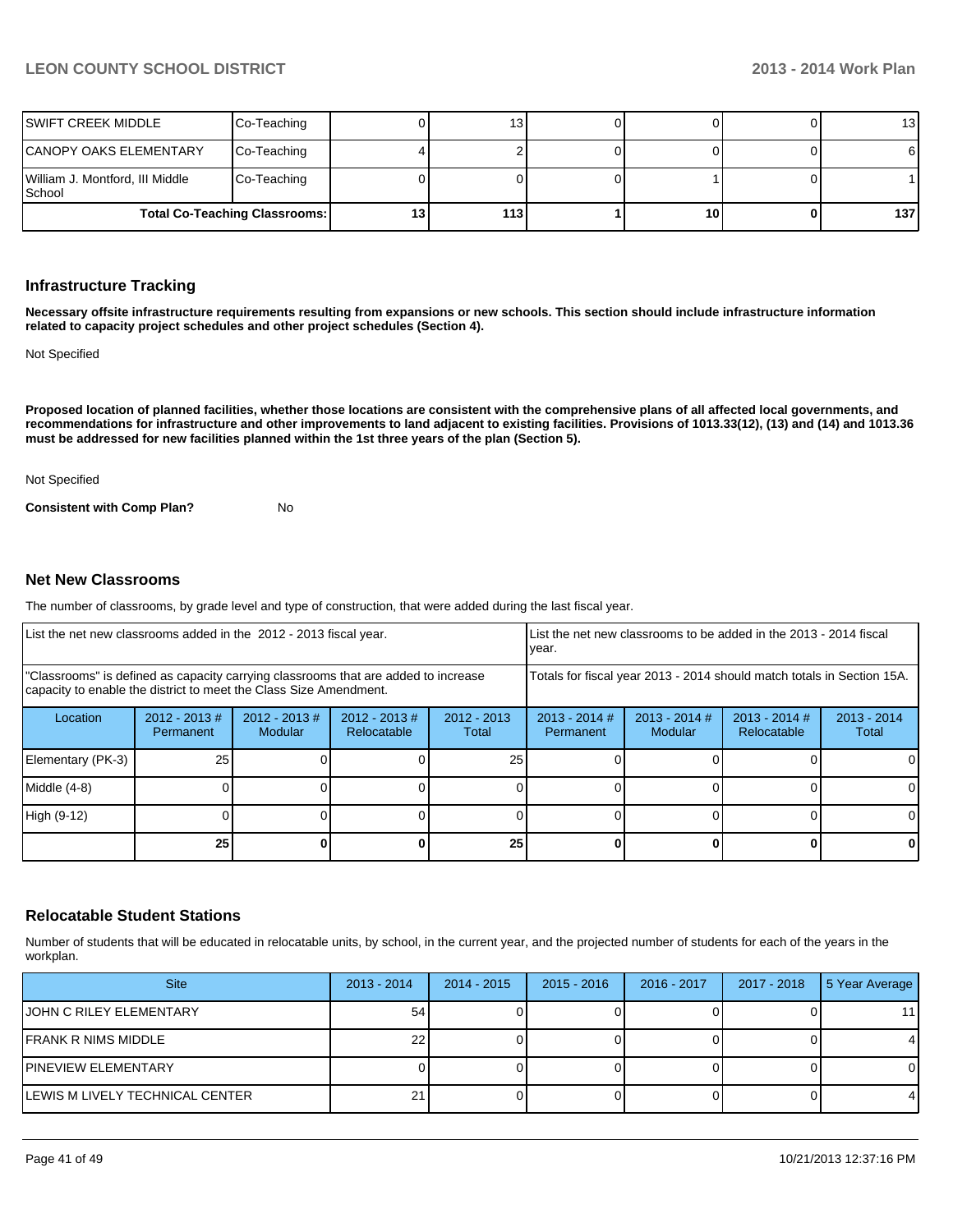| <b>GILCHRIST ELEMENTARY</b>                              | 288            | 66          | 66          | 22             | 0              | 88              |
|----------------------------------------------------------|----------------|-------------|-------------|----------------|----------------|-----------------|
| <b>BELLE VUE MIDDLE</b>                                  | 0              | 0           | 0           | 0              | 0              | $\overline{0}$  |
| LAWTON M CHILES SENIOR HIGH                              | 50             | 25          | 0           | $\Omega$       | 0              | 15              |
| SWIFT CREEK MIDDLE                                       | 22             | 22          | 22          | 0              | 0              | 13              |
| <b>CANOPY OAKS ELEMENTARY</b>                            | 0              | $\Omega$    | O           | $\Omega$       | 0              | 0               |
| <b>ROBERTS ELEMENTARY</b>                                | 210            | 110         | 110         | 44             | 0              | 95              |
| CENTER FOR COMMUNITY EDUCATION                           | 0              | 0           | O           | 0              | 0              | $\overline{0}$  |
| <b>HAWKS RISE ELEMENTARY</b>                             | 54             | 54          | 22          | $\Omega$       | 0              | 26              |
| <b>AMOS P GODBY SENIOR HIGH</b>                          | 10             | 10          | 10          | $\Omega$       | 0              | 6               |
| OAK RIDGE ELEMENTARY                                     | 54             | 54          | 44          | $\Omega$       | 0              | 30 <sup>1</sup> |
| <b>SECOND CHANCE SCHOOL</b>                              | 29             | 0           | 0           | $\Omega$       | 0              | 6               |
| SAIL (OLD)                                               | 40             | 0           | 0           | $\Omega$       | 0              | 8               |
| <b>GRIFFIN MIDDLE</b>                                    | 0              | 0           | 0           | $\Omega$       | 0              | $\overline{0}$  |
| School for Applied Individualized Learning-SAIL<br>(NEW) | 0              | 0           | O           | 0              | 0              | $\overline{0}$  |
| LILLIAN RUEDIGER ELEMENTARY                              | 40             | 76          | 36          | $\Omega$       | 0              | 30              |
| <b>AUGUSTA RAA MIDDLE</b>                                | 120            | 44          | 44          | 22             | $\Omega$       | 46              |
| CHAIRES ELEMENTARY PRE-KINDERGARTEN                      | 0              | 0           | $\mathbf 0$ | $\overline{0}$ | 0              | $\overline{0}$  |
| <b>WOODVILLE ELEMENTARY</b>                              | 54             | 54          | 22          | $\Omega$       | $\Omega$       | 26              |
| KATE SULLIVAN ELEMENTARY                                 | 250            | 88          | 88          | 44             | 0              | 94              |
| ELIZABETH COBB MIDDLE                                    | 0              | $\Omega$    | $\Omega$    | $\overline{0}$ | $\Omega$       | $\overline{0}$  |
| <b>FRANK HARTSFIELD ELEMENTARY</b>                       | 36             | 36          | 18          | $\overline{0}$ | 0              | 18              |
| <b>JAMES RICKARDS SENIOR HIGH</b>                        | 70             | 35          | $\Omega$    | $\overline{0}$ | $\Omega$       | 21              |
| R.N. Gooden/Nancy Russell Center at Wesson               | 22             | $\mathbf 0$ | $\Omega$    | $\overline{0}$ | 0              | 4               |
| <b>SABAL PALM ELEMENTARY</b>                             | 116            | 66          | 66          | $\overline{0}$ | 0              | 50              |
| <b>BOND ELEMENTARY SCHOOL</b>                            | $\overline{0}$ | 0           | 0           | 01             | $\overline{0}$ | $\overline{0}$  |
| <b>ACADEMIC RESOURCE CENTER</b>                          | $\overline{0}$ | $\mathbf 0$ | 0           | $\overline{0}$ | $\overline{0}$ | $\overline{0}$  |
| ACADEMY OF ACADEMICS AND TECHNOLOGY                      | $\Omega$       | $\mathbf 0$ | $\mathbf 0$ | $\overline{0}$ | $\overline{0}$ | $\overline{0}$  |
| <b>LEON SENIOR HIGH</b>                                  | 215            | 215         | 115         | 50             | $\overline{0}$ | 119             |
| <b>DEERLAKE MIDDLE</b>                                   | 44             | 22          | 0           | $\overline{0}$ | $\overline{0}$ | 13              |
| FORT BRADEN SCHOOL (NEW)                                 | 146            | 102         | 66          | 44             | $\overline{0}$ | 72              |
| <b>LINCOLN SENIOR HIGH</b>                               | 307            | $\mathbf 0$ | 0           | $\overline{0}$ | $\overline{0}$ | 61              |
| Mehrdad "Pepper" Ghazvini Learning Center                | 145            | 145         | $\mathbf 0$ | $\overline{0}$ | $\overline{0}$ | 58              |
| <b>PACECENTER</b>                                        | 233            | 233         | 233         | $\overline{0}$ | $\overline{0}$ | 140             |
| KILLEARN LAKES ELEMENTARY                                | 166            | 166         | 88          | 44             | $\overline{0}$ | 93              |
| <b>CHAIRES ELEMENTARY</b>                                | 22             | 0           | 0           | $\overline{0}$ | $\mathbf 0$    | $\overline{4}$  |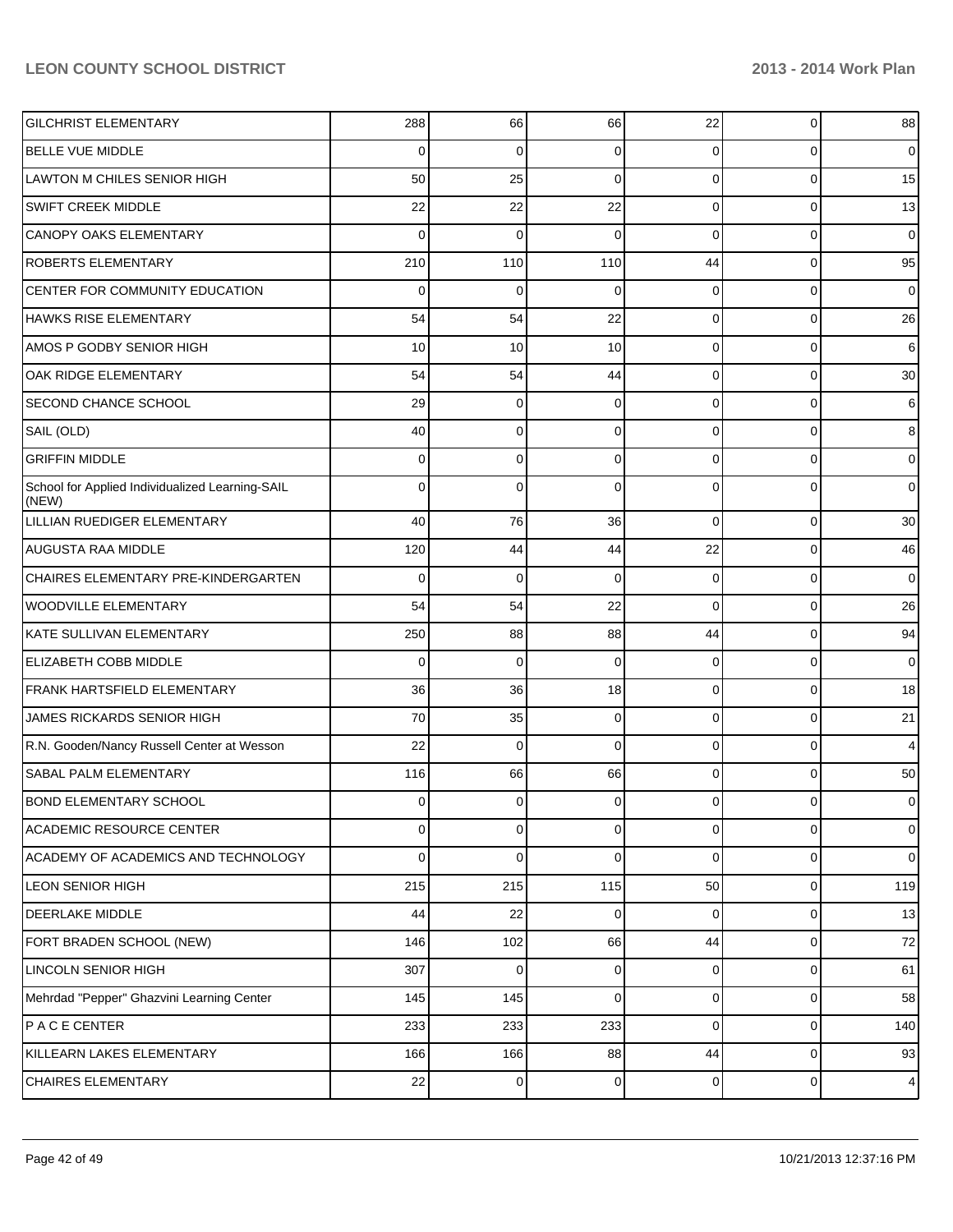| SPRINGWOOD ELEMENTARY                                               | 120    | 58       | 0        | $\Omega$ | 0        | 36              |
|---------------------------------------------------------------------|--------|----------|----------|----------|----------|-----------------|
| <b>IDESOTO TRAIL ELEMENTARY</b>                                     | 36     | 36       | 22       | $\Omega$ | $\Omega$ | 19 <sup>1</sup> |
|                                                                     |        |          |          |          |          |                 |
| <b>BUCK LAKE ELEMENTARY</b>                                         | 282    | 282      | 100      | 88       | 0        | 150             |
| <b>ASTORIA PARK ELEMENTARY</b>                                      | 54     | 44       | 22       | $\Omega$ | $\Omega$ | 24              |
| <b>GRETCHEN EVERHART TRAINABLE MENTALLY</b><br><b>HANDICAP CENT</b> | 20     | 0        | $\Omega$ | $\Omega$ | $\Omega$ | $\overline{4}$  |
| lWALTER T MOORE JR ELEMENTARY                                       | 22     | 22       | 22       | $\Omega$ | $\Omega$ | 13 <sup>1</sup> |
| <b>SEALEY ELEMENTARY</b>                                            | 109    | 109      | 44       | $\Omega$ | $\Omega$ | 52              |
| <b>APALACHEE ELEMENTARY</b>                                         | 58     | 54       | 44       | 22       | $\Omega$ | 36              |
| <b>FAIRVIEW MIDDLE</b>                                              | 154    | $\Omega$ | 0        | ∩        | $\Omega$ | 31              |
| Michael J. Conley Elementary School at Southwood                    | 116    | 44       | $\Omega$ | $\Omega$ | 0        | 32              |
| William J. Montford, III Middle School                              | 62     | 62       | 44       | 22       | 0        | 38 <sup>1</sup> |
| FORT BRADEN ELEMENTARY (OLD)                                        | 0      | $\Omega$ | 0        | $\Omega$ | $\Omega$ | $\overline{0}$  |
| <b>CONCORD ELEMENTARY</b>                                           | 0      | $\Omega$ | $\Omega$ | $\Omega$ | $\Omega$ | $\overline{0}$  |
| Totals for LEON COUNTY SCHOOL DISTRICT                              |        |          |          |          |          |                 |
| Total students in relocatables by year.                             | 3,873  | 2,334    | 1,348    | 402      |          | 1,591           |
| Total number of COFTE students projected by year.                   | 31,154 | 31,064   | 30,968   | 30,771   | 30,601   | 30,912          |
| Percent in relocatables by year.                                    | 12%    | 8%       | 4 %      | 1%       | 0%       | 5 %             |

#### **Leased Facilities Tracking**

Exising leased facilities and plans for the acquisition of leased facilities, including the number of classrooms and student stations, as reported in the educational plant survey, that are planned in that location at the end of the five year workplan.

| Location                                              | # of Leased<br>Classrooms 2013 -<br>2014 | <b>FISH Student</b><br><b>Stations</b> | Owner                                       | # of Leased<br>Classrooms 2017 -<br>2018 | <b>FISH Student</b><br><b>Stations</b> |
|-------------------------------------------------------|------------------------------------------|----------------------------------------|---------------------------------------------|------------------------------------------|----------------------------------------|
| DEERLAKE MIDDLE                                       |                                          |                                        | 0 Wms. Scottsman /<br>Modspace / M<br>Space |                                          |                                        |
| <b>IDESOTO TRAIL ELEMENTARY</b>                       |                                          |                                        | 18 William Scotsman                         |                                          |                                        |
| IP A C E CENTER                                       |                                          |                                        | 25 William Scotsman                         |                                          |                                        |
| CONCORD ELEMENTARY                                    |                                          |                                        |                                             |                                          |                                        |
| AMOS P GODBY SENIOR HIGH                              | U                                        | ∩                                      |                                             |                                          |                                        |
| lOAK RIDGE ELEMENTARY                                 |                                          |                                        | 36 William Scotsman                         | ∩                                        |                                        |
| ISECOND CHANCE SCHOOL                                 | 0                                        |                                        |                                             | n                                        |                                        |
| SAIL (OLD)                                            |                                          |                                        |                                             |                                          |                                        |
| <b>SABAL PALM ELEMENTARY</b>                          | U                                        | ∩                                      |                                             |                                          |                                        |
| School for Applied Individualized Learning-SAIL (NEW) | U                                        | U                                      |                                             |                                          |                                        |
| LILLIAN RUEDIGER ELEMENTARY                           | 0                                        |                                        |                                             | ∩                                        |                                        |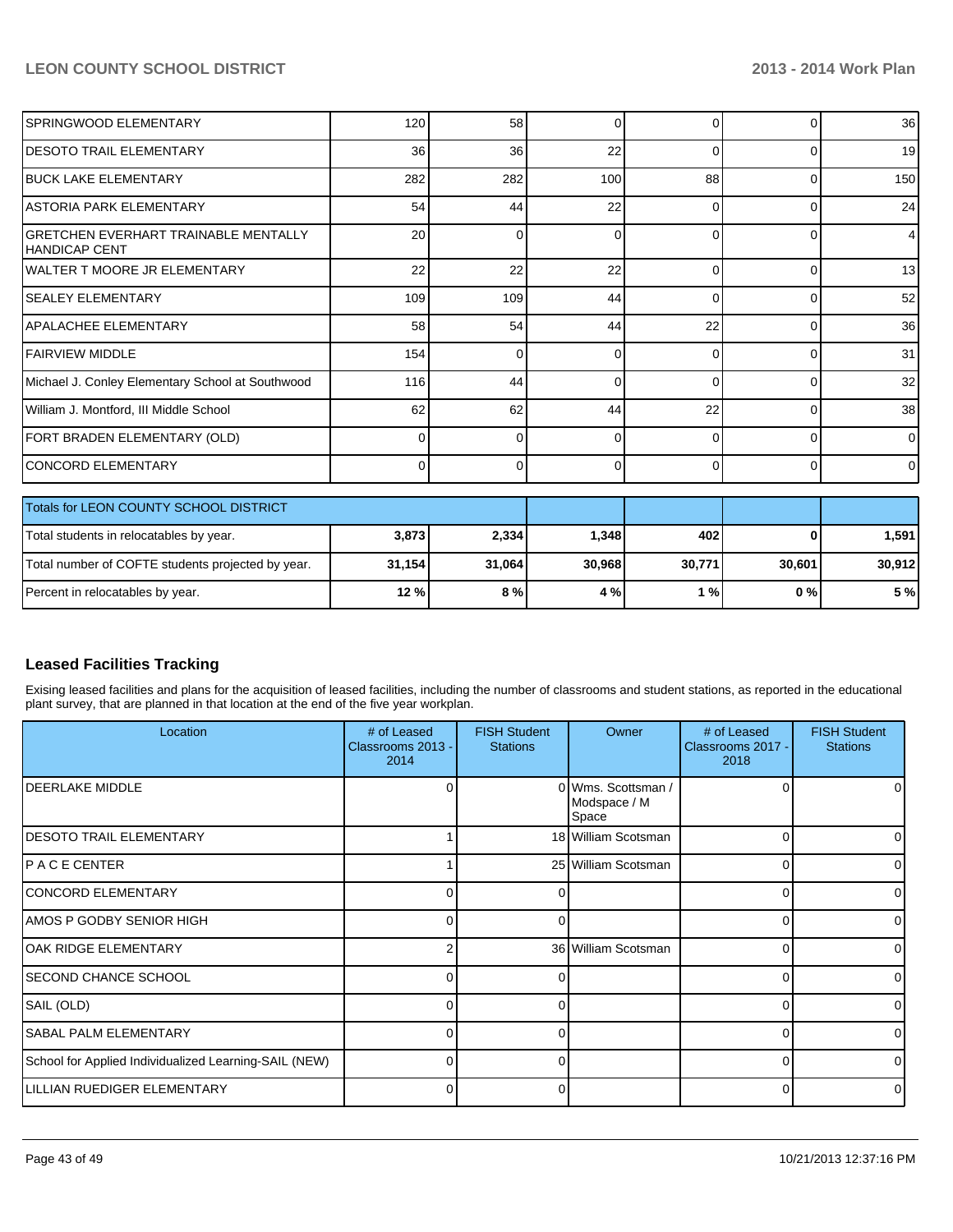| AUGUSTA RAA MIDDLE                                                  |             |          | 54 William Scotsman | 0        |          |
|---------------------------------------------------------------------|-------------|----------|---------------------|----------|----------|
| CHAIRES ELEMENTARY PRE-KINDERGARTEN                                 |             |          |                     | 0        |          |
| <b>WOODVILLE ELEMENTARY</b>                                         |             |          |                     | 0        |          |
| KILLEARN LAKES ELEMENTARY                                           |             |          |                     | 0        |          |
| <b>CHAIRES ELEMENTARY</b>                                           |             |          |                     | 0        |          |
| SPRINGWOOD ELEMENTARY                                               |             |          | 18 William Scotsman | 0        |          |
| <b>BELLE VUE MIDDLE</b>                                             |             |          |                     | 0        |          |
| <b>ASTORIA PARK ELEMENTARY</b>                                      |             |          |                     | 0        |          |
| <b>GRETCHEN EVERHART TRAINABLE MENTALLY</b><br><b>HANDICAP CENT</b> |             |          |                     | 0        |          |
| WALTER T MOORE JR ELEMENTARY                                        | $\Omega$    |          |                     | $\Omega$ |          |
| <b>SEALEY ELEMENTARY</b>                                            | 0           | 0        |                     | $\Omega$ |          |
| <b>APALACHEE ELEMENTARY</b>                                         | $\Omega$    |          |                     | $\Omega$ |          |
| <b>GRIFFIN MIDDLE</b>                                               | 0           | 0        |                     | $\Omega$ |          |
| JOHN C RILEY ELEMENTARY                                             | 3           |          | 54 William Scotsman | $\Omega$ |          |
| <b>FRANK R NIMS MIDDLE</b>                                          | 0           |          |                     | $\Omega$ |          |
| PINEVIEW ELEMENTARY                                                 | $\Omega$    |          |                     | $\Omega$ |          |
| LEWIS M LIVELY TECHNICAL CENTER                                     | $\Omega$    | 0        |                     | $\Omega$ |          |
| <b>GILCHRIST ELEMENTARY</b>                                         | $\Omega$    |          |                     | $\Omega$ |          |
| FORT BRADEN ELEMENTARY (OLD)                                        | $\Omega$    | 0        |                     | $\Omega$ |          |
| <b>LEON SENIOR HIGH</b>                                             | $\Omega$    |          |                     | $\Omega$ |          |
| KATE SULLIVAN ELEMENTARY                                            | $\Omega$    | 0        |                     | $\Omega$ |          |
| ELIZABETH COBB MIDDLE                                               | $\Omega$    |          |                     | $\Omega$ |          |
| <b>FRANK HARTSFIELD ELEMENTARY</b>                                  | $\Omega$    | 0        |                     | $\Omega$ |          |
| JAMES RICKARDS SENIOR HIGH                                          | U           |          |                     | 0        |          |
| R.N. Gooden/Nancy Russell Center at Wesson                          | 0           |          |                     | 0        |          |
| Michael J. Conley Elementary School at Southwood                    | $\Omega$    | 0        |                     | $\Omega$ |          |
| William J. Montford, III Middle School                              | 3           |          | 62 William Scotsman | 0        |          |
| <b>BOND ELEMENTARY SCHOOL</b>                                       | $\Omega$    | 0        |                     | 0        | 0        |
| <b>ACADEMIC RESOURCE CENTER</b>                                     | $\Omega$    | 0        |                     | 0        |          |
| ACADEMY OF ACADEMICS AND TECHNOLOGY                                 | $\Omega$    | 0        |                     | 0        | 0        |
| LAWTON M CHILES SENIOR HIGH                                         | $\Omega$    | 0        |                     | 0        |          |
| <b>SWIFT CREEK MIDDLE</b>                                           | $\Omega$    | 0        |                     | 0        | 0        |
| CANOPY OAKS ELEMENTARY                                              | $\Omega$    | 0        |                     | 0        |          |
| <b>ROBERTS ELEMENTARY</b>                                           | 3           |          | 54 William Scotsman | 0        | $\Omega$ |
| Mehrdad "Pepper" Ghazvini Learning Center                           | $\mathbf 0$ | $\Omega$ |                     | 0        |          |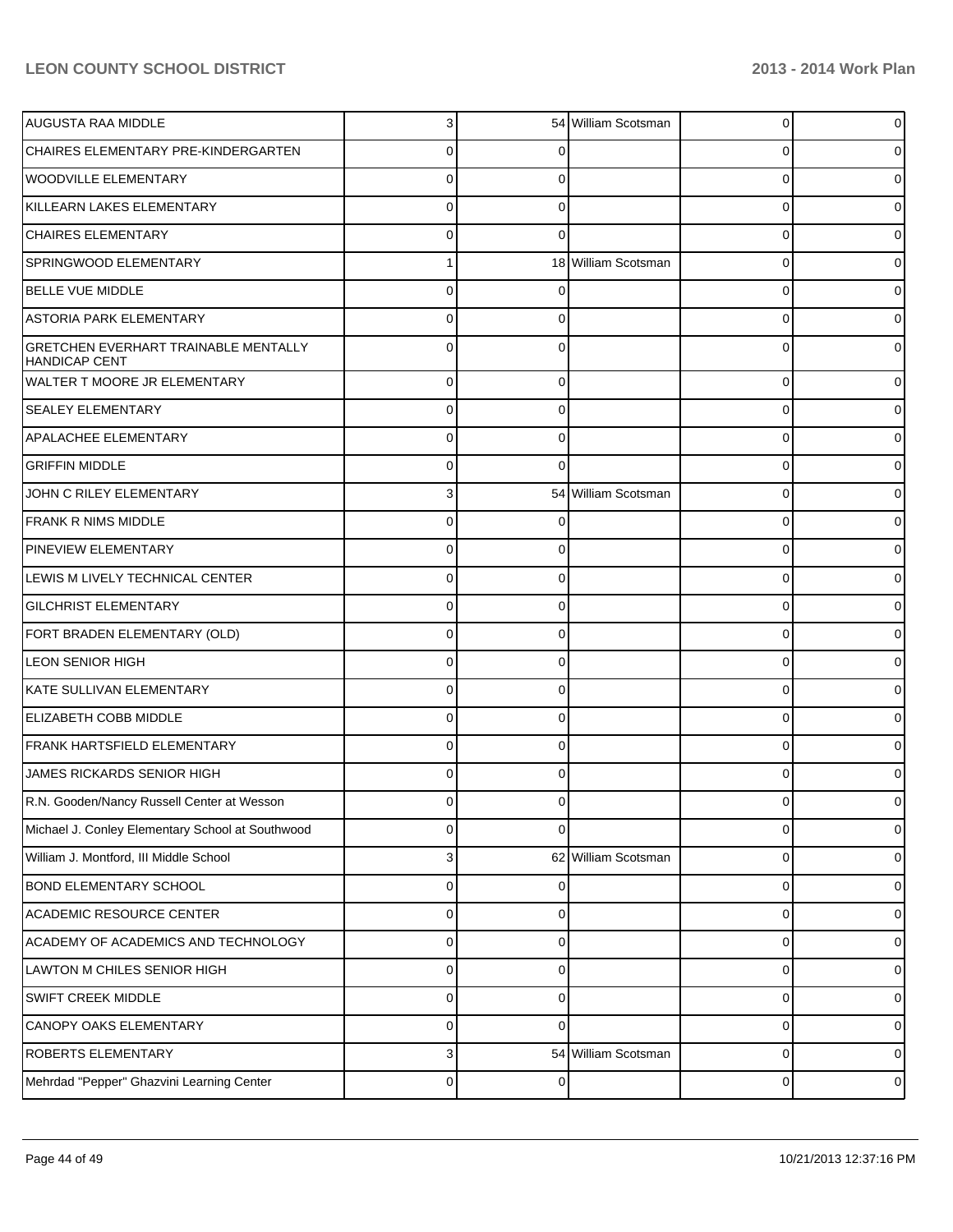| IFAIRVIEW MIDDLE               | 21 | 401 | 44 William Scotsman |  |
|--------------------------------|----|-----|---------------------|--|
| LINCOLN SENIOR HIGH            |    |     |                     |  |
| FORT BRADEN SCHOOL (NEW)       |    |     | 36 William Scotsman |  |
| <b>IBUCK LAKE ELEMENTARY</b>   |    |     |                     |  |
| HAWKS RISE ELEMENTARY          |    |     |                     |  |
| CENTER FOR COMMUNITY EDUCATION |    |     |                     |  |

#### **Failed Standard Relocatable Tracking**

Relocatable units currently reported by school, from FISH, and the number of relocatable units identified as 'Failed Standards'.

Nothing reported for this section.

## **Planning**

#### **Class Size Reduction Planning**

**Plans approved by the school board that reduce the need for permanent student stations such as acceptable school capacity levels, redistricting, busing, year-round schools, charter schools, magnet schools, public-private partnerships, multitrack scheduling, grade level organization, block scheduling, or other alternatives.**

The current Educational Plant Survey for Leon District schools indicates that class size reduction targets can be achieved through a combination of new classroom construction at existing schools, promoting magnet programs at selected schools, and redistricting.

#### **School Closure Planning**

**Plans for the closure of any school, including plans for disposition of the facility or usage of facility space, and anticipated revenues.**

The current Educational Plant Survey for Leon District schools recommends converting Belle Vue Middle School to ancillary space. Belle Vue has already been closed. As much as \$28 million may be realized through the sale of The Technology and Information Services building and the Howell Center as described in the Plant Survey.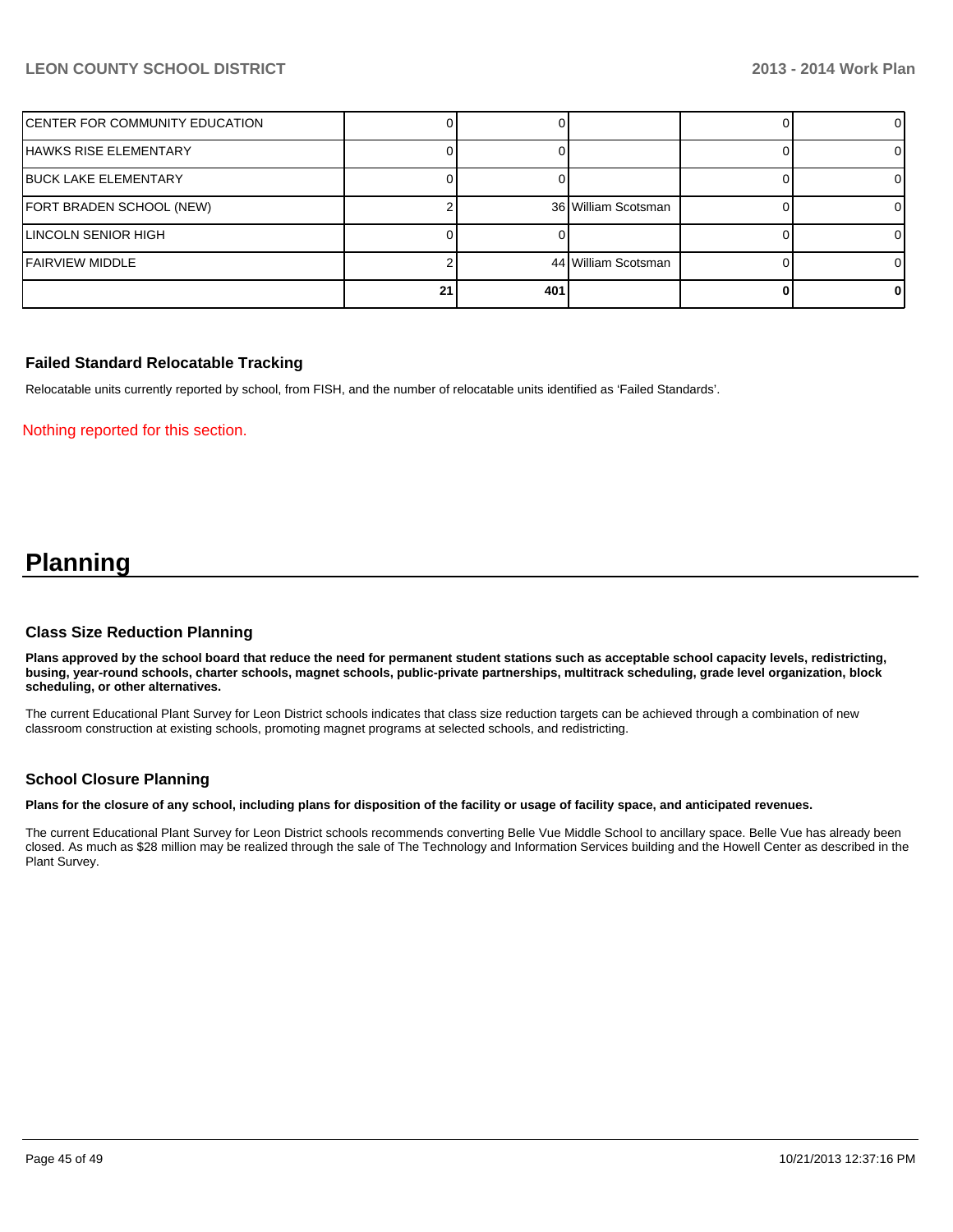Five Year Survey - Ten Year Capacity **10/21/2013** LEON COUNTY SCHOOL DISTRICT

**Schedule of capital outlay projects projected to ensure the availability of satisfactory student stations for the projected student enrollment in K - 12 programs for the future 5 years beyond the 5-year district facilities work program.**

No items meet the criteria.

Five Year Survey - Ten Year Infrastructure **10/21/2013** LEON COUNTY SCHOOL DISTRICT

**Proposed Location of Planned New, Remodeled, or New Additions to Facilities in 6 thru 10 out years (Section 28).**

#### No items meet the criteria.

**Plans for closure of any school, including plans for disposition of the facility or usage of facility space, and anticipated revenues in the 6 thru 10 out years (Section 29).**

No items meet the criteria.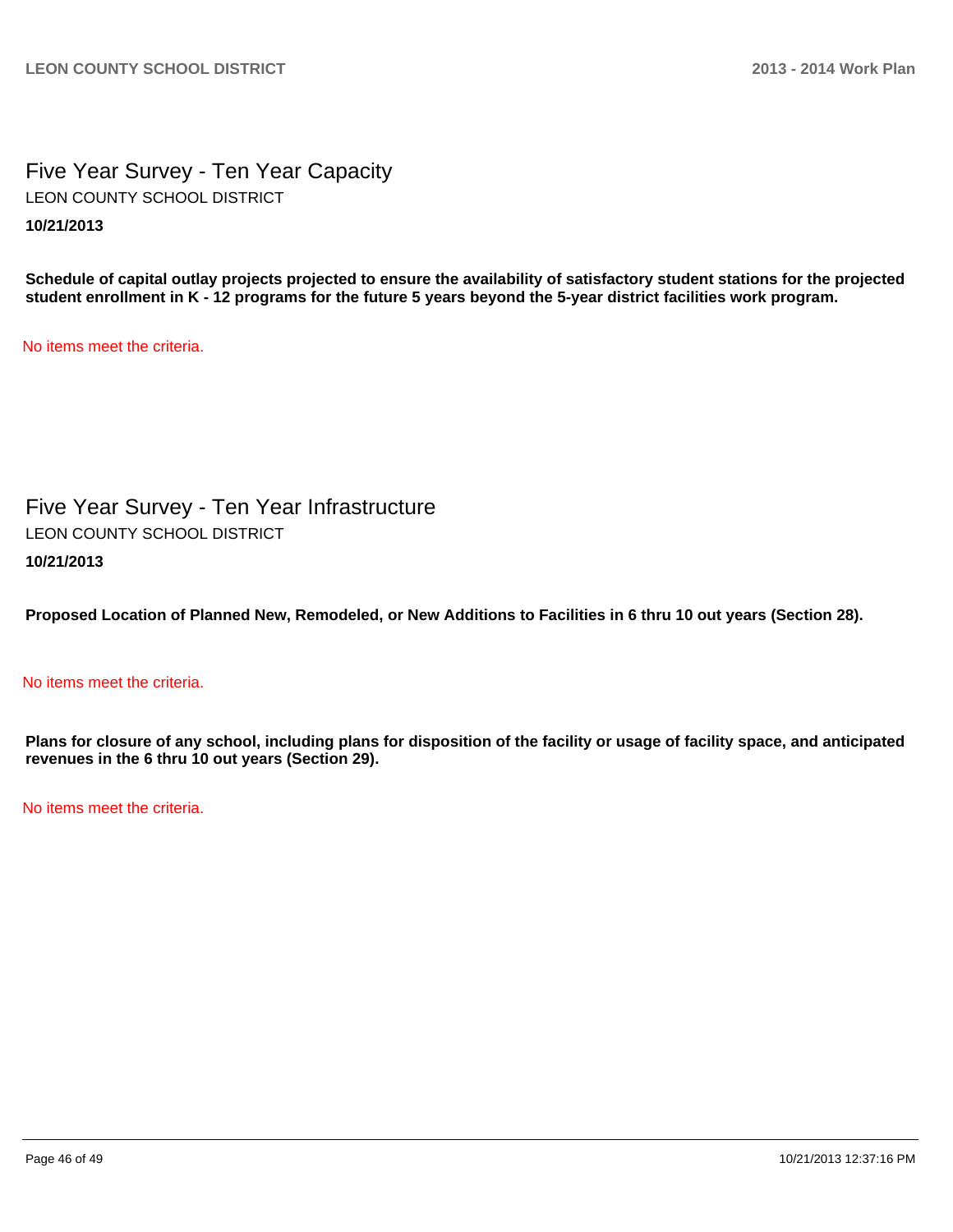## Five Year Survey - Ten Year Maintenance **10/21/2013** LEON COUNTY SCHOOL DISTRICT

**District projects and locations regarding the projected need for major renovation, repair, and maintenance projects within the district in years 6 - 10 beyond the projects plans detailed in the five years covered by the work plan.**

No items match the criteria.

## Five Year Survey - Ten Year Utilization

LEON COUNTY SCHOOL DISTRICT

**10/21/2013**

**Schedule of planned capital outlay projects identifying the standard grade groupings, capacities, and planned utilization rates of future educational facilities of the district for both permanent and relocatable facilities.**

| <b>Grade Level</b><br><b>Projections</b> | <b>FISH Student</b><br><b>Stations</b> | <b>Actual FISH</b><br>Capacity | Actual<br><b>COFTE</b> | Actual<br><b>Utilization</b> | Actual new<br><b>Student</b><br>Capacity to be<br>added/remove | Projected<br><b>COFTE</b> | Projected<br><b>Utilization</b> |
|------------------------------------------|----------------------------------------|--------------------------------|------------------------|------------------------------|----------------------------------------------------------------|---------------------------|---------------------------------|
| Elementary -<br>District Totals          | 18,293                                 | 18,293                         | 14,781.08              | 80.80 %                      |                                                                |                           | 0.00%                           |
| Middle - District<br>Totals              | 10,071                                 | 9,059                          | 7,011.52               | 77.40 %                      |                                                                |                           | 0.00%                           |
| High - District<br>Totals                | 10,633                                 | 10,099                         | 7,914.86               | 78.37 %                      |                                                                |                           | 0.00%                           |
| Other - ESE, etc                         | 5,223                                  | 4,374                          | 1,002.84               | 22.93 %                      |                                                                |                           | 0.00%                           |
|                                          | 44,220                                 | 41,825                         | 30,710.30              | 73.43 %                      |                                                                |                           | 0.00%                           |

**Combination schools are included with the middle schools for student stations, capacity, COFTE and utilization purposes because these facilities all have a 90% utilization factor. Use this space to explain or define the grade groupings for combination schools.**

No comments to report.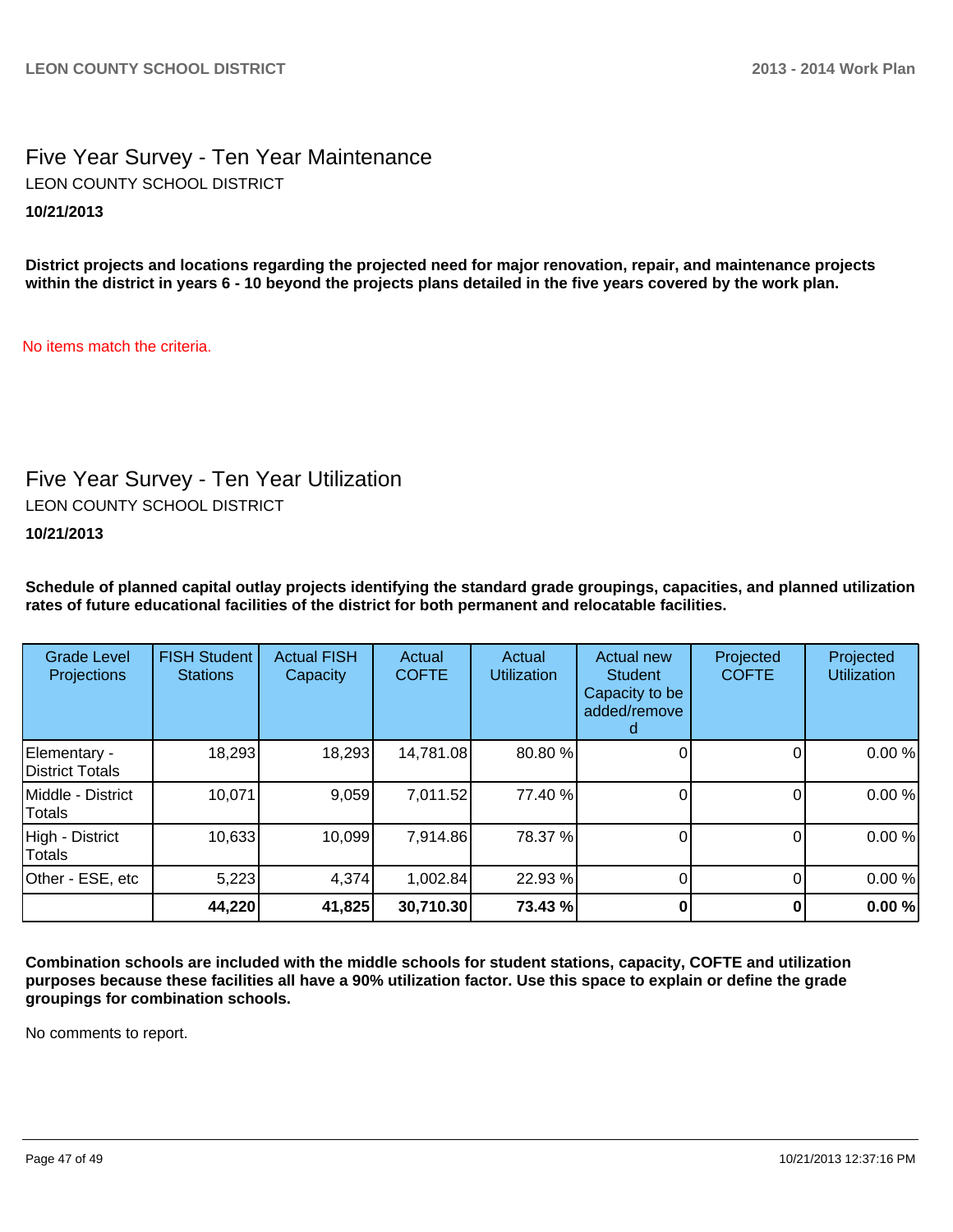## Five Year Survey - Twenty Year Capacity **10/21/2013** LEON COUNTY SCHOOL DISTRICT

**Schedule of capital outlay projects projected to ensure the availability of satisfactory student stations for the projected student enrollment in K - 12 programs for the future 11 - 20 years beyond the 5-year district facilities work program.**

No items match the criteria.

Five Year Survey - Twenty Year Infrastructure LEON COUNTY SCHOOL DISTRICT

**10/21/2013**

**Proposed Location of Planned New, Remodeled, or New Additions to Facilities in the 11 through 20 out years (Section 28).**

No items meet the criteria.

**Plans for closure of any school, including plans for disposition of the facility or usage of facility space, and anticipated revenues in the 11 through 20 out years (Section 29).**

No items meet the criteria.